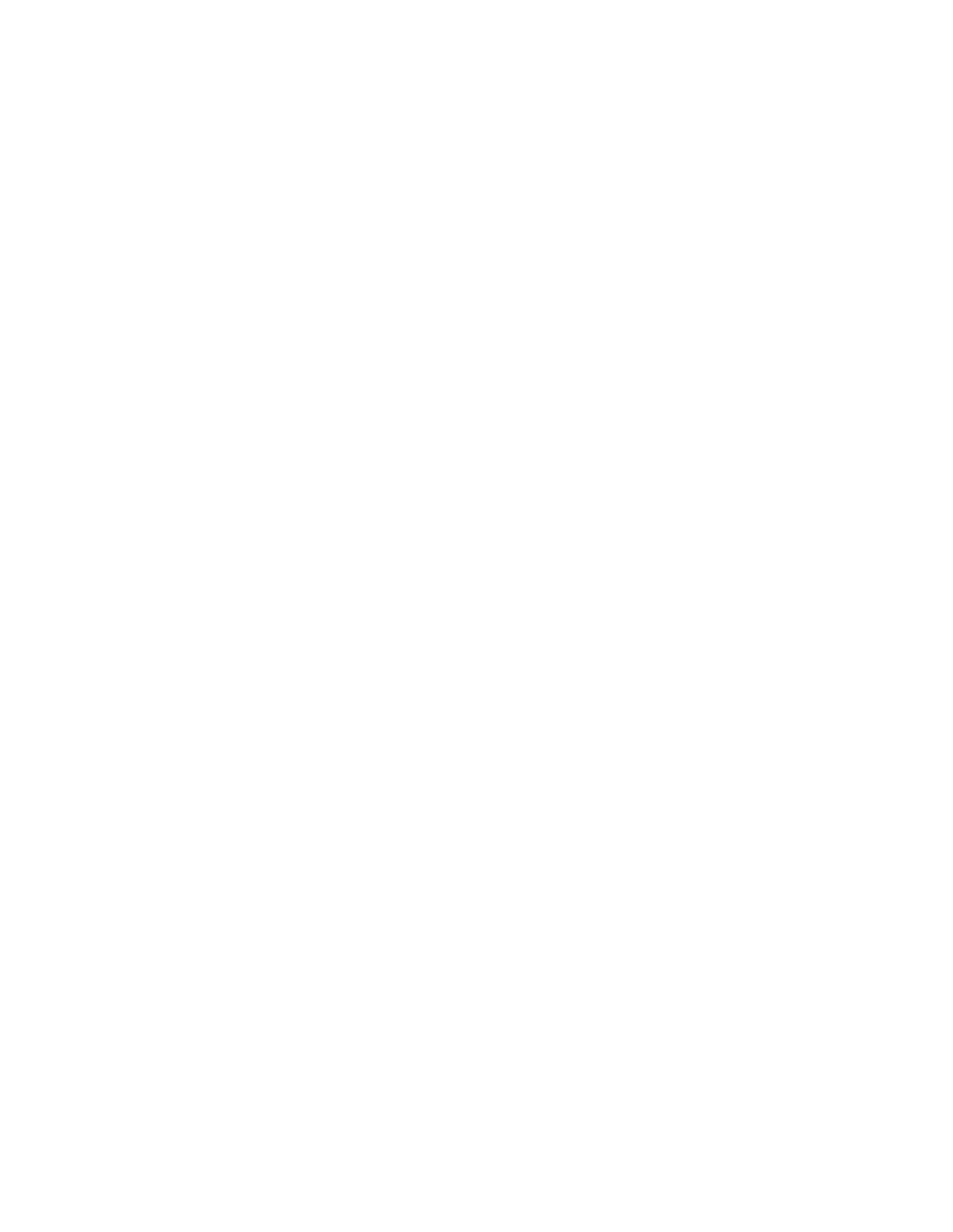# **FOR OFFICIAL USE ONLY**

# **INTERNATIONAL MONETARY FUND**

Fiscal Affairs Department



# **ICELAND**

# **ADVANCING TAX REFORM AND THE TAXATION OF NATURAL RESOURCES**

 **Philip Daniel, Ruud De Mooij, Thornton Matheson, and Geerten Michielse** 

 **May 2011**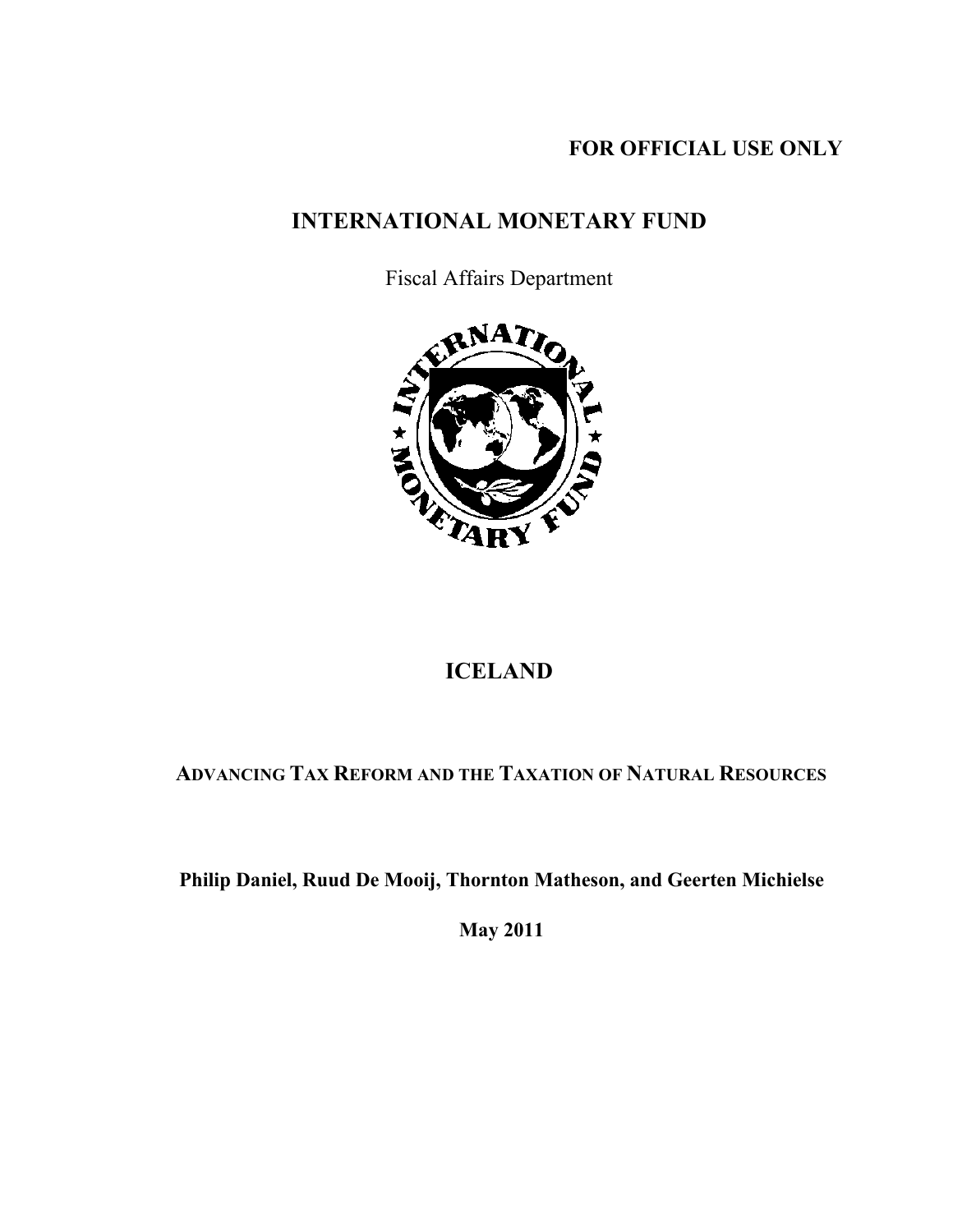The contents of this report constitute technical advice provided by the staff of the International Monetary Fund (IMF) to the authorities of Iceland (the "TA recipient") in response to their request for technical assistance. This report (in whole or in part) or summaries thereof may be disclosed by the IMF to IMF Executive Directors and members of their staff, as well as to other agencies or instrumentalities of the TA recipient, and upon their request, to World Bank staff and other technical assistance providers and donors with legitimate interest, unless the TA recipient specifically objects to such disclosure (see Operational Guidelines for the Dissemination of Technical Assistance Information—

#### http://www.imf.org/external/np/pp/eng/2009/040609.pdf).

Disclosure of this report (in whole or in part) or summaries thereof to parties outside the IMF other than agencies or instrumentalities of the TA recipient, World Bank staff, other technical assistance providers and donors with legitimate interest shall require the explicit consent of the TA recipient and the IMF's Fiscal Affairs Department.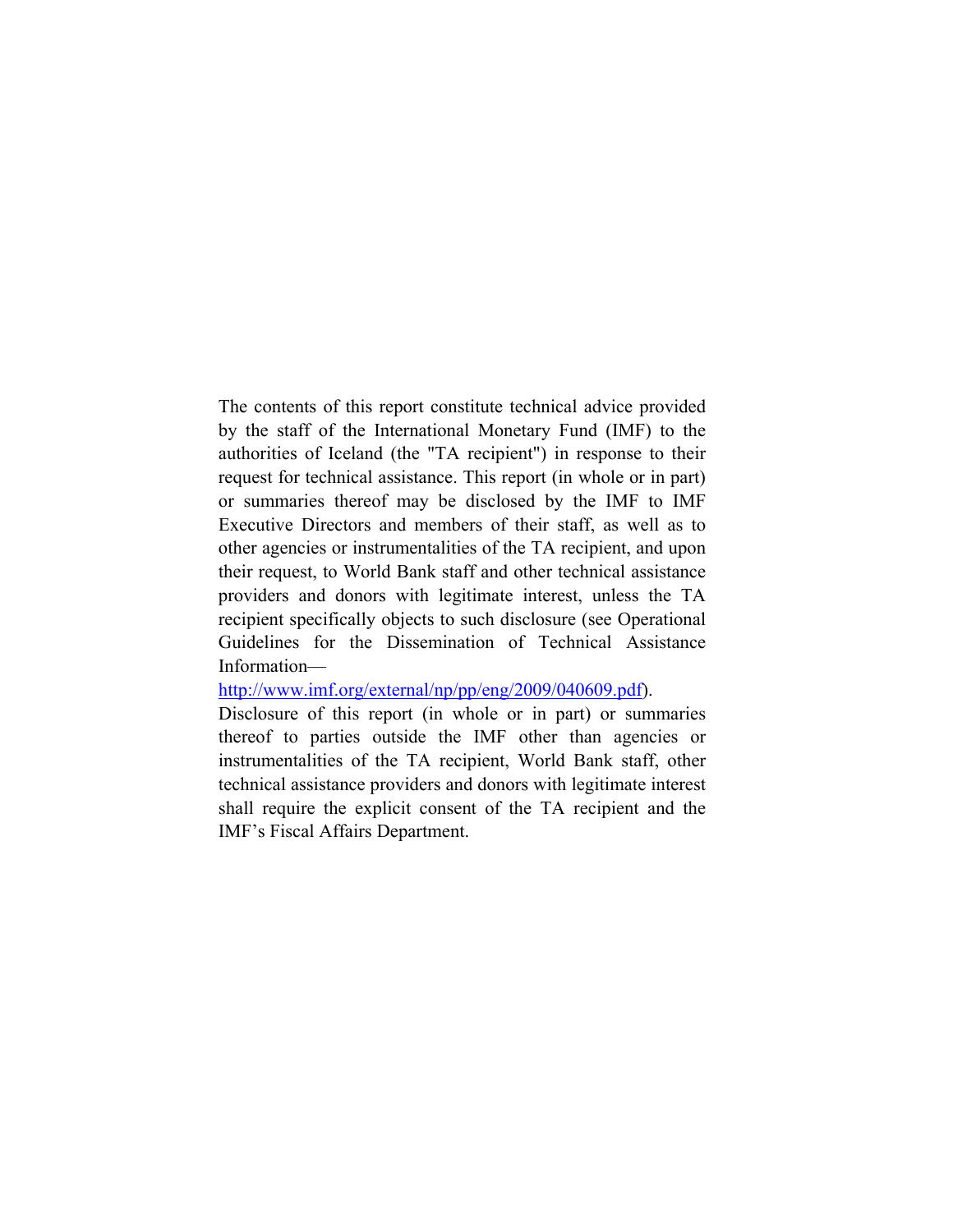| A. Tax Reform, Revenue Developments, and Short- to Medium-Term Strategy 10 |  |
|----------------------------------------------------------------------------|--|
|                                                                            |  |
|                                                                            |  |
|                                                                            |  |
|                                                                            |  |
|                                                                            |  |
|                                                                            |  |
|                                                                            |  |
|                                                                            |  |
|                                                                            |  |
|                                                                            |  |
|                                                                            |  |
|                                                                            |  |
|                                                                            |  |
|                                                                            |  |
|                                                                            |  |
|                                                                            |  |
|                                                                            |  |
|                                                                            |  |
|                                                                            |  |
|                                                                            |  |
|                                                                            |  |
|                                                                            |  |
|                                                                            |  |
|                                                                            |  |
|                                                                            |  |
|                                                                            |  |
|                                                                            |  |
|                                                                            |  |
|                                                                            |  |
|                                                                            |  |

# Page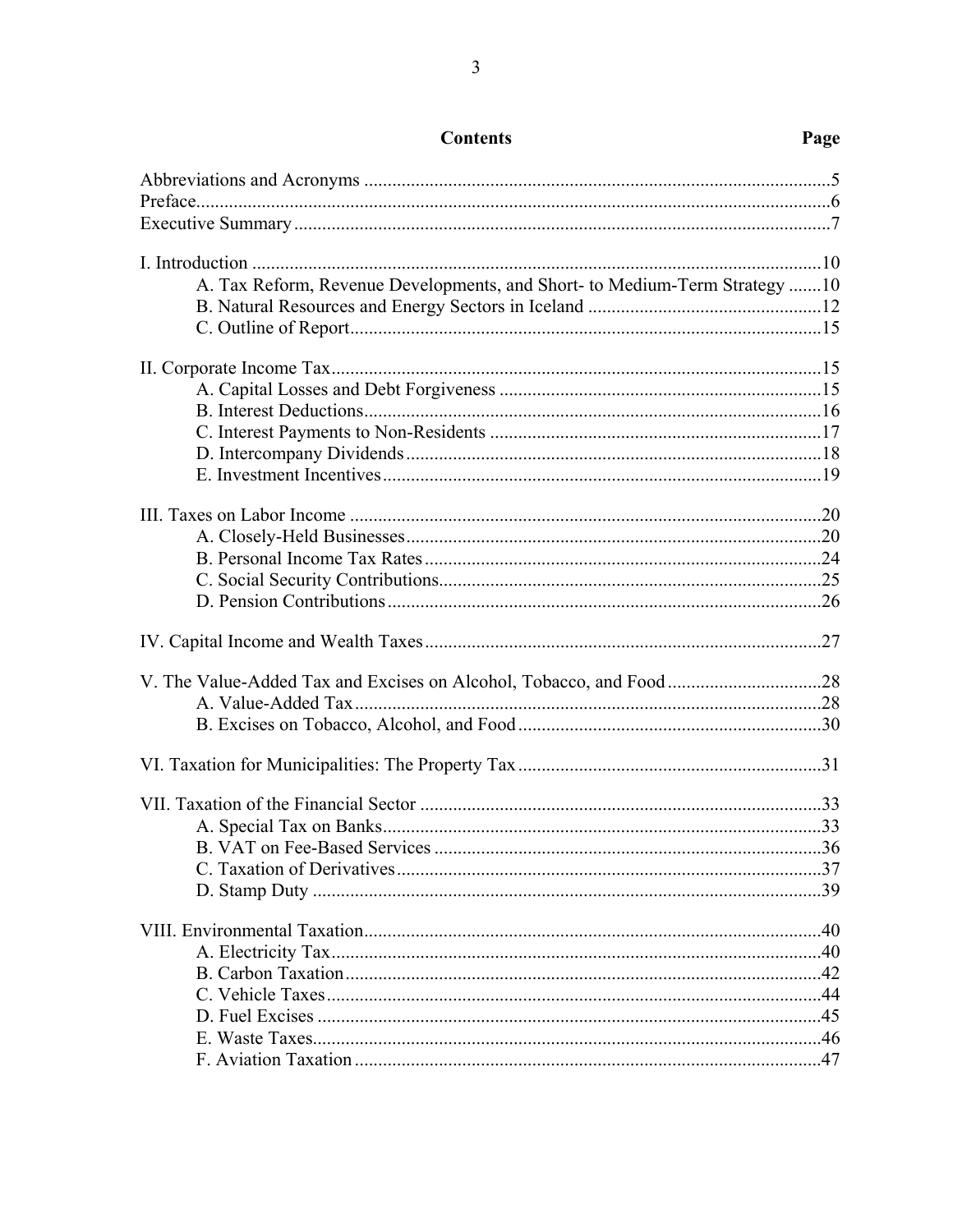| D. Commercial Terms for Electricity in Energy-Intensive Industries55 |  |
|----------------------------------------------------------------------|--|
| E. Taxation and Resource Charges for Power-Generating Companies 57   |  |
|                                                                      |  |
|                                                                      |  |
| Tables                                                               |  |
|                                                                      |  |
| 2. Individual Taxpayers Receiving Wages and Dividend Payments        |  |
|                                                                      |  |
|                                                                      |  |
|                                                                      |  |
|                                                                      |  |
|                                                                      |  |
|                                                                      |  |
| Figures                                                              |  |
|                                                                      |  |
|                                                                      |  |
|                                                                      |  |
|                                                                      |  |
|                                                                      |  |
|                                                                      |  |
| <b>Boxes</b>                                                         |  |
|                                                                      |  |
|                                                                      |  |
| Appendixes                                                           |  |
|                                                                      |  |
|                                                                      |  |
|                                                                      |  |
|                                                                      |  |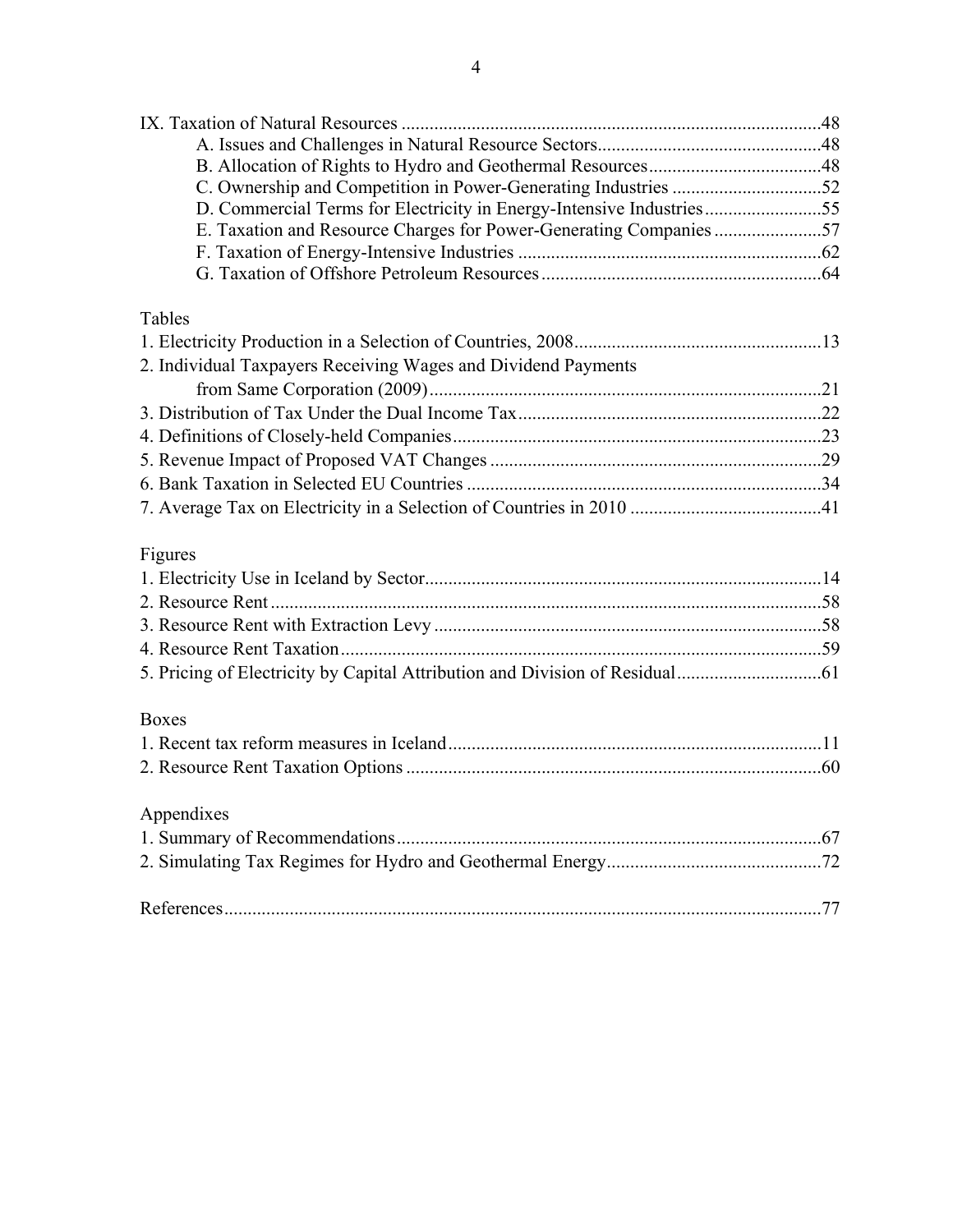# **Abbreviations and Acronyms**

| <b>ACC</b>            | Allowance for corporate capital                        |
|-----------------------|--------------------------------------------------------|
| <b>ALG</b>            | <b>Association of Local Governments</b>                |
| <b>ASAs</b>           | Aviation service agreements                            |
| <b>CHB</b>            | Closely held business                                  |
| CO <sub>2</sub>       | Carbon dioxide                                         |
| <b>CPI</b>            | Consumer price index                                   |
| <b>CIT</b>            | Corporate Income Tax                                   |
| <b>EEA</b>            | European Economic Area                                 |
| <b>EFTA</b>           | European Free Trade Association                        |
| ETP                   | Electricity transfer price                             |
| <b>ETS</b>            | <b>Emissions Trading System</b>                        |
| EU                    | European Union                                         |
| EU27                  | All 27 members of the European Union                   |
| <b>EUR</b>            | Euro (or when plural, euros)                           |
| FAD                   | IMF's Fiscal Affairs Department                        |
| <b>FAT</b>            | <b>Financial Activities Tax</b>                        |
| <b>FMI</b>            | Icelandic Financial Supervisory Authority              |
| Group A               | Residential and agricultural properties                |
| Group C               | Commercial properties                                  |
| Gwh                   | Gigawatt hour                                          |
| <b>HUF</b>            | Hungarian forint                                       |
| <b>IRAP</b>           | Italian regional production tax                        |
| <b>ISK</b>            | Icelandic króna (or when plural, Icelandic krónur)     |
| LG                    | Local government                                       |
| <b>MIW</b>            | Minimum imputed wages                                  |
| MW/Mwh                | Megawatt/Megawatt hour                                 |
| <b>OECD</b>           | Organization for Economic Co-operation and Development |
| <b>NO<sub>x</sub></b> | Nitrogen Oxide                                         |
| PIT                   | Personal Income Tax                                    |
| <b>PPA</b>            | Power purchase agreement                               |
| R&D                   | Research and development                               |
| <b>RSK</b>            | Icelandic Revenue Authority                            |
| SO <sub>2</sub>       | <b>Sulphur Dioxide</b>                                 |
| <b>SSC</b>            | Social Security Contribution                           |
| <b>TOP</b>            | Take or pay                                            |
| <b>UJV</b>            | Unincorporated joint venture                           |
| <b>VAT</b>            | Value added tax                                        |
| <b>VIT</b>            | Variable income tax                                    |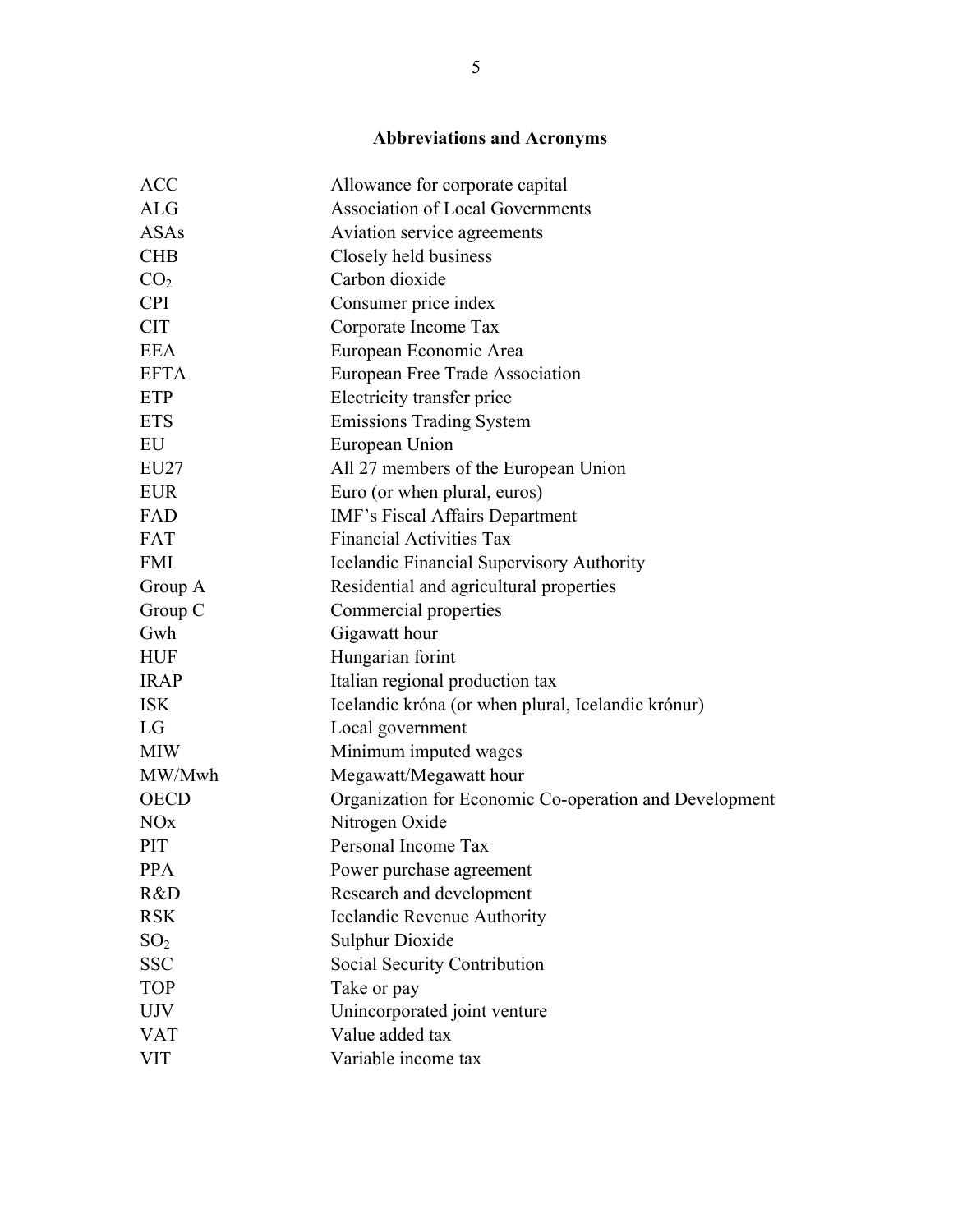#### **PREFACE**

In response to a request from the Minister of Finance, Mr. Steingrimur Sigfússon, for a further tax policy mission to advance the agenda set out in the previous FAD report, and also to review environmental taxation and the taxation of natural resources, a mission from the Fiscal Affairs Department (FAD) visited Reykjavik from March 21 to April 1, 2011. The mission comprised Messrs. Philip Daniel (Head) and Ruud De Mooij, Ms. Thornton Matheson (all FAD), and Mr. Geerten Michielse (External Expert). Mr. Franek Rozwadowski (IMF Resident Representative) and Ms. Edda Rós Karlsdóttir (IMF Resident Representative's Office) participated in meetings and supported the work of the mission. Ms. Oana Luca, Messrs. Alistair Watson and David Wentworth (all FAD) contributed to the report from headquarters.

At the Ministry of Finance, the mission met with Mr. Sigfússon; Mr. Guðmundur Arnason, Permanent Secretary; Mr. Indriði Thorlaksson, Tax Policy Advisor, Mr. Huginn Thorsteinsson, Political Advisor; Ms. Marianna Jónasdóttir, Director-General, Tax Department; Mr. Sigurður Guðmundsson, Deputy Director-General; and other staff of the Tax Department. At the Prime Minister's Office, the mission met with Mr. Sigurður Snævarr, Economic Advisor to the Prime Minister, and Mr. Páll Thórhallsson, Director-General. The mission also held discussions with staff of: the Ministry of Industry, Energy and Tourism, and of the National Energy Authority; the Ministry of Environment; Statistics Iceland; the Revenue Administration (RSK); and the Directorate of Tax Investigations.

The mission met with representatives of: the Association of Local Governments; the Icelandic Confederation of Labour (ASI); the Public Sector Union (BSRB) and the Teachers' Association (KÍ); the Iceland Chamber of Commerce; the Confederation of Icelandic Employers; the Icelandic Financial Services Association; the public accounting firms, Deloitte, Ernst & Young, KPMG, and PwC; Landsvirkjun (the National Energy Company); Reykjavik Energy (Orkuveita Reykjavikur, OR); Magma Energy Corporation and HS Orka; the Association of Aluminum Smelting Companies, Samál, and Century Aluminum Company.

The mission gained great benefit from discussions with members of two official committees: Steering Committee for the Formulation of a Comprehensive Energy Policy for Iceland; and the Committee appointed by the Prime Minister to address leasing arrangements for water and geothermal utilization rights owned by the Icelandic government.

The mission thanks Ms. Marianna Jónasdóttir, Ms. Elin Gudjonsdóttir, and Ms. Linda Gardarsdóttir for coordinating the work of the mission from the Ministry of Finance, in close collaboration with Ms. Edda Rós Karlsdóttir of the IMF. The mission acknowledges with gratitude the excellent cooperation and warm hospitality of the authorities.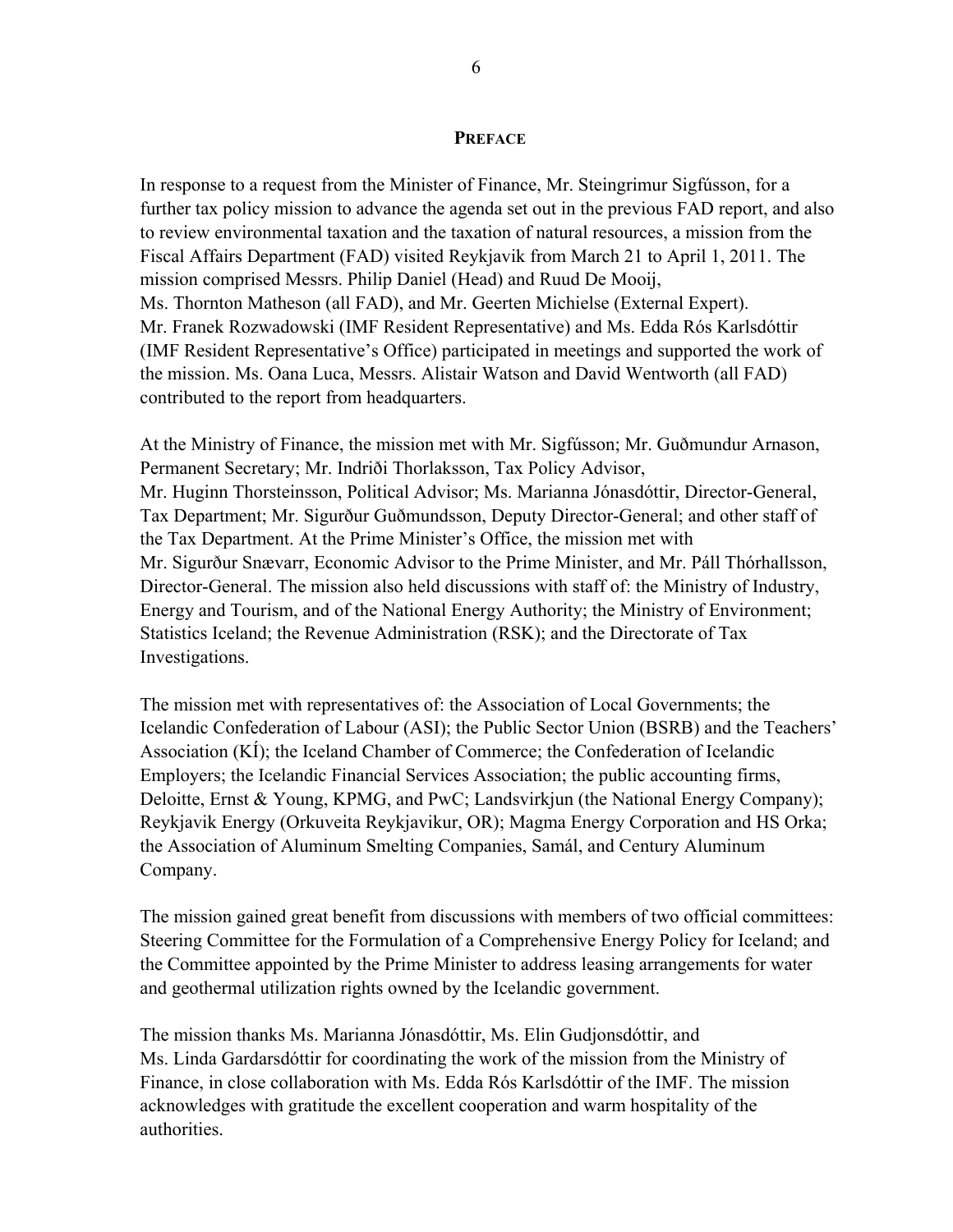#### **EXECUTIVE SUMMARY**

**Iceland's government has made commendable progress in raising revenues to close its fiscal gap.** In future, the emphasis should shift to the role of the tax system in promoting efficiency and stimulating growth. The recommendations of this report, including those on resource taxation, pursue these goals―always subject to the requirement for equity. This report builds on earlier technical assistance,<sup>1</sup> and presents a menu of options aimed at improving the efficiency of the tax system, and underpinning the authorities' broader social and economic objectives. The options include a particular focus on environmental tax measures, and on allocation, pricing, and taxation of Iceland's major hydropower and geothermal resources.

#### **Reform of the current tax system**

 $\overline{a}$ 

**The priority given to fiscal consolidation since early 2009 has led to revenue increases from all segments of the tax system.** It is now necessary to work more selectively, to broaden tax bases where possible, and to aim at rationalizing anomalies in the tax system―both legacy anomalies, and those that may have crept in during the response to the 2008 crisis.

**For example, the need to stimulate growth and investment suggests some rebalancing of the tax effort.** The eventual relaxation of foreign exchange controls will make taxation of mobile financial assets particularly difficult, and so further increases in tax on capital income are not advisable. This report proposes that the net wealth tax, which is effectively a second income tax on capital, be allowed to expire. To replace the revenues it provides, taxes should be increased on the less mobile components of its base: real estate (the local property tax) and high-income labor from a steepening of personal income tax (PIT) rates and the reallocation of income from capital to labor in closely held businesses (CHBs).

**VAT reform would raise revenue without repressing growth.** Reform should reduce or eliminate the gap between VAT rates, and remove non-standard exemptions, while lowering the top rate. While much of the burden of a consumption tax falls on labor, a portion of it also falls on wealth, making it a more efficient and equitable source of revenue than raising labor taxes. Since the revenue cost of the lower rate of VAT greatly exceeds the benefit to lower-income households of cheaper necessities, those households can be compensated for higher prices with refundable tax credits while raising net revenue. Iceland's main VAT rate, which is the highest in the OECD, could also be reduced to soften the price impact of an increased lower rate.

<sup>&</sup>lt;sup>1</sup> IMF FAD, *Iceland: Improving the Equity and Productivity of the Icelandic Tax System*, by Julio Escolano, Thornton Matheson, Christopher Heady, and Geerten Michielse, June 2010.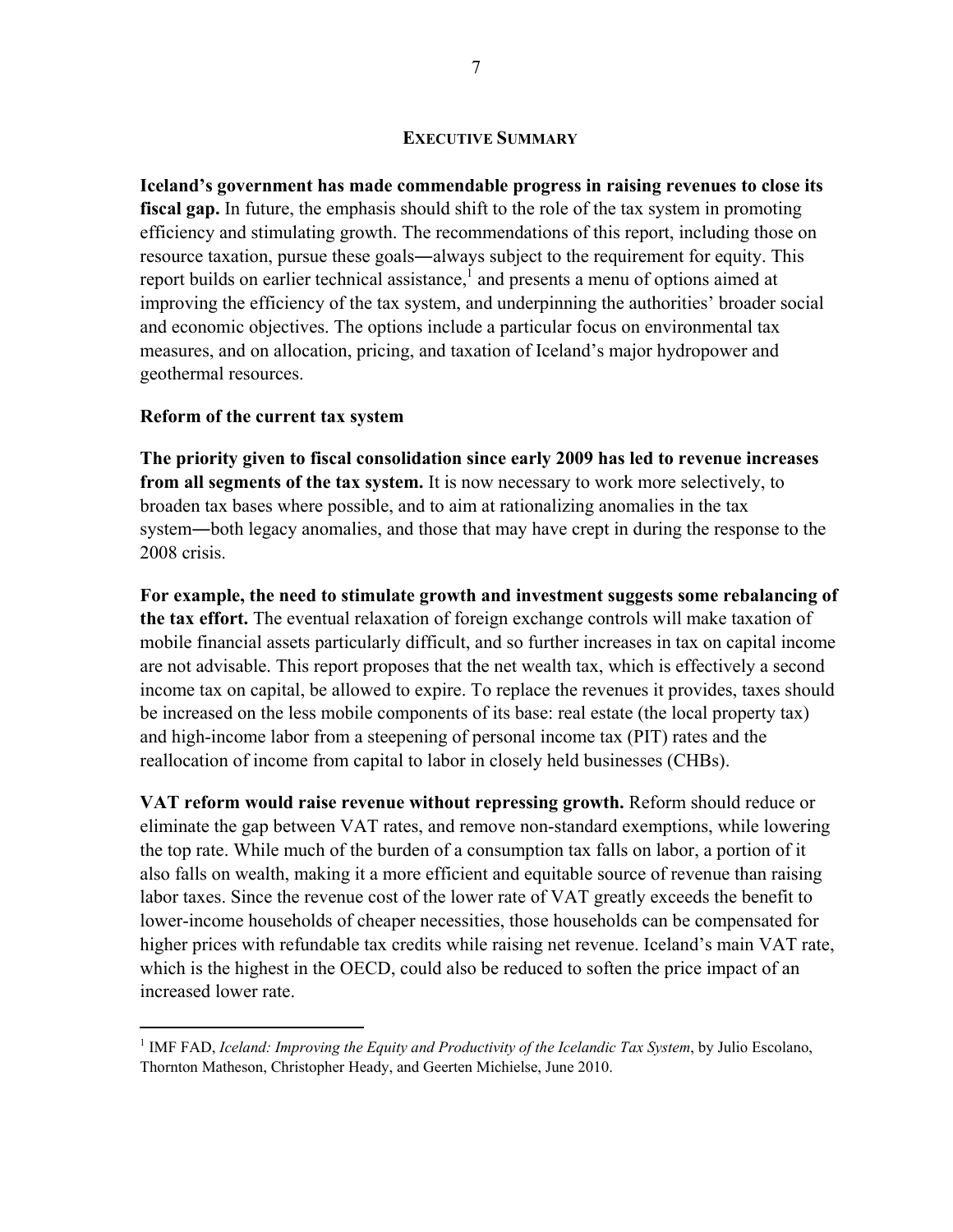**Measures to secure the tax base for the corporate income tax (CIT) are proposed**. Most of these are technical in nature, but could make a significant difference to revenue over time while promoting efficiency in the system. These include: new rules on deductibility of interest, and taxation of interest paid abroad; treatment of intercompany dividends should be brought in line with standard European practice; temporary provisions introduced to enable tax neutral debt forgiveness in Iceland need to be extended to situations of debt conversion into equity. Above all, the report emphasizes the need to adopt financial accounting rules in determining profit for tax purposes.

**Taxation of financial sector can be improved by a number of measures.** The bank tax that was recently introduced should be maintained, but the rate and base should be modified to take account of the risks of a financial institution. The VAT treatment of financial institutions should be reformed, and a financial activity tax (FAT) introduced. The report proposes revisions to the tax treatment of derivatives.

**There is ample room for further environmental tax reform measures.** In an attempt to 'set prices right', Iceland has recently started to introduce environmentally related taxes, such as a carbon tax. From 2013, it will also participate in phase III of the EU Emissions Trading Scheme (ETS), thus charging a price for  $CO<sub>2</sub>$  emissions from its industries. There is scope to extend the use of corrective taxes to achieve environmental objectives. Following the experiences in Scandinavia, Iceland could consider new taxes on emissions from sulphur and nitrogen oxide, as well as taxes on landfill and incineration of waste. The carbon tax introduced as a temporary tax—should be extended beyond 2012, its base should be broadened and the rate increased. Excises on fuels, electricity, and flight departures primarily serve fiscal objectives, but have positive side effects for the environment. The excise rates on petrol and diesel are still low compared to other European countries, leaving scope for higher rates. The electricity tax—also introduced as a temporary measure—should be extended and increased to comply with EU minimum standards, at least for households.

#### **Taxation of natural resources**

**Iceland's key challenge is to increase value retained from use of its hydro and geothermal resources.** Iceland's power was not priced on international markets, but by negotiations. There was no market for the power unless an energy-intensive project was constructed. That situation is changing, both with respect to pricing of electricity and in the enterprises that may come to Iceland to use power. There is, however, a legacy of long-term assurances properly given in the past that restrict what government can do today. Developments call for an integrated reconsideration of several institutions, including allocation of rights, market structure, ownership and taxation.

**The report proposes**: (1) a move in steps towards consolidation of publicly-owned resource rights into a single entity; (2) preparation for resource allocations by auctions and by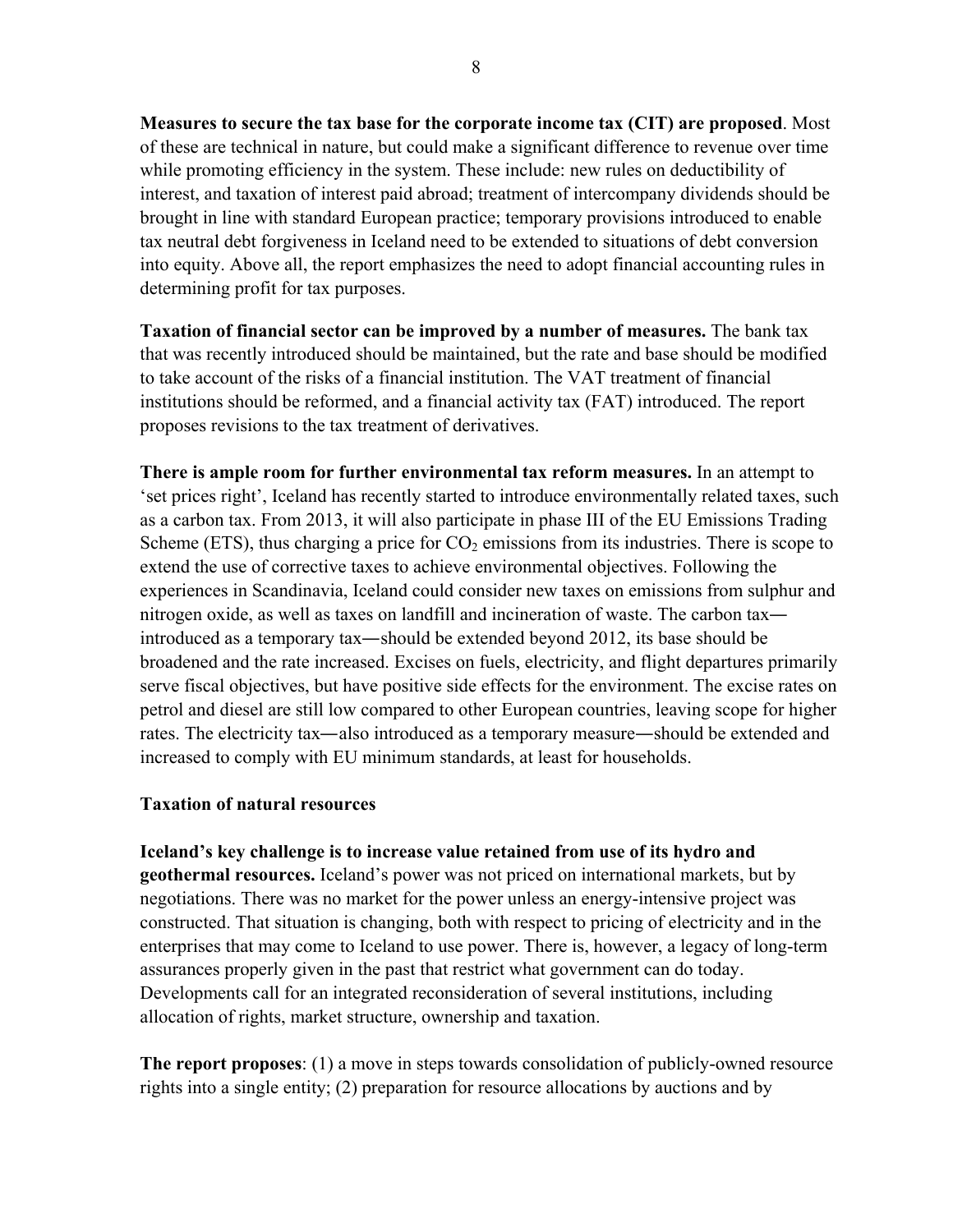transparent comparison of proposals; (3) consolidation of resource assessments into packages of resource leases that are offered for investment projects; (4) linkage of the duration of leases to the flexibility of resource charges; (5) continuation of easily renewable long leases where a progressive resource charge is applied; (6) setting the base extraction levy in relation to anticipated environmental costs;(7) making additional extraction levy a bid variable at auctions; (8) introduction of a resource charge geared to the achieved results of a project; (9) permitting transferability of rights, to affiliates, upon sale or farm-in, and for third party financing, subject to regulatory safeguards.

**Transparency of electricity prices and separation of accounts of entities in governmentowned power companies is vital in creating a level playing field between government and privately owned power companies**. Resource taxation should complement by use of an extraction levy on electricity sales, adjusting the levy in specific cases for the estimated environmental costs; and adopting a resource tax for access to rights, either by means of a cash flow tax surcharge scheme, or an allowance for corporate capital (ACC) scheme.

**Sudden measures to increase fiscal levies on energy-intensive industries should be avoided**; the way to extract rent for the nation is through competitive pricing of electricity. Existing incentives legislation can expire as scheduled, without replacement, and investment agreements can expire as agreed.

**The petroleum fiscal terms can be revised** to include an extraction levy at a modest flat rate, normal CIT, and a simple special hydrocarbon tax. A different model for special hydrocarbon tax is preferable (not geared to a profit ratio calculation), such as a cash flow surcharge or an ACC scheme.

**The proposals in this report aim at efficiency and equity in the tax system, rather than revenue growth alone**. Nevertheless, over the medium term, quantifiable measures could add 1.6 percent of GDP to revenues compared with a baseline of the tax system in early 2011.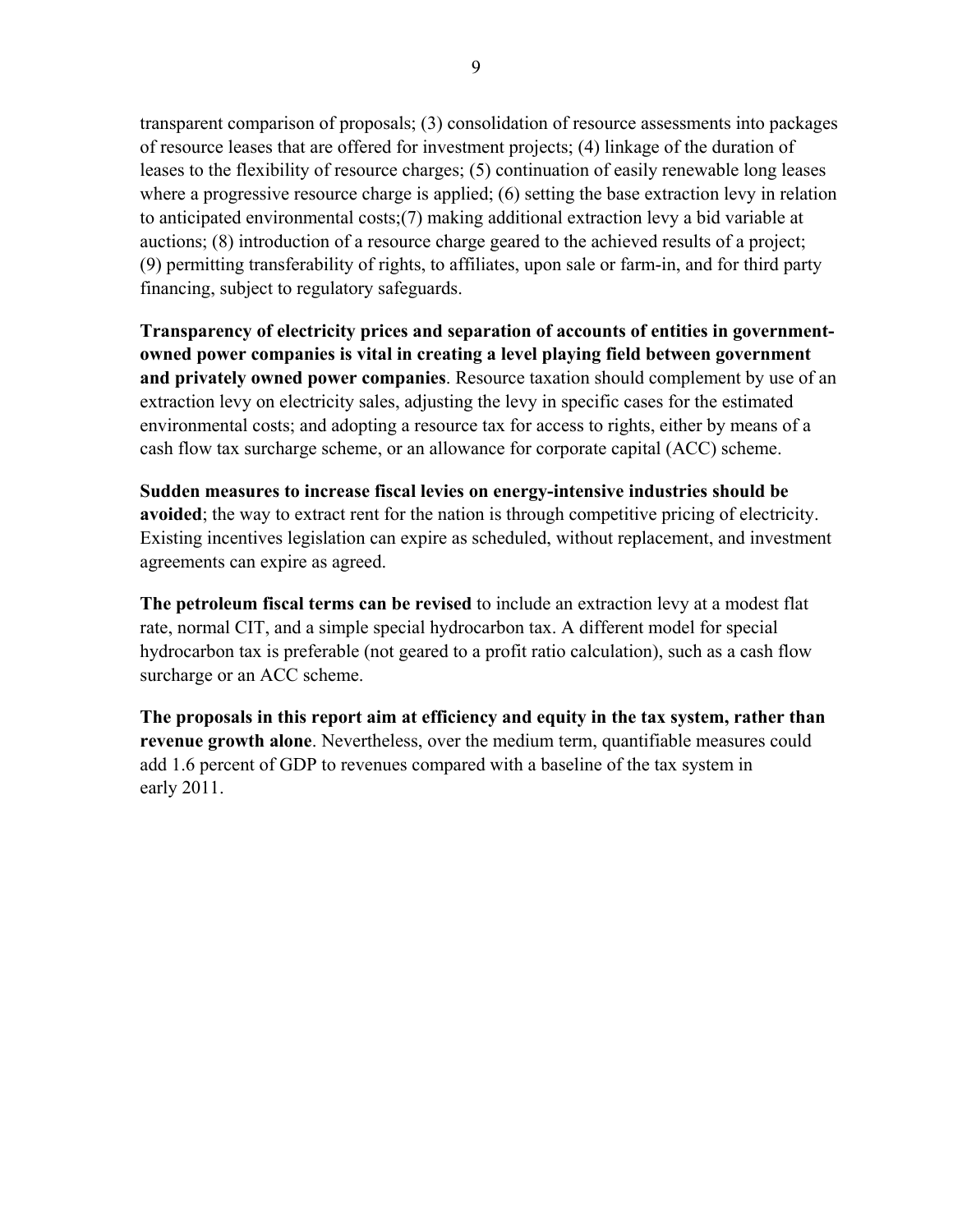#### **I. INTRODUCTION**

### **A. Tax Reform, Revenue Developments, and Short- to Medium-Term Strategy**

1. **Iceland made various amendments to the tax system to alleviate its budget deficit**. The various measures will help raise the estimated revenue in 2011 by approximately ISK 8 billion, and by 2 percent of GDP between 2009 and 2011. Some of the measures were recommended in the 2010 FAD report. (See Box 1.)

2. **The government of Iceland's decisive actions to cut its fiscal deficit will increase primary revenues by 2 percent of GDP in 2011 compared with 2009.** This substantial increase is particularly impressive in light of the economic downturn suffered in the wake of Iceland's financial crisis. The IMF estimates that primary expenditur**e**s have also been reduced by about 5.1 percent of GDP over the same period.

3. **Looking ahead, the need to stimulate growth and investment suggests that higher taxes on capital income are not advisable**. The prospective relaxation of foreign exchange controls will make taxation of mobile financial assets particularly difficult. This report therefore proposes that the net wealth tax, which is effectively a second income tax on capital, be allowed to expire. To replace the 0.3 percent of GDP in revenues it provides, taxes should be increased on the less mobile components of its base: real estate (the local property tax) and high-income labor from a steepening of personal income tax rates and the reallocation of income from capital to labor in closely held businesses (CHBs). Increasing residential property taxes to the currently low maximum rate of 0.625 percent could alone provide an extra 0.7 percent of GDP in revenues for local governments. Steepening the PIT schedule as suggested in the 2010 report would yield an additional 0.25–0.4 percent of GDP. Broadening the SSC base through a reallocation of income from labor to capital in CHBs would allow for lower social security tax rates for all workers.

4. **A second means of raising income without repressing growth would be the reduction or elimination of the gap between VAT rates, and removal of non-standard exemptions, while lowering the top rate**. While much of the burden of a consumption tax falls on labor, a portion of it also falls on expected wealth, making it a broader-based and more efficient source of revenue than labor taxes. Since the revenue cost of the lower rate of VAT greatly exceeds the benefit to lower-income households of cheaper necessities, those households can be compensated for higher prices with refundable tax credits while raising net revenue.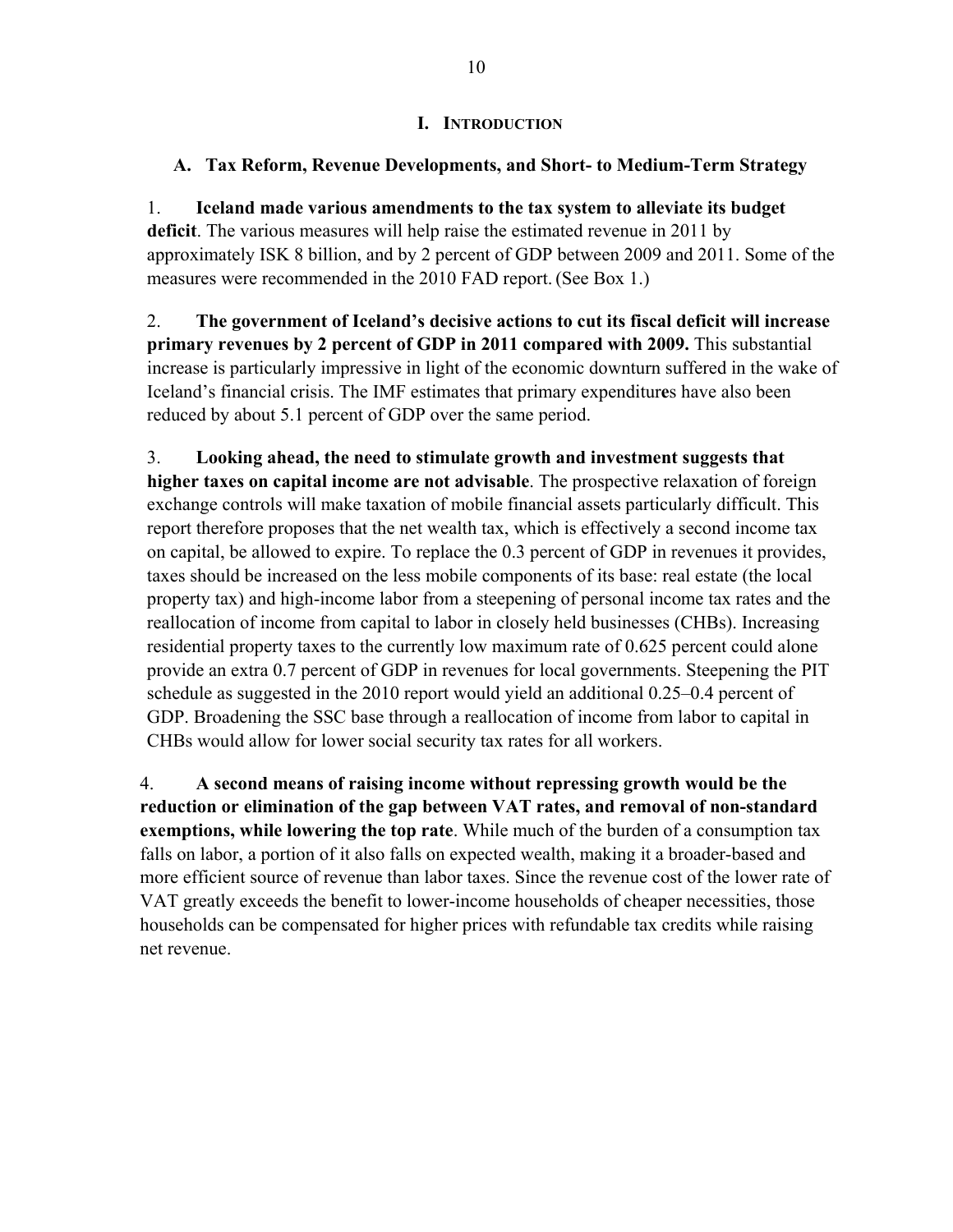#### **Box 1. Recent Tax Reform Measures in Iceland**

The *PIT* was lowered by 1.2 percent in all brackets to allow for a local government rate increase from 13.12 percent (2010) to 14.41 percent (2011). The combined tax rate on personal income remained approximately the same. By this measure, the Central Government shifted ISK 10.2 billion to the local government. Income tax brackets were adjusted by 4.7 percent.

The *capital income tax rate* was raised from 18 percent to 20 percent. The estimated revenue amounts to ISK 1.1 billion in 2011 (0.07 percent of GDP).

The **CIT** rate was also raised from 18 percent to 20 percent. The estimated revenue amounts to ISK 0.5 billion in 2011 (0.03 percent of GDP).

From 1 January 2011 the *net wealth tax* rate was raised to 1.5 percent and the threshold was reduced to ISK 75 million (for couples: ISK 100 million). The estimated revenue amounts to ISK 1.5 billion in 2011 (0.09 percent of GDP).

Also from 1 January 2011 the *inheritance tax* was raised from 5 percent to 10 percent. The tax free limit was raised from ISK 1 million to ISK 1.5 million. The estimated revenue amounts to ISK 1 billion in 2011 (0.06 percent of GDP).

The *social security contribution* (SSC) had already been raised twice since 2008 and there were no changes in 2011. The rate remained at 8.65 percent.

Apart from the raise in the top rate from 24.5 percent to 25.5 percent on 1 January 2010, no revenueyielding measures have been taken in the *value-added tax*.

In January 2011 the *excise tax* rates on alcohol were raised by 4 percent, on liquors by 1 percent, and on tobacco by 7 percent. In addition the excises in duty free stores were raised from 0 to 10 percent of the ad valorem excise duty on alcohol and from 0 to 40 percent of the ad valorem excise duty on tobacco. The estimated revenue in 2011 amounts to ISK 0.5 billion (0.03 percent of GDP). The excise on motor vehicles and the half-yearly fee on motor vehicles were reformed in 2010 and became effective in 2011. The estimated additional revenue in 2011 amounts to ISK 0.2 billion (0.01 percent of GDP).

The *excise taxes* on petrol and diesel oil have been raised repeatedly since December 2008. The excise tax was increased by 4 percent, considered as an inflation adjustment but providing a revenue increase since inflation is now lower than projected.

The *carbon tax* which was introduced in January 2010 and calculated as 50 percent of the ETS price in each category, was raised to 75 percent in 2011. The estimated revenue in 2011 amounts to ISK 1 billion (0.06 percent of GDP).

From 1 January 2011 a *bank tax* has been introduced on the liabilities of banks and other financial institutions. The tax rate is 0.041 percent, which will result in estimated revenue in 2011 of ISK 1 billion (0.06 percent of GDP).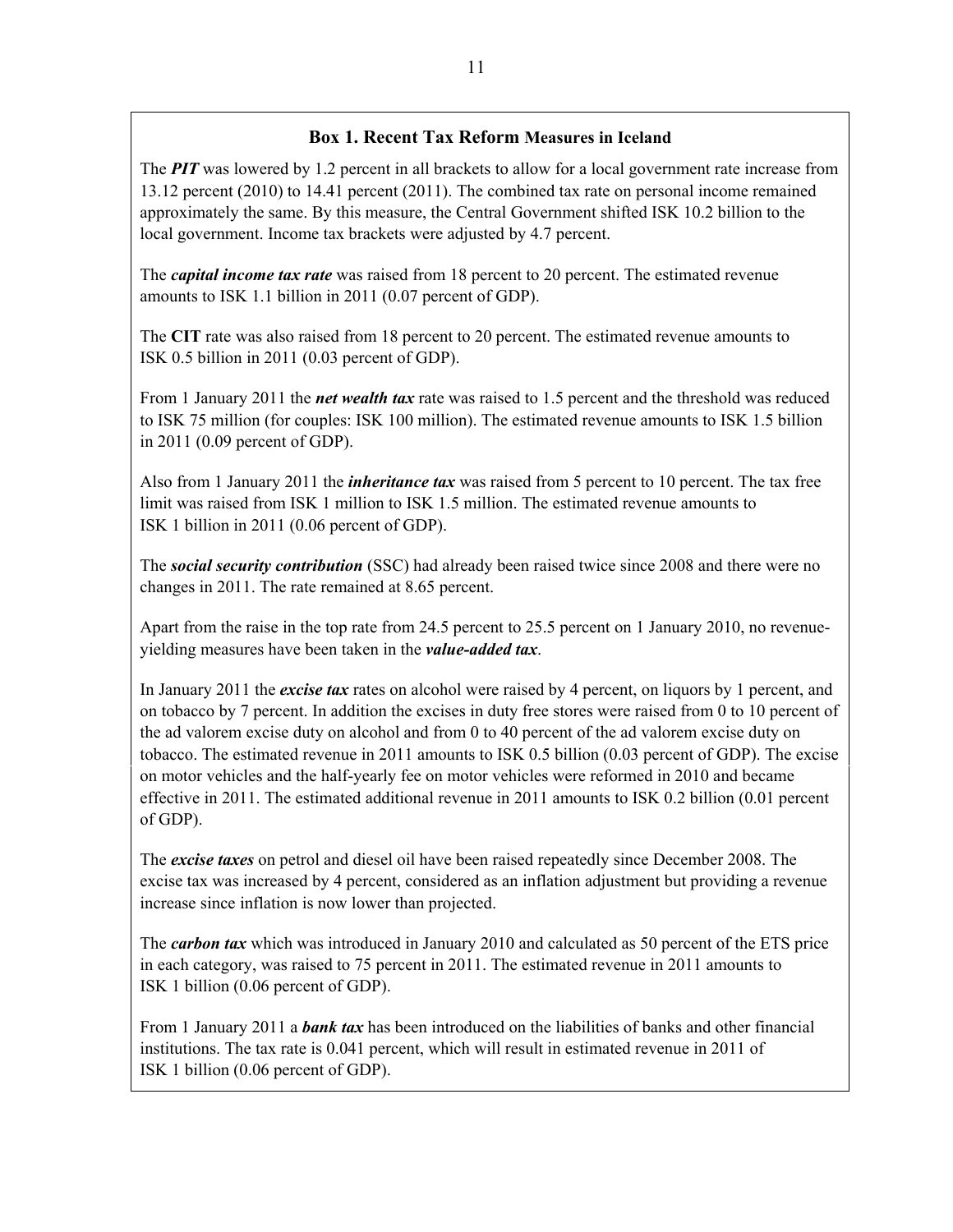5. **Concomitantly, Iceland's various excise taxes on food and non-alcoholic beverages could be eliminated in order to mitigate the effect of the higher VAT rate**. Iceland's main VAT rate, which is the highest in the OECD, could also be reduced to soften the price impact of an increased lower rate. Increasing the lower VAT rate to 14 percent, taxing non-standard exempt items at that rate, cutting the top VAT rate to 25 percent, and compensating bottom-quartile households for higher food, energy, and transportation prices would yield approximately 0.5 percent of GDP.

# **B. Natural Resources and Energy Sectors in Iceland**

6. **Iceland hosts important natural resources: hydroelectric power, geothermal energy, possible offshore petroleum resources, and fisheries**. This report deals with the energy resources, but not with fisheries.

# **Hydropower and geothermal energy**

7. **Iceland is well-endowed with water course resources.** The island's topography and heavy rainfall provide extensive resources for hydro electricity generation. The least-cost sites have already been developed, and there are legitimate environmental (and tourism) concerns about further development in some areas. Nevertheless, a substantial pipeline of possible projects remains available to power company investors. In principle, hydropower resources are not exhaustible; they can, however, deteriorate over the long term as a result of climate change or poor water management.

8. **Geothermal resources have been developed more recently**. Geothermal energy is associated with the seismic and volcanic activity due to Iceland's location on the mid-Atlantic ridge, at the junction of tectonic plates. The resulting superheated water generates electrical energy, in plants with lower capital costs than for hydropower, but higher operating costs. Total costs, including return to capital, are similar per megawatt hour (mwh) for both hydro and geothermal, although they will vary with location. The geothermal resource is not exhaustible in the sense conventional for petroleum and mineral resources, but the resource can be depleted by over-exploitation leading to cooling; the resource will regenerate, but only over long periods of time. Seismic or volcanic events can make geothermal resources vulnerable to sudden change. Iceland's households also make direct use of geothermal hot water.

# **Electricity in Iceland**

9. **Iceland is a power-intensive economy** (Table 1). According to the International Energy Agency (IEA), production was almost 50 mwh per capita in 2008, six times the OECD average. Production was also higher than in other power-intensive economies, such as Scandinavia, Canada, and Switzerland. Electricity in Iceland is generated solely by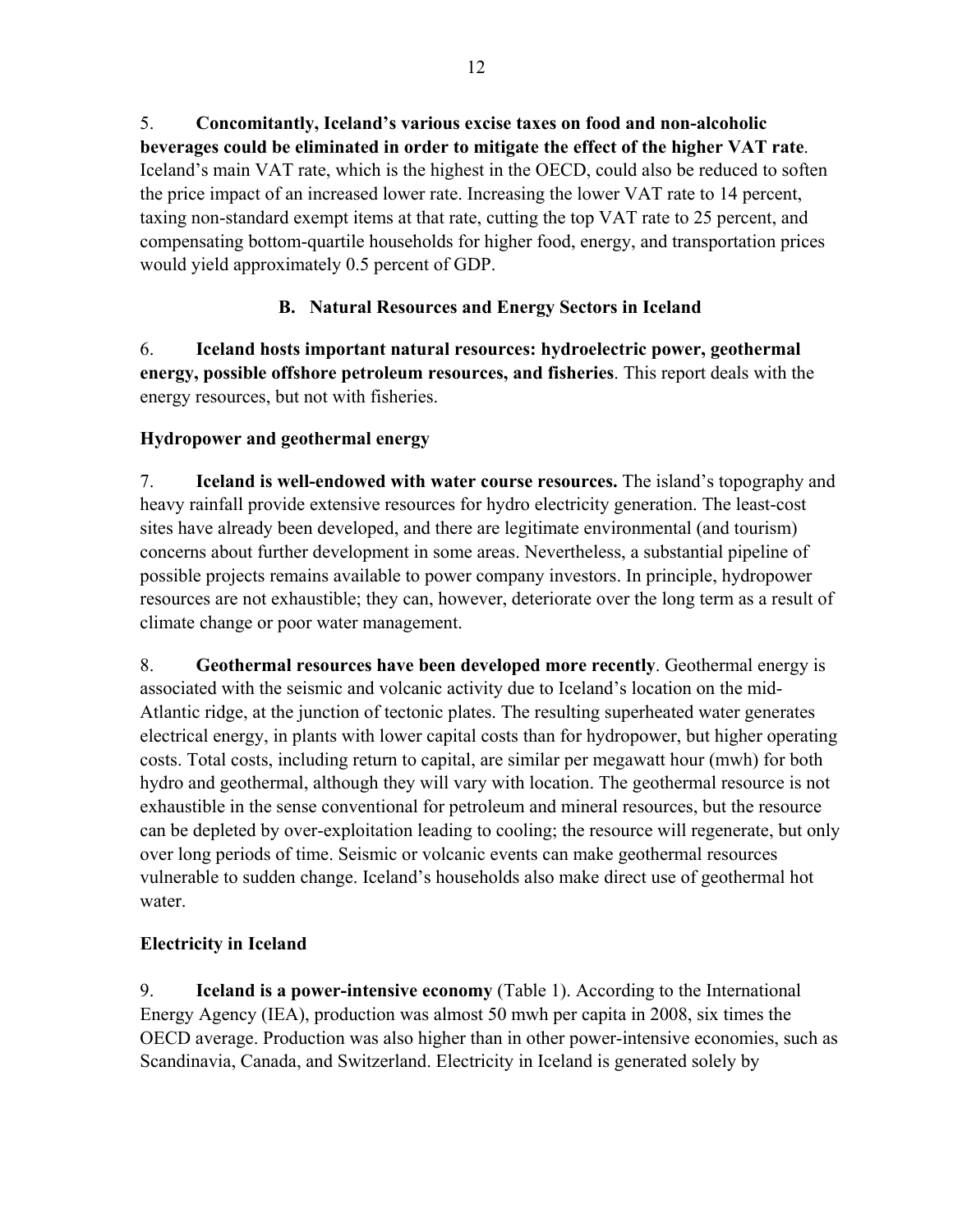hydropower (73 percent) and geothermal energy (27 percent).<sup>2</sup> Only Norway also generates its power from renewable sources (hydropower), while other countries rely more on nuclear energy or power from fossil fuels.

|             | Production |                  | Percentage |                |         |
|-------------|------------|------------------|------------|----------------|---------|
|             | Mwh/capita | Hydro/geothermal | Wind       | <b>Nuclear</b> | Thermal |
| Iceland     | 49.7       | 100              |            |                |         |
|             |            |                  |            |                |         |
| Denmark     | 6.5        |                  | 19         |                | 81      |
| Finland     | 16.4       | 22               |            | 30             | 47      |
| Norway      | 24.9       | 98               |            |                | 2       |
| Sweden      | 14.8       | 49               | 2          | 37             | 12      |
| Canada      | 17.1       | 60               |            | 15             | 25      |
| Switzerland | 8.2        | 51               |            | 45             | 4       |

**Table 1. Electricity Production in a Selection of Countries, 2008** 

Source: IEA (2010).

1

10. **Being geographically isolated, specific demand creates supply in the Icelandic power market**. On the supply side, a small number of companies produce the power. The biggest is Landsvirkjun, a state-owned company that generates 96 percent of all hydropower in Iceland and which has an overall electricity market share of 72 percent. Reykjavik Energy, jointly owned by municipalities and the state, generates geothermal power and heat and has a market share of 16 percent. It supplies electricity to one of the aluminum smelters as well as the retail market. The third company is HS Orka with a market share of 8 percent. It was recently taken over by Magma Energy, Sweden. The sole transmission operator in Iceland is Landsnet. Six firms operate in the distribution of electricity. Since 2008, Iceland has complied with the EU Directive 2003/54/EC regarding the internal market for electricity.<sup>3</sup>

11. **On the demand side, three large aluminum smelters consume approximately three quarters of the power in Iceland** (Figure 1). Recently, a number of other powerintensive industries have started to settle in Iceland, such as silicon-refining firms and data centers. Domestic households consume only 6 percent of electricity produced in Iceland. The markets for small consumers and energy-intensive industries are segmented and characterized by very different circumstances.

 $2^2$  Note that for geothermal energy, electricity accounts for only 39 percent of the total energy production: another 45 percent of energy (hot water) is used directly for space heating and the remaining 16 percent for other purposes (swimming pools, agriculture, and snow melting).

 $3$  This directive requires the separation of generation and distribution activity, and aims to create a competitive spot market for electricity in EU countries. The mission received representations that the smallness and special nature of the market in Iceland made it unsuited to application of this directive.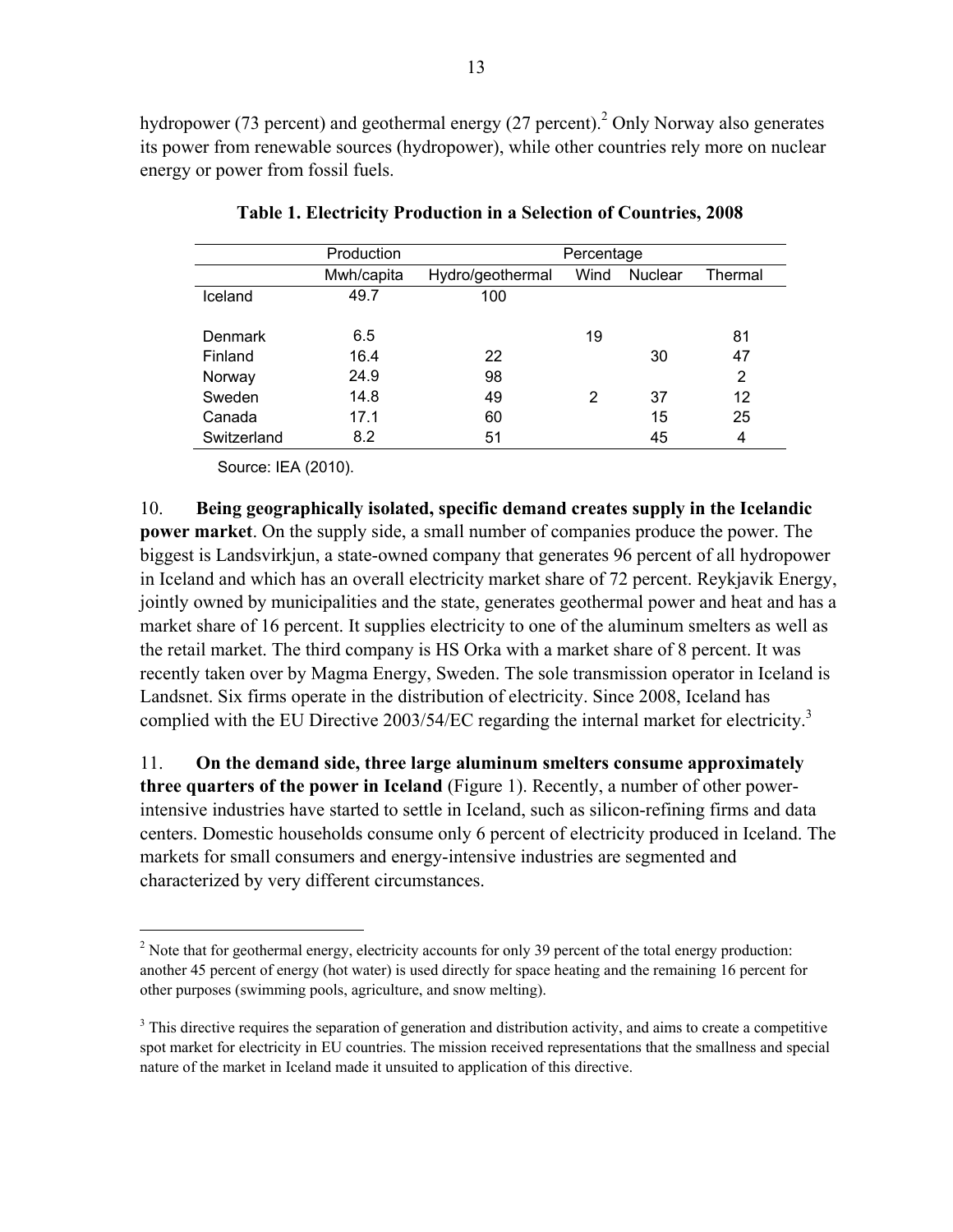

# **Figure 1. Electricity Use in Iceland by Sector**

Source: Statistics Iceland.

12. **On the retail market, a handful of companies owned by municipalities supply power to domestic small-scale users**. Free choice for consumers and low switching costs have caused convergence of retail prices, reflecting the marginal production costs of the marginal producer that just breaks even. The other producers will then enjoy a surplus, a rent.

13. **Power supplied to smelters is usually specific for that purpose―the supplier and demander are bound to deal with each other**. The specificity of the contract enables parties to bargain over the rent generated by the agreement, including the resource rent. The bargaining strength of the smelter depends on its options to secure power and produce elsewhere in the world; that of the electricity company on its options to sell power to other firms. In the past, firms have concluded long-term contracts (up to 40 years) that included a link to the aluminum price. Some power companies used a cost-plus method to determine the price. The agreed prices turned out to be competitive internationally, probably leaving a substantial share of the rents with the buyers of the power. Electricity supplied to other power-intensive industries is also agreed in contracts, but of shorter duration and with different prices.

#### **Petroleum resources**

14. **Petroleum is not yet produced in Iceland, but potential exists in deep waters to the north of the country**. The prospective area of Iceland's continental shelf is known as Dreki, adjacent to the Jan Mayen ridge—a submerged micro-continent, geologically similar to neighboring hydrocarbon basins in Greenland and Norway exclusive economic zones. Located in water depths of 1,500 to 2,000 meters, and believed to lie at least 2,000 meters below the sea floor, these prospects are difficult and expensive to explore. Only large discoveries are likely to merit development, with current technology.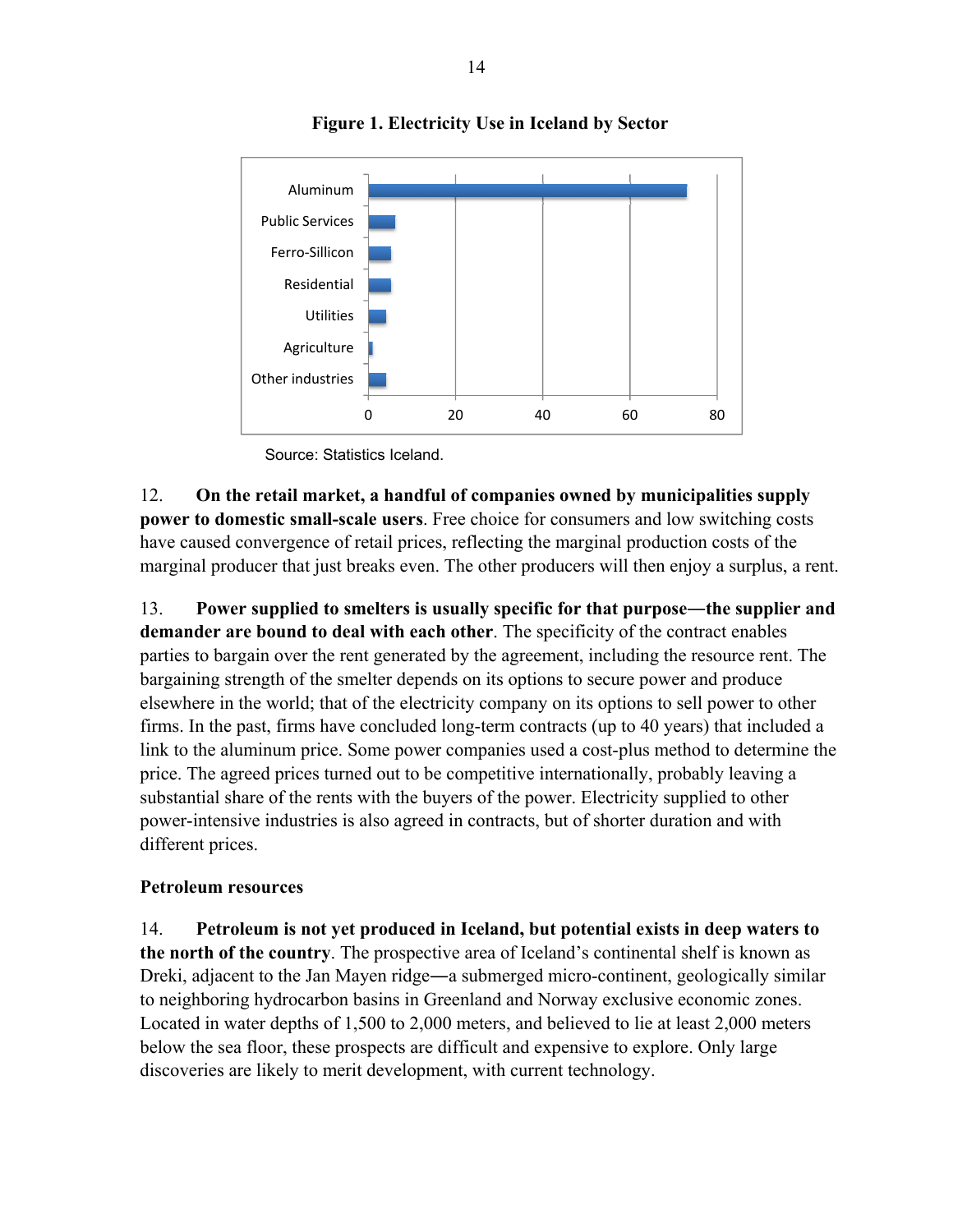15. **Iceland held a first, unsuccessful licensing round in 2009. This followed adoption of petroleum legislation, including an act on the taxation of hydrocarbon extraction.**  Companies apparently found the proposed fiscal terms (including a royalty rising steeply with the rate of production) unattractive in this challenging technical environment. The government is currently revising these terms, with the aim of holding a second licensing round later in 2011.

### **C. Outline of Report**

16. **This report takes forward the analysis of FAD's 2010 tax policy report, and adds review of environmental taxation and the taxation of natural resource exploitation activities.** The proposals aim at efficiency and equity in the tax system, rather than revenue growth alone**.** Nevertheless, over the medium term, quantifiable measures could add 1.6 percent of GDP to revenues compared with a baseline of the tax system in early 2011 (Appendix 1). Analysis and proposals from the FAD 2010 report are repeated only when essential for the argument. This report covers: corporate income tax (chapter II); personal income tax and social security (chapter III); capital income and wealth taxation (chapter IV); value added tax and excises (chapter V); allocation of tax revenues to municipalities (chapter VI); taxation of the financial sector (chapter VII); environmental taxation (chapter VIII); and the taxation of natural resources (chapter IX). Appendices contain a summary of recommendations, and model simulations of fiscal regimes for hydropower and geothermal energy projects.

#### **II. CORPORATE INCOME TAX**

#### **A. Capital Losses and Debt Forgiveness**

17. **Currently capital losses are only recognized upon realization**. When recognized, they are treated as ordinary losses and can be offset against other income categories, including income arising from debt forgiveness. Capital losses on the sales of shares, however, can only be offset against capital gains on shares in the current tax period. The Income Tax Act does not allow for mark-to-market valuation of current assets. Many companies suffered significant capital losses during the crisis on their holdings of equity and other financial assets, so that they need to restructure their debt. The debt restructuring takes the form of debt write-offs, conversion into equity, or amendment of the terms of loan agreements.

18. **In 2010 a temporary provision was introduced in the Income Tax Act which provides for a tax deferral of taxable income from debt write-offs**. Debt write-offs in excess of operational losses can be carried forward until 2014. Any remainder of debt writeoffs at the end of 2014 that is in excess of ISK 500 million is taxed in equal parts from 2015 through 2019. This relief is conditional upon the business having used all its depreciation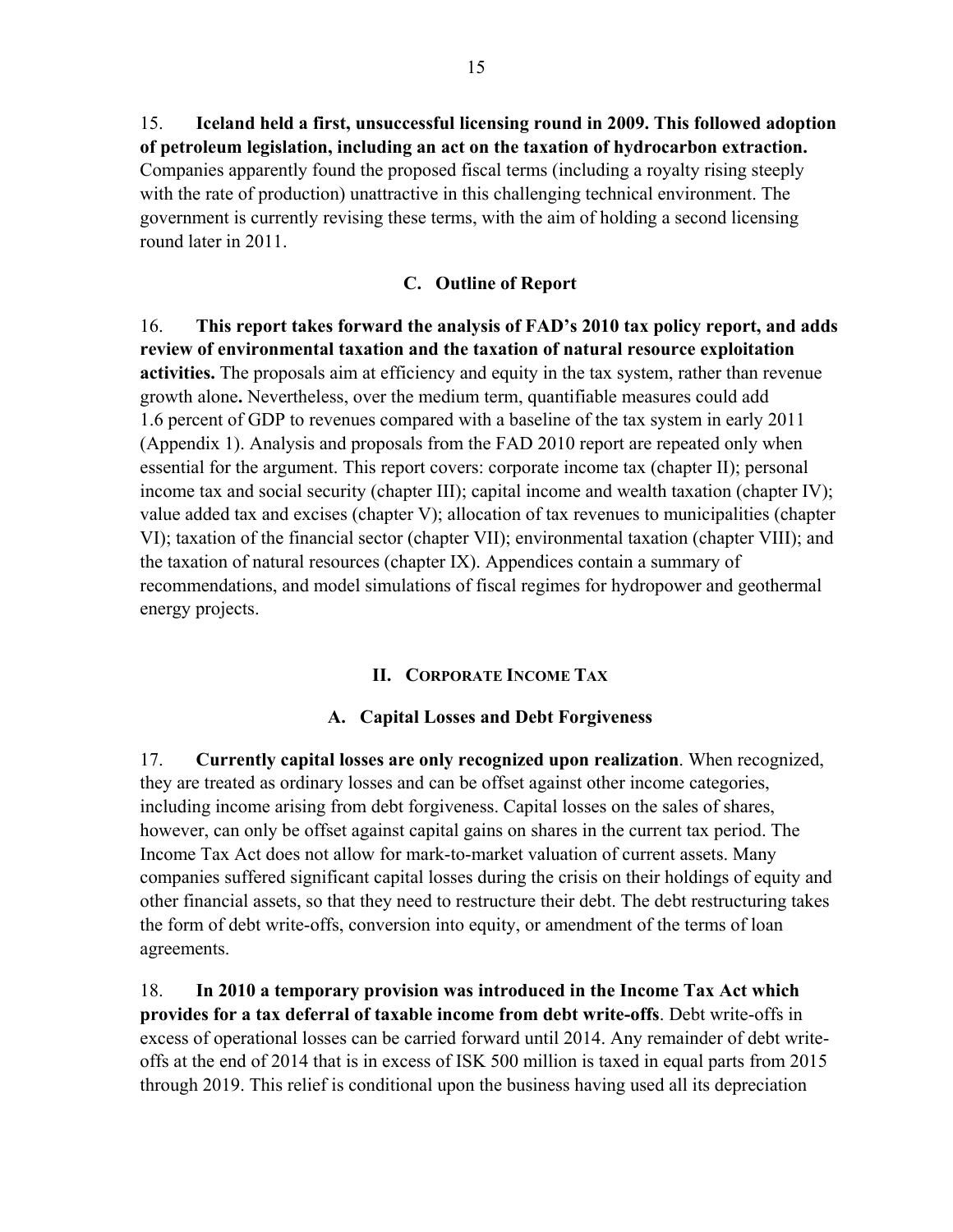opportunities. Taxpayers are prohibited from distributing profit and engaging in business reorganizations. Debts between related parties are excluded from this relief.

## **Issues**

19. **Financial accounting rules typically recognize capital gains and losses on current assets when they accrue**—e.g., by using a mark-to-market valuation or other fair value methods. The idea is that those assets can be easily made liquid. By applying this valuation rule, in combination with the tax treatment of capital losses as ordinary income, debt restructuring becomes neutral for tax purposes. Creditors will forgive debt only if the debtor cannot fulfill its liability because of accumulated losses. In that case, the debtor would recognize forgiveness of debt as taxable income, but would be able to absorb it with the accumulated tax losses. Any part of the forgiven debt in excess of losses would be taxable income.

20. **The temporary rule introduced provides for relief of legacy cases**, in which losses were incurred in the past that may not have resulted in tax losses eligible to offset the income from debt forgiveness. However, this rule excludes debt restructuring in the form of conversion into equity and changes in the term of the loan agreement. In cases of debt conversion into equity, the difference between the nominal value of the debt and the fair market value of the shares received is typically considered a capital gain, and subject to tax. As in the case of debt forgiveness, the incurred losses that caused the debt restructuring may not have resulted in tax losses eligible to offset the taxable capital gain. Thus, the temporary rule should have been extended to situations in which debt is converted into equity. The changes made in the term of the loan agreement typically do not give rise to a taxable event. The temporary rule therefore correctly excludes this form of debt restructuring.

# **Recommendations**

- For companies, income tax assessment should follow the valuation provisions used in the financial accounting rules.
- The temporary provision regarding relief for debt forgiveness should be extended to cases in which debt restructuring has taken the form of conversion of debt into equity.

# **B. Interest Deductions**

21. **Corporate acquisitions of Icelandic businesses by non-resident investors are typically debt financed**. Thus the target company—as much as possible—finances its own acquisition. As a consequence, Iceland is confronted with corporate tax base erosion.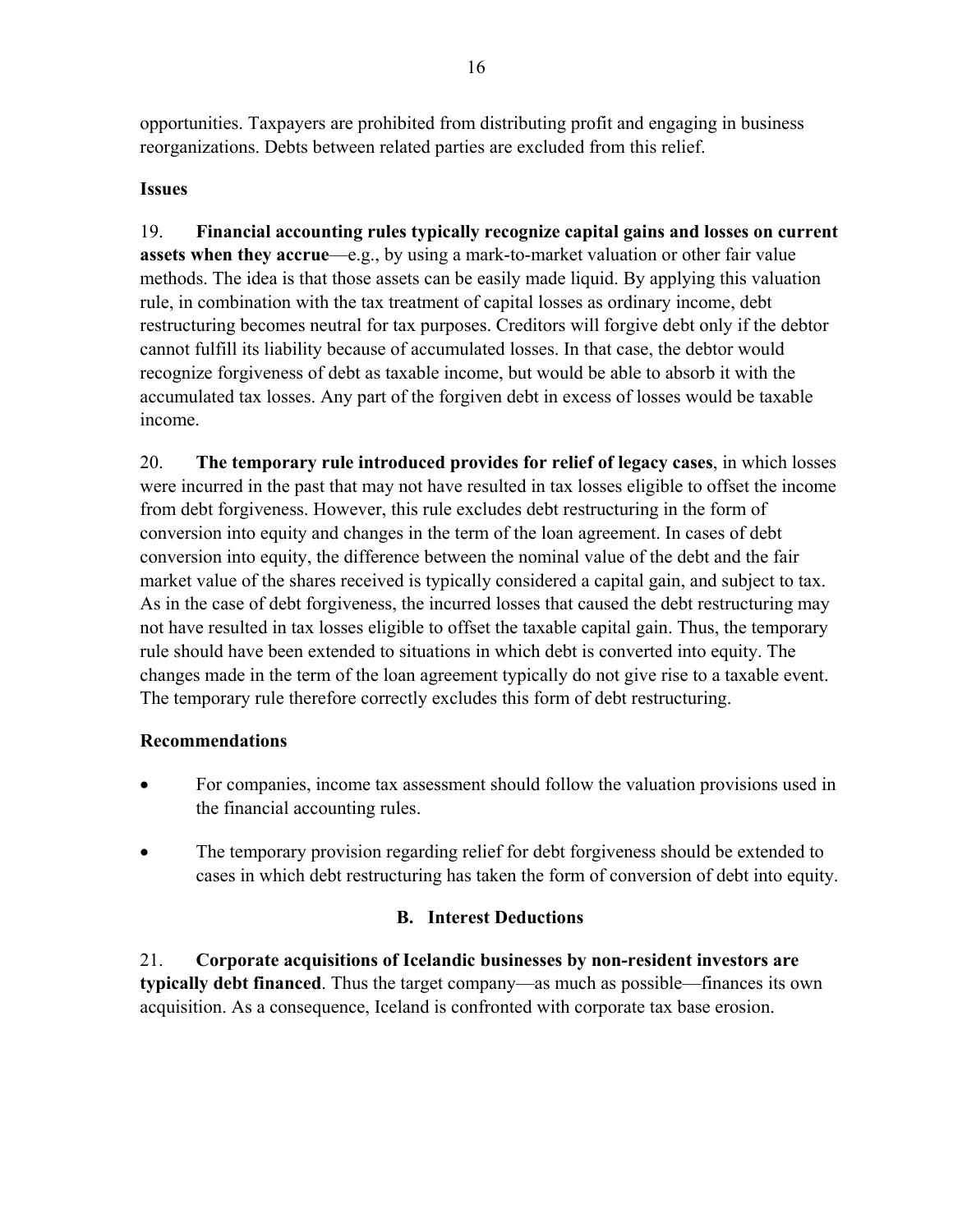#### **Issues**

22. **The debt is contracted either from a third party bank or through a special finance vehicle set up by the investor in a low tax jurisdiction**. The investor requires—as its new shareholder—the target company to distribute its retained earnings. These dividend receipts are used by the investor company to pay off the principal debt amount. If the retained earnings are insufficient, the target company is required to enter into a loan agreement itself to enable transfer of sufficient funds to its new parent company. The final result is that the full financial costs of the acquisition become a burden for the target company and erode its tax base.

#### **Recommendation**

 Limit debt-financed acquisitions by non-residents by disallowing deductibility of interest paid to creditor's resident in low tax jurisdictions, and by introduction of a thin capitalization rule (as discussed in the previous FAD report).

# **C. Interest Payments to Non-Residents**

23. **The tax incidence of Iceland's withholding tax on interest payments often lies with the debtor** (because of contractual stipulations) and results in higher costs on borrowings from abroad.

#### **Issues**

 $\overline{a}$ 

24. **Currently Iceland levies a 20 percent withholding tax on interest payments to safeguard its corporate tax base**. If interest is paid to resident creditors the withholding tax is either credited against the income tax liability (corporations) or the capital income tax liability (individuals). If the creditor is a resident of a treaty country, the withholding tax is typically reduced to zero or a tax credit is provided in the country of residence.<sup>4</sup> If the creditor is a resident of a non-treaty country, the withholding tax is a final tax.

25. **In practice, the incidence of the withholding tax on interest payments to nonresident creditors often lies with the Icelandic debtor** (often because of contractual stipulations). Although it is common international practice that reduced treaty rates can be applied if the creditor provides a certificate of residence, creditors do not seem to have any incentive to provide such certificates. Nevertheless, it is recommended that a moderate withholding tax on interest (perhaps at 10 percent) remains to protect the corporate tax base.

<sup>&</sup>lt;sup>4</sup> Currently Iceland has concluded double tax treaties with 36 countries, out of which 20 do not allow the country of source any withholding tax on interest. In most other cases a limited withholding tax of 10 percent is allowed.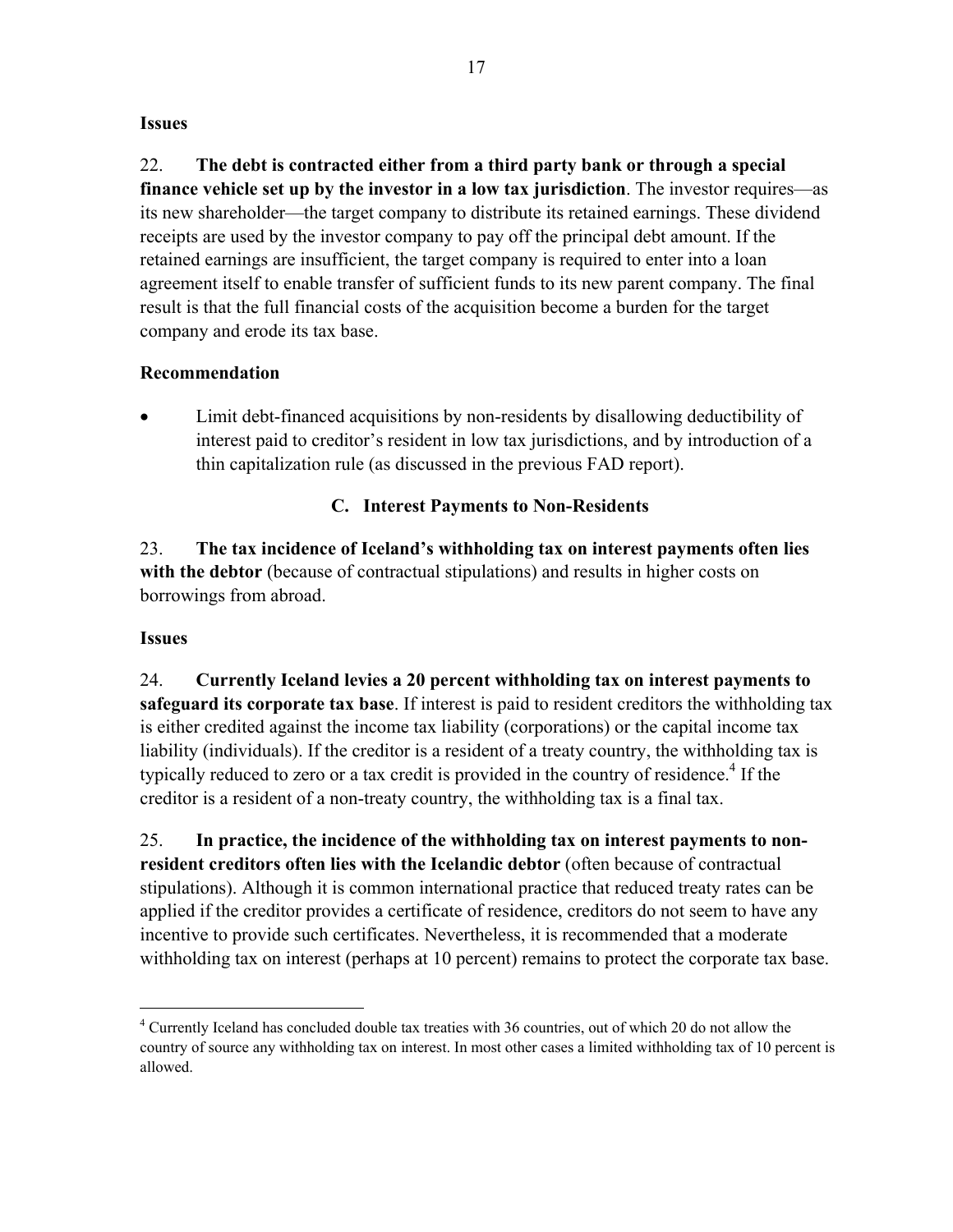#### **Recommendation**

• The 20 percent withholding tax on gross interest payments to corporate creditors and non-resident creditors should be reduced to 10 percent.

#### **D. Intercompany Dividends**

26. **The threshold of 10 percent shareholding for relief from double taxation hinders investments**. On the other hand, financial and other expenses incurred by the Icelandic parent company, related to foreign participation shares, might further erode the domestic tax base.

#### **Issues**

27. **The introduction of a threshold of 10 percent of the shareholding was aimed at distinguishing between portfolio and strategic business investments, so that only the latter would enjoy relief from double taxation**. An alternative requirement—in the form of a minimum acquisition price—was suggested in the 2010 FAD report. The alternative would ease the 10 percent restriction, though this report favors its elimination.

28. **A full exemption of dividends received by an Icelandic parent company raises**  the issue of where to allocate the expenses related to the investment. In the Bosal case<sup>5</sup> the European Court of Justice decided that a Member State should—in compliance with the freedom of establishment—allow equal tax treatment regarding expenses made in relation to its investments in other companies irrespective of whether they are domestic or foreign. The Parent/Subsidiary-Directive<sup>6</sup> allows Member States to limit the exemption of dividends received to 95 percent. The—mostly financial—expenses related to the investment can be offset against the remaining taxable dividends.

#### **Recommendations**

1

- Consider abolishing the threshold of 10 percent shareholding and apply an exemption for all dividends received by Icelandic corporations.
- The dividend exemption should be limited to 95 percent of the amount received to allow for a small taxable portion to offset participation-related expenses.

<sup>5</sup> Decision of the European Court of Justice in Case C-168/01 of 18 September 2003 (*Bosal*).

<sup>&</sup>lt;sup>6</sup> Council Directive of 23 July 1990 on the Common System of Taxation Applicable in the Case of Parent Companies and Subsidiaries of Different Member States (90/435/EC).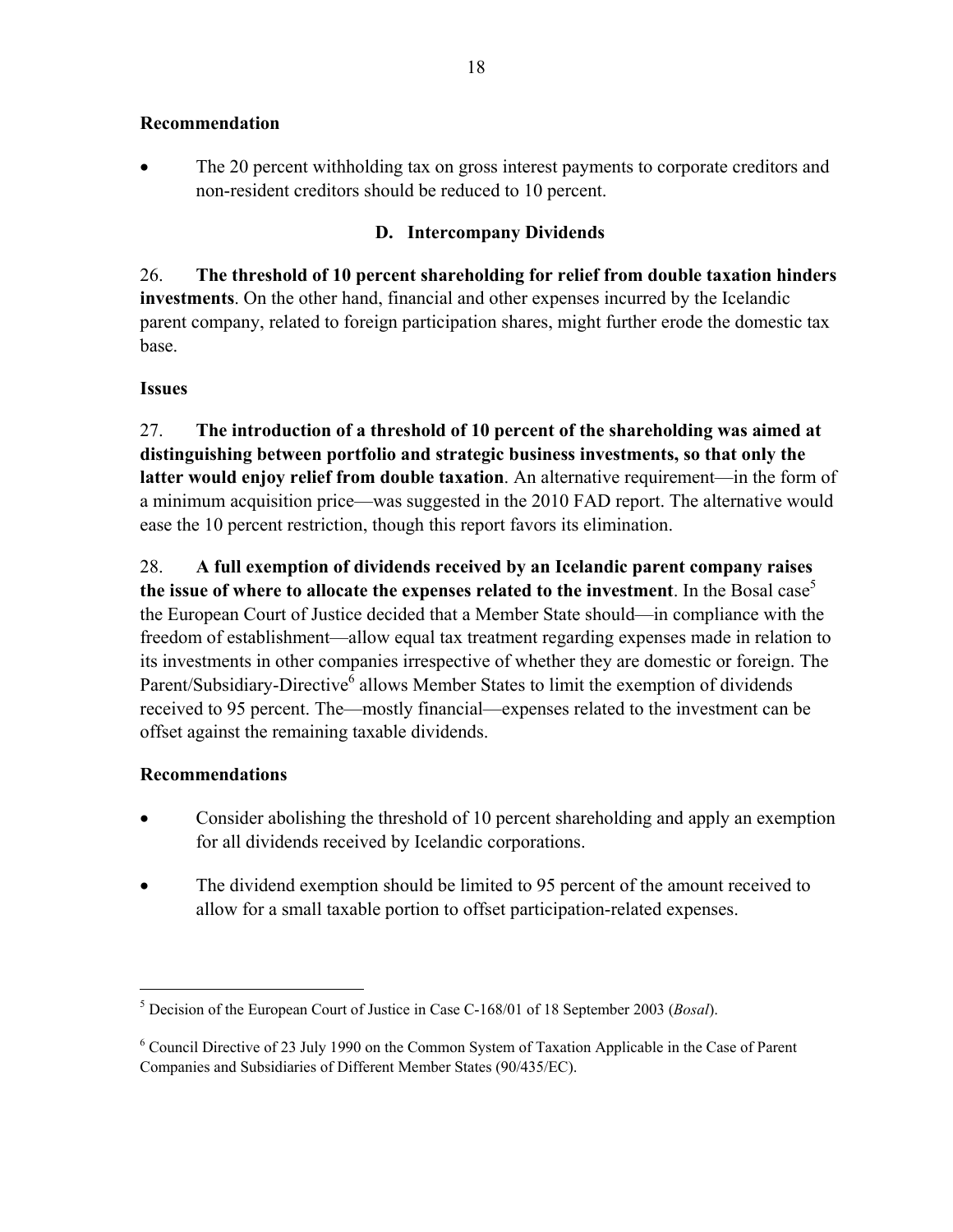### **E. Investment Incentives**

# 29. **General investment incentives—that include some modest tax reductions replaced the case-by-case special agreements from 2008 onwards for new projects**. Furthermore, a tax credit has been introduced to stimulate research and development activities and stimulate the competitiveness of innovation businesses.

#### **Issues**

 $\overline{a}$ 

30. **The general investment incentives apply to companies in all sectors (except the financial sector) planning to invest in a new project with a minimum turnover of ISK 300 million (approx. US\$2.6 million) and creating at least 20 jobs**. The incentives can be obtained for investment in an area that covers almost the entire geographical area of Iceland, including areas close to Reykjavik. The tax incentives provide: (1) for a maximum corporate tax rate that is set at the rate applicable at the moment the agreement is concluded; (2) pro-rated depreciation in the first year in which the assets are placed into service; (3) full amortization of business assets;  $(4)$  exemption from certain fees—industrial, market, and electrical safety charges; (5) 30 percent reduction of the property tax; (6) 20 percent reduction of the social security charge; and (7) an exemption for custom and excise duties on certain capital goods. These incentives are provided for a period of 10 years, or a maximum of 13 years after the investment agreement has been signed. The accumulated tax incentives cannot exceed 15 percent of the initial investment cost.<sup>8</sup> In addition to this regional aid scheme, some additional general incentives are applicable in the form of direct cash grants.<sup>9</sup> The incentives are granted in accordance with an agreement made between the investor and the Ministry of Industry. $10$ 

# 31. **The incentives are not well targeted to attract major investment projects that would not take place otherwise and that play a key role in the growth prospects of the Icelandic economy**. In principle, if incentives are to be available, they should be incorporated in the main tax legislation. This law expires at the end of 2013 and the government should allow it to lapse.<sup>11</sup>

## 32. **Since 2010 an income tax credit of 20 percent has been available for research and development costs**. The credit applies to R&D expenses of at least ISK 1 million

 $<sup>7</sup>$  The normal depreciation rules allow an amortization of 90 percent of the acquisition or production cost.</sup>

<sup>&</sup>lt;sup>8</sup> For medium-sized enterprises the ceiling is increased to 25 percent and for small enterprises a ceiling of 35 percent applies.

<sup>&</sup>lt;sup>9</sup> For training costs, small- and medium-sized enterprises, R&D projects, and environmental-related projects.

 $10$  The Ministry of Industry is advised by a committee of three members, one nominated by the Ministry of Finance.

 $11$  The treatment of major energy-intensive investments is discussed in Chapter IX.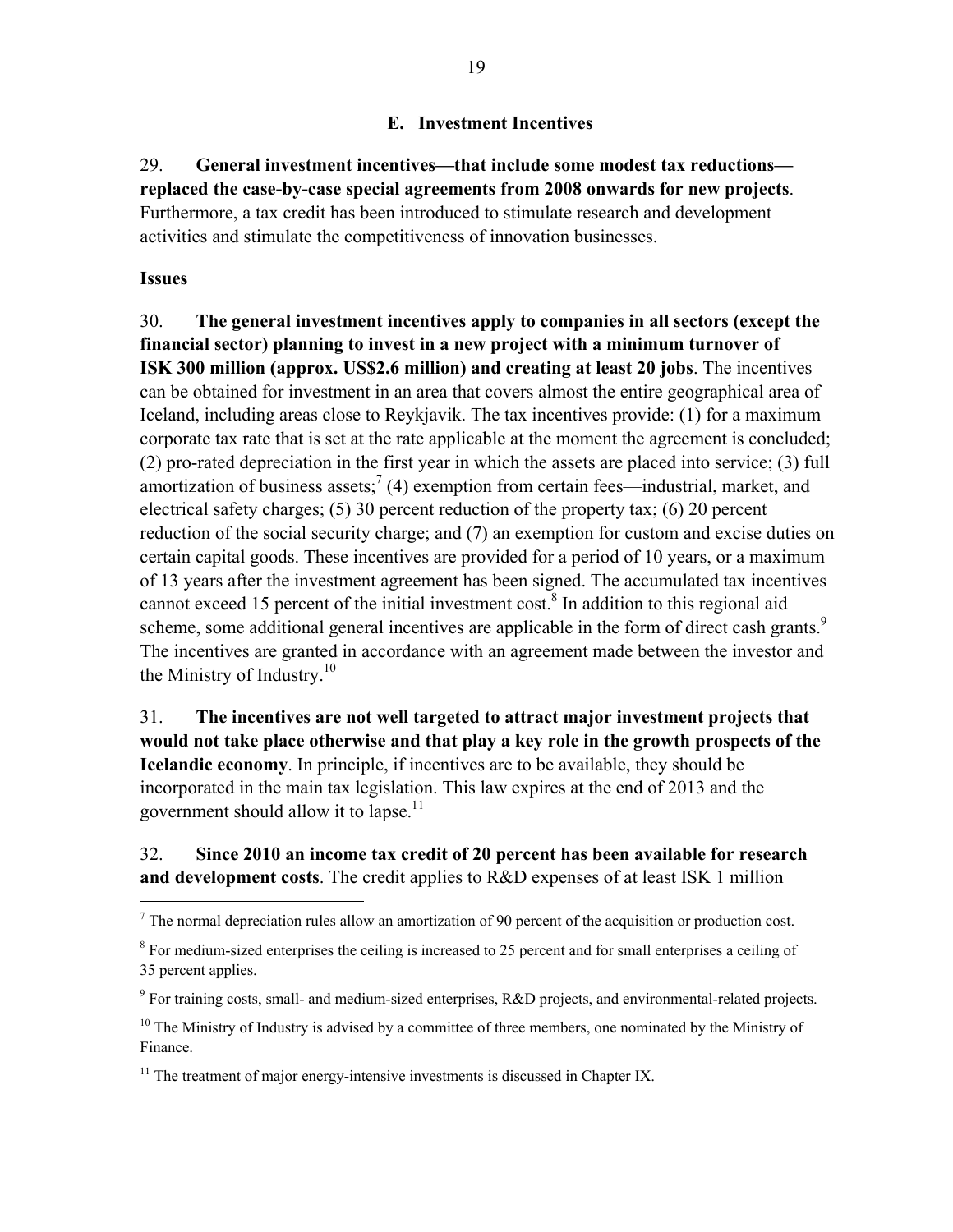(approx. US\$8,700) annually and that are approved by Rannís—Icelandic Centre for Research, a state agency under the Ministry of Education, Science and Culture. The annual cost ceiling for the credit is ISK 100 million (approx. US\$870,000), or ISK 150 million (approx. US\$1.3 million) in case the R&D services are purchased. If the tax credit exceeds the income tax liability, the unused part is refundable in cash.

## **Recommendations**

- Allow the general investment incentive package to lapse upon expiry.
- Keep the R & D credit under review, to monitor its effectiveness.

# **III. TAXES ON LABOR INCOME**

# **A. Closely-Held Businesses**

33. **The most salient policy issue for Iceland's dual income tax is misallocation of labor and capital income within closely-held businesses**. Because capital income is taxed at a lower rate than labor income under the dual income tax and is also not subject to social security charges, there is a strong incentive for private businesses to maximize their allocations to capital. Table 2 shows the distribution of wages and dividends for employees that receive both forms of income from the same corporation. As can be seen, many highincome employees receive dividends greatly in excess of their wage income.

34. **Iceland's dual income tax system traditionally allocated income to labor based on a non-indexed minimum imputed wage, which was widely recognized as too low.** In 2010, an allocation rule was introduced for closely held corporations requiring them to split distributions in excess of 20 percent of net capital 50/50 between labor and capital (the "20/50" rule). This arbitrary rule distorts the relative taxation of different business forms. It is unclear what distinction is used to separate closely-held businesses from widelyheld businesses.

#### **Issues**

35. **The dual income tax system requires a special rule for allocating income from closely-held companies whose owners contribute both capital and labor**. In Iceland, this is done by stipulating that owner-employees attribute to themselves an "arm's length wage." Minimum imputed wages (MIW) for owner-employees in different sectors and sizes of companies are published each year by the Finance Ministry. Since 2007 the minimum imputed wages have not been changed or indexed to inflation, except that for tax year 2010 an additional high-wage category was introduced for members of the bank resolution committees.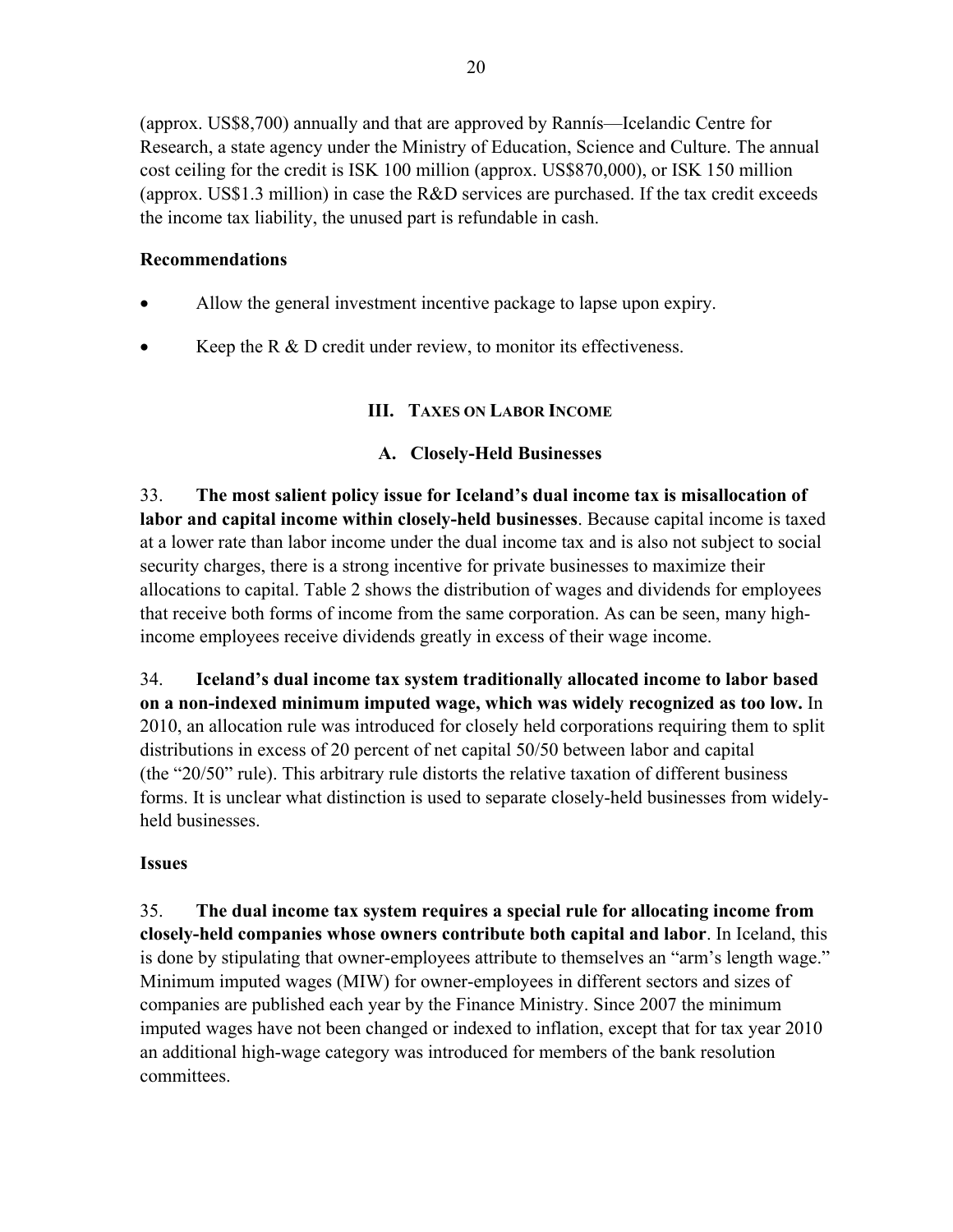| Per capita<br>dividends | <b>Number of</b> |                    | <b>Total</b>     | Per<br>capita | Per capita  | Wage<br>share | <b>Dividend</b><br>share |
|-------------------------|------------------|--------------------|------------------|---------------|-------------|---------------|--------------------------|
| (ISK mns.)              | <b>Employees</b> | <b>Total Wages</b> | <b>Dividends</b> | wages         | dividends   | (Percent)     | (Percent)                |
| $0 - 1$                 | 1,106            | 4,340,860,144      | 533,006,890      | 3,924,828     | 481,923     | 89.1          | 10.9                     |
| $1 - 2$                 | 657              | 2,794,500,562      | 1,073,143,448    | 4,253,426     | 1,633,399   | 72.3          | 27.7                     |
| $2 - 3$                 | 423              | 1,773,066,655      | 1,101,554,284    | 4,191,647     | 2,604,147   | 61.7          | 38.3                     |
| $3 - 4$                 | 245              | 1,130,199,401      | 874,939,998      | 4,613,059     | 3,571,184   | 56.4          | 43.6                     |
| $4 - 5$                 | 243              | 1,084,762,409      | 1,152,617,328    | 4,464,043     | 4,743,281   | 48.5          | 51.5                     |
| $5 - 6$                 | 130              | 556,519,164        | 732,734,149      | 4,280,917     | 5,636,417   | 43.2          | 56.8                     |
| $6 - 7$                 | 107              | 549,381,797        | 706,781,091      | 5,134,409     | 6,605,431   | 43.7          | 56.3                     |
| $7 - 8$                 | 126              | 838,949,269        | 953,347,683      | 6,658,328     | 7,566,251   | 46.8          | 53.2                     |
| $8 - 9$                 | 71               | 299,110,422        | 617,045,455      | 4,212,823     | 8,690,781   | 32.6          | 67.4                     |
| $9 - 10$                | 96               | 480,051,688        | 943,481,409      | 5,000,538     | 9,827,931   | 33.7          | 66.3                     |
| $10 - 20$               | 345              | 2,007,665,425      | 4,661,740,520    | 5,819,320     | 13,512,291  | 30.1          | 69.9                     |
| $20 - 30$               | 107              | 557,510,307        | 2,512,545,009    | 5,210,377     | 23,481,729  | 18.2          | 81.8                     |
| $30 - 40$               | 51               | 267,998,048        | 1,699,855,220    | 5,254,864     | 33,330,495  | 13.6          | 86.4                     |
| $40 - 50$               | 14               | 79,740,647         | 585,566,356      | 5,695,761     | 41,826,168  | 12.0          | 88.0                     |
| $50 - 60$               | 30               | 162,502,063        | 1,583,660,415    | 5,416,735     | 52,788,681  | 9.3           | 90.7                     |
| $60 - 70$               | 10               | 54,630,794         | 620,860,449      | 5,463,079     | 62,086,045  | 8.1           | 91.9                     |
| $70 - 80$               | 5                | 24,240,184         | 356,139,854      | 4,848,037     | 71,227,971  | 6.4           | 93.6                     |
| $80 - 90$               | 7                | 29,655,516         | 589,444,445      | 4,236,502     | 84,206,349  | 4.8           | 95.2                     |
| $90 - 100$              | 7                | 36,445,438         | 661,824,188      | 5,206,491     | 94,546,313  | 5.2           | 94.8                     |
| >100                    | 18               | 97,532,001         | 3,589,994,035    | 5,418,445     | 199,444,113 | 2.6           | 97.4                     |
| <b>Total</b>            | 3,798            | 17,165,321,934     | 25,550,282,226   |               |             |               |                          |

**Table 2. Individual Taxpayers Receiving Wages and Dividend Payments from Same Corporation (2009)** 

Source: Icelandic Revenue Directorate.

36. **The minimum imputed wage applies to sole proprietorships, partnerships, and closely-held businesses.** In all three types of business, principals must allocate to themselves the appropriate minimum wage, upon which they pay PIT and the 8.65 percent social security charge (SSC). In sole proprietorships, the remainder of earnings is taxed under the progressive PIT schedule, but is not subject to the SSC. The profit of partnerships after the MIW deduction is taxed at the special partnership rate of 36 percent  $(= 0.20 + (1-0.20)^*0.20)$ . For closely held corporations, the 20/50 rule applies according to which, after deduction of (minimum) wages, 20 percent of net capital may be paid out as capital income; further distributions are allocated 50/50 between labor and capital. It is not clear from existing law and regulation whether the SSC is levied on the labor share of this allocation, though the IRD does not include this labor share in the SSC base. A comparison of total tax burden between the various legal forms of businesses is provided in Table 3.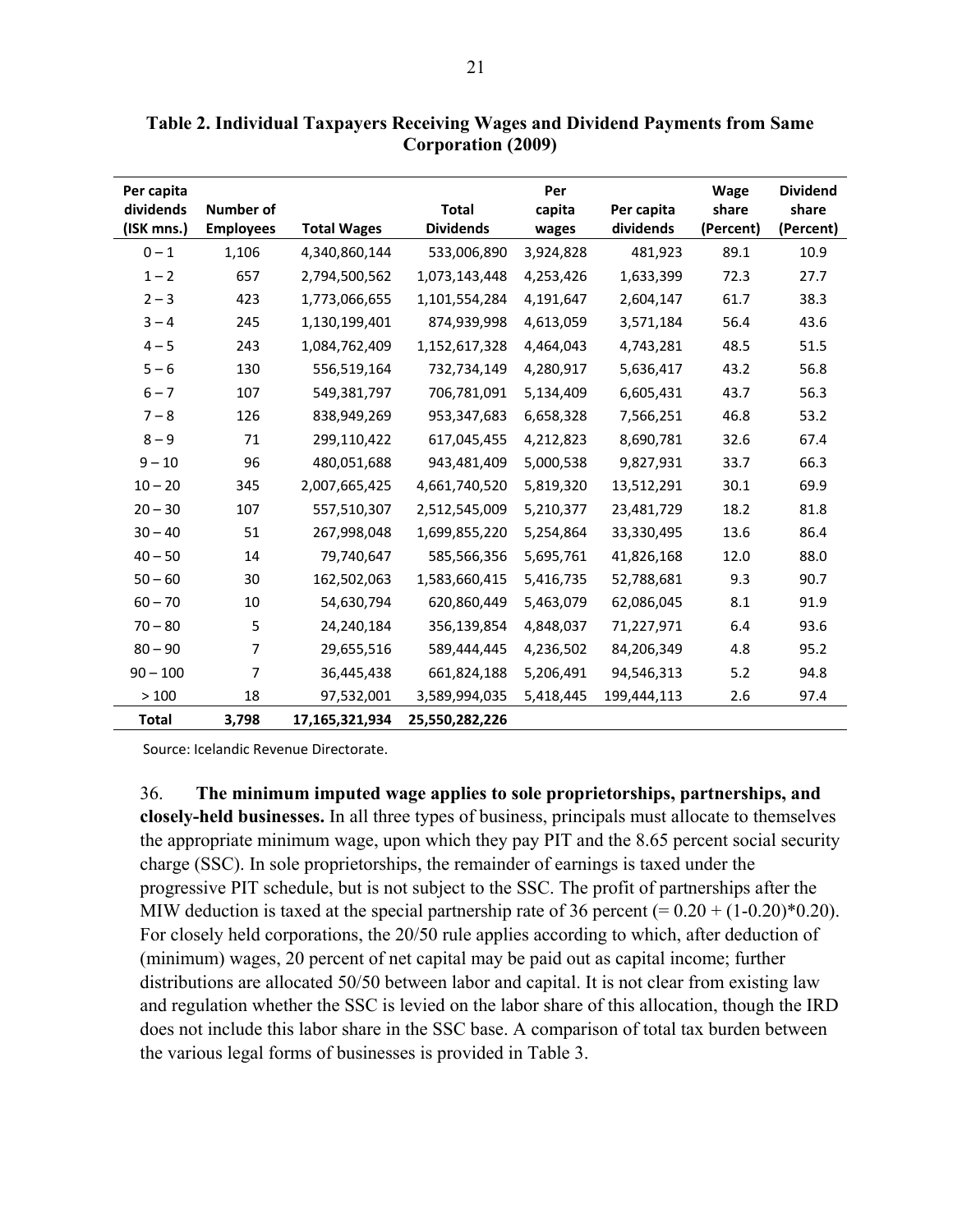|                                   | <b>Sole Proprietor</b> | Partnership      | <b>Closely-held Business</b>                  |
|-----------------------------------|------------------------|------------------|-----------------------------------------------|
| Total Income (in ISK)             |                        |                  |                                               |
| - Employment Income               | (MIW)                  | (MIW) 10,000,000 | (MIW) 10,000,000                              |
|                                   | 10,000,000             |                  | (50/50-allocation) 14,400,000                 |
|                                   | 30,000,000             |                  |                                               |
| - Capital Income                  |                        | 30.000.000       | $(20$ percent capital) <sup>1</sup> 1,200,000 |
|                                   |                        |                  | (50/50-allocation)14,400,000                  |
| Taxation (in ISK)                 |                        |                  |                                               |
| Income Tax                        | 17,390,667             | 3,527,667        | 10,181,907                                    |
| Partnership Tax (36 percent)      |                        | 10,800,000       |                                               |
| Corporate Income Tax (20 percent) |                        |                  | 6,000,000                                     |
| Capital Income Tax (20 percent)   |                        |                  | 3,120,000                                     |
| Social Security Contribution      |                        |                  |                                               |
| $(8,65$ percent) <sup>12</sup>    | 865,000                | 865.000          | 865,000                                       |
| Deductible Cost (20/50 rule)      |                        |                  | $-2,880,000$                                  |
| Total Burden                      | 18,255,667             | 15,192,667       | 17,286,907                                    |

#### **Table 3. Distribution of Tax Under the Dual Income Tax**

Source: IMF staff calculations; and Iceland Finance Ministry.

 $\overline{a}$ 

1/ The closely-held business in this example has ISK 6 million capital (approx. US\$52,000).

37. **Under current rules, partnerships receive the most favorable tax treatment, followed by corporations and then sole proprietorships** (Table 3). Prior to the introduction of the 20/50 law, corporations were most tax-favored, since they offered the option of retained earnings on which the capital income tax could be deferred, but the introduction of the splitting rule produced a wave of conversions from corporations to partnerships. Ideally, the allocation of capital and labor income should be the same for sole proprietorships, partnerships and private corporations, so that the form of business does not depend on tax considerations. At least, however, the method should be unified for partnerships and corporations, since sole proprietorships have the option of adopting one of these forms if they have significant capital assets.

38. **The allocation of income in private businesses should be done in as objective a manner as possible**. Because the returns to labor of the self-employed are highly variable according to skill and effort, and because for some types of labor there is no corresponding arms-length wage, the most objective manner of allocating income is on the basis of capital. Icelandic authorities confirm that even small private businesses in Iceland would have little difficulty measuring their capital assets. The 20/50 method was adopted as a compromise between the MIW and a capital-based allocation method because the latter was opposed by private businesses with labor-intensive firms.

 $12$  Social Security Contribution (and mandatory pension premium) is due on the minimum imputed wages.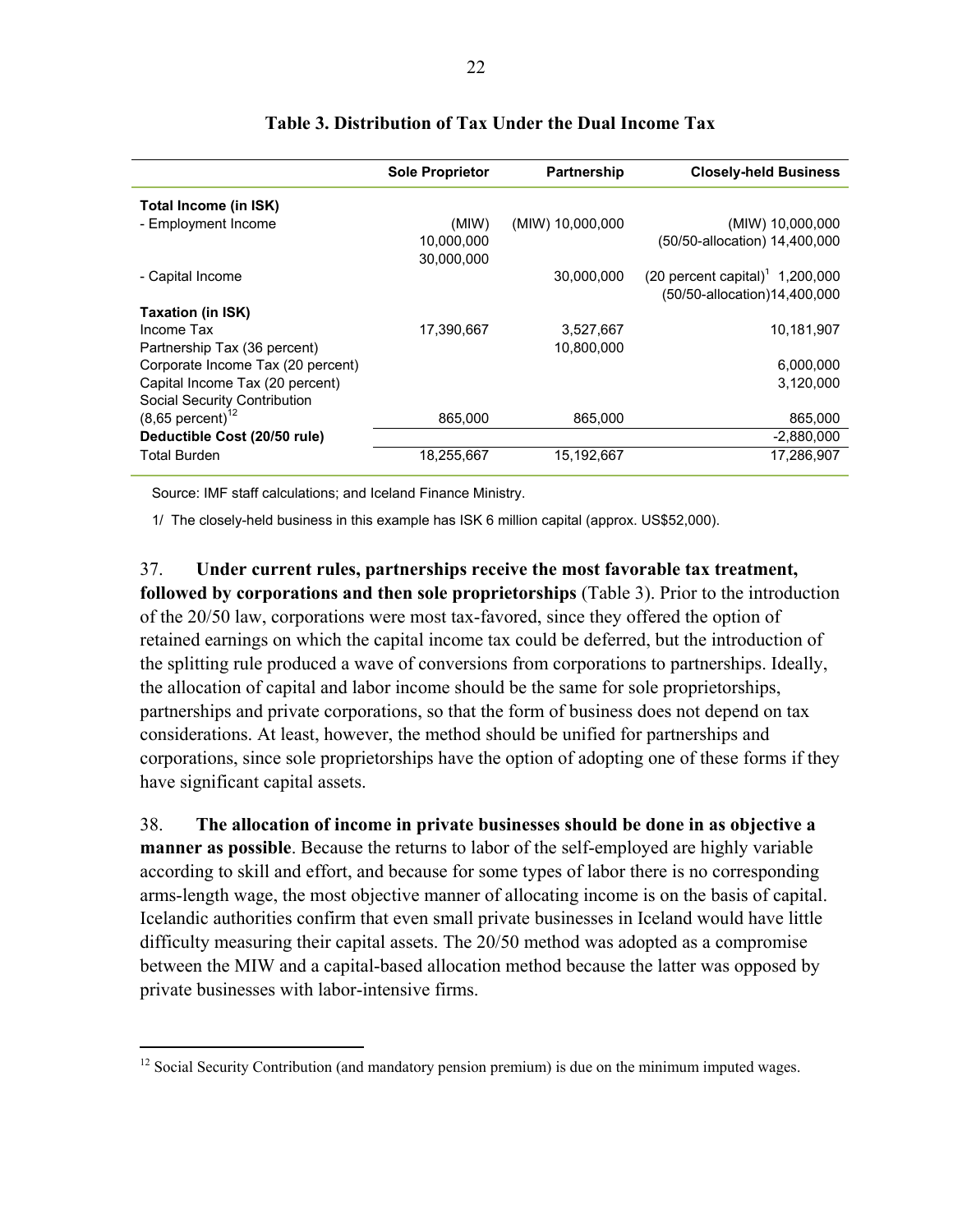39. **In addition to being more accurate, a capital-based allocation method would be more equitable to salaried employees, who must pay higher SSC contributions due to the lower SSC base of the self-employed**. However, if Iceland retains its MIW-based allocation method, it should at least reset minimum wages to more reasonable levels based on a comprehensive study of private businesses, measuring their labor income by a capital-based allocation method. The MIW should then be indexed each year according to the Icelandic wage index. To keep abreast of technological changes affecting labor productivity, the MIW should be reviewed every several years. If the 20/50 splitting rule is also retained, the law should be made clear on whether the 50 percent allocation to labor is subject to the 8.65 percent social security charge.

40. **Currently Icelandic tax law does not have a clear definition of closely-held businesses other than any business in which employees control the company**. The result is that even widely-held companies in which shareholders are acting as employees may also be included in the 20/50 rule. Other Nordic countries having a dual income tax system are dealing with the same issue. Other countries have decided to define substantial shareholders of companies to establish tax neutrality with respect to various legal forms available for doing business.13 In general, closely held firms are those in which a small group of shareholders control the operating and managerial policies of the firm. Table 4 provides an overview of definitions:

| Country            | <b>Definition</b>                                                                                                                                                                                     |
|--------------------|-------------------------------------------------------------------------------------------------------------------------------------------------------------------------------------------------------|
| Norway             | More than $2/3$ is owned by shareholders who are active in the daily operation of the<br>business; a shareholder is deemed to be 'active' if (s)he is working $>$ 300 hours/annum<br>in the business. |
| Finland            | All companies that are not registered on the stock exchange.                                                                                                                                          |
| Sweden             | Companies where more than 50 percent of the ownership/voting rights is concentrated<br>upon less than five owners.                                                                                    |
| Denmark            | No definition found.                                                                                                                                                                                  |
| Germany            | A shareholder is deemed to have a substantial interest if (s) he owns at least 1 percent of<br>the shares (directly or indirectly) for the last five years.                                           |
| <b>Netherlands</b> | A shareholder (with or without associated persons) is deemed to be a dominant<br>shareholder for tax purposes if (s) he owns at least 5 percent of the shares of a (closely-<br>held) company.        |

**Table 4. Definitions of Closely-held Companies** 

 $\overline{a}$ 

<sup>&</sup>lt;sup>13</sup> Thus the rules with respect to the taxation of substantial shareholdings in Germany and the Netherlands mirror the tax position of a sole proprietorship.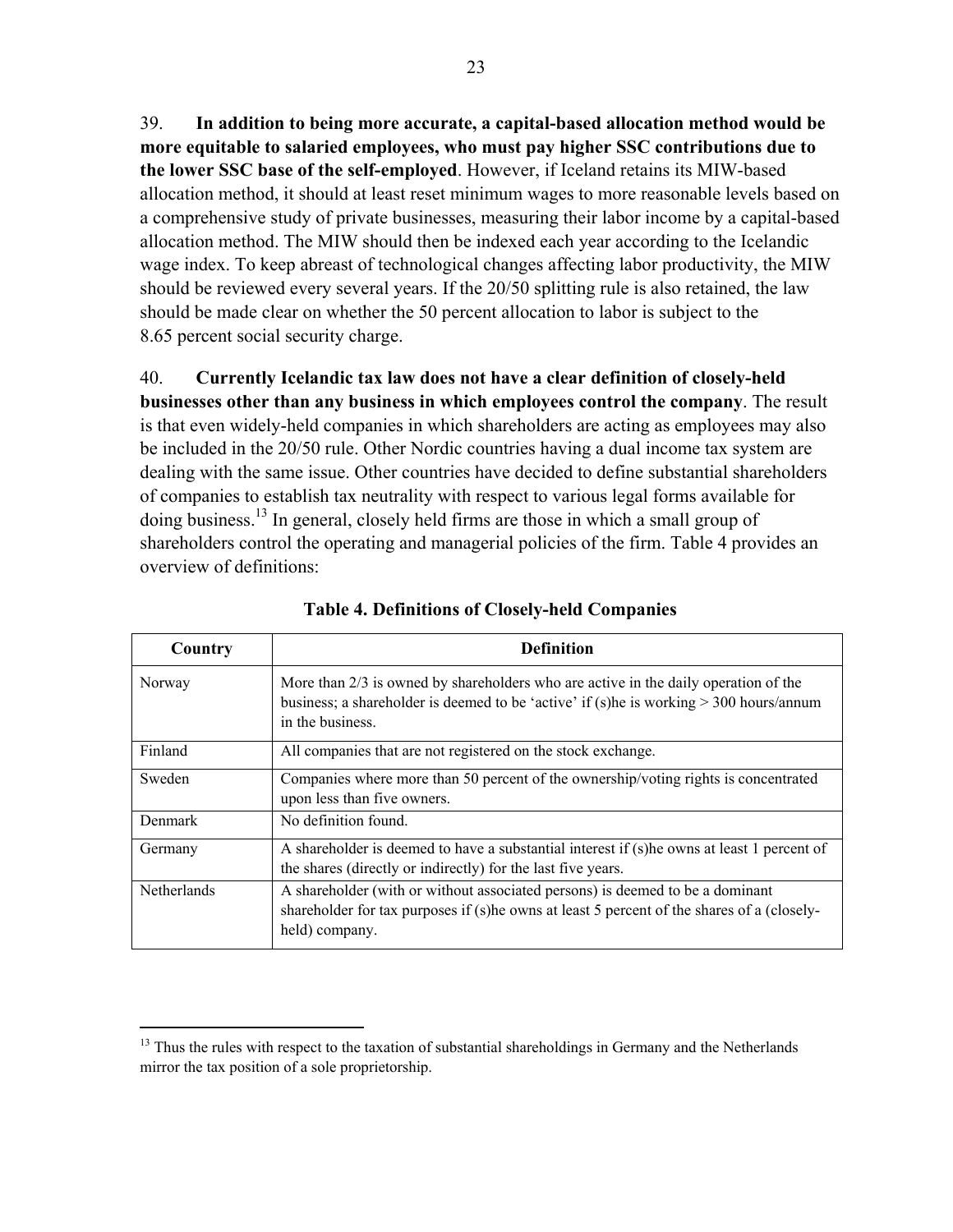#### **Recommendations**

- Capital income allocation rules should be the same for partnerships and closely-held corporations.
- Income should be allocated between labor and capital within closely held businesses according to the net or gross assets method.
	- $\circ$  However, if the minimum wage system and/or the 20/50 split is retained, minimum wages should be reset using a comprehensive study that employs the gross or net assets method to measure labor income, and the minimum wage should be annually indexed.
- The government should clarify whether SSC charges apply to the 50 percent labor allocation.
- A definition of closely-held business should be included in the income tax act, based upon the number of active shareholders and their joint shareholding.

#### **B. Personal Income Tax Rates**

41. **Most of the progressivity of the Icelandic system derives from its high basic allowance, which provides for a smoothly increasing average tax rate over most of the wage spectrum.** The 2010 FAD report pointed out that, compared to other Nordic countries, Iceland's personal income tax (PIT) has a relatively high basic allowance (28 percent of the average wage), a high initial tax rate (37.31 percent), and a low top marginal rate (46.21 percent). However, the marginal tax rate schedule faced by low-income Icelanders is far from smooth: Workers in the lowest quintile who increase their earnings face a "tax cliff" of almost 40 percentage points in their tax rate, which creates a disincentive to participate in the formal labor force. Informality is generally not considered a serious problem in Iceland, and labor force participation rates are very high at 81 percent. Nonetheless, both government and union officials expressed concern about the PIT structure creating a "poverty trap" for lower-income workers in Iceland.

#### **Issues**

42. **It is important not to exacerbate the existing PIT "cliff" for low-income workers**. The initial 37.31 percent bracket is very narrow, containing only about 14,500 taxpayers in 2011; expansion of the basic credit, under some proposals, would cut this number by more than half. Combined with the mortgage and child tax credits, this would effectively raise the initial marginal PIT rate to 40.21 percent. The 2010 FAD report, by contrast, stated that in order to reduce the low-income tax cliff, the Icelandic government should refrain from further increases in the basic PIT allowance and allow it to erode with inflation; it also proposed that the initial tax rate should be lowered over the medium term, once budgetary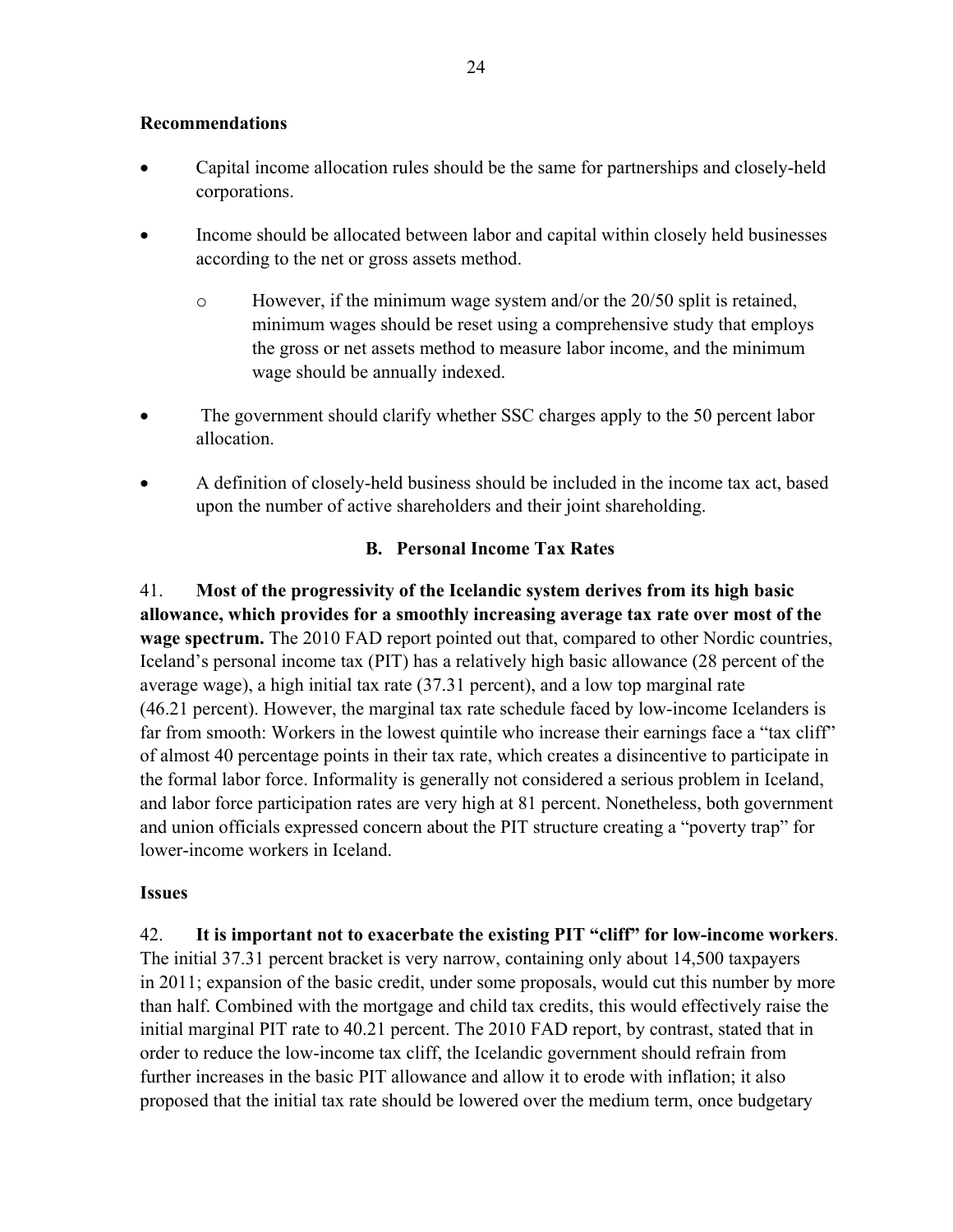pressures subside. Alternatively, the government could currently reduce both the initial tax rate and the basic tax credit in a revenue-neutral manner.

# 43. **The two PIT surcharges introduced in 2010 do not provide for much**

**progressivity at the higher end of the wage distribution.** The first 2.9 percent surcharge applies to most taxpayers with positive tax liabilities, while the second surcharge applied to taxpayers in the top decile of the income distribution is fairly modest in size at 6 percent. The top marginal PIT rate in Iceland is low relative to that of other Nordic countries, which have an average top marginal rate of 52 percent (OECD, 2010). However, compulsory non-tax payments in Iceland are higher than elsewhere in the region: Icelandic workers are required to pay at least 12 percent of their income before tax into private pension funds, while elsewhere in the region a larger share of pensions are funded through explicit taxes on labor income. This has the effect of making Iceland's labor income taxes appear relatively low. Moreover, the withdrawal of mortgage interest and child tax credits often raises the marginal PIT rate on above-average wages above 50 percent.

44. **Nonetheless, the 2010 FAD report saw some room for increased marginal tax rates on higher-income earners.** It recommended that the two surcharges be replaced either with a single 10 percent surcharge levied on incomes above ISK 4.5 million (approximately the average private-sector wage in 2010), or two 5 percent surcharges levied at ISK 3 million and ISK 6 million. Both of these measures would increase both revenue and progressivity, with the 10 percent surcharge being somewhat more progressive and the dual 5 percent surcharges raising somewhat more revenue (0.4 percent vs. 0.25 percent of GDP).

# **Recommendations**

- Do not increase the basic tax credit for the PIT. Consider lowering both the tax credit and the initial PIT rate in a revenue-neutral manner.
- Eliminate the first 2.9 percent surcharge and replace the second 6 percent surcharge with a single 10 percent surcharge levied on above-average incomes.

# **C. Social Security Contributions**

45. **In 2009 and 2010, social security contributions (SSC) levied on labor income were increased from 5.34 percent to 8.65 percent in order to pay for an expected rise in unemployment**. The actual rise in unemployment, which peaked at 9.3 percent in early 2010 but has since fallen more than 2 points, was less than anticipated. The authorities are, therefore, contemplating a reduction in the social security contribution rate to 6.8 percent.

# **Issues**

# 46. **The 2010 FAD report recommended reducing social security taxes as labor market conditions improved to lower wage costs and stimulate employment**. The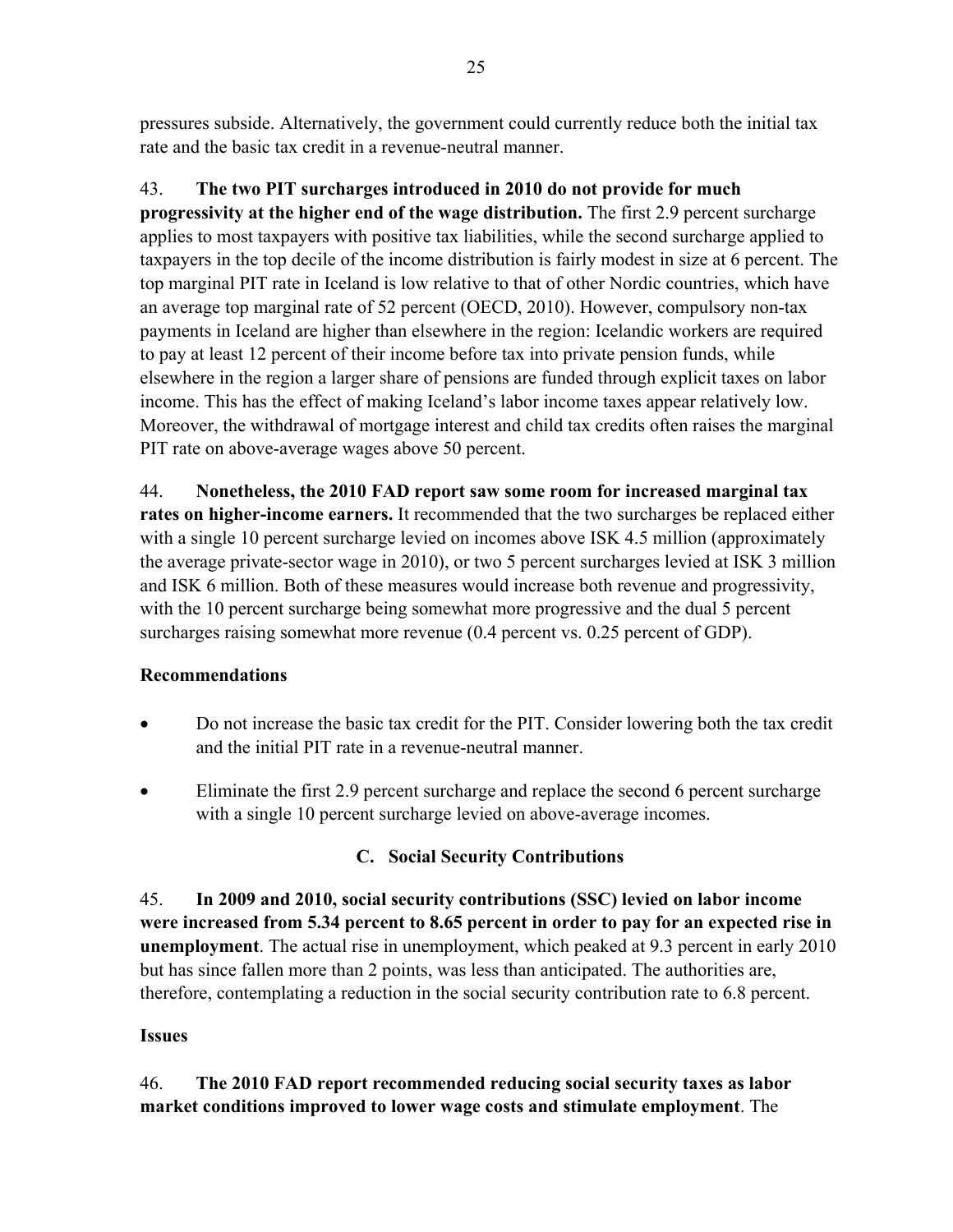prospective reduction in SSCs is thus a positive development. Broadening the SSC tax base by reallocating capital income to labor within closely held businesses would likely permit a further reduction in SSC charges. Alternatively, the SSC base per worker could be capped at a certain level for both salaried and self-employed workers, to the extent that the corresponding benefits do not increase with salary level.

## **Recommendations**

- Reduce the rate of social security contributions as much as possible, given expected unemployment and any increase in the SSC base.
- Consider capping the base of the SSC at a certain level of earnings for both salaried and self-employed workers.

## **D. Pension Contributions**

47. **There is currently no absolute cap on how much Icelanders may contribute to tax-exempt pension plans**. During the boom years prior to the crisis, high-income individuals thus made very large contributions to tax-exempt plans, thereby reducing the capital income tax base. Although high contribution levels are less likely under current economic conditions, Iceland may wish to consider imposing either a limit on tax deductions for voluntary pension contributions in excess of a certain amount, or a surtax on benefit withdrawals above a certain level.

#### **Issues**

48. **Countries often limit the absolute amount that may be allocated to tax-preferred investment vehicles, such as pension funds, in order to protect their capital income tax base while still providing a tax incentive for adequate pension savings**. Iceland restricts employee contributions to "second pillar" mandatory pension savings to 4 percent of salary, and while the minimum employer contribution to these funds is 8 percent, it may be higher according to contract. Contributions to "third pillar" voluntary plans are limited to 4 percent of salary for employees and 2 percent for employers. Iceland also places certain restrictions on savings vehicles to qualify as pension plans—e.g., pension savings cannot be withdrawn until the age of 60 and must pay out over a period of at least seven years.

49. **Although some countries allow unlimited tax-deductible contributions and retirement withdrawals from pension funds, many OECD countries impose an absolute limit on contributions, withdrawals, or both**. Annual contribution limits are often agedependent, with higher contributions allowed by individuals approaching retirement age. Some countries, such as Spain, allow unused contribution amounts to be carried forward for a limited number of years. Benefit limits are generally set as a maximum amount that may be withdrawn at regular income tax rates, which amount may vary according to whether it is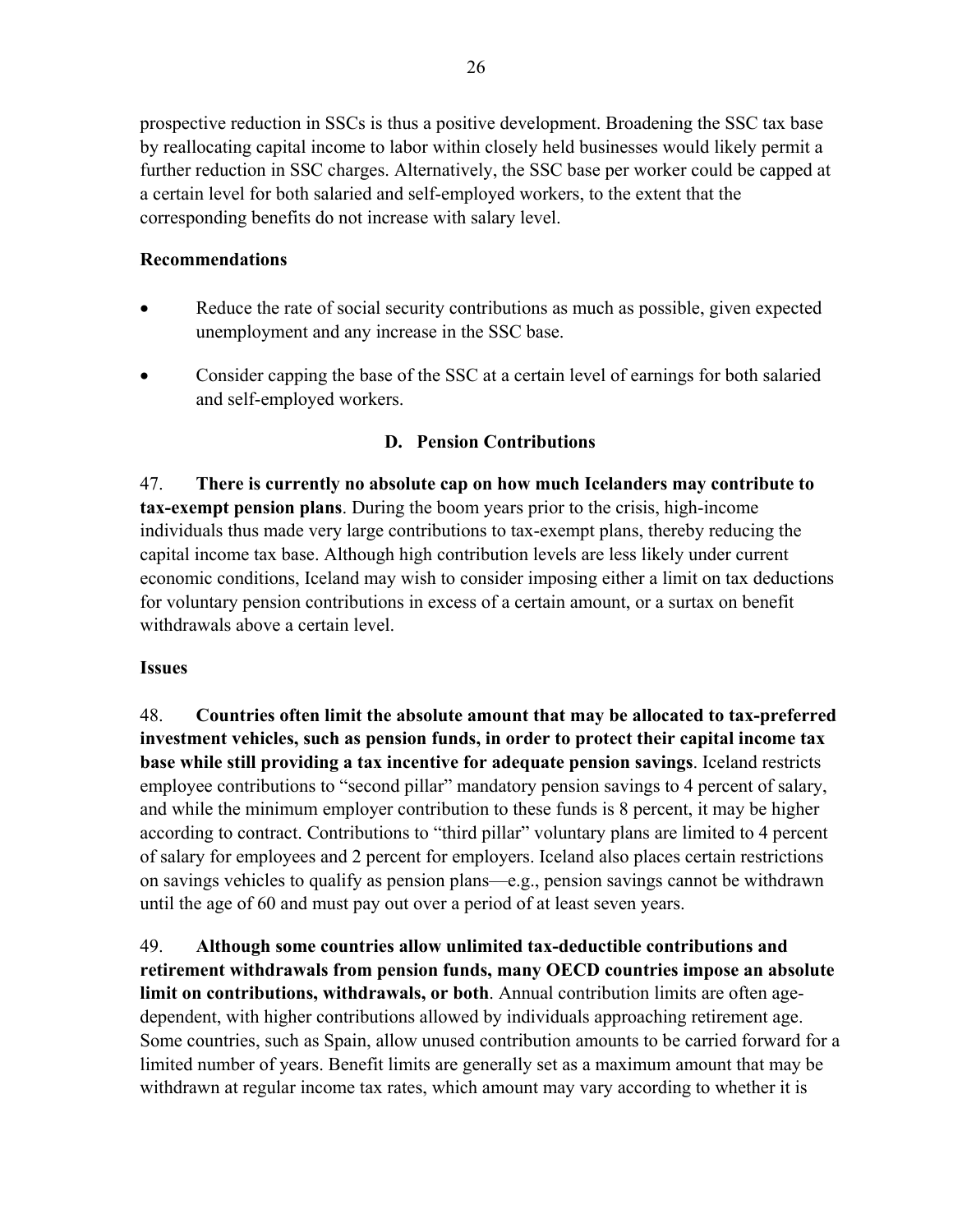taken as a lump sum or annuity. Alternatively, the replacement rate of annual salary may be capped, as for defined benefit plans in the Netherlands and Canada. Withdrawals in excess of the benefit limit are often subject to a penalty rate of taxation, as in Britain, Australia, and Ireland.

## **Recommendation**

 Consider placing an absolute cap on annual or lifetime tax deductions for voluntary pension contributions.

# **IV. CAPITAL INCOME AND WEALTH TAXES**

50. **Since 2008, taxes on capital and wealth have increased sharply in Iceland**. The capital income tax rate was doubled in three steps from 10 percent to 20 percent. A broad net wealth tax covering financial assets, business assets and real estate was introduced in 2010 at a 1.25 percent rate; the rate was increased to 1.5 percent in 2011, and the threshold was lowered from ISK 90 million to ISK 75 million (US\$625,000) for single persons and from ISK 120 million to ISK 100 million (US\$833,000) for couples. Projected revenues from the net wealth tax are approximately 0.3 percent of GDP per year.

#### **Issues**

51. **As Iceland reintegrates with the international economy, heavy taxation of capital income will likely become more difficult and deleterious to growth**. At the onset of the financial crisis, Iceland's tax rates on corporate and capital income—15 percent and 10 percent, respectively—were quite low by international standards, allowing them to be raised sharply without undue disruption even in the midst of a severe economic downturn. The imposition of foreign exchange controls that resulted from the crisis moreover trapped both domestic and foreign capital within Iceland, greatly reducing the mobility of the capital tax base. As these controls are relaxed in the coming years, however, this base—in particular, wealth held in the form of cash and liquid financial securities—is likely to become much more sensitive to the tax burden.

52. **As noted in the 2010 report, the layering of Iceland's net wealth tax on top of the capital income tax can result in very high marginal rates on capital income, particularly in the presence of inflation**. For an investor earning a 7.5 percent real return on assets, the 1.5 percent net wealth tax effectively doubles the 20 percent capital income tax to 40 percent; in the presence of 3 percent inflation, however, the tax on the real return rises to 67 percent. It is unlikely that investors would be willing to pay such high rates if they have other alternatives. In particular, wealthy Icelandic taxpayers are likely to leverage their assets to avoid the net wealth tax or, if the assets are liquid, move them offshore.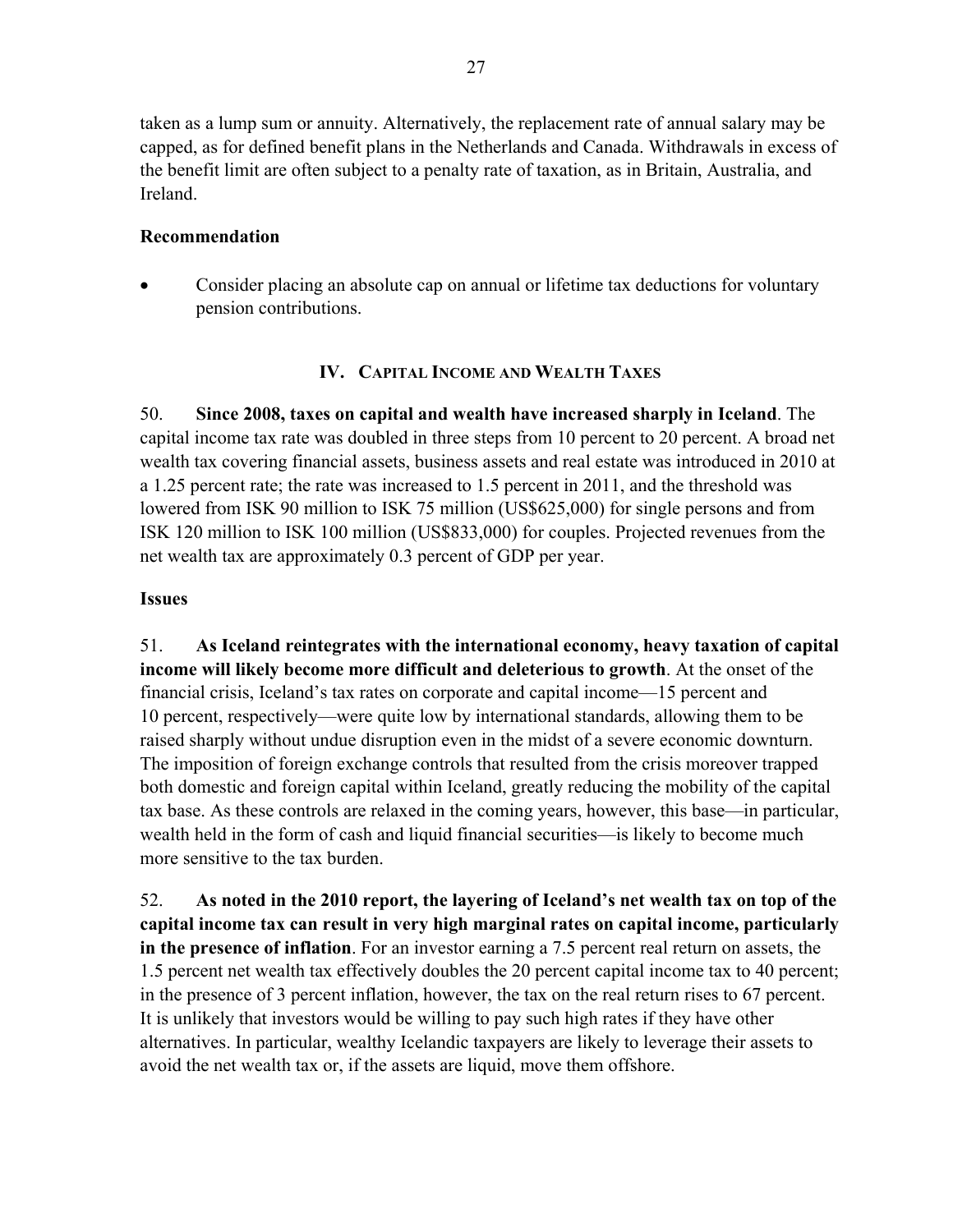53. **It is therefore recommended that, as Iceland liberates its foreign exchange controls, the government allows the net wealth tax to expire.** This policy is preferable to a reduction in the rate of the capital income tax for two reasons: First, since it is levied on gross income, the capital income tax does not create an incentive to increase financial leverage in the same manner as the net wealth tax. Second, unlike the capital income tax, the net wealth tax requires valuation of private companies and other illiquid assets, which can be difficult. If a taxpayer's assets do not generate current income, then the net wealth tax can also pose illiquidity problems, although high-net-worth taxpayers likely have sufficient liquid assets to pay the tax.

54. **To replace the 0.3 percent of GDP that the tax generates in revenues, the less mobile components of the wealth tax base can be taxed more heavily**. Specifically, taxes should be increased on real property (discussed in Chapter VI) and the labor income of closely-held businesses (Chapter III). These bases should be both progressive and much less elastic with respect to tax rates than the liquid financial assets also included in the net wealth tax base, so the substitute taxes should be less distortive.

#### **Recommendation**

 Allow the net wealth tax to expire, and replace the revenues with a combination of higher property taxes and a broader and more progressive personal income tax.

# **V. THE VALUE-ADDED TAX AND EXCISES ON ALCOHOL, TOBACCO, AND FOOD**

# **A. Value-Added Tax**

55. **Iceland levies a dual-rate VAT whose main rate of 25.5 percent is the highest in the OECD.** The lower rate of 7 percent applies to food and non-alcoholic beverages, heating energy, hotels and restaurants, and printed materials, music, and radio licenses. Exemptions not included in the EU VAT directive include sporting events, public transportation, travel agencies, burials, and authors and composers' income.

# **Issues**

56. **As discussed in the 2010 report, dual rate VAT systems introduce economic distortions, complicate administration, and lose revenue.** The justification for having a lower VAT rate on necessities is usually to support the purchasing power of the poor, who are likely to spend a larger portion of their income on food, etc. However, analysis of Icelandic household expenditures indicated that the difference between the share of expenditures on food and other necessities varies little by income quartile. The majority of the benefits of the lower VAT rate thus accrue to non-poor households. The report, therefore, recommended that the lower rate of VAT be eliminated or at least raised to 14 percent, while compensating low-income households for the price increase through direct transfers.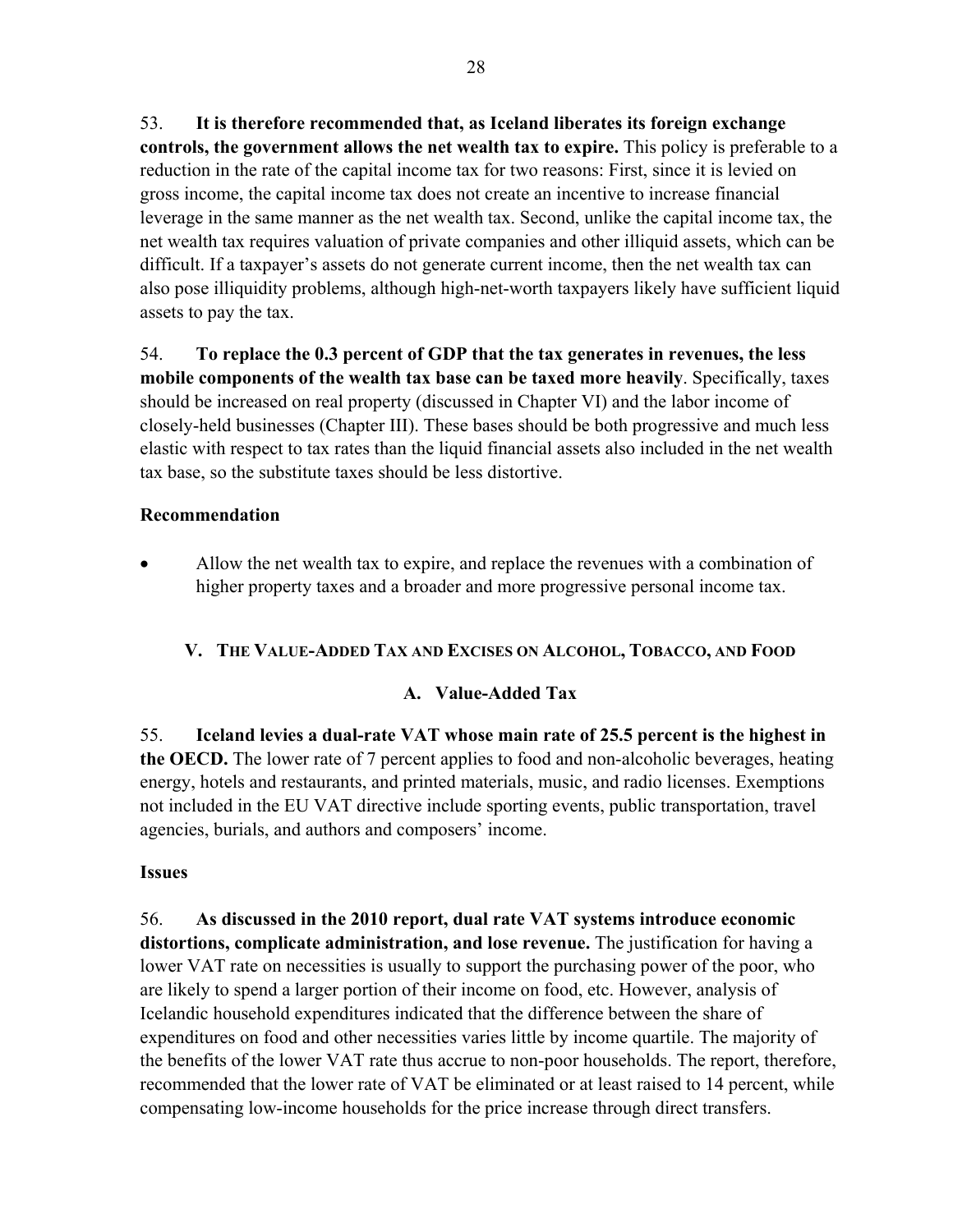Concomitantly, the report recommended eliminating non-standard exemptions, such as passenger transport, and using some of the revenue to subsidize public transport.

57. **Government and private sector officials all recognize the inefficiency and distortions created by the dual VAT rate, but cite the political sensitivity of increasing the lower rate.** In addition to the effect on lower-income households' purchasing power, any increase in the consumer price index resulting from an increase in VAT rates translates is added to the principal balance on indexed loans, thereby increasing Iceland's already heavy private debt burden.

58. **This report, therefore, recommends that the government approach a single-rate** 

**VAT in two steps:** First, it should increase the lower rate back to 14 percent and tax nonstandard exempt items (public transport, sports and cultural events, and travel agents) at that rate. At the same time, the top rate on the VAT should be lowered from 25.5 percent to 25 percent, and bottom-quartile households could be compensated for higher food, heating, and transport costs. The net impact of these measures would be a revenue increase of 0.5 percent of GDP and a 1.3 percent increase in the price level (Table 5). Second, it could move to a unified single VAT rate on all items of approximately 20 percent on a revenue neutral basis. The cost to compensate bottom-quartile households for this step would be an additional 0.1 percent of GDP, and the lower unified rate would reduce the price level by approximately 2.6 percent.<sup>14</sup>

| <b>VAT Policy Option</b>     | Revenue/GDP | Price<br>Level<br>Change |
|------------------------------|-------------|--------------------------|
| Phase I                      |             |                          |
| Increase lower rate to 14%   | $0.6\%$     | $1.4\%$                  |
| Increase exempt items to 14% | $0.1\%$     | 0.3%                     |
| Lower top rate to 25%        | $-0.1\%$    | $-0.4%$                  |
| <b>Compensate LIHs</b>       | $-0.1%$     | -                        |
| Total Effect                 | 0.5%        | $1.3\%$                  |
| Phase II                     |             |                          |
| Increase lower rate to 20%   | 0.7%        | $1.5\%$                  |
| Lower top rate to 20%        | $-0.6\%$    | $-4.1\%$                 |
| <b>Compensate LIHs</b>       | $-0.1\%$    |                          |
| Total effect                 | $0.0\%$     | $-2.6%$                  |

**Table 5. Revenue Impact of Proposed VAT Changes** 

Source: Statistics Iceland data and IMF staff calculations.

 $\overline{a}$ 

<sup>&</sup>lt;sup>14</sup> These values may differ from subsequent official estimates. They are probably conservative insofar as they are based on Iceland's survey of household expenditures, which does not capture all domestic consumption―for example, local government and tourism sectors are not covered.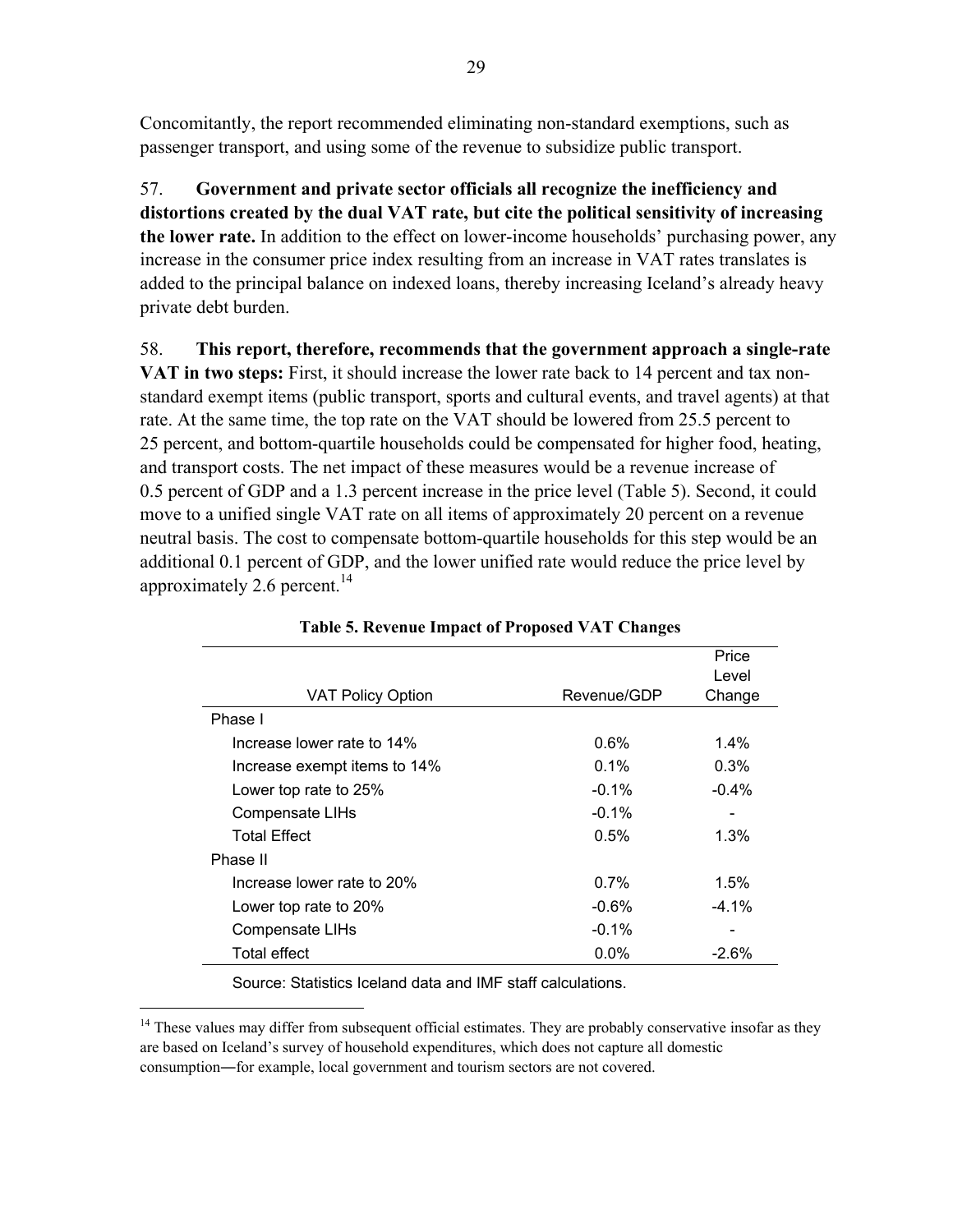59. **There are at least two possible means of administering VAT rebates: Lowerincome households could apply for a VAT rebate, or the government could offer an additional refundable tax credit through the income tax.** Granting a VAT rebate to unregistered VAT payers would likely run afoul of the EU VAT directive. Reimbursement in the form of an income tax credit would in any event be a simpler way to offer a means-tested credit, since the income tax administration already tracks household income and assets. If desired, the government could also soften the impact of a VAT-induced price increase on debt levels through a temporarily higher mortgage interest or debt principal allowance.

## **Recommendations**

## *Short term*

- Increase the lower rate of the VAT to 14 percent and tax non-standard exemptions at the lower rate.
- Lower the main rate of the VAT to 25 percent.
- Compensate lower-income households for higher costs of necessities through refundable income tax credits.

# *Medium term*

Tax all items at a unified rate of approximately 20 percent.

# **B. Excises on Tobacco, Alcohol, and Food**

60. **Excises on alcohol and tobacco in Iceland are high by European standards and similar to those in the Scandinavian countries.** Since 2008, alcohol excise rates have risen by between 44 and 48 percent and the excise on cigarettes by 52 percent. Despite a rise in the CPI of 30 percent, this implies quite a sharp increase in real terms. Iceland also charges excise rates on a large number of food products. Excises are either ad-valorem or specific and then measured by ISK per kilogram or per liter. The list of products to which these rates apply originates from 1987. A number of products are related to the sugar content, but not all and not in a consistent way. In 2010, rates have been doubled compared to the original act.

# **Issue**

61. **Excise rates seem generally appropriate, except for food excises.** The excise rates on 'sin' products are a matter of national preferences, trading off health arguments, externalities, distortions, and the risks of tax evasion. The rationale for the long list of excises on food products is not clear though. It seems that products containing sugar appear frequently on the list, but not in a consistent manner. For instance, mineral water contains no sugar but is charged an excise of ISK 16 per liter; the highest rate of ISK 160 per kilo is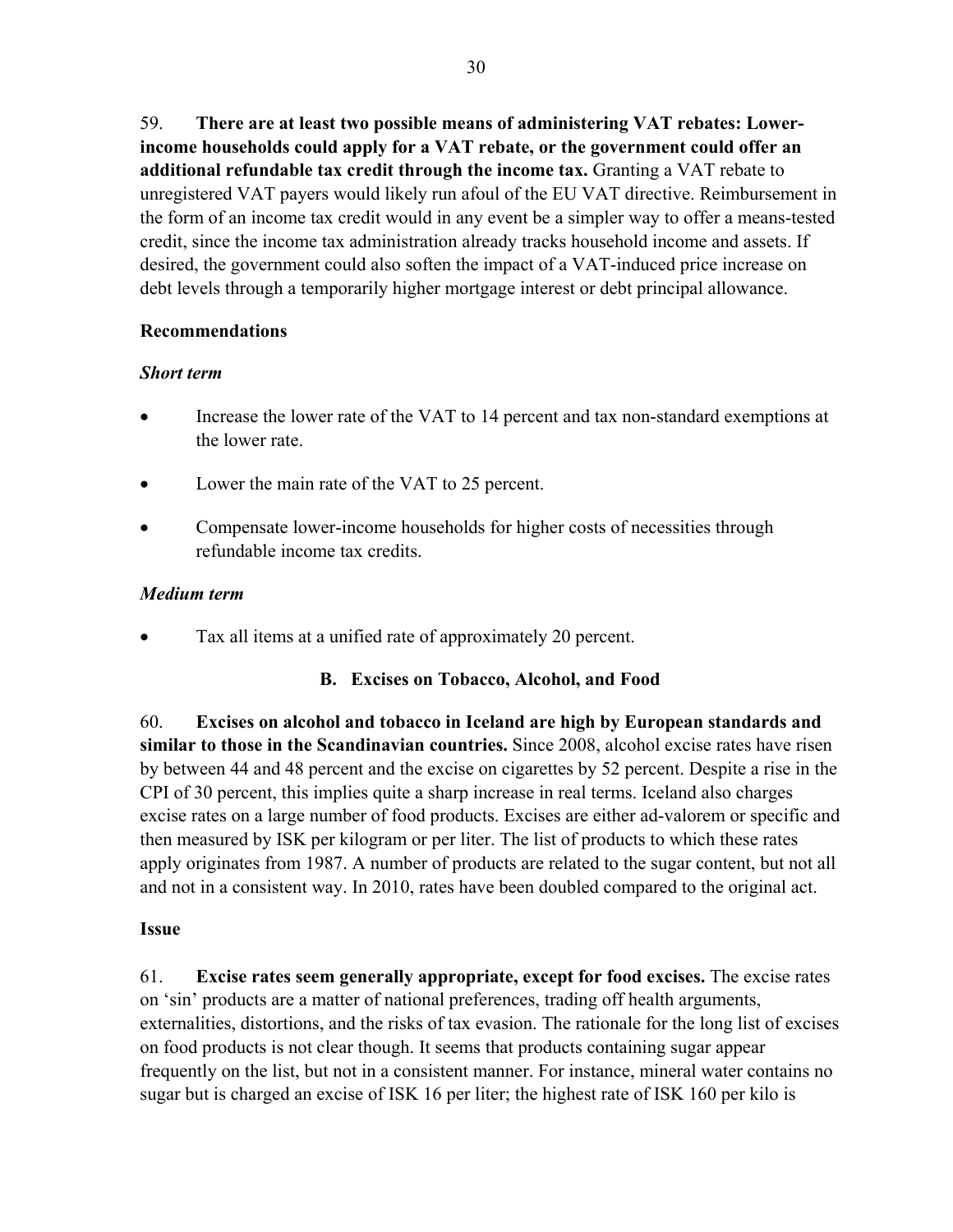charged on dried fruit for making broth; cane sugar is charged only ISK 60 per kilo. The absence of a clear rationale for these taxes puts doubt on their justification. This is all the more so since food falls under the reduced VAT rate. Hence, there is a situation in which food products are on the one hand tax-favored through a reduced VAT rate and, on the other hand, tax penalized by a list of specific excises on food products. The obvious reform would be to eliminate both the reduced VAT rate on food products and all food excises. This would improve transparency and simplicity and eliminate distortions in consumption choices.

# **Recommendation**

Eliminate the excises on food products as part of a broader reform of the VAT.

# **VI. TAXATION FOR MUNICIPALITIES: THE PROPERTY TAX**

62. **The property tax is an attractive option for small open economies due to the immobility of the base (which also recommends it an ideal local government tax).** Base inelasticity makes it less distortive than most other taxes and thus less likely to deter growth. Property taxes are also usually progressive, since higher-income individuals tend to own more property. For these reasons, this report recommends substituting higher property taxation for the net wealth tax. Because, as is typical, the property tax is levied by local governments (LGs) in Iceland, increasing its productivity will require reassessing the overall division of revenues between central and local governments.

#### **Issues**

 $\overline{a}$ 

63. **Property taxes in Iceland are imposed by LGs, subject to central government rate caps of 0.625 percent on residential and agricultural properties ("Group A") and 1.65 percent on commercial properties<sup>15</sup> ("Group C").** As noted in the 2010 report, Iceland's property tax revenue, at 1.8 percent of GDP, is high relative to that of other Nordic countries, but lower than that of some other OECD countries including the United States, Britain, and Canada. The 0.625 percent cap on residential properties is low and should be raised to at least 1 percent.<sup>16</sup>

64. **Most LGs currently raise the maximum or close to the maximum revenue permitted from commercial properties, but some raise substantially less than the maximum from residential properties.** Association of Local Governments (ALG) data

 $15$  Government-owned properties are subject to a flat 1.32 percent tax rate.

 $16$  Given that property taxes are highly visible, and Icelandic authorities report that LGs face political pressure to keep rates as low as possible, it is indeed questionable whether a rate cap on residential property is needed.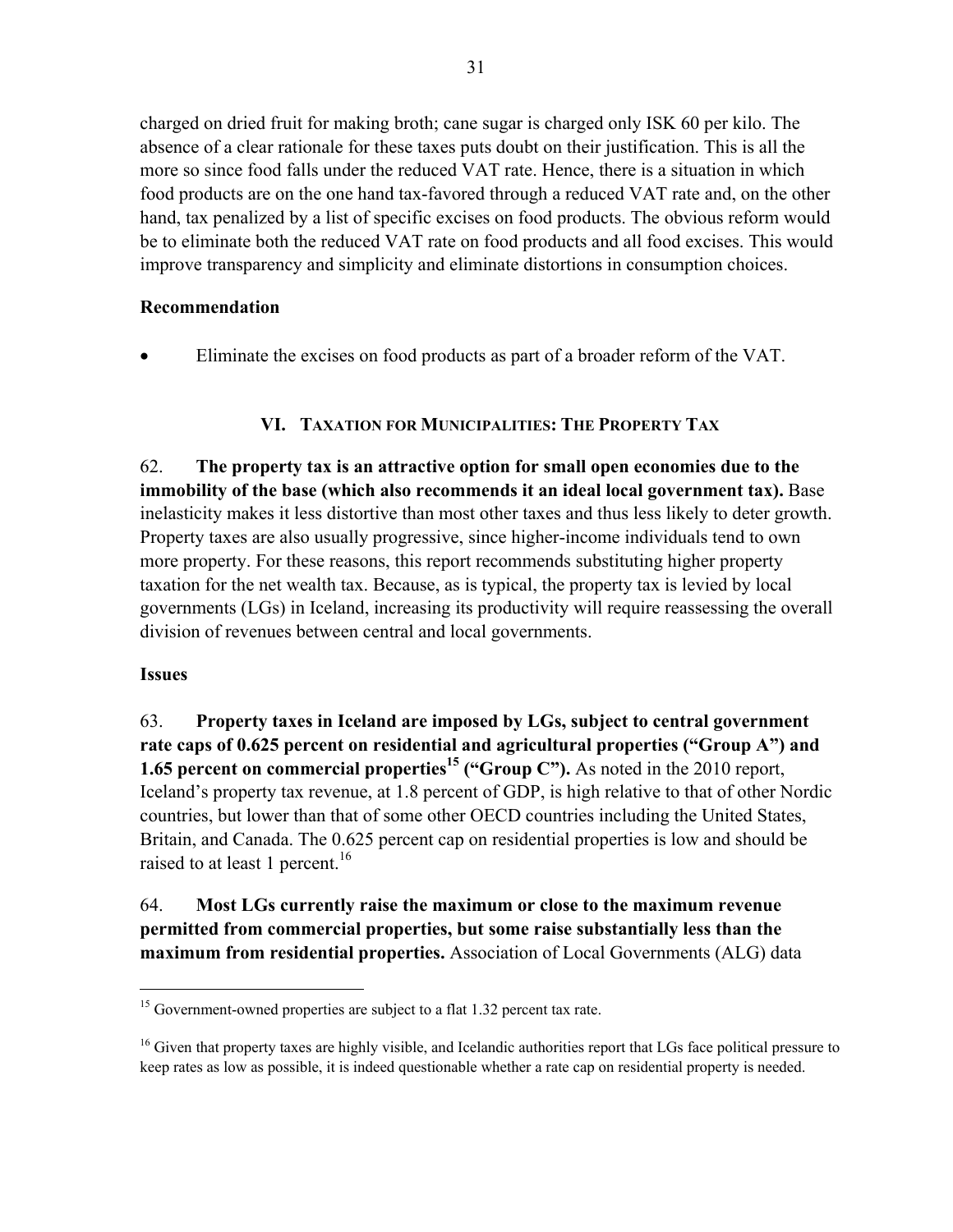show that 97 percent of potential Group C revenue is currently collected. The picture is much different for Group A properties, however, where only 44 percent of potential revenue is collected, even given the lower cap on Group A tax rates. Exploitation of the Group A property tax varies considerably by region: Whereas many rural jurisdictions impose rates at or close to the maximum, most jurisdictions in the Reykjavik area tend have substantially lower rates. ALG statistics show that increasing local property taxes to the current maximum rate of 0.625 percent would generate close to 0.7 percent of GDP in revenues, much of it in the Reykjavik area. Raising local residential property taxes to a minimum of 0.5 percent would raise about 4.5 percent of GDP.

65. **As noted in the 2010 report, it is politically difficult to increase tax rates on highvalue urban housing that, unlike commercial property, may generate no income with which to pay the tax.** The current high levels of housing debt also create resistance to higher property taxes in the near term. The 2010 report presented the option of deferring a portion of the property tax until the property is sold, although this would generate little near-term revenue. Another way to increase the productivity of the property tax would be for the central government to set minimum as well as a maximum property tax rates.

66. **Increasing the productivity of the property tax would necessitate a renegotiation of the division of revenues between central and local governments.** Currently, PIT revenue constitutes more than three quarters of LG tax revenue, which in turn accounts for just under three quarters of their total income (12.6 percent of GDP). Property tax revenue accounts for an additional 20 percent of LG tax revenue. Transfers from the central government account for another 10 percent of total LG income. LGs have also requested shares of CIT, capital income tax, and some excise tax revenues from the central government.

67. **An appropriate division of revenues and expenditures between levels of government depends on the roles and capacities of each level.** To the extent that local governments supply a federally mandated set of benefits, it is reasonable for them to require central government revenue transfers. Localities with a smaller tax base may require a higher share of central transfers, if required to provide a standard package of benefits. To the extent that LGs provide a locally chosen set of services, however, they should be required to raise local revenues for such projects. LG accountability to their local constituents also requires that they raise their own revenue at the margin. It is reasonable for the central government to require a minimum level of local tax effort (e.g., a minimum property tax rate) as a counterpart to receiving federal transfers. As recommended in IMF (2010), increased tax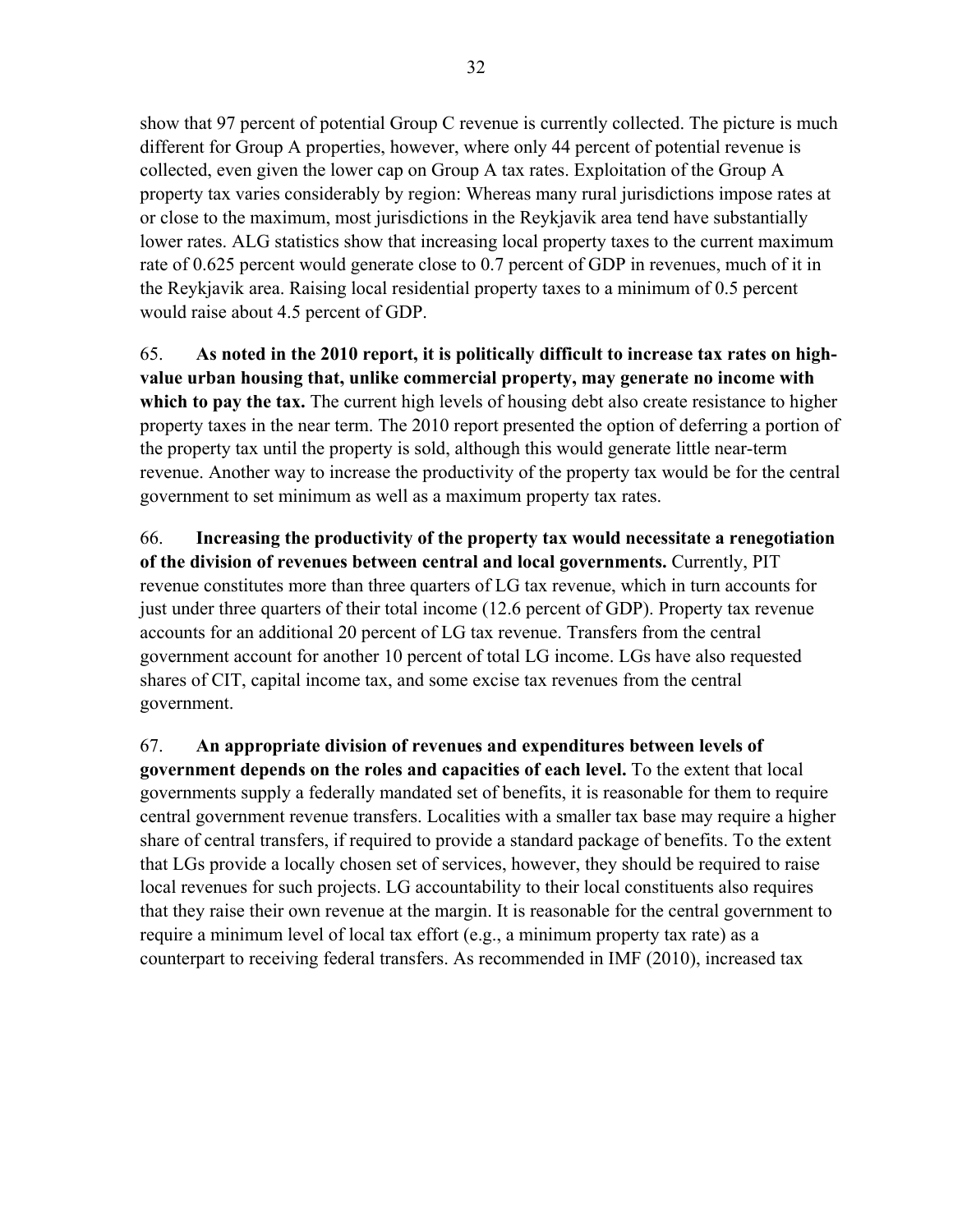effort should also be required for LGs that have run up significant budget deficits as a result of discretionary spending.<sup>17</sup>

68. **In dividing the proceeds of different revenue sources, the volatility of revenues with respect to borrowing capabilities and expenditure needs should be taken into account.** If LGs have steady or countercyclical spending requirements and restricted access to capital markets, their revenue sources should not be volatile over the economic cycle. Since 1998, CIT and capital income have been particularly volatile, with coefficients of variation of at least 50 percent. PIT, VAT, and excise revenue have been far less so, with coefficients of 16–18 percent. The most stable yielding tax has been the property tax, with a coefficient of only 10 percent, recommending it as a good source of stable income for LGs.

## **Recommendations**

- Increase the cap on "Group A" property tax rates to at least 1 percent.
- Consider setting minimum rates of property tax for local governments.

# **VII. TAXATION OF THE FINANCIAL SECTOR**

# **A. Special Tax on Banks**

69. **Iceland recently introduced a special tax of 0.041 percent on total liabilities of banks and other financial institutions that operate on a special license from the Icelandic Financial Supervisory Authority (FME).** Branches of foreign banks or financial institutions that accept deposits in Iceland are also subject to this tax. Institutions that are established under a special law and are fully owned by public bodies, or institutions that have officially filed for bankruptcy are excluded. The estimated revenue amounts to ISK 1 billion (0.06 percent of GDP) in 2011 and flows directly into the state budget. In the long term the revenue will be used to establish a special contingency fund that will serve as a guarantee against future financial crises. This bank tax is subject to review after the first year.

# **Issues**

 $\overline{a}$ 

70. **Iceland has followed many other countries in establishing a bank tax to cover the net fiscal cost of direct public support to financial institutions and help reduce excessive risk-taking** (Table 6). The institutions that are subject to the bank tax could be narrowly (banks only) or broadly (all financial institutions) defined. As the narrow application would

<sup>&</sup>lt;sup>17</sup> International Monetary Fund, "Strengthening the Local Government Fiscal Framework," IMF Fiscal Affairs Department Technical Assistance Report, Washington, DC, December 2010.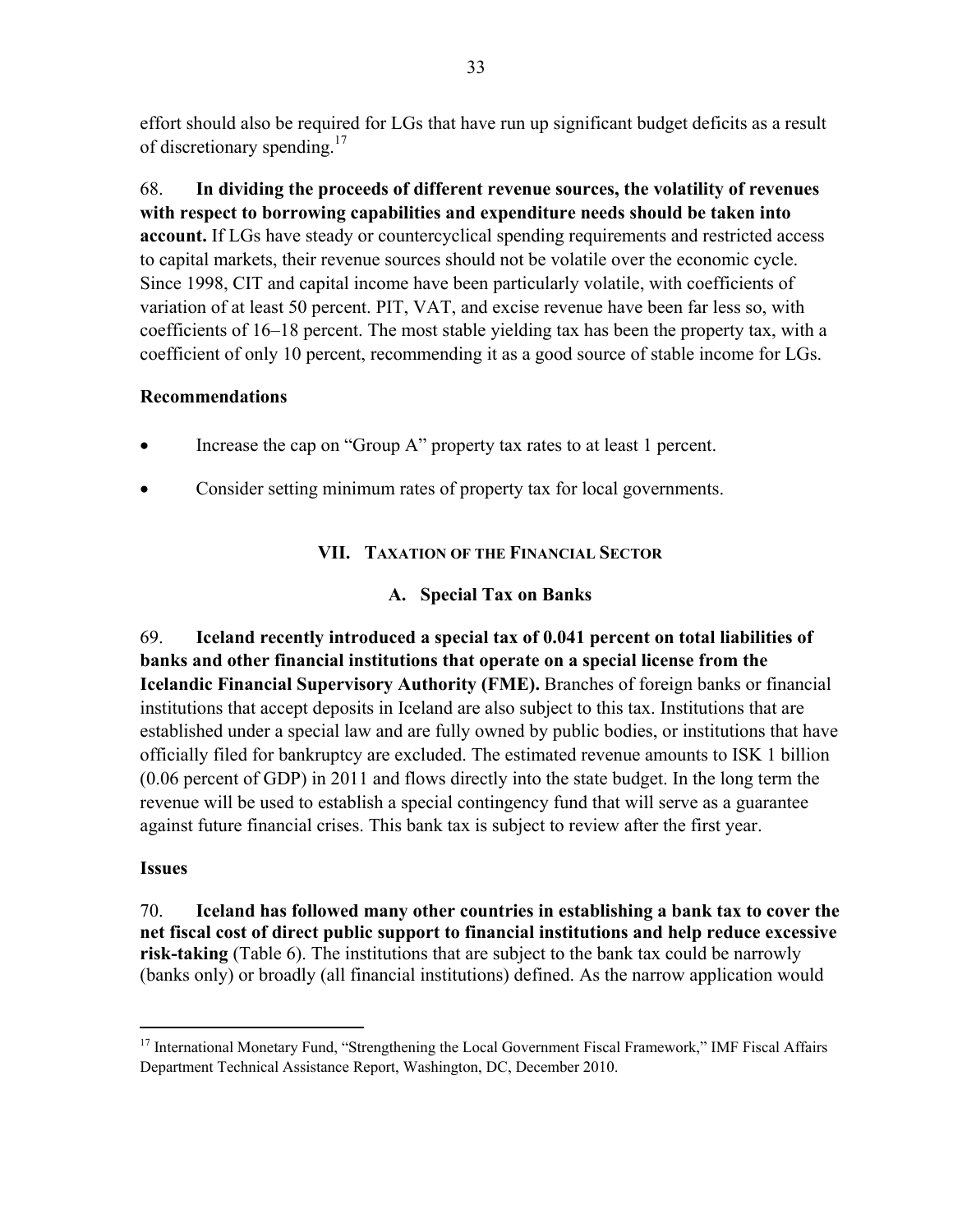|                          | <b>Base</b>                                                                                                                                                                                                                      | Rate                                                                                                                                                                                                                                                                  | Revenue                   |
|--------------------------|----------------------------------------------------------------------------------------------------------------------------------------------------------------------------------------------------------------------------------|-----------------------------------------------------------------------------------------------------------------------------------------------------------------------------------------------------------------------------------------------------------------------|---------------------------|
| Austria                  | Non-consolidated balance total,<br>excluded paid-up capital, insured<br>deposits and certain debts to banks, if                                                                                                                  | <eur 0%<br="" 1="" billion:="">EUR 1 billion - EUR 20 billion: <math>0.055\%</math><br/>&gt; EUR 20 billion: 0.085%</eur>                                                                                                                                             | <b>General Budget</b>     |
|                          | necessary to comply with liquidity<br>requirements, and increased by<br>financial derivatives in portfolio                                                                                                                       | $+$<br>$0.015\%$ on amount of all financial<br>derivatives                                                                                                                                                                                                            |                           |
| <b>Belgium</b>           | <b>Insured</b> deposits                                                                                                                                                                                                          | 0.15% of the deposit base                                                                                                                                                                                                                                             | Deposit Guarantee<br>Fund |
| Cyprus                   | Liabilities, excluding equity and<br>insured deposits                                                                                                                                                                            | $0.05\%$ of the liabilities as defined in the<br>base at the end of the year                                                                                                                                                                                          | <b>Resolution Fund</b>    |
| <b>Denmark</b>           | Insured deposits and securities                                                                                                                                                                                                  | Ex post, if needed, with a maximum of<br>0.2% of the insured deposits and securities                                                                                                                                                                                  | Deposit Guarantee<br>Fund |
| France                   | Risk-based average assets                                                                                                                                                                                                        | 0.25% of capital requirements (based on<br>risk-based average assets)                                                                                                                                                                                                 | <b>General Budget</b>     |
| Germany                  | Liabilities, excluding equity and<br>insured deposits, increased by the<br>nominal value of derivatives                                                                                                                          | Progressive rate for liabilities:<br>$\leq$ EUR 10 billion: 0.02%;<br>EUR 10 billion - EUR 100 billion: 0.03%;<br>> EUR 100 billion: 0.04%.<br>Fixed rate for derivatives: 0.00015%<br>Maximum rate: 15% of the annual profit of<br>financial institution (after tax) | <b>Resolution Fund</b>    |
| Hungary                  | Liabilities, excluding loans between<br>financial institutions                                                                                                                                                                   | $\leq$ HUF 50 billion: 0.15%<br>$>$ HUF 50 billion: $0.5\%$                                                                                                                                                                                                           | <b>General Budget</b>     |
| Portugal                 | Liabilities, excluding tier 1 and tier 2<br>capital and insured deposits; and<br>notional value of off-balance<br>derivatives                                                                                                    | Progressive rate:<br>$0.01\%$ - $0.05\%$ on liabilities<br>0.0001% - 0.0002% on off-balance<br>derivatives (thresholds are set in<br>regulations)                                                                                                                     | <b>General Budget</b>     |
| <b>Sweden</b>            | Liability, excluding share capital,<br>bonds treated as equity, internal debt<br>transactions between entities of the<br>group paying the bank tax, and debt<br>securities issued within the framework<br>of a guarantee program | 2010-2011: 0.018%<br>$>$ 2011: 0.036%                                                                                                                                                                                                                                 | <b>Resolution Fund</b>    |
| <b>United</b><br>Kingdom | Liabilities, excluding tier 1 capital,<br>insured deposits, and liabilities against<br>policyholders; and<br>Assets that are included in the liquidity<br>buffer according to the Financial<br>Services Authority                | 2011: 0.04%<br>$>$ 2011: 0.07%<br>Reduced rate for capital financing with<br>long term (remaining term $> 1$ year):<br>0.02%, after 2011 increased to 0.035%                                                                                                          | <b>General Budget</b>     |

#### **Table 6. Bank Taxation in Selected EU Countries**

Source: Dutch Ministry of Finance.

single out specific institutions, and create incentives for systemic risks to migrate, a broad application, with appropriate allowances for riskiness in the base and rate, would address these concerns and better cover institutions that could become systemic in the future. In addition, it would recognize that all institutions benefit from the public good of enhanced financial stability provided by the resolution scheme. It would also help create a broad constituency to provide some level of accountability that any funds raised are used efficiently and remain available for financial sector support. Finally, singling out a narrow group of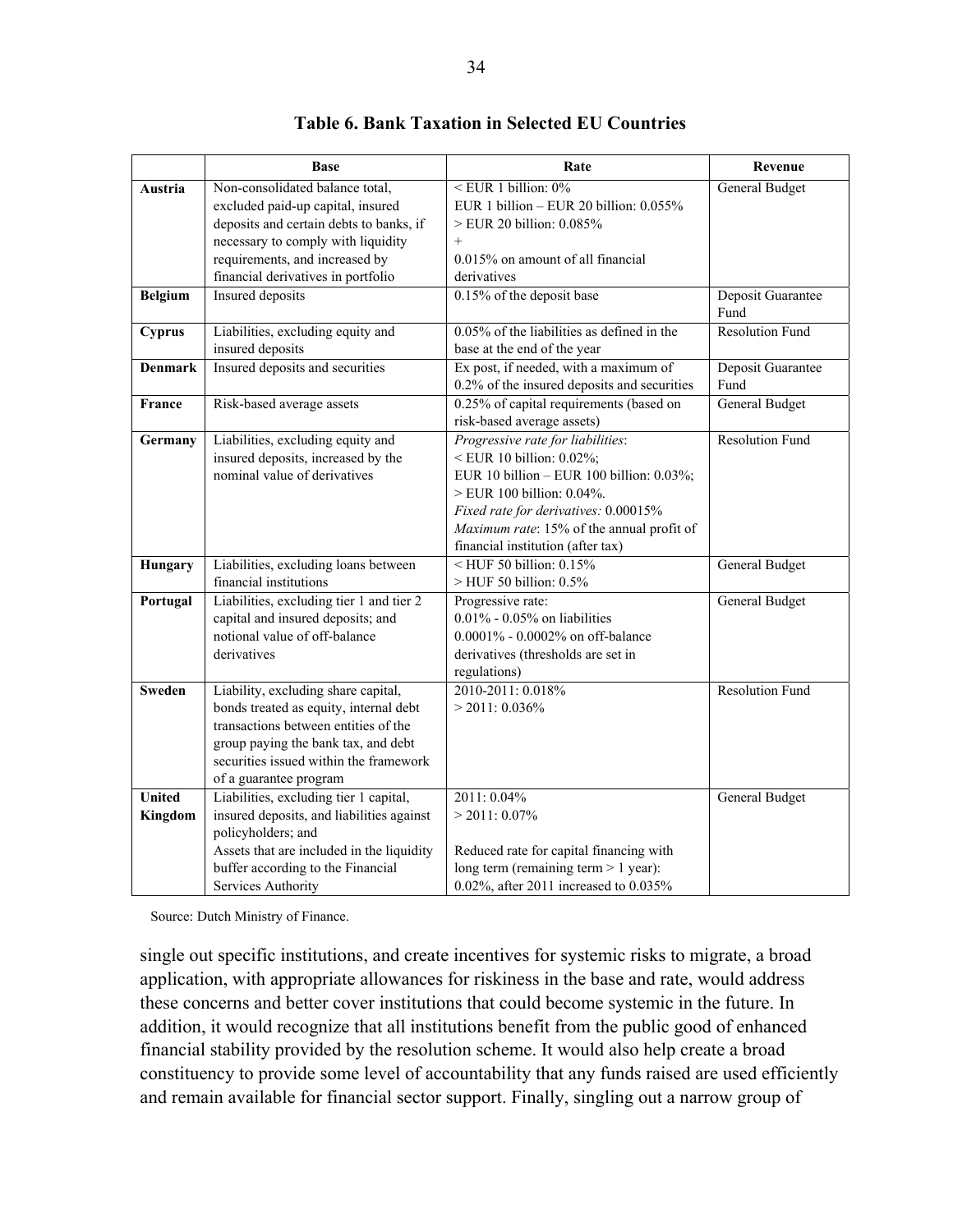institutions to pay the levy could worsen moral hazard by suggesting that they are less likely to fail than those outside the scheme. These considerations suggest that the bank tax should be imposed on all financial institutions.

71. **In deciding which components of the balance sheet to include in the tax base, two issues arise**: (1) whether the base should be represented by assets or liabilities; and (2) whether it should be broad or narrow (include off-balance sheet items or not). A broad base on the liability side of the balance sheet may be preferable, as it allows a lower rate for any given amount of revenue, and so limits the risk of unintended distortion. It would also acknowledge that the cost of resolution arises from the need to support liabilities. However, it would be important to exclude equity (so as not to discourage capital accumulation). In principle, other liabilities could also be excluded to reflect their risk-characteristics or to avoid double taxation, such as subordinated debt, government guaranteed debt and intragroup debt transactions (an approach taken by Sweden). The levy could be applied only to select liabilities (such as wholesale funding, short-term debt or foreign funding) with the explicit objective of discouraging such activities. However, the narrower the base concept, the higher the risks of arbitrage, evasion, and unintended effects. To avoid double imposition, insured liabilities could be excluded or, better, a (nonrefundable) credit given for payment of premiums in respect of insured liabilities. Off-balance sheet items could be included to the extent that they represent a significant source of systemic risk.

72. **The setting of the rate could draw on experiences of past crises and their fiscal costs, and should take into account the risk profile of the financial system (including its**  structure and regulatory framework). Empirical analysis<sup>18</sup> suggests that, given present institutional structures in major G-20 countries, (implicit) government support provides "too big to fail financial institutions" with a funding benefit between 10 and 50 basis points, with an average of about 20 basis points. The rate for non-systemic and less risky financial institutions could be substantially lower, implying a lower overall rate. As risks vary over the cycle, the rate would have to be adjusted so as to help make the financial system less procyclical.

# **Recommendations**

 $\overline{a}$ 

- Maintain the bank tax introduced in January 2011.
- Modify the balance sheet base on the liabilities side, excluding equity capital, by allowing for a credit for payments in respect of insured liabilities.
- Consider including off-balance sheet derivatives in the tax base.

 $18$  See: Rime (2005), Soussa (2000), Baker and McArthur (2009), and Haldane (2009).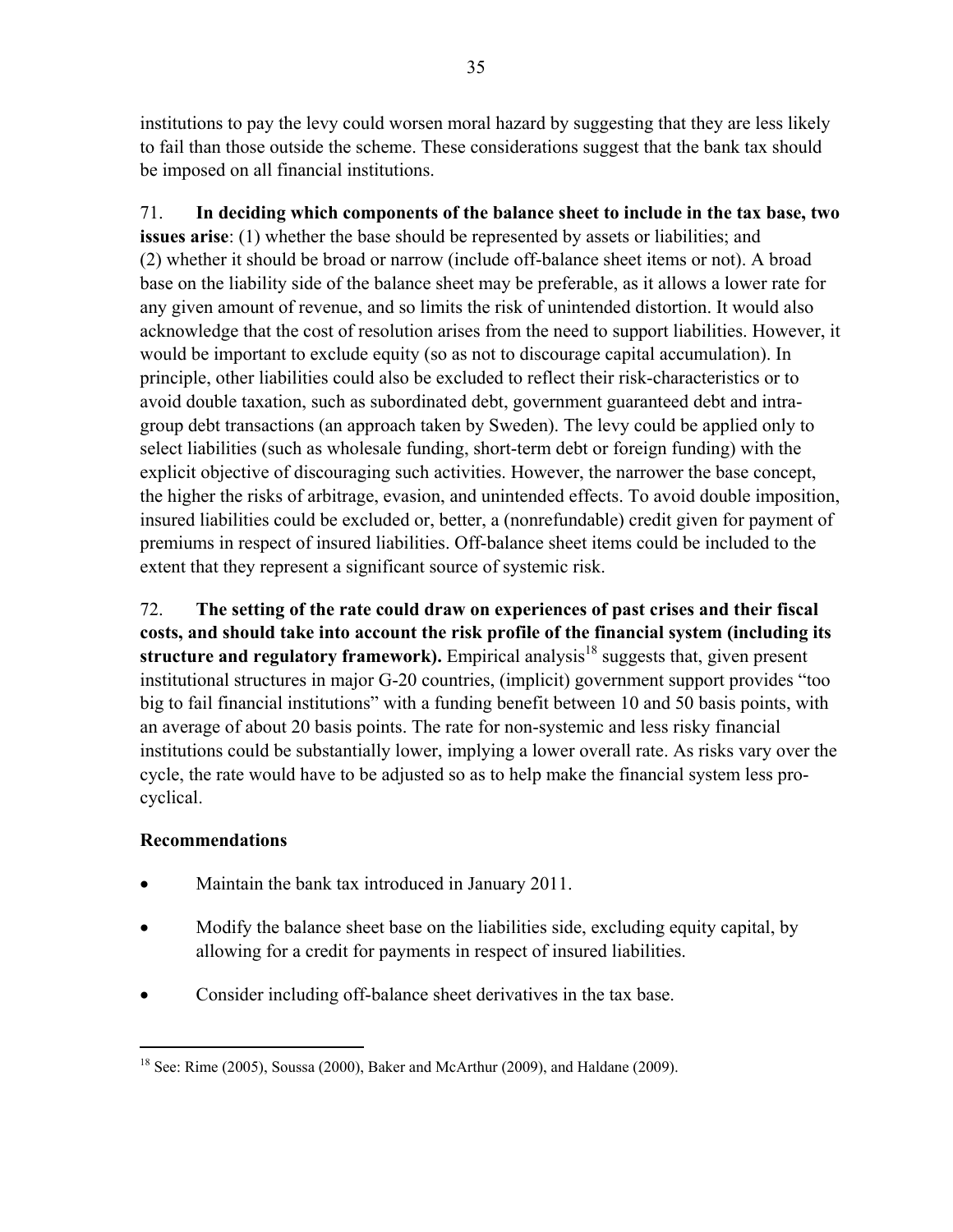Consider, over the medium term, adjusting the rate to address institutions' specific risks and their contribution to systemic risk.

#### **B. VAT on Fee-Based Services**

73. **All financial services are tax exempt under the current Icelandic VAT, irrespective whether they are fee-based transactions or margin-based transactions**. By regulation, some transactions—executed by providers of those exempt services—that are in competition with others, are subject to VAT by reverse charge.<sup>19</sup>

#### **Issues**

<u>.</u>

74. **The rationale for the exemption of financial services under the standard invoicecredit form of VAT is the practical difficulty of taxing them fully under such a system**. 20 For financial services provided on a fee-paying basis, VAT can be charged in the usual way. The difficulty arises for services charged for in the margin on intermediation services ('margin-based transactions'). The allocation of the margin relative to some benchmark 'pure' interest rate is complex, and results in high administrative and compliance costs. A common response has been to exempt such services (meaning that no tax is chargeable on sales, but associated input tax is not recovered).

75. **Exemption of margin-based transactions means that business use of financial services tends to be overtaxed**. The prices charged by financial institutions will likely reflect the unrecovered VAT charged on their inputs, so that business users will pay more than they would have in the absence of the VAT. The distortion of production decisions by exemption is felt, for example, through the tax incentive for financial institutions to selfsupply services rather than purchase externally (and so incur unrecovered VAT), in too little use of domestic financial services by business users, and a tendency to purchase financial services abroad (since services provided to a non-resident are commonly in effect zerorated). For final consumers, on the other hand, exemption likely means under-taxation, since the price they pay does not reflect tax on the full value added by financial service providers, but only their use of taxable inputs.

 $19$  For instance, construction, maintenance and repairs of business assets, laundry, printing, or canteen exploration, cleaning activities above a certain threshold, certain skilled service activities, and security services.

 $20$  While the extent of exemptions of financial services is largest in the EU countries, more recently-introduced VATs have brought more financial services, especially fee-based services and insurance, into the VAT net. New Zealand and South Africa have gone very far along this road.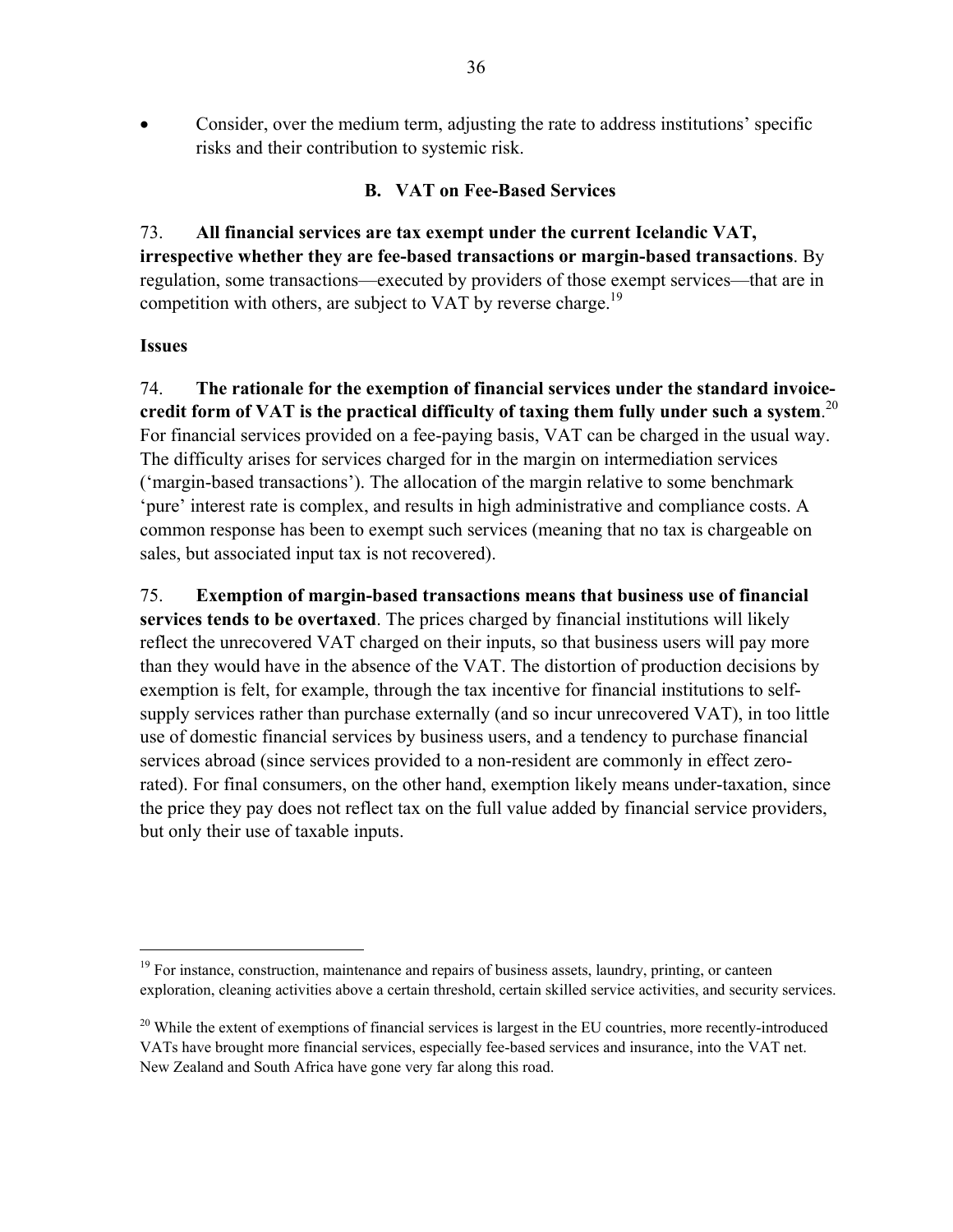76. **Several countries have sought to correct for this by imposing on the sector some form of sector-specific addition-based tax.**<sup>21</sup> A 'Financial Activities Tax' (FAT), levied on the sum of profits and remuneration of financial institutions (including insurance companies), could raise significant revenue and be designed to serve as an alternative tax on value added, and so would partially offset the risk of the financial sector becoming unduly large because of its favorable treatment under existing  $VATs$ <sup>22</sup> Taxing value-added in the financial sector directly would mitigate this. To avoid worsening distortions, the tax rate would need to be below current standard VAT rates. The size of financial sector value-added in Iceland suggests that even a relatively low-rate FAT could raise significant revenue in a fair and reasonably efficient way: for instance, a 5 percent FAT (with all salaries included in the base), might raise about 0.33 percent of GDP. $^{23}$ 

### **Recommendation**

 $\overline{a}$ 

 Consider abolishing the reverse charge on self-supply by financial institutions and introduce a tax on the profits and remuneration of financial institutions (FAT).

# **C. Taxation of Derivatives**

77. **Currently derivatives are taxed as interest payments and subject to 20 percent withholding tax**. Derivatives are financial instruments whose value depends on other, more basic, underlying variables. Such variables can be the price of another financial instrument (the underlying asset), interest rates, volatilities, or indices. The taxation of derivatives typically depends on three criteria: (1) the characterization of income; (2) the determination of income—timing of taxable event; and (3) the withholding tax implications. As Iceland does not treat capital gains differently from ordinary income—except regarding capital losses on shares—the first criterion is less relevant.

<sup>&</sup>lt;sup>21</sup> Israel applies an addition basis tax to financial institutions, the base being taxable income for company income tax purposes plus wages paid and the rate the same as the standard VAT rate. In Italy, the regional tax on productive activities (IRAP), introduced in 1998 to replace several existing taxes, is similar to an addition basis VAT, and applies to both financial and non-financial businesses. France and Denmark both levy a compensatory tax on the financial sector to broadly offset the under-taxation implied by exemption. In France, the *tax sur les salaries* applies to all employers subject to VAT on less than 90 percent of their total turnover. In Denmark, as in France, the payroll tax applies to various sectors which are largely exempt from VAT.

 $22$  Relative, that is, to a situation in which the VAT applied uniformly to financial services and all other goods and services.

<sup>&</sup>lt;sup>23</sup> The potential tax base in Iceland could amount to 6.5 percent of GDP [i.e., Gross operating surplus and mixed income in the financial intermediation sector (3.2 percent of GDP) -/- Gross fixed capital formation in the financial intermediation sector (0.9 percent of GDP) + Labor costs in the financial intermediation sector (4.2 percent of GDP)].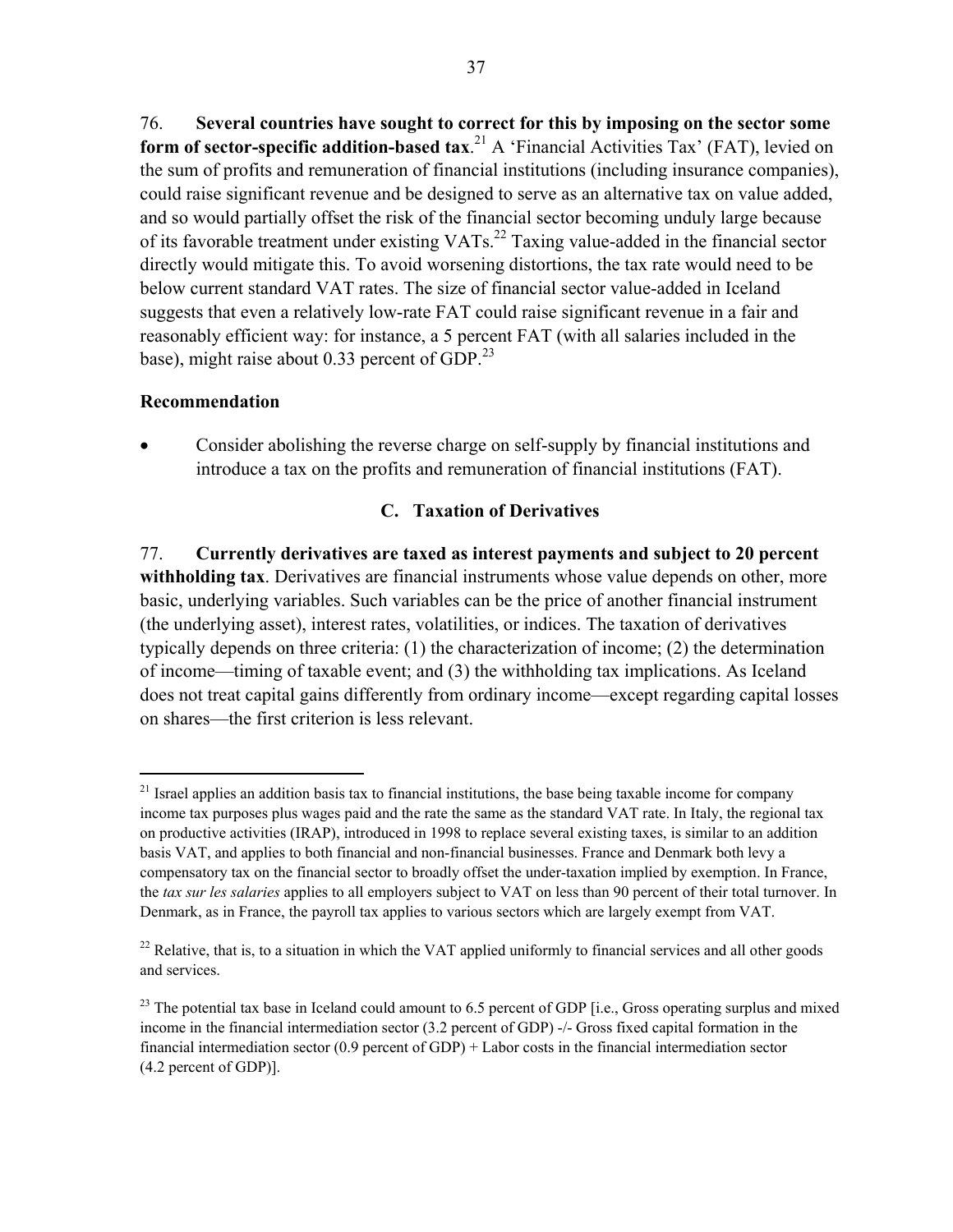#### **Issues**

1

78. **Because the rules for taxation of business enterprises are normally based on financial accounting rules, definition of taxable income in most European countries follows these rules**. These rules tend to be more flexible than accounting rules set forth in the tax laws themselves and provide a sound basis for dealing with new financial instruments so that no significant threat to erosion of the tax base arises from use of such instruments. Countries which (1) do not have reduced rates (or exemption) for capital gains, (2) base their corporate income tax on the financial accounting rules, and (3) have kept their corporate income tax rules simple, therefore, may not need extensive special rules for derivatives in their domestic legislation.

79. **Legal form makes a difference in the area of withholding**. Under each country's domestic law, as limited by tax treaties, withholding applies only to specified types of payments. Iceland imposes withholding tax on dividends, interest, and royalties, but not on capital gains and other contractual payments. Because taxpayers can use derivatives to manipulate the legal form of payments, the integrity of withholding taxes is likely to come under pressure. In the case of certain derivatives, tax policy concerns militate against the imposition of a withholding tax, because the payments may not be closely correlated with the income actually earned. This is particularly the case for swap payments. There is a risk, therefore, that if a gross basis tax is imposed at source, taxpayers simply will not enter into the type of transaction subject to withholding, because the withholding would be out of proportion to the amount of income involved. Such a policy may therefore deny to domestic companies the risk-shifting benefits that new financial instruments can provide.

80. **Tax treaties place significant constraints on countries' freedom of action in imposing a withholding tax on derivatives**. Tax treaties following the OECD Model classify income from derivatives as business income, capital gain, or 'other income'.<sup>24</sup> Under any of these characterizations, the income would generally be taxable only in the residence country―although some tax treaties may not follow the OECD Model as far as the 'other income' article is concerned. Therefore other income is taxable in the source state without limitation. In such cases, it becomes important whether the income is characterized as business income or as other income. Presumably, where a derivative is issued by a financial institution in the ordinary course of its business, the income should be regarded as business income.

<sup>&</sup>lt;sup>24</sup> This conclusion holds, for example, even in the case of an interest rate swap. Although the payments under the swap agreement are determined with reference to an amount of interest payable by each of the parties to the swap, the swap payments themselves are not interest. They are not payments for the use of money, there being no loan between the parties to the swap.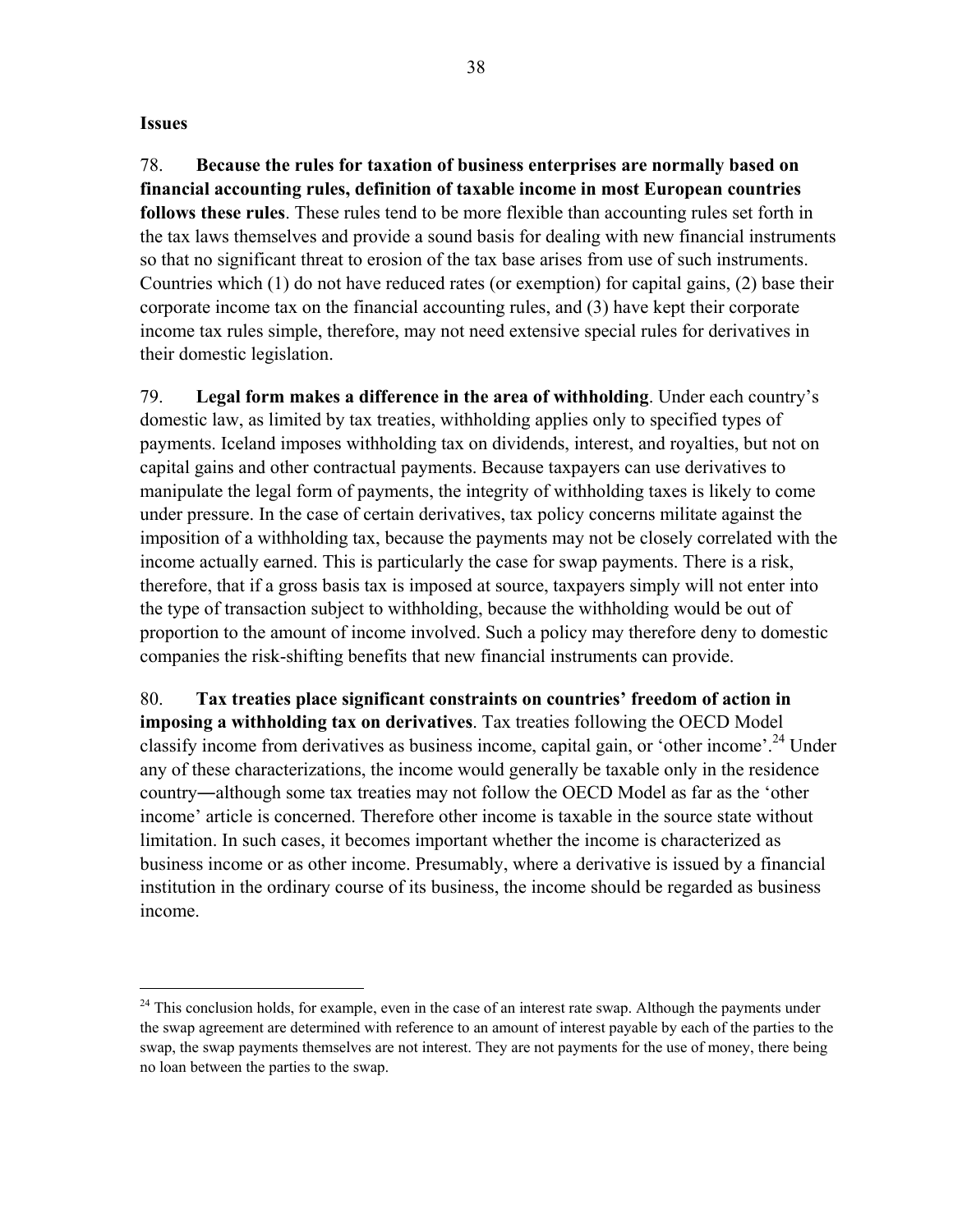81. **An interest element can be embedded in a swap because of deferred timing, even where the swap as a whole is not just a disguised loan**. The calculation of the implicit interest element in swap agreements is relatively complex, but this complexity should be manageable, given that the parties to swap agreements are financially sophisticated and able to make the requisite calculations. Moreover, most swap agreements are not likely to involve an implicit interest element. Taxing the interest element of derivatives may be particularly important where a country's policy is generally to impose a withholding tax on all payments for capital invested in the country.

82. **Although the vast majority of countries generally do not impose withholding on derivatives (absent those payments characterized as implicit interest), Iceland imposes a withholding tax more generally on derivatives**. This may be motivated by a concern that derivatives could be used to erode the domestic tax base in the absence of a withholding tax. In particular, it risks cutting off the benefits of these transactions for its residents, because the withholding tax may make the transactions unviable. However, taxpayers may be able to avoid the withholding tax by structuring the transaction through a taxpayer resident in a treaty country with a treaty that precludes the tax. The result will be that the withholding tax will in effect preclude domestic taxpayers from entering into derivative agreements with taxpayers resident in non-treaty partners, in particular with tax havens.

# **Recommendations**

 Consider withdrawing the 20 percent withholding tax on derivatives, except for the implicit interest element in swap agreements or other derivatives.

# **D. Stamp Duty**

83. **The 2010 FAD report recommended the abolition of stamp duties, which applied to a broad range of financial contracts including share trading (50 basis points) and loan contracts (50–150 basis points).** The government is currently eliminating stamp duties, and replacing them with "registration taxes" on real estate and on insurance premiums and contracts. The overall change is designed to be revenue-neutral and comply with EU financial directives.

### **Issues**

84. **Although taxes on real estate transactions are less harmful than taxes on securities transactions due to their less mobile base, they can still inhibit an efficient allocation of real property.** An excessive levy on real estate transactions may do so and any levy should not exceed 1 percent. The revenue could be made up through higher property taxes, which do not discourage transactions.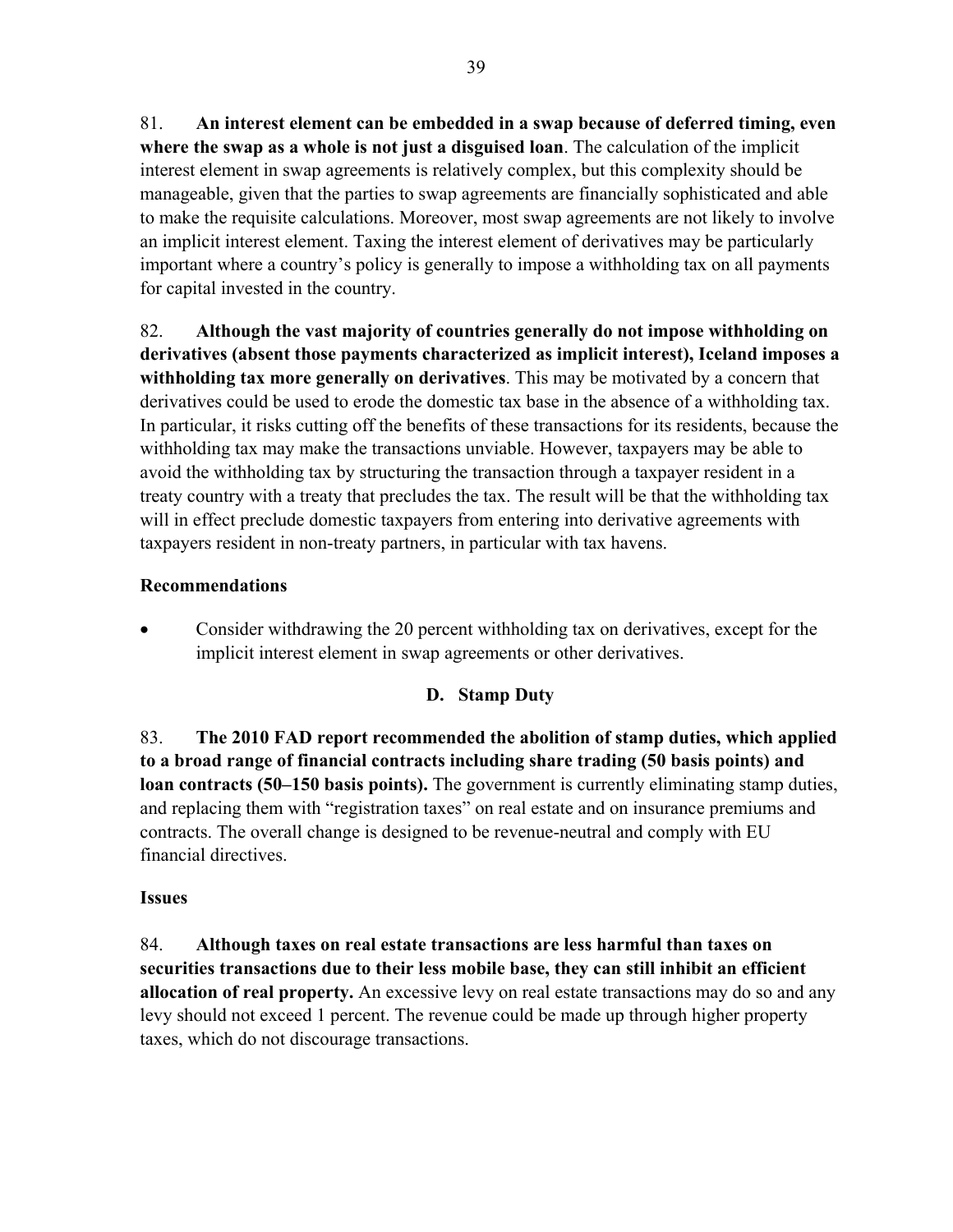#### **Recommendation**

Restrict any tax on real estate transactions to at most 1 percent.

#### **VIII. ENVIRONMENTAL TAXATION**

85. **Iceland does not share the Scandinavian tradition of extensively using environmental taxes to internalize externalities, although recent reforms mark a change.** During the late 1990s, Iceland started to introduce economic instruments for environmental policy, such as municipal waste fees, recycling fees and taxes on hazardous waste (batteries, chemicals, residuals from oil). Yet, contrary to the Nordic countries—where environmental taxes form a substantial share of total tax revenue, up to almost 6 percent of GDP in Denmark in 2008—Iceland raises relatively little revenue from environmentally related taxes (less than 2 percent of GDP in 2008).<sup>25</sup> Indeed, such taxes have been especially low in the area of transportation and energy.<sup>26</sup> In 2010, however, Iceland introduced a number of new environmental taxes. Moreover, it reformed existing taxes to better reflect environmental externalities. There are options for further 'greening' of the tax system, with some of these taxes having mainly a fiscal motivation and others primarily a regulatory purpose.

#### **A. Electricity Tax**

86. **On January 1, 2010, Iceland introduced its energy tax, a levy on electricity and hot water.** The rate on electricity is ISK 0.12 per kwh (approximately US\$1 per mwh) and is levied on both households and industry (except for very small firms). The rate for hot water from geothermal sources is 2 percent of the retail price. In 2010, the taxes raised respectively ISK 1.8 billion and ISK 0.2 billion, adding up to 0.13 percent of GDP. The energy tax is temporary and will expire at the end of 2012. An agreement with the power-intensive industry—more generally dealing with the pre-payment of tax—stresses this temporary nature of the tax and refers to Iceland's participation in phase III of the European emissions trading scheme (ETS). That will open a new era for the power-intensive industry, which requires reconsideration of its taxation.

 $\overline{a}$ 

 $25$  European Commission (2010).

<sup>&</sup>lt;sup>26</sup> See e.g., H. Lindhjem, J. Magne Skjelvik, A. Eriksson, T. Fitch and L. Pade Hansen, 2009. The Use of Economic Instruments in Nordic Environmental Policy 2006–2009, Nordic Council of Ministers, Copenhagen.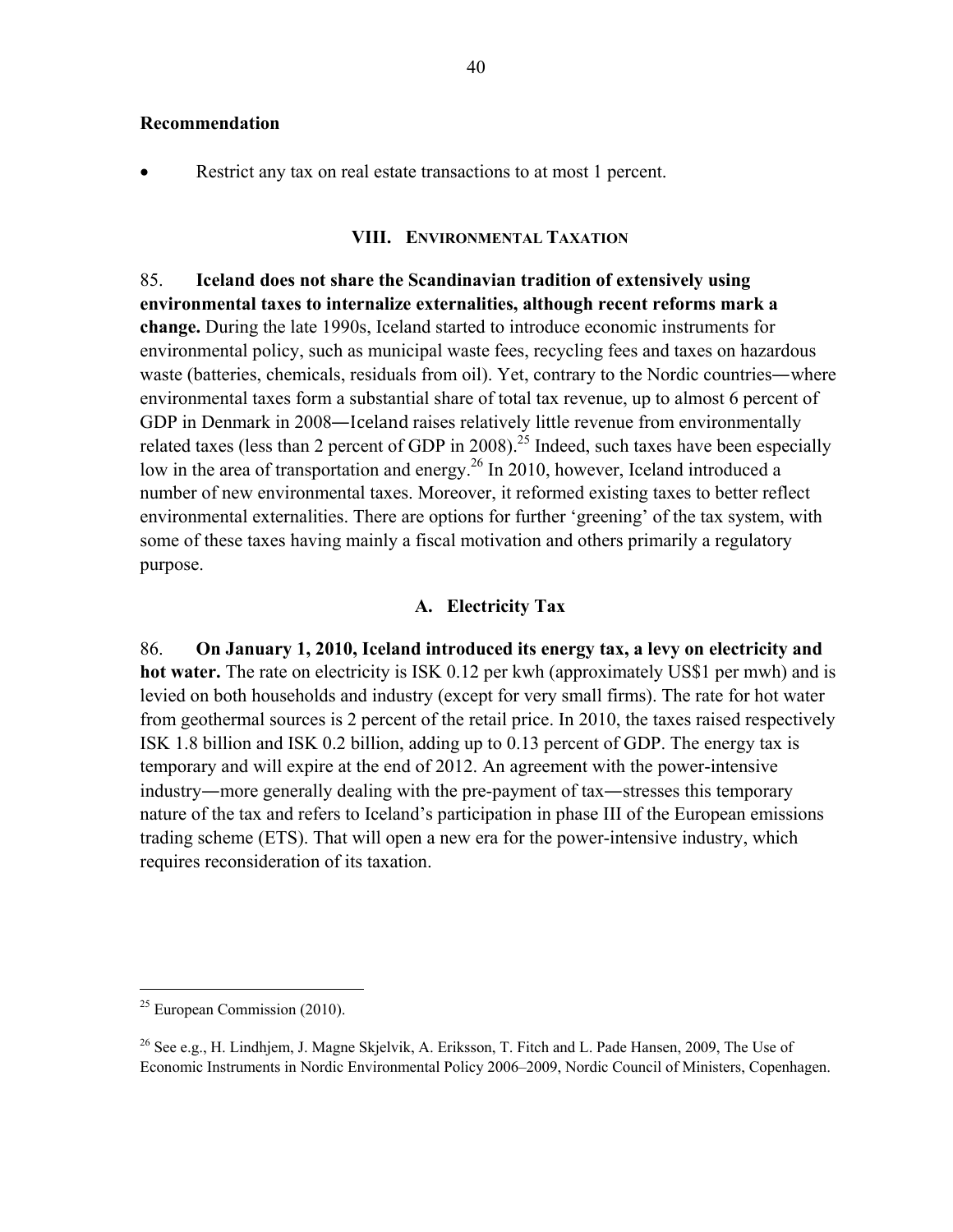#### **Issues**

 $\overline{a}$ 

87. **Iceland's tax rate on electricity is low compared to other European countries.** Table 7 shows the average tax on industry and households in a selection of European countries in 2010, based on data from the International Energy Agency. The average rate for industry runs from US\$0.7 per mwh in the U.K. to US\$13 per mwh in Norway.<sup>27</sup> For households, it lies between US\$9 per mwh in the U.K. and US\$191 per mwh in Denmark (including VAT). EU Council Directive 2003/96/EC also sets minimum excise rates on electricity in EU Member States. For industries, the minimum is set at EUR 0.5 per mwh; for households it is EUR 1 per mwh. For energy-intensive industries, however, the Directive allows for measures to alleviate the tax burden or for refunds.

#### 88. **While environmental concerns are usually a key motivation for taxes on**

**electricity, the case is less clear-cut in Iceland**. For instance, if the carbon content from fossil fuels used in the generation of electricity is underpriced, a tax on electricity enables governments to indirectly internalize such externalities and encourage energy-saving behavior. Moreover, there may be other externalities from electricity generation, e.g., due to other emissions and waste or because of under-pricing of risks associated with generating the power. In Iceland, however, environmental rationales are less clear-cut than elsewhere. For instance, the generation of hydropower causes no  $CO<sub>2</sub>$  emissions; and geothermal energy comes along with some emissions of carbon, hydrogen sulfide, and methane, but the amounts are considerably lower than for traditional power generation from fossil fuels. In geothermal power, there is also a risk that suppliers overexploit the resource, thus undervaluing the benefits for future generations. These concerns may justify some tax on electricity in Iceland, also beyond 2012.

|                    | Industry (US\$/mwh) | Households (US\$/mwh) |
|--------------------|---------------------|-----------------------|
| Norway             | 13.0                | 48.5                  |
| Finland            | 3.3                 | 4.9                   |
| Sweden             | 0.7                 | 76.6                  |
| Switzerland        | 4.0                 | 16.1                  |
| Denmark            | 9.8                 | 191.3                 |
| France             | 11.4                | 39.5                  |
| UK                 | 3.9                 | 9.2                   |
| <b>Netherlands</b> | 17.5                | 40.5                  |

|  |  |  | Table 7. Average Tax on Electricity in a Selection of Countries in 2010 |
|--|--|--|-------------------------------------------------------------------------|
|--|--|--|-------------------------------------------------------------------------|

Source: International Energy Agency (2010).

 $27$  These averages may hide exemptions or much lower rates charged to energy-intensive industries.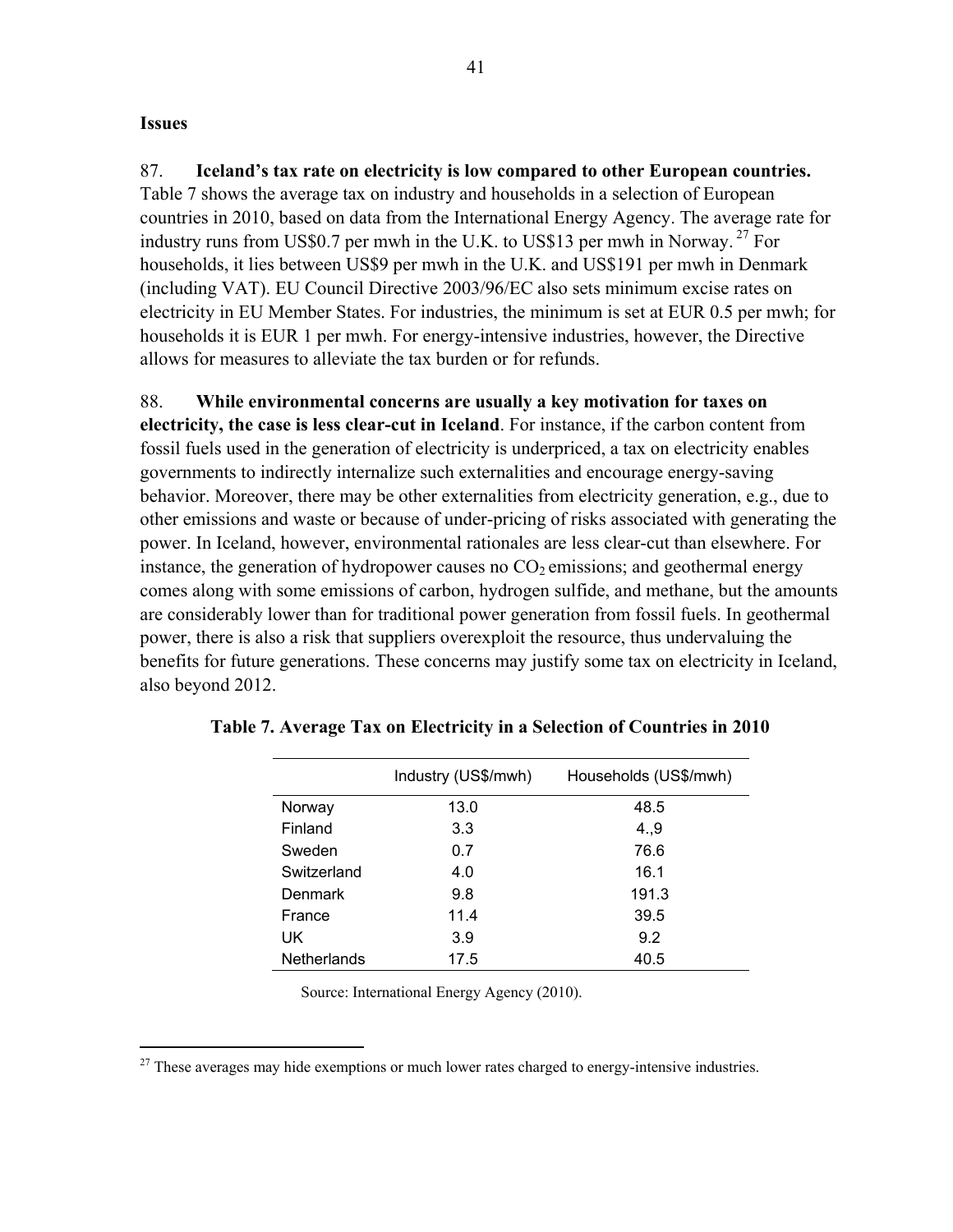89. **Fiscal concerns can justify the tax on electricity.** This is especially so as long as the tax is easy to collect and comes along with low cost of compliance and administration. The electricity tax also aligns Iceland's policy with that in other European countries and makes it compliant with the EU requirements regarding the minimum excise. In Iceland, aluminum smelters consume 80 percent of the electricity and thus bear the brunt of the current energy tax. In the short run, this is efficient since these firms have engaged in large fixed investments that are sunk. Thus, imposing the tax skims off profits, without causing immediate relocation. In the long run, however, higher taxation of these power-intensive industries runs the risk of undermining government credibility, thus hampering future investment in Iceland. We discuss the taxation of the power-intensive industry in more detail in chapter IX.

# **Recommendations**

- Maintain the energy tax beyond 2012 and consider a small increase for households and other small consumers.
- Consider the future electricity tax for power-intensive industries in the broader context of the taxation regime for these firms.

# **B. Carbon Taxation**

90. **In January 2010, Iceland introduced a carbon tax.** Since 2011, the rates are set so as to reflect a carbon price equivalent to 75 percent of the current price in the EU ETS scheme (equal to  $E14$  per ton of  $CO<sub>2</sub>$ ). It comes down to a tax rate per liter of fuel of ISK 3.8 for petrol, ISK 4.35 for diesel/gas, ISK 5.35 for unrefined oil and ISK 4.1 for jet fuel. The carbon tax has been introduced as a temporary measure and expires at the end of 2012. The revenue of the carbon tax in 2011 is predicted at ISK 3.7 billion, or 0.25 percent of GDP.

### **Issues**

 $\overline{a}$ 

91. **Pricing carbon is an appropriate step for Iceland.** First, a carbon tax is an important instrument to achieve reductions in greenhouse gas emissions in an efficient manner. The appropriate rate of tax would equal the social cost of carbon. Estimates on this differ widely, but recent consensus tends towards a price of approximately US\$21 per ton of CO<sub>2</sub>, close to the ETS price of  $\epsilon$ 14<sup>28</sup> Second, a carbon tax raises public revenue, a welcome by-product of the policy. It is, therefore, recommended to maintain the carbon tax, also beyond 2012.

<sup>&</sup>lt;sup>28</sup> Interagency Working Group on social cost of carbon, 2010.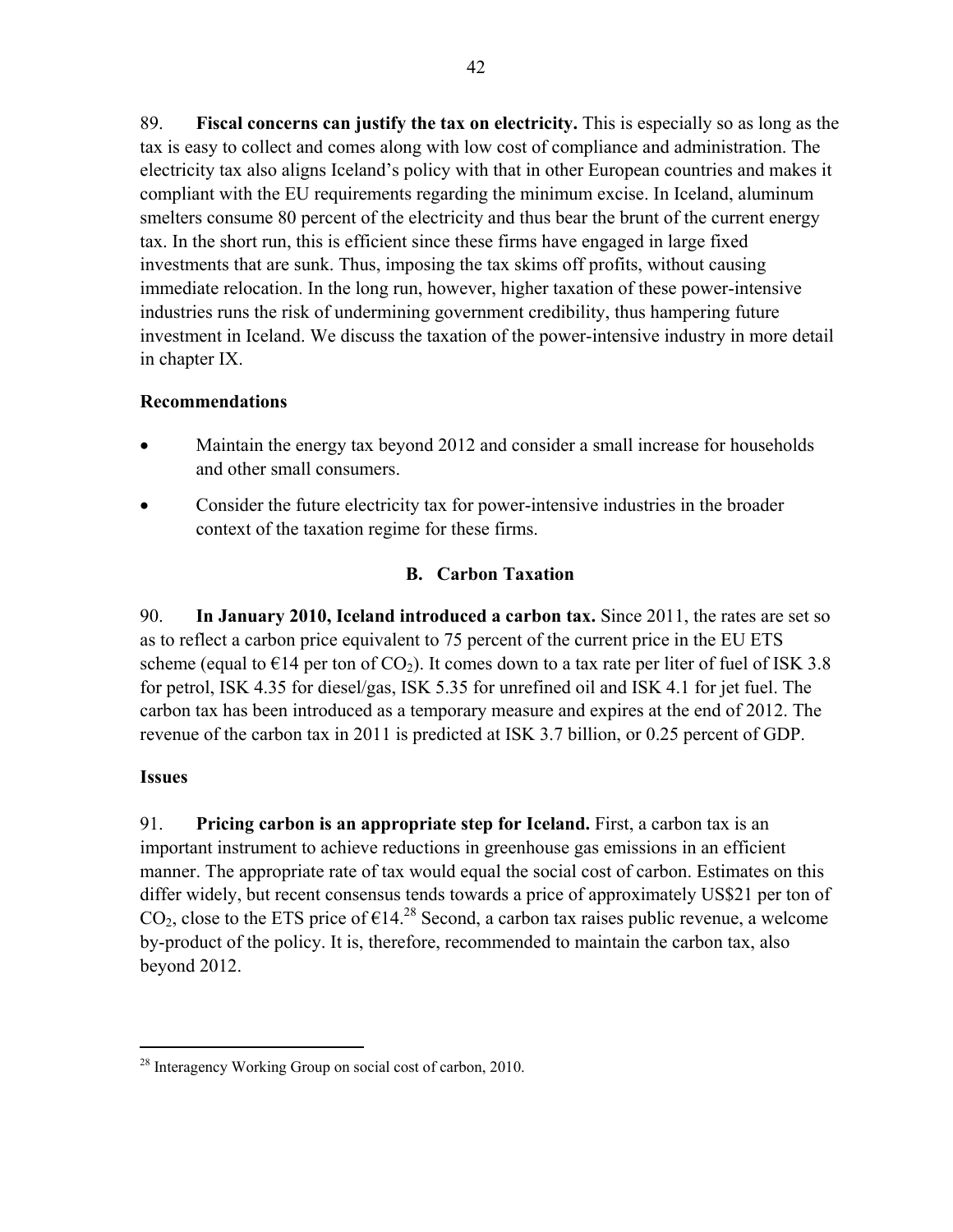**carbon tax.** For instance, the tax on jet fuel only applies to domestic flights and exempts international flights on the basis of international agreements (see below). Likewise, the tax on unrefined oil is levied on domestic vessels (including the fishery fleet), but does not extent to the international maritime transport sector. Also industries that emit substantial amounts of carbon, such as the cement and aluminum sectors, are currently not charged for their emissions. Such exemptions cause distortions, as emissions are not reduced where abatement is cheapest.

93. **Aviation will be subject to carbon pricing in the EU ETS from 2012.** The number of permits will be capped at the average level of emissions between 2004 and 2006. In the first year of the scheme, 10 percent of the allowances will be auctioned and the remaining 90 percent will be allocated for free according to historical emissions. At the margin, airline companies will face an incentive to reduce emissions, though, as do other emitters. With the inclusion in the ETS, there is little Iceland can do to further price  $CO<sub>2</sub>$  emissions of the aviation sector.

94. **Other industries—including the marine transport sector and the aluminum industry—will be subject to phase III of the EU ETS (as of 2013)**. In phase III, the European Commission aims at a 60 percent auctioning of emission rights. However, it has identified 164 sectors that are deemed exposed to a significant risk of carbon leakage. These sectors will receive relatively more free allowances, thus reducing the risk of relocation. This will leave a substantial share of the scarcity rents with these industries, rather than with the government. There is little Iceland can do, however, to change this. At the margin, however, the industries will face an incentive to reduce their emissions. The cement industry in Iceland is likely not be covered by the EU ETS due to its small size. To charge a proper price of carbon, extending the carbon tax to this sector should be considered.

95. **Iceland can raise the carbon tax to fully reflect the ETS price.** Such an extension would require a 25 percent increase in the tax in 2012, and then at least maintaining it in real terms thereafter. It would most likely raise another ISK 1 billion, equivalent to 0.07 percent of GDP. The rate should gradually rise in the future, preferably at the same rate as the social cost of carbon (generally estimated at 2 to 3 percent per year in real terms). The carbon tax should not be directly linked to the EU ETS price. Indeed, one of the major disadvantages of an ETS scheme is the large volatility in the price. It would serve Iceland better if the carbon tax would keep up with the trend development in the ETS price over a longer period of time if that would follow the trend increase in the social cost of carbon.

96. **While industries in Iceland will soon face a higher cost of carbon under the EU ETS, they are not charged on other emissions from fossil fuels, such as nitrogen oxides (NOx) and sulfur dioxide (SO<sub>2</sub>).** These compounds—generated by fuels used in the fishing fleet and the production of aluminum―are important for their role as contributors to acid wet and dry precipitation. Emissions are regulated under the Gothenburg protocol, which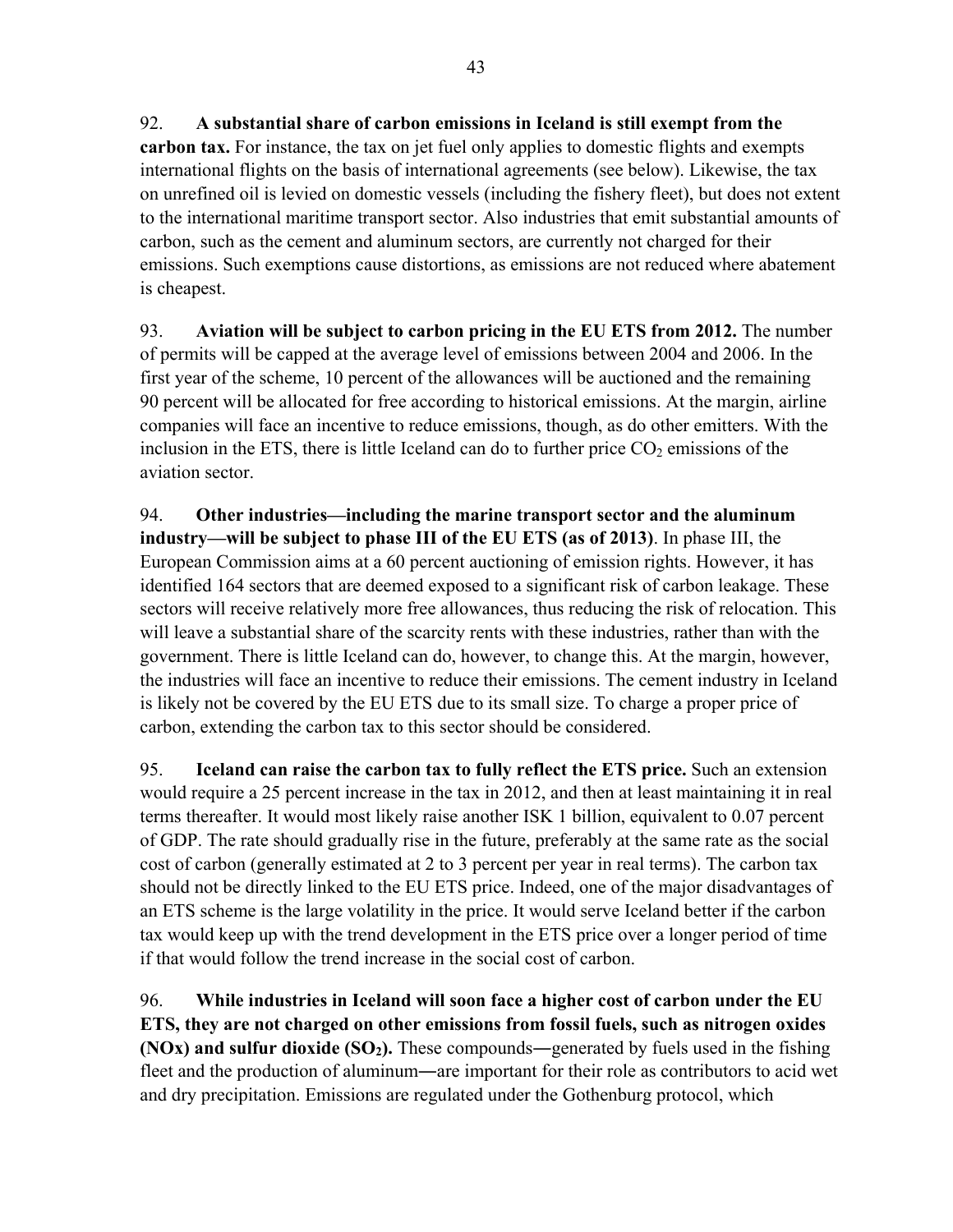prescribes emission reduction obligations by participating countries, although Iceland has not ratified this part of the protocol. Charging an appropriate price for emissions, as for instance done by Norway and Sweden, will help internalize externalities in an efficient way.

### **Recommendations**

- Maintain the carbon tax beyond 2012 and extend it to sectors not covered by the EU ETS, such as the cement sector.
- Increase the carbon tax rate to the price of carbon in the EU ETS.
- Consider introducing taxes on NOx and  $SO<sub>2</sub>$ .

# **C. Vehicle Taxes**

97. **Iceland has two vehicle taxes: a bi-annual road tax on passenger cars and an excise duty on motor vehicle purchases.** Both taxes have been substantially reformed in 2011. Being previously based on the weight or engine size of vehicles, they are now based on the carbon emissions they cause. For each car, carbon emissions are registered in grams per kilometer driven for combined average use of city and road driving. The government uses this as the base for differentiating taxes.

98. **The bi-annual road tax is ISK 5,000 if emissions of a car are lower than 121 grams of carbon per kilometer, and ISK 120 for each gram exceeding that.** Vehicles for which there is no information on emissions are taxed on the basis of weight. The maximum tax for heavy vehicles is ISK 73,800 per semester. In 2011, the projected revenue of this tax is ISK 7 billion, or 0.45 percent of GDP.

99. **The ad valorem excise duty on motor vehicles is divided in 10 categories, based on emissions.** The excise is zero for the lowest category (less than 80 grams) and goes up with steps of 5 or 10 percent to 65 percent for cars emitting more than 250 grams per kilometer. There are a large number of exceptions to this rule, however. For instance, there is separate list with lower rates for vehicles used by taxi firms and car rentals; several vehicles other than ordinary passenger cars are exempt or face a fixed low rate of 13 percent; and vehicles primarily using methane receive a credit of ISK 1,250,000. In 2011 and 2012, there is also a transitional regime in which the most polluting cars face somewhat lower rates than what they will ultimately be in 2013. Revenue from the vehicle excise in 2011 is projected at ISK 1.9 billion, equal to 0.13 percent of GDP.

### **Issues**

100. **Taxing vehicles based on their carbon emissions is a good step and consistent with trends elsewhere in the EU.** The European Commission aims to reduce the average emissions of new cars in 2012 to 120 grams of  $CO<sub>2</sub>$  per kilometer, a reduction of 25 percent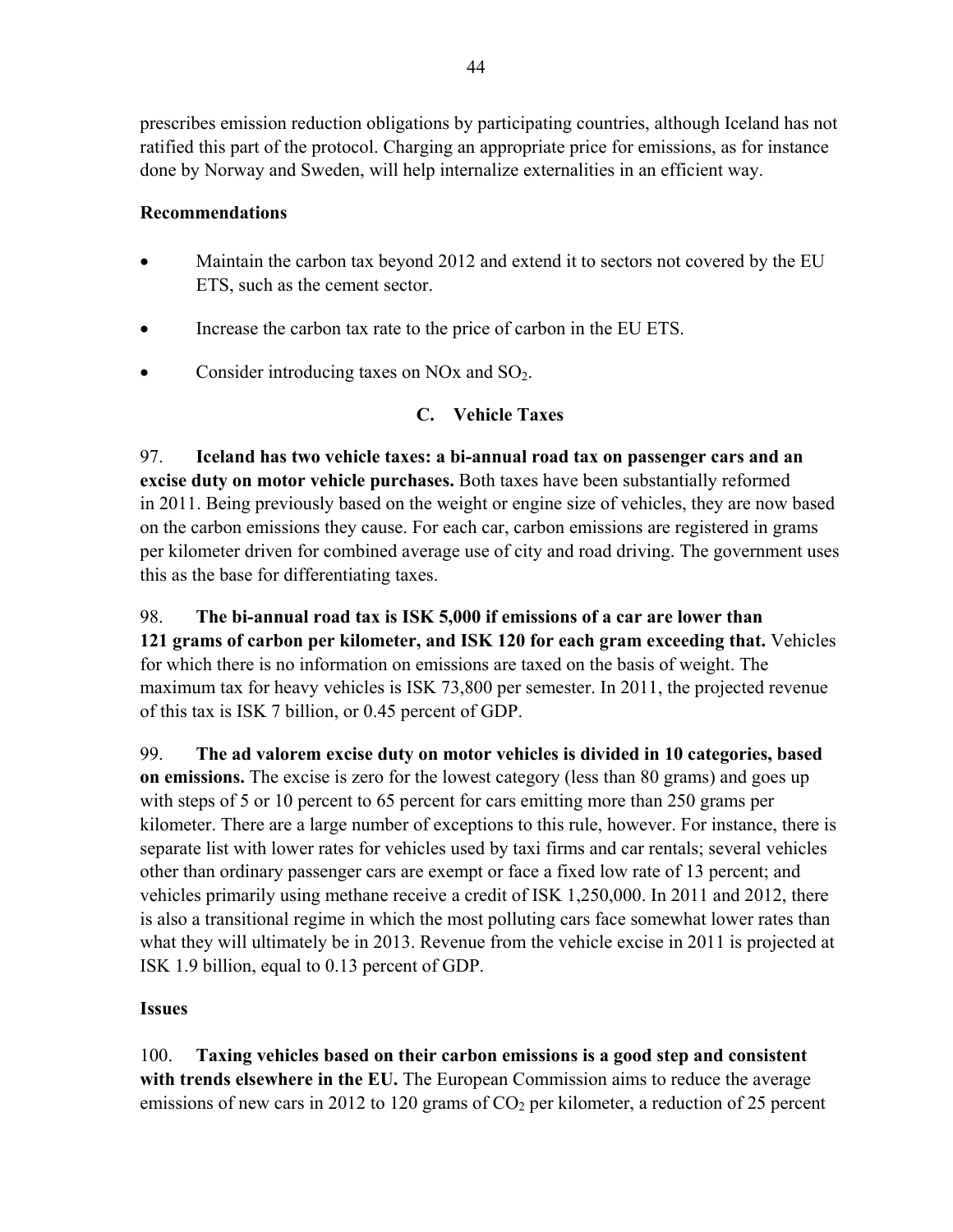compared to 2006. Differentiating excises and road fees according to  $CO<sub>2</sub>$  emissions will help achieving this.

101. **Special rates and exemptions undermine the effectiveness of vehicle taxes in reducing emissions from vehicles.** When viewed from the perspective of an efficient environmental policy, there is little reason for a more favorable treatment of taxis and rental cars, especially since these cars might be used more rather than less intensively than an average passenger car and thus involve more carbon emissions. A special treatment of vehicles other than passenger cars (busses, rally cars, snow mobiles, tractors) may be justified, however, since they probably feature a very different average use compared to passenger cars. Exemption seems overly generous though, as these vehicles cause emissions too. Thus, exemptions create distortions in the achievement of a given reduction in emissions. The use of vehicle taxes as instruments of environmental policy can thus be improved further by reconsidering exemptions and the low rates for commercial use of cars.

### **Recommendations**

- Bring taxis and rental cars under the regime for excise duties as other passenger cars.
- Introduce an excise on vehicles that are currently exempt from the vehicle excise duty.

### **D. Fuel Excises**

102. **Excise rates on petrol and diesel have increased in Iceland.** Since 2008, the sum of the earmarked excise (which feeds the Road Authority's funds) and general excise has risen for petrol and diesel by, respectively, 48 and 34 percent in nominal terms. In real terms, the increase was much more modest as the CPI increased during that period by approximately 30 percent. In addition to higher excise rates, the government introduced carbon taxes that also bear on petrol and diesel. In 2011, the total excise on petrol is ISK 62.41 per liter and on diesel ISK 54.88 per liter. Together, the excises raise ISK 19.5 billion, equal to 1.2 percent of GDP.

### **Issues**

103. **Despite recent increases, fuel excises in Iceland remain relatively low compared to other Nordic countries.** Although these excises have an impact on environmental externalities too, they have traditionally functioned as fiscal instruments. For instance, the retail price of a liter of petrol in Iceland, in February 2011, was  $\epsilon$ 1.39, compared to  $\epsilon$ 1.54 in Sweden,  $\epsilon$ 1.60 in Finland,  $\epsilon$ 1.66 in Denmark and  $\epsilon$ 1.8 in Norway. As Iceland does not have to fear cross-border fuelling, there is scope further to increase the excise rates. The motivation for this is mainly a fiscal one, driven by the revenue needs of government. If circumstances permit, an increase in the rate on petrol in the coming years by, say ISK 20 per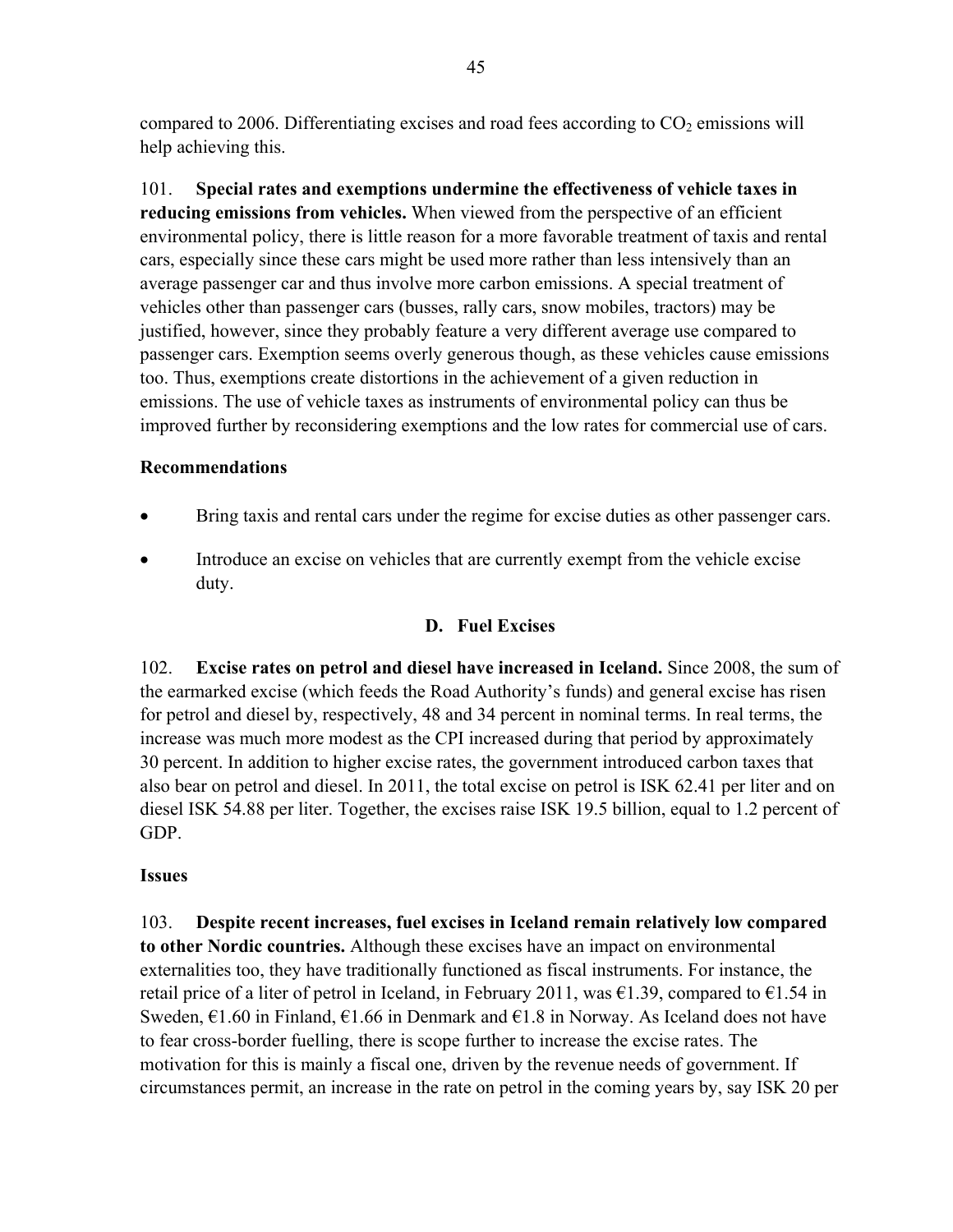liter in real terms, would bring the retail price in Iceland close to that currently in Sweden, Belgium, Ireland, Italy, Portugal, and the U.K., and still quite a bit lower than in Germany, Greece, France, the Netherlands, and the other Scandinavian countries. If the same increase were imposed on diesel, revenue would increase by some 0.4 percent of GDP in 2013.

#### **Recommendation**

 Increase the excise rates on petrol and diesel by ISK 20 in real terms if circumstances permit.

#### **E. Waste Taxes**

#### 104. **Iceland levies a number of waste fees, but no taxes landfill or incineration.**

Iceland has adopted hazardous waste fees on several products and recycling fees that finance the cost of collection, transport, and recovery or disposal of waste. It has, however, not imposed taxes on waste put in landfill or emissions from waste incineration. Landfill is much more common in Iceland than incineration, with the latter comprising less than 10 percent of total waste treatment.

#### **Issues**

105. **Taxes on landfill and incineration can help internalize externalities from waste, but the size of the external cost in the case of Iceland is unknown.** The rationale for a corrective tax on landfill occurs if its market price in the form of land use—under the environmental rules and regulations set by the government—is lower than the social cost of such waste treatment. External costs may take different forms, such as methane emissions that contribute to the greenhouse effect or unpriced risk of leaching accidents and pollution of water systems. Also incineration may cause externalities due to emissions of metals, dust, dioxins and nitrogen, and sulphur dioxides. These externalities have motivated the Nordic countries to set a price on their environmental cost. It aims to stimulate recycling and reduce the amount of waste generated. Most countries differentiate the rates for landfill and incineration to reflect the differences in social costs, usually in favor of incineration. Pricing the external cost of landfill and incineration would increase the price of waste treatment, which will ultimately bear on consumers. It will provide incentives for recycling and prevention and could thus form an efficient part of waste management in Iceland.

#### **Recommendation**

 Consider the introduction of corrective taxes on landfill and incineration, following the systems in the Nordic countries.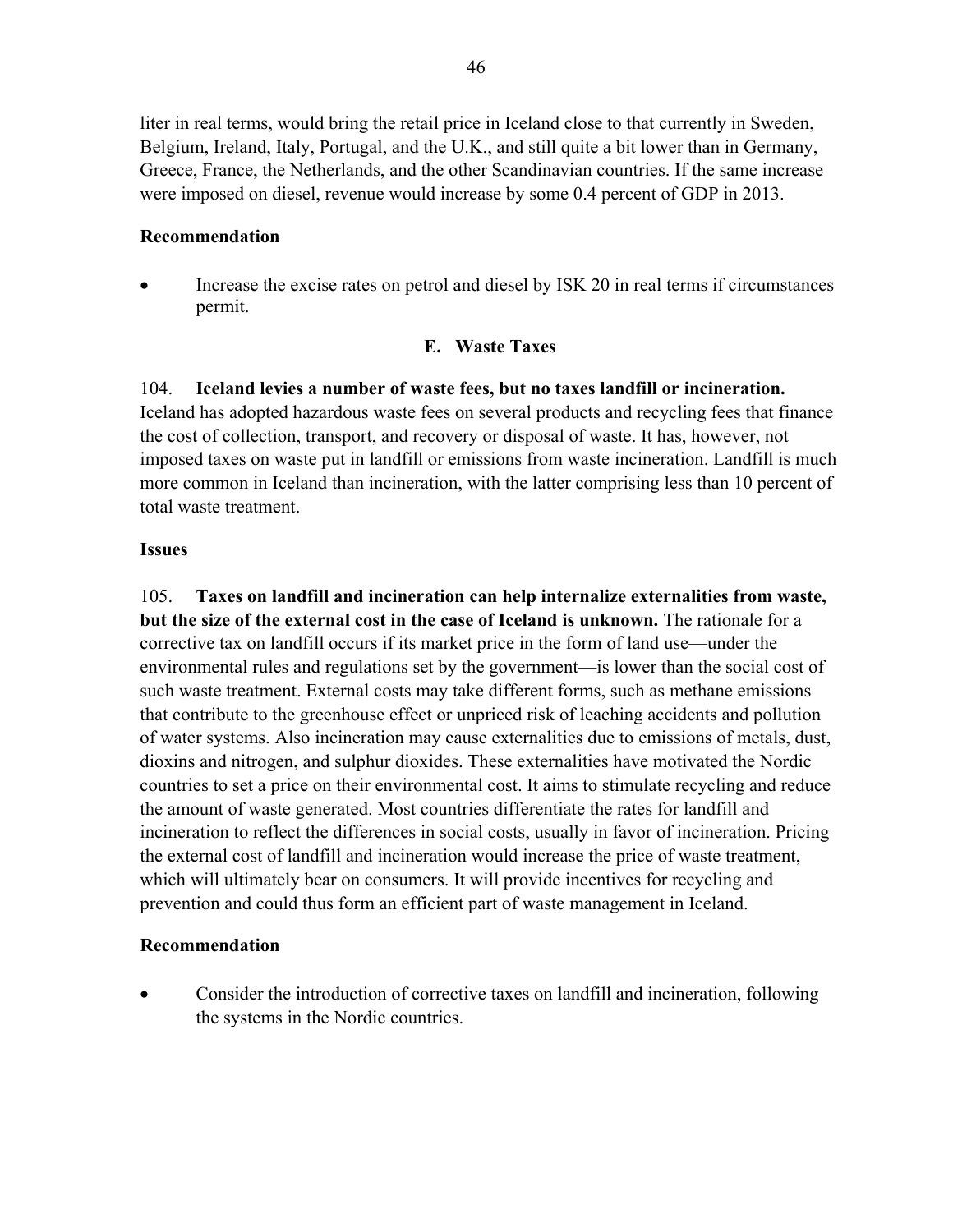### **F. Aviation Taxation**

106. **Keflavik airport levies a number of fees and new taxes are proposed.** There are landing, parking, and security fees for domestic and international landings. In addition, an airport tax of ISK 382 is levied on departures, feeding expenditures for security, and research. There is also a charge of ISK 598 to cover the cost of maintaining other airports as international reserve airports. The government has just launched a proposal for new departure tax, which is related to the distance of travel. The tax lies between ISK 65 for flights less than 500 kilometer to ISK 390 for flights of more than 4000 kilometer. The new tax should finance investments in popular tourist attractions, together with a new tax on hotel accommodations. The expected revenue of the departure tax is ISK 195 million.

#### **Issues**

107. **Aviation contributes significantly to global warming.** Apart from emissions of carbon, flying comes along with emissions of nitric oxide, nitrogen oxide, and sulphur oxides. The most direct way to internalize the externalities going beyond  $CO<sub>2</sub>$  emissions, is to impose an additional tax on fuels. Yet, taxing aviation fuel is considerably constrained by international agreements, such as those governed by the International Civil Aviation Organization. In Europe, moreover, special rules and bilateral Aviation Service Agreements (ASAs) constrain the use of such taxes. Restrictions apply to many countries, including Iceland.

108. **Aviation services are also under taxed compared to other goods and services, which offers a rationale for other forms of taxation.** In particular, no VAT is charged on international flights. This leads to distortions in consumption patterns. To reduce the under taxation and indirectly internalize environmental externalities, countries have introduced departure taxes on tickets. For instance, the U.K. introduced during the 1990s an air passenger duty with four rates, depending on the destination and class. In 2011, Germany introduced an ecological departure tax of a similar kind, with four different distance categories. These taxes may help internalize the externalities from aviation, albeit in an indirect manner (e.g., freight flights are not taxed and the link with emissions is rather indirect). The Icelandic proposal for a passenger tax falls in the same category as the ones in the U.K. and Germany. The proposal has, however, not been accepted by parliament.

#### **Recommendation**

Introduce the proposed ecological passenger tax, differentiated by distance travelled.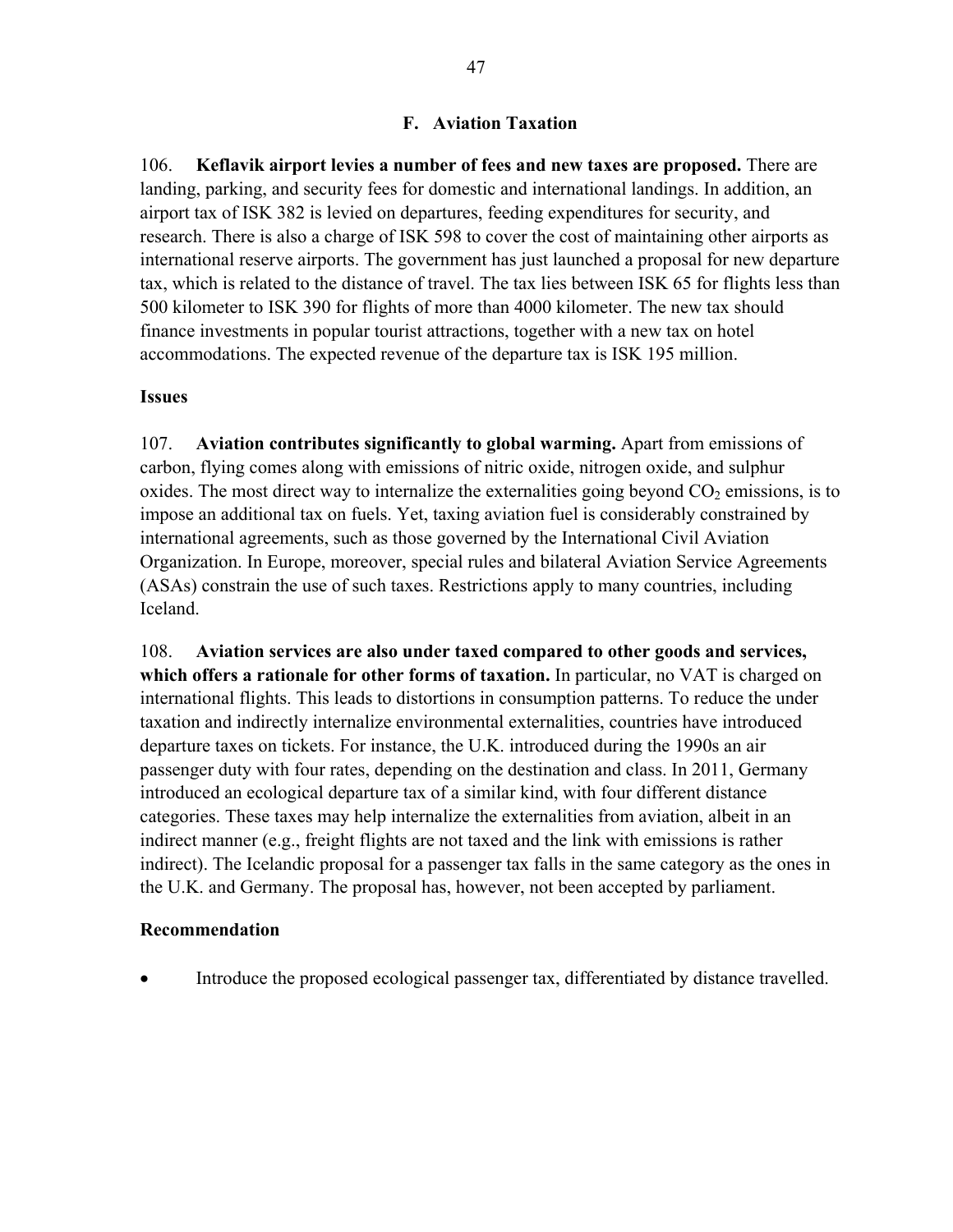#### **IX. TAXATION OF NATURAL RESOURCES**

#### **A. Issues and Challenges in Natural Resource Sectors**

109. **Iceland's key challenge is to increase value retained from use of its hydro and geothermal resources, under historical circumstances of bilateral monopoly, and of possible petroleum discoveries**. Iceland's power was not priced on international markets, but by negotiations in which there would be no market for the power unless an energyintensive project was constructed. That situation is changing, both with respect to pricing of electricity and in the enterprises that may come to Iceland to use power. There is, however, a legacy of long-term assurances properly given in the past that restrict what government can do today. Developments call for a reconsideration of several institutions, including allocation, market structure, ownership, and taxation.

#### **B. Allocation of Rights to Hydro and Geothermal Resources**

110. **The present allocation of hydro and geothermal resources is confusing and chaotic**. The government is working on reform of the system. In Iceland, by contrast with many other countries, title to subsoil or hydropower resources belongs to the owner of the land surface. Until 1998, there was no separate regulation or licensing of resource rights by the state, beyond planning, environmental, and other regulation applying generally. The state itself owns substantial amounts of land, and thus rights to resources, through various types of tenure, including that of municipalities. Public enterprises such as Landsvirkjun also own land where resources are located. By a law of 2008, the state, municipalities and public enterprises are prohibited from transferring ownership of rights to private entities.<sup>29</sup> Thus in many cases negotiation of rights to resources has taken place with the central government or municipalities as owners. Access to resource rights has thus grown under a "first-come-firstserved" system, with sometimes multi-tiered transactions with landowners, municipalities, public enterprises, or the central government. This system has made it difficult to treat the resources as belonging to the people of Iceland as a whole, or to allocate them in the most efficient way, or to charge appropriately for their use.

111. **Survey or utilization of resources now requires a license from the Minister for Industry, Energy, and Tourism**. Legislation of 1998 introduced a licensing system, now administered on behalf of the government as a whole by the Prime Minister's office.<sup>30</sup> This legislation recognizes continuing private ownership, but limits the use a private owner may make of resources for economic purposes. A license applicant must negotiate separately with

 $\overline{a}$ 

<sup>&</sup>lt;sup>29</sup> Act amending various acts of law relating to natural resources and energy, adopted May 29, 2008.

<sup>&</sup>lt;sup>30</sup> Act on the survey and utilization of ground resources, 1998, no. 57 of June 10, amended in 2006 by Act No. 5 effective February 18.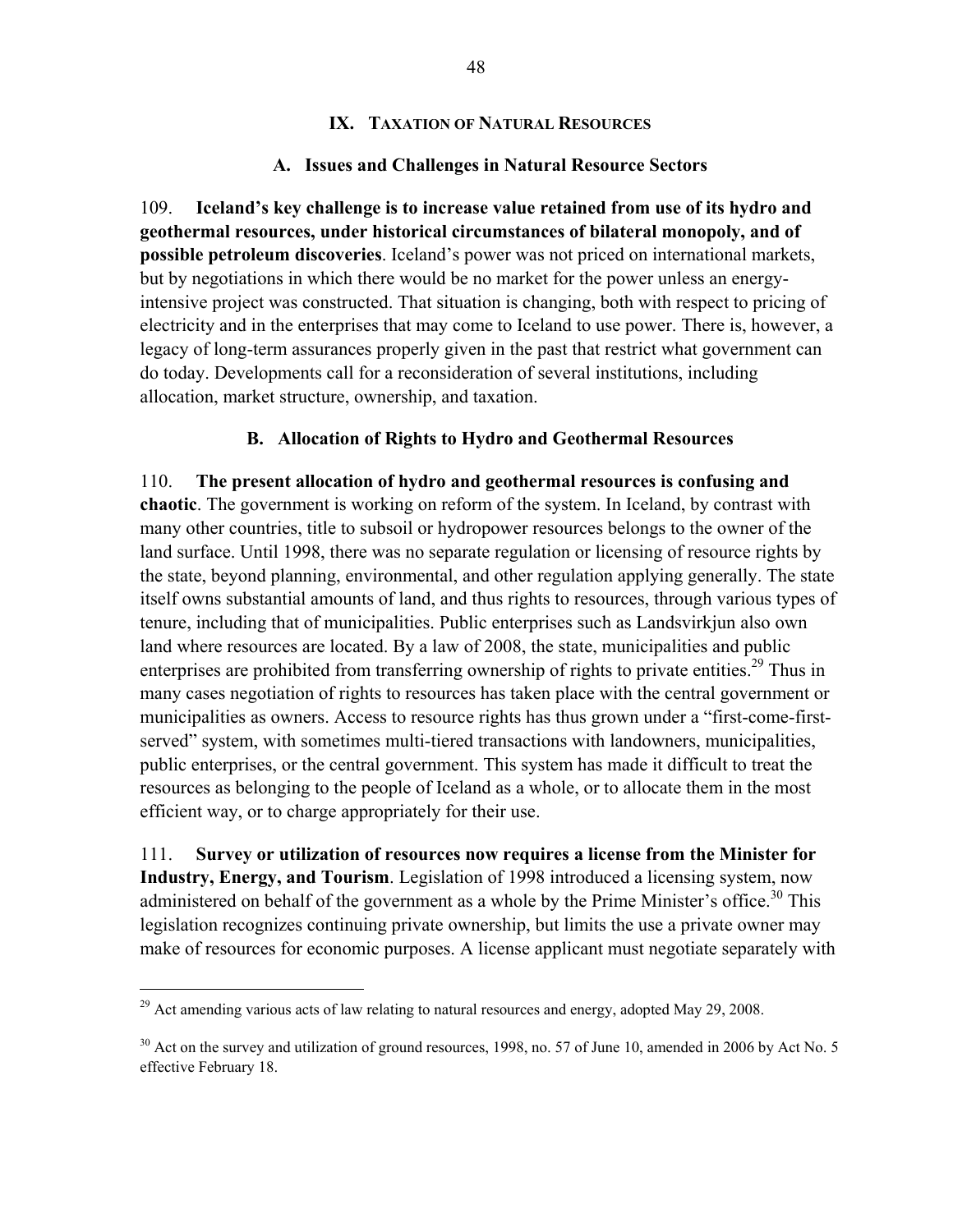a landowner (including the state) on compensation for the use of resources. The original legislation specified neither the duration of any license, nor any charge or fee for the grant of the license―amendments of 2008 (see below) set a limit of 65 years. This framework, in effect, adds a procedure of discretionary allocation to the "first-come-first-served" and market mechanism previously prevailing. Using the reports of two recent committees, the government has the allocation of these rights under review.<sup>31</sup>

### **Issues**

112. **The principal issues concerning resource rights are: ownership, allocation procedures, duration, fees and charges, and transferability**. These issues need to be considered as interlinked. Despite the introduction of licensing, ownership of rights remains an issue distorting competition because of the extent of ownership rights remaining with public enterprises and municipalities. Allocation procedures need revision either to accommodate auctions where feasible, and in any case to open access to rights in a transparent and fair way to competent energy companies. The duration of licenses needs to take account of measures to secure their economic worth for the state, balanced by the need to attract investment (and especially third party finance) in energy intensive industries. The fees and charges must observe the same considerations. Transferability terms need to balance the objective of controlling and regulating resource use, with that of ensuring the resources are used by those who can do so most efficiently, and of providing adequate security for financing facilities.

### *Ownership*

 $\overline{a}$ 

113. **Resource ownership rights held in the public sector are not transferable into private ownership**. Despite the requirement for further licensing of the right to exploit natural resources, the continued ownership of rights by different public sector institutions (including power companies) creates the impression that the rules of allocation will be biased against future private investors. A two-stage solution to this has already been canvassed within government. Step (1) requires each public sector entity to transfer ownership of such rights to a specially-incorporated subsidiary, so that they are transparently held and (in the case of enterprises) separable from the balance sheets of the parent company. Step (2)

<sup>&</sup>lt;sup>31</sup> (1) Steering Committee for the Formulation of a Comprehensive Energy Policy For Iceland (Icelandic: "Orkustefnunefnd"); Rreport (January 2011): Energy Policy for Iceland—Draft for discussion (Icelandic: "Orkustefna fyrir Ísland—drög til umsóknar"). (2) Committee appointed by the Prime Minister to address leasing arrangements for water and geothermal utilization rights owned by the Icelandic government (Icelandic: Nefnd forsætisráðherra sem skipuð var samkvæmt III. Bráðbirgðaákvæði laga nr. 58/2008); report (March 2010): Leasing Arrangements for Water and Geothermal Utilization Rights Owned by the Icelandic Government (Icelandic: "Fyrirkomulag varðandi leigu á vatns- og jarðhitaréttindum í eigu íslenska ríkisins").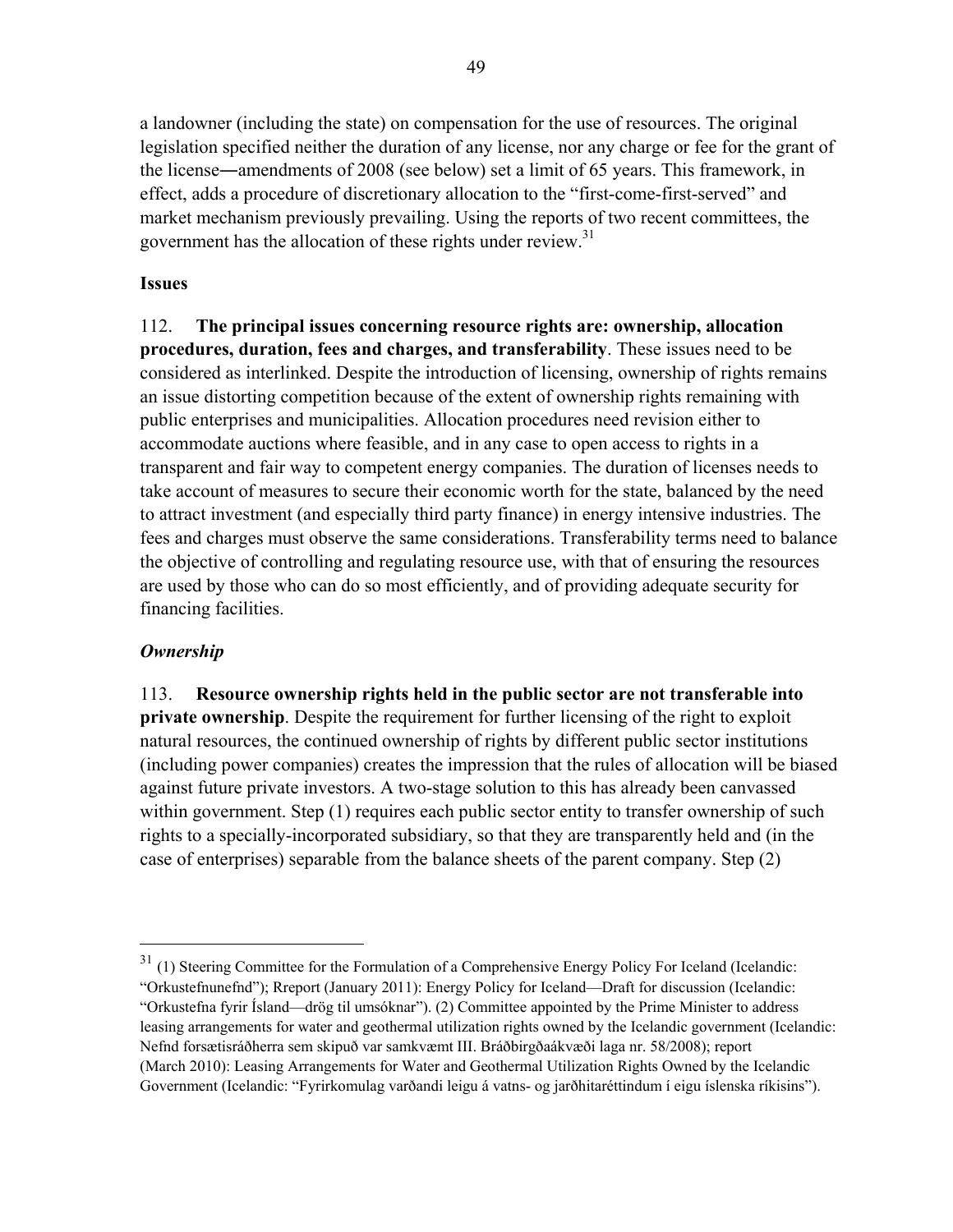requires consolidation of these holdings into a single "resource management fund", so that resource ownership is no longer an issue when rights of use are allocated.<sup>32</sup>

# *Allocation of rights*

114. **Both efficiency and transparency are currently damaged by the absence of clear procedures for allocation of rights, including procedures for auctions**. The committee mandated by the parliament in 2008 (see note 33) was to "address methods of choosing between those who express an interest in utilizing the resources." This committee favors the use of auctions, but its report recognizes that genuine competitive bidding may not always be feasible. It favors a two-stage auction process involving, first, prequalification and, second, the bidding itself. The committee suggests the bid variable could be a bonus (one-time fee) but with the possibility of converting this into an annuity payment over the life of the lease. The auction method and the minimum number of bidders will also be important. Auctions, in any case, cannot substitute fully for assessment of the technical and environmental qualities of project proposals.

115. **A framework for allocation without auctions is also needed**. Auctions and other means of allocation can co-exist, with auctions feasible in some circumstances but not others. In either case, the government could move away from "first-come-first-served' by consolidating its own resource assessments into "packages" of geothermal or hydro resource rights that are offered for investment during a selected time period. Where there are no auctions, proposals could be assessed on technical, environmental, and other grounds, under published criteria and possibly with numerical weightings. Selection by the government could be complemented by an independent advisory committee, perhaps supported by contracted international expertise.

# *Duration*

 $\overline{a}$ 

116. **Duration of resources leases is linked to the structure of tax and resource charges**. The amendments of 2008 set a limit of 65 years on the period of time for which public entities could grant rights of use to resources they own. Debate in Iceland has centered on pressures to shorten such leases, to preserve flexibility to adapt terms and conditions to changing circumstances. In view of the commitments for long periods of time made in the past, on fiscal and commercial terms that, in retrospect, may seem too generous to investors, these pressures are understandable. The significance of lease duration, however, depends on the adaptability (and progressivity) of fiscal and other terms built into lease conditions. If the lease contains nothing but a small flat charge, with the leaseholder then obliged to pay CIT

<sup>&</sup>lt;sup>32</sup> This consolidation may require balance sheet adjustments in public enterprises such as Landsvirkjun, since the removal of the notional value of these property rights could affect the extent of their apparent solvency. It should be stressed that this is not an issue of the real solvency of such enterprises.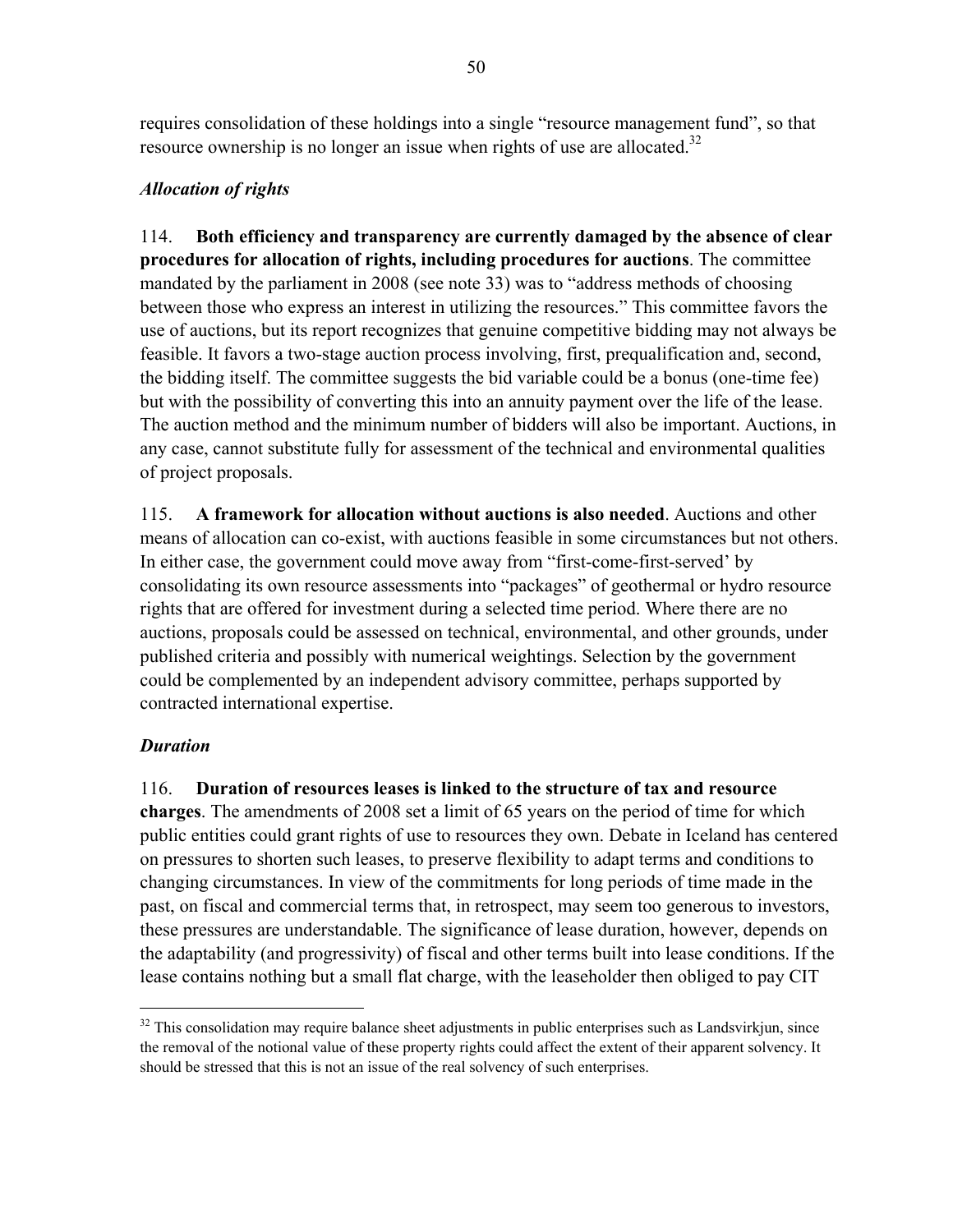on business profits, a very long lease may well turn out to be inequitable. If, as this report proposes, there is a resource charge geared to project results, the lease duration becomes less important.

117. **Capacity to grant long leases (or simple renewals) may be important to the commercial viability of major power projects**. Where the power project depends for a market on a major energy-intensive user, such as an aluminum smelter, the ability to offer power for long periods of time consistent with amortization of the consumer's investment will be important. The more flexibility is built into the method of charging for the resource, the less will be the need for short lease periods or major reviews of terms on grounds of "change of circumstances".

# *Fees and charges*

118. **Charges facing an investor have four elements: payment to the landowner; the extraction levy; a variable resource charge; and income tax**. In the case of state-owned resources it is feasible to roll the first two items into one, thus simplifying the structure. The committee proposed that the base level of a fixed extraction levy should be the estimated environmental cost of resource utilization: this is a sound approach, on the understanding that there should be some consistency across projects, and thus there will be an arbitrary element in individual cases. Additional extraction levy (perhaps annuitized) will be a bid variable where auctions take place. Payments to private landowners have reached 1.4 percent of project investment cost; these are significant amounts, but mitigated where deductible as a cost against CIT and a variable levy.

119. **A variable resource charge will better extract resource rent over time, and allay fears about the length of leases**. This report addresses the possible form of a variable resource charge in Section IX.E, below. Normal CIT should be payable, with no application of special incentive packages.

# *Transferability of rights*

120. **Transferability of rights of use (not ownership) can be consistent with strong public regulation**. The 2008 amendments exhibit government and public concerns about the transfer of resource ownership to private parties. The recent committee report does not address transferability, but the mission understood the committee intended rights of use (as distinct from ownership) to be transferable. Transferability is important to ensure efficiency of use, and also to reduce the cost of financing by providing adequate security to lenders. The public interest requires that conditions of transferability meet these purposes, while protecting the state's right to determine resource use.

121. **Rights of use can be transferable subject to regulatory approval in three circumstances.** (1) Where there is corporate reorganization, a transfer to an affiliate should be straightforward. (2) Where there is a sale, or a farm-in/farm-out, of a project using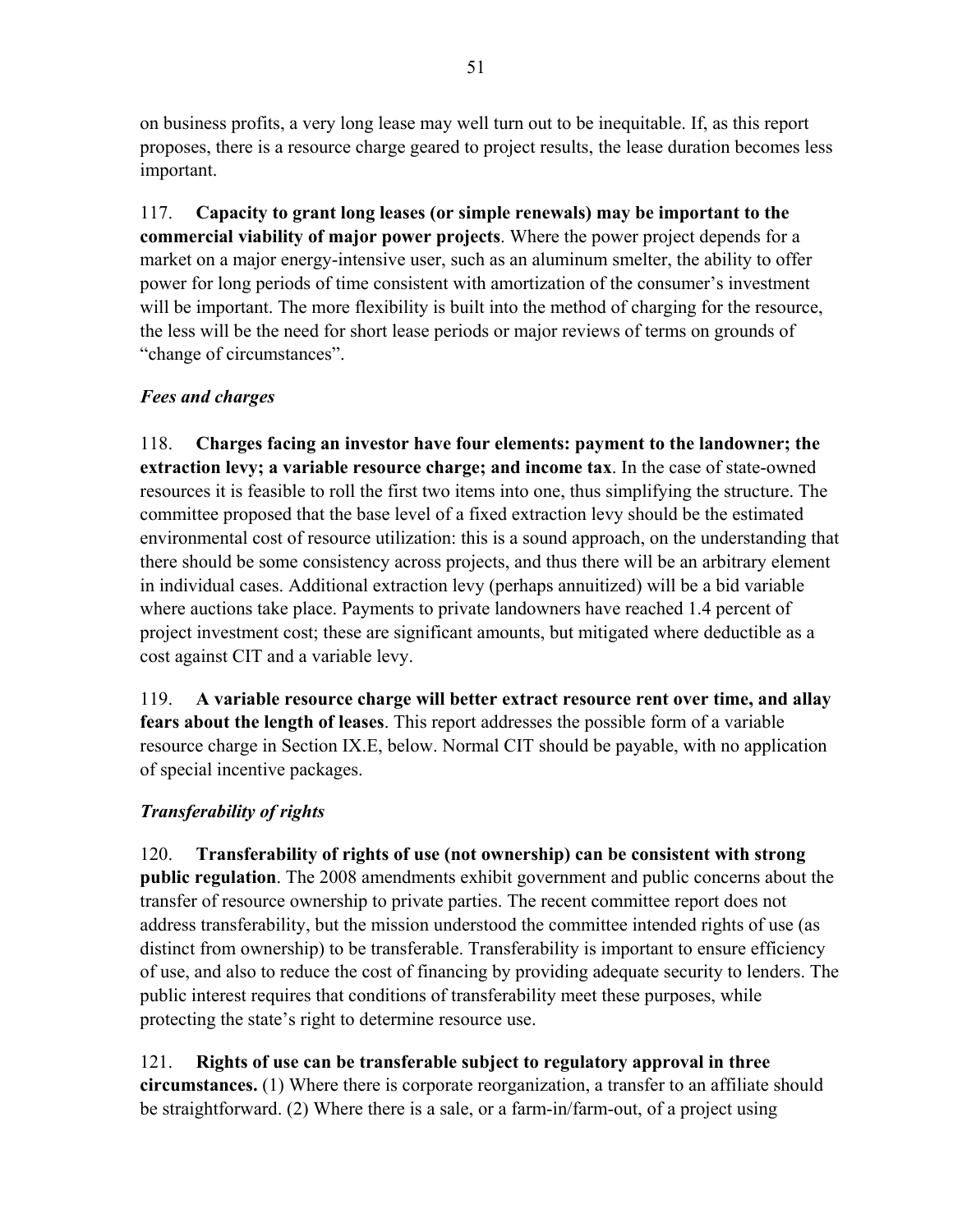existing rights, the necessary transfer of rights should be permissible subject to regulatory approval "not to be unreasonably withheld." As usually interpreted, this would give the state the right to vet the transferee for technical and commercial integrity. (3) Where there is third party financing, borrowers should be able to offer security to lenders such that, in the event of default, lenders can step in for a period sufficient to organize the restoration of cash flow at the project, sufficient to resume debt service. This is short of an unconditional mortgage, but likely to be sufficient for genuine financing needs.

# **Recommendations**

- Move in steps towards consolidation of publicly-owned resource rights into a single entity.
- Prepare for resource allocations by auctions and by transparent comparison of proposals; consolidate resource assessments into packages of resource leases that are offered for investment projects.
- Link the duration of leases to the flexibility of resource charges; continue to grant easily renewable long leases where a progressive resource charge is applied.
- Set the base extraction levy in relation to anticipated environmental costs; make additional extraction levy a bid variable at auctions.
- Introduce a resource charge geared to the achieved results of a project.
- Permit transferability of rights of use, to affiliates, upon sale or farm-in, and for third party financing, subject to regulatory safeguards.

# **C. Ownership and Competition in Power-Generating Industries**

122. **The Icelandic electricity market complies with EU Directive 2003/54/EC regarding competition.** The Electricity Act of 2003 prescribes the unbundling of vertically integrated power companies into electricity generation, transmission, distribution, and supply. The markets for power generation and supply are competitive. Transmission and distribution are subject to concession arrangements and specific regulation by the National Energy Authority. A power company can be a generator, distributor, and supplier, but accounting separation is required between concession and competitive activities.

123. **The retail market seems to function properly.** The Icelandic power market can be divided into two segments: the retail market for small consumers, and the wholesale market for power-intensive industries. In the retail market, individuals, businesses, and public organizations are free to choose their electricity supplier. Suppliers sell electricity to the end consumer, either through their own generation or by purchasing electricity from generators or the distributor holding the concession for a respective area. As a result of competition,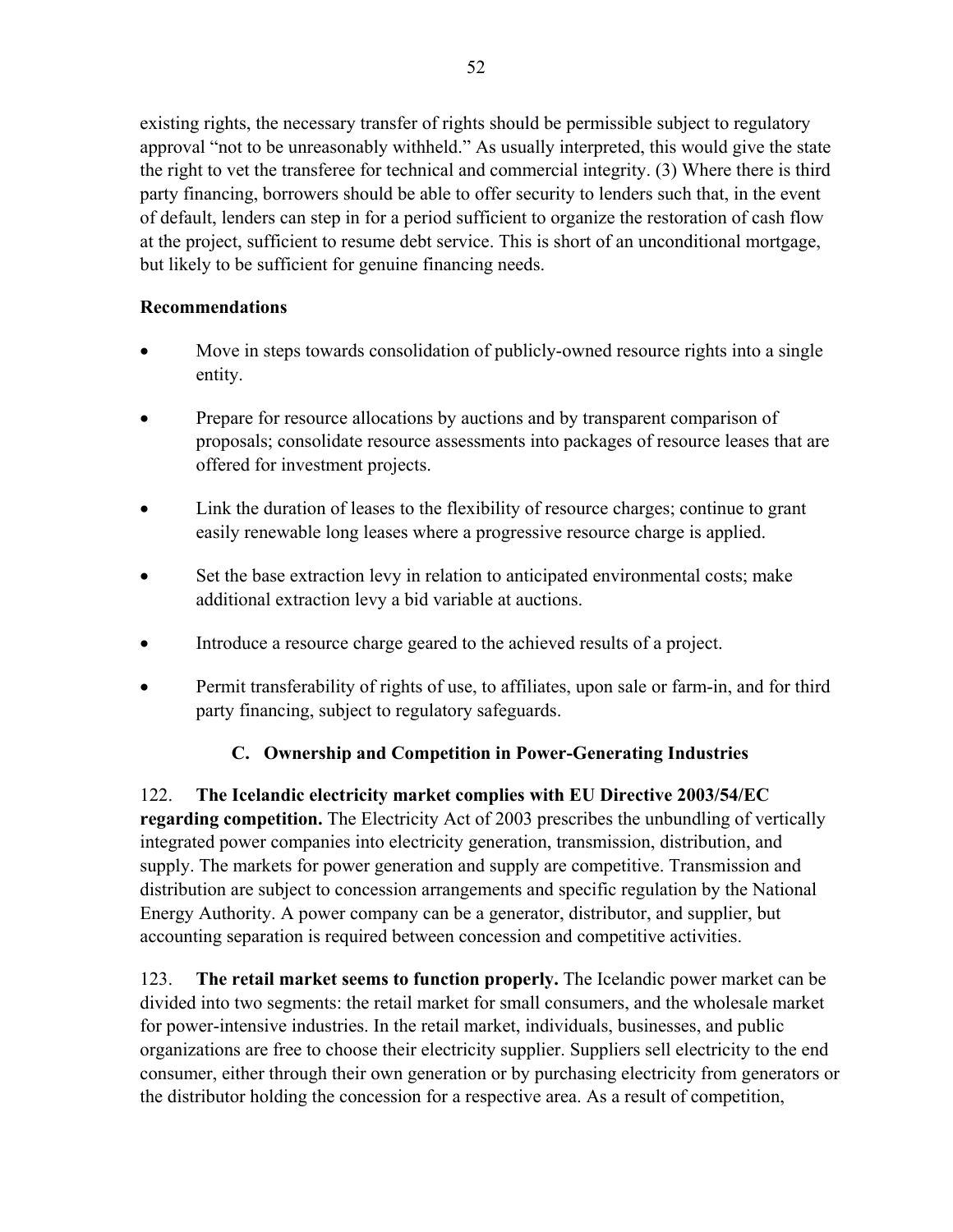consumer prices have converged in Iceland. The consumer price is low compared to what is common in Europe due to the low cost of production and the low tax on electricity.

# 124. **The wholesale market is subject to international competition for investment.**

Power-intensive industries directly receive electricity from power generating companies. Bilateral contracts determine the conditions and price. Wholesale prices are the result of a bargaining process between the generator and the user. The bargaining position of the user is stronger if he has several locations to choose from, both within Iceland and elsewhere in the world. The bargaining position of the power generator is stronger if he has several clients to choose from. Hence, while Icelandic power cannot be exported directly, it is exported indirectly via the power embodied in products that are traded in world markets, such as aluminum. The electricity market is thus exposed to international competition and forces of demand and supply on the international markets determine the electricity price.

125. **While the power market in Iceland will be isolated in the coming years, longterm developments may take a different course.** In the longer term, the electricity market in Iceland may evolve along two lines: a 'Cable Scenario', where Iceland will be connected to mainland Europe and be part of a much bigger market; or an 'Isolated Market Scenario', in which there is no Cable and Icelandic electricity remains an issues of domestic supply and demand. These scenarios are fundamentally different. In the 'Cable scenario', Icelandic power companies would be able to sell at much higher prices and be very lucrative, despite some transmission losses. For instance, in 2009, the average price of power supplied to industrial users in the EU27 was close to  $\epsilon$ 90 per mwh. In Iceland, the average electricity price for power-intensive industry was around €35. Today's electricity price at Nord Pool, the Scandinavian spot market, is around  $664$  per mwh. In a cable scenario, the rent generated by power companies could thus significantly increase.

# **Issues**

126. **The market environment is changing, which calls for a reconsideration of ownership structures and competitive conditions.** Iceland has ample opportunities for expansion of power supply to energy-intensive industries and its portfolio of industries is expanding as new users find their way to Iceland. Power supply is currently dominated by a few government-owned players. Ensuring production efficiency and proper incentives requires more transparency in the market and the creation of a level playing field.

# *Transparency*

127. **Lack of transparency reduces efficiency and hampers competition.** The nontransparency of electricity contracts—described as 'half confidential" since prices are known to consultants and anyone with inside information—does not serve the public interest and hinders competition and market development. Landsvirkjun has, this year, taken an important step by publishing average prices. An enterprise contract disclosure law is before parliament,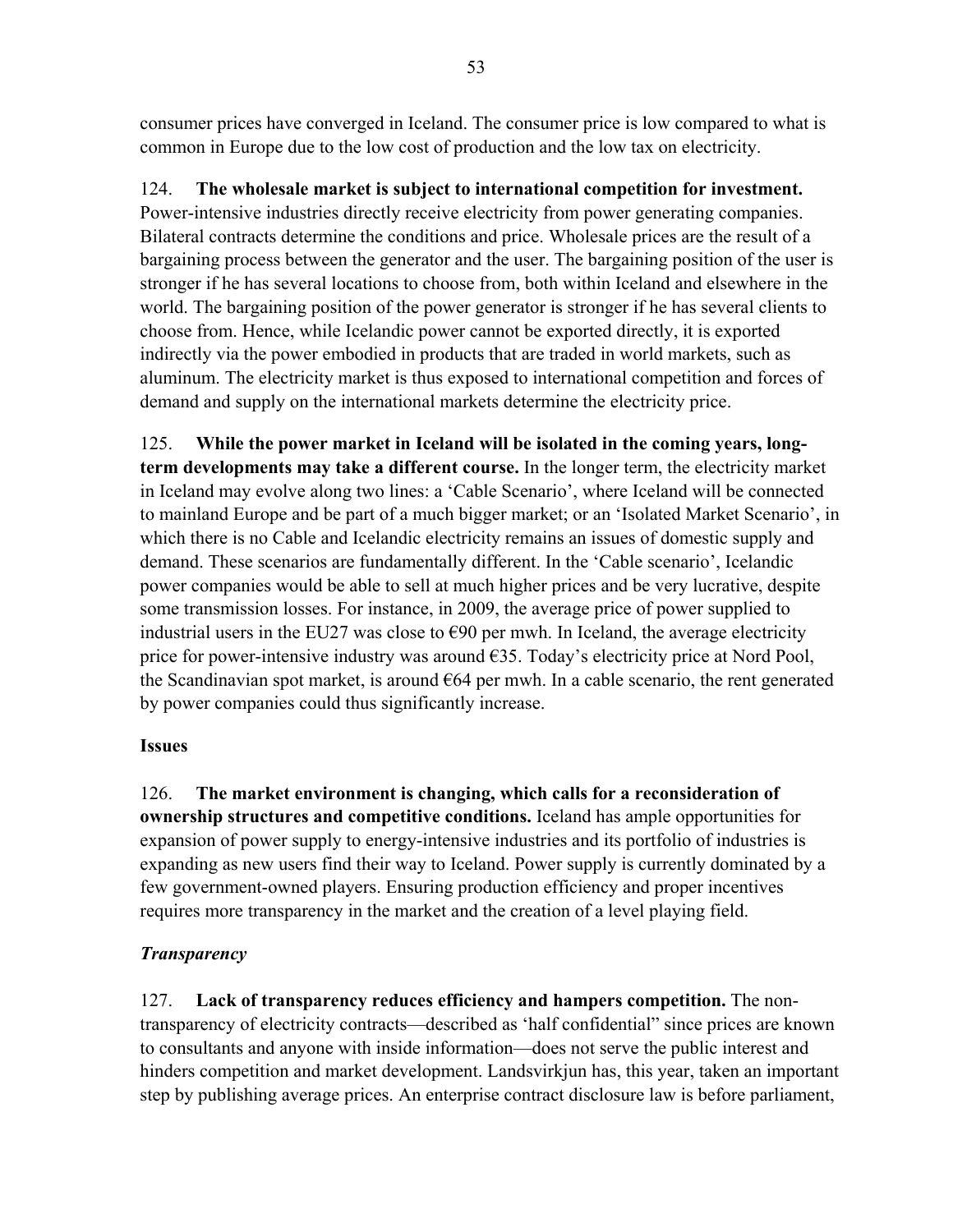but it is only forward looking. Transparency will improve market efficiency in future. Peer pressure and voluntary agreement may help reveal price information on existing contracts. Another concern is that Landsvirkjun owns 13 power stations and 2 geothermal fields, but its annual reports only show the consolidated financial accounts. Insight into the performance of individual projects—perhaps by designing a holding structure with subsidiaries—would reveal the relevant information to the state as the sole shareholder, both about the market conditions in the power sector and about the performance of the company.

# *Ownership*

128. **Two of the three major power companies in Iceland are publicly owned**. Landsvirkjun is state-owned, Reykjavik Energy is owned by municipalities, and HS Orka is privately owned. Together 92 percent of power generation is in government hands. Government owned enterprises typically have lowering borrowing costs, and soft-budget constraints. They also own a portfolio of hydropower and geothermal resources. If, for these reasons, competition between government and private enterprises is not on level terms, stateowned companies can exhibit excess investment and inefficiency, insufficient private investment will be forthcoming, and potential fiscal costs arise. Landsvirkjun and Reykjavik Energy are heavily indebted, which implies contingent state liability under sovereign guarantees (for which the companies do pay a fee, but it is difficult to tell if that fee has been appropriately priced).

129. **A level playing field for competition between state-owned and private companies is in the public interest**. The benefits would be more efficient investment, and probably lower fiscal cost. The level playing field requires: the same regulations for all producers; clear separation of natural resource ownership from the right to their use; maintenance of equivalent tax treatment; and steps to eliminate taxpayer support for the state-owned enterprises, whether by direct subsidy or differential borrowing costs.

130. **Ownership matters also for the interaction of dividend and tax policies.** To the extent that a government-owned company generates rents from hydro and geothermal energy, it can pay the government through either tax payments or dividends payments. The appropriate mix is a matter of corporate governance. The state can reduce the free cash flow available to management by imposing taxes that directly skim off the rents. Thus, in a scenario where power companies remain predominantly public, taxes remain important. A concern may be the conflicting interest between the state and local governments, as is the case with Reykjavik Energy. Rent taxes on locally owned companies may then require compensation from the state to municipalities.

# **Recommendations**

 Improve transparency of electricity prices and use separating accounts of entities in government-owned power companies.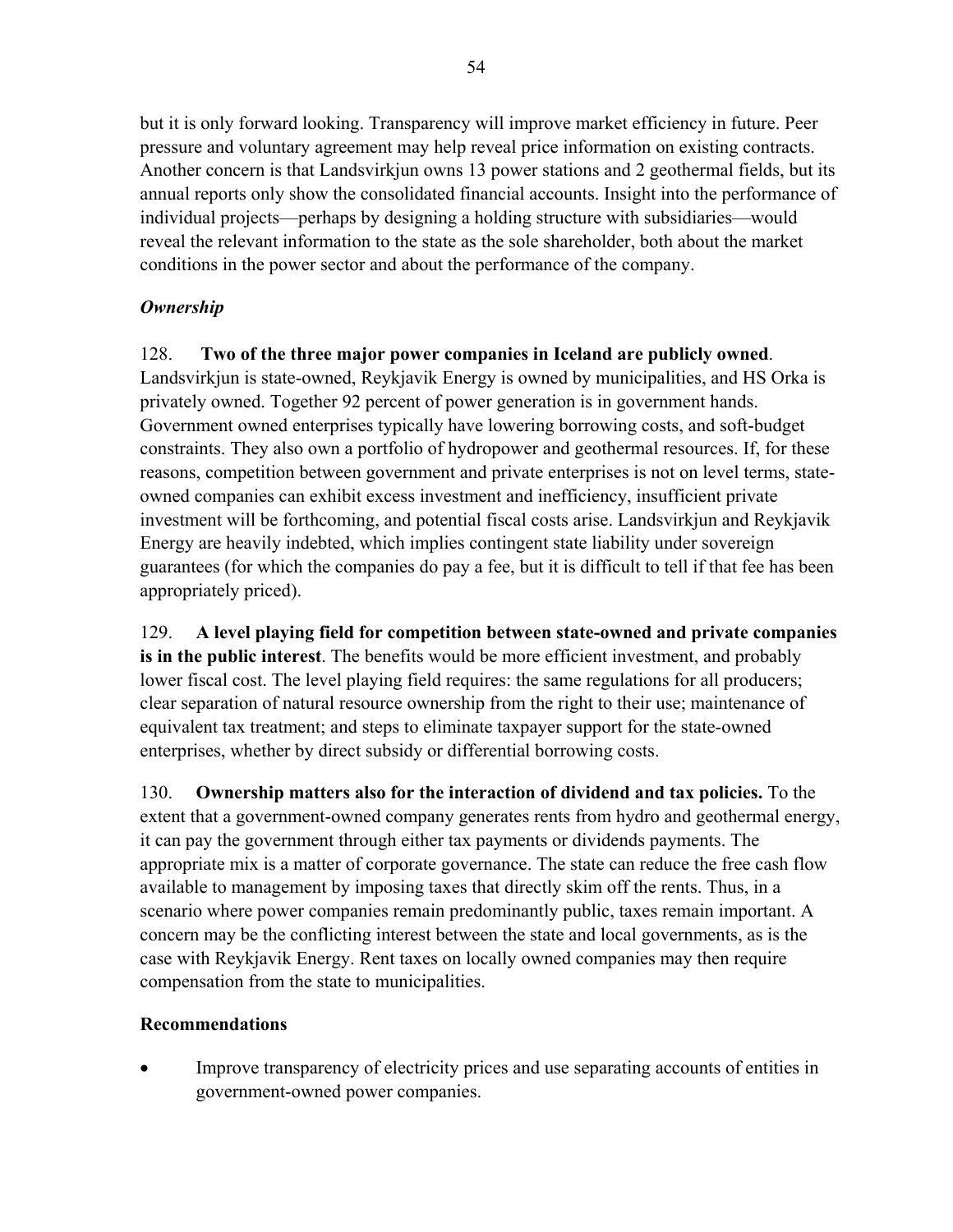Create a level playing field between government and privately owned power companies.

#### **D. Commercial Terms for Electricity in Energy-Intensive Industries**

131. **Long-term commitments are critical for both users and suppliers.** Apart from price, power contracts specify the duration and sometimes risk sharing agreements, e.g., by indexing the power price to the price of aluminum. Negotiations on these terms of agreement essentially involve a bargaining over the rent that is generated by the specific investment of the power generator and the user. This rent includes the quasi-rent associated with specific investments by the two parties. As the hold-up problem looms large in such circumstances of specific investment (i.e., investment is held up due to fear of expropriation of the (quasi-) rent by the other party), long-term contracts form an important commitment and enable the investment to take place. The ex-ante bargaining power then determines the terms of the contract. The stronger is the bargaining position of the power generator, the bigger is the share of profit that it obtains.

132. **The terms of historical contracts leave a large share of the rent with the users of power.** In Iceland, the first contracts with large aluminum smelters date back from the 1960s and 1970s. The investments of both the power company and the aluminum smelter were highly specific and parties were bound to one another: the aluminum smelter could not obtain the required electricity from any other supplier in Iceland, while the power company could not sell the large amount of power to any other user. The parties, therefore, committed to long-term agreements of 40 years. They included some risk sharing, whereby the price of electricity was linked to the world-market price of aluminum. As the bargaining position of the user was relatively strong in light of its outside options, the terms of the contracts were relatively favorable for the smelters.

133. **Recent developments tend to improve the position of power companies, leaving them a larger share of the rent.** Since recently, historical contracts have been expiring or the terms of contracts have been renegotiated in light of plant expansions. In these new agreements, the bargaining positions seem to have shifted towards the power generating companies, leaving them with a larger share of the rent. Indeed, recent contracts tend to be of shorter duration, do not always involve risk sharing with the users and feature higher prices. In its latest annual report, Landsvirkjun shows that the average price charged to the aluminum smelters (including transmission) in 2010 was US\$25.7 per mwh. This price and the relative stability of the Icelandic contracts make the country a competitive location for smelters, despite that wages and tight environmental regulations create higher costs than in, for instance, China or the Middle East.

134. **The bargaining position of the power companies has also strengthened because of the interest of other industries, such as ferro-metal or data centers.** Contracts with these sectors are generally of shorter duration and feature higher prices. Newly concluded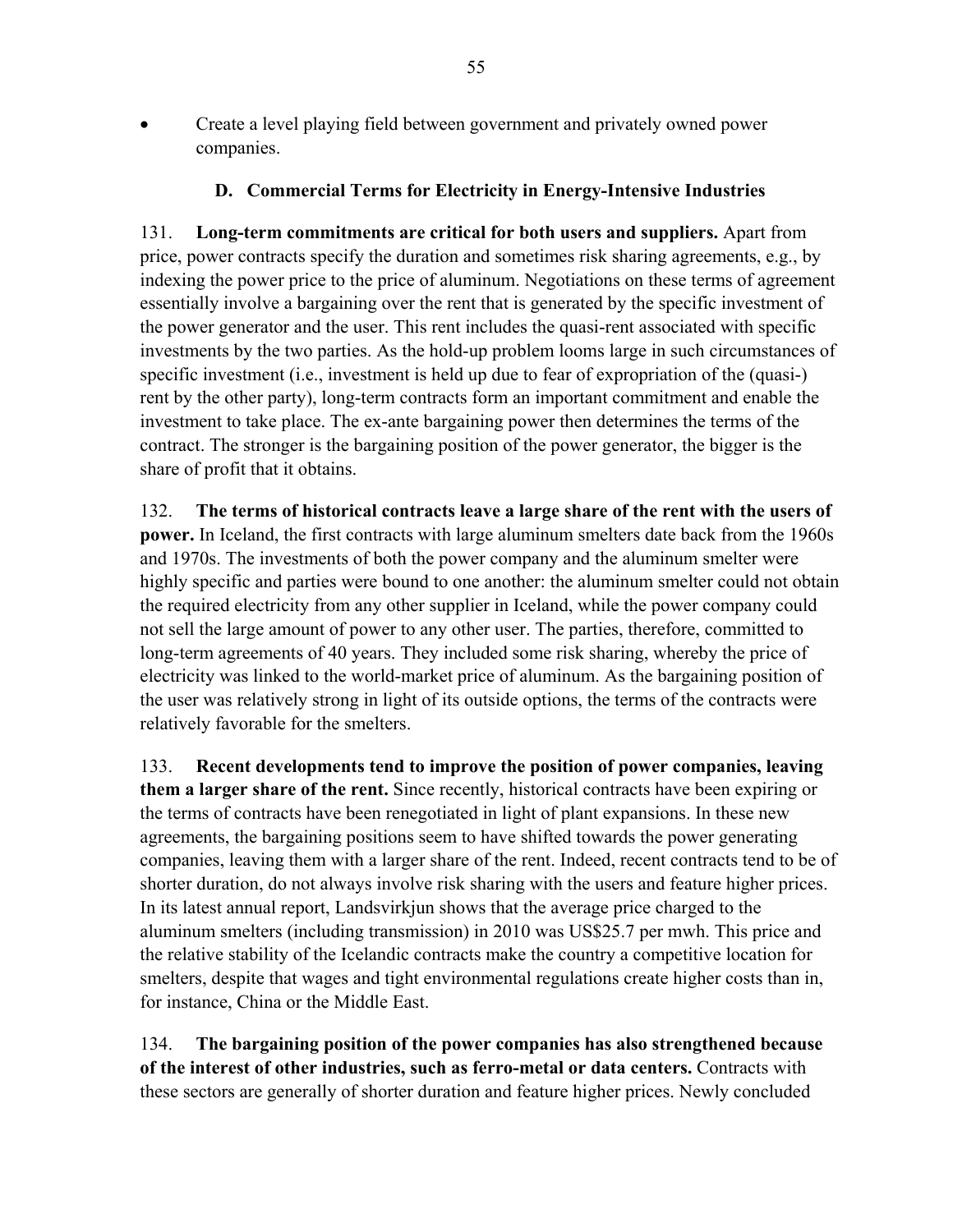contracts, also with the aluminum smelters, therefore, contain better terms for the powergenerating companies. This is important for the future of Iceland, as the country has abundant new sources of energy, especially in the geothermal area. Indeed, the marginal production cost of new sites is generally in the order of US\$30 per mwh, compared to a threefold in mainland Europe.<sup>33</sup> To the extent that the price of carbon will increase in the future in light of tighter policies regarding  $CO<sub>2</sub>$  emissions, the competitive position of Iceland will improve further as its power is virtually free from  $CO<sub>2</sub>$ .

135. **The smelting industry is not uniform**. Some are tolling smelters, not taking title to aluminum (century), while the other major smelters have their own sources of alumina. The key elements of the production process are: electricity, alumina, and carbon anodes. Two tons of alumina are required for each one ton of aluminum. Alumina makes up 12–14 percent of the price of one ton of aluminum. A smelter retains some 75 percent of price of a ton of aluminum, and about 45 percent of the cost in aluminum smelters is electricity. Pricing, taxing, and contractual arrangements for this chain of energy using activities are this critical both for investors and government.

# **Issues**

 $\overline{a}$ 

136. **The electricity price link to the aluminum price causes Iceland to lose out when international energy prices rise faster than aluminum prices**. Iceland's major power generator, Landsvirkjun, assumed more and more of aluminum price risk over the period 1969 to 2006, with increased sales to smelters, and is only now beginning to adjust its portfolio. A greater diversity of projects and pricing schemes in the national portfolio is an important aim.

137. **Electricity prices that are too low would be state aid to energy users under EFTA and EU rules**. The EFTA surveillance authority has so far concluded there is no state aid—costs are recovered and reasonable return earned. This, however, says nothing about transfer of rents to energy users.

138. **There is public concern about the length of electricity pricing contracts** (Power Purchase Agreements—PPA). Despite this, some long-term contracts have been frequently renegotiated—notably Alcan/Alusuisse, now owned by Rio Tinto. Renegotiations have occurred in changing circumstances or at expansion by smelters. The Take or Pay (TOP) guarantee of purchase by smelters has been vital to justify, and support finance for, building the generating capacity.

<sup>&</sup>lt;sup>33</sup> The most cost-effective projects in Iceland that reap the largest rents have already been undertaken, reflecting decreasing returns to scale in power generation.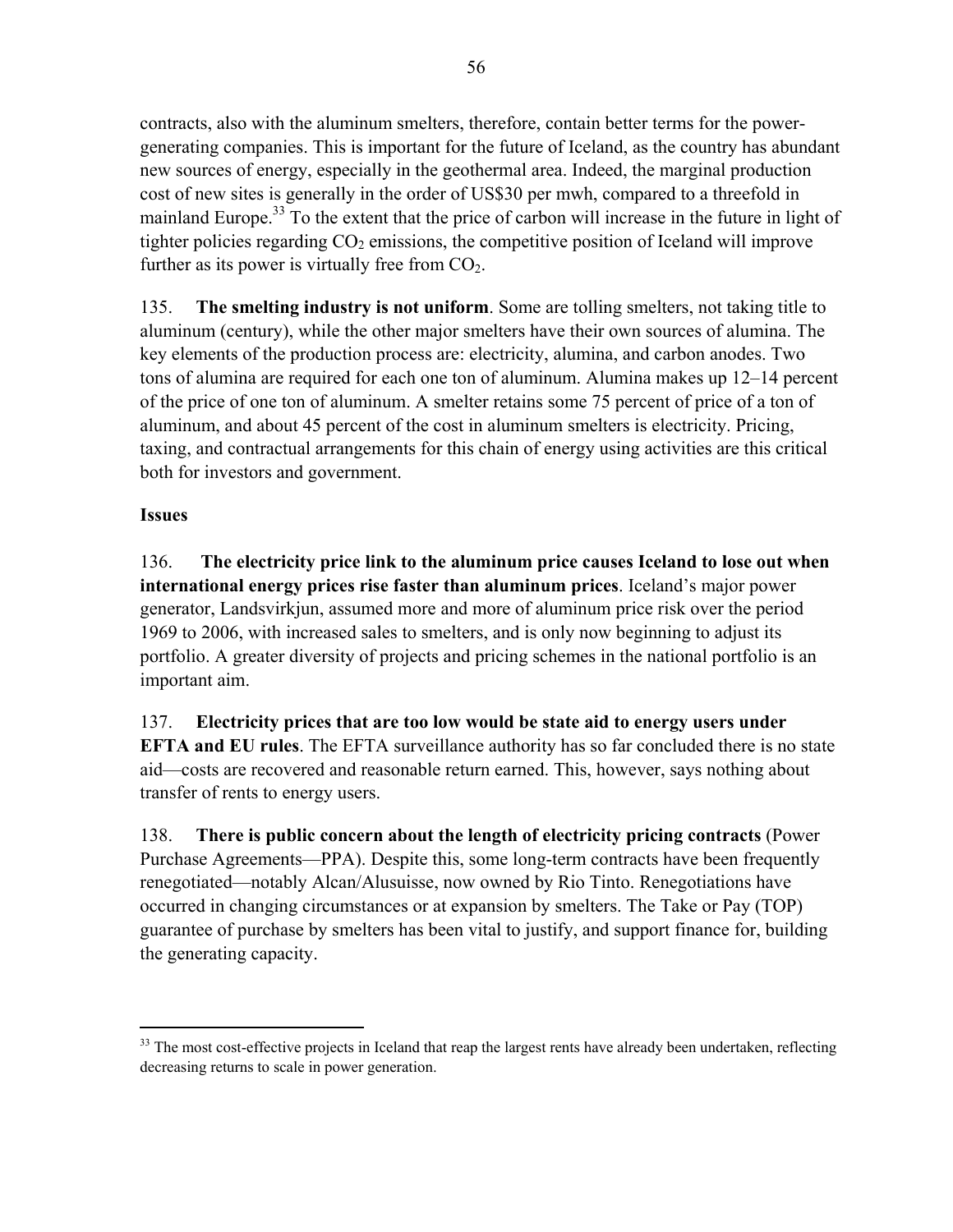139. **In light of these developments, it is timely to design a special tax regime for power generating companies.** Power-generating companies are expected to capture a growing share of the resource rent.

### **Recommendation**

• Introduce a regime for resource taxation as soon as possible.

### **E. Taxation and Resource Charges for Power-Generating Companies**

140. **At present, no significant prescribed levies exist to charge for access to hydro and geothermal resource rights**. The Act of 1998 refers only to "payment of a license fee to meet the cost of the preparation and issue of the license." The Minister for Industry may negotiate remuneration with license holders for resources on land owned by the state, but any payment is subject to the rules of the Act on Public Lands. The committee mandated by parliament has raised the possibility of resource rent tax or charge, levied over the life of a hydro power or geothermal lease. This would introduce to Iceland the type of charge commonly used for exhaustible resource elsewhere in the world, and a variant on the resource rent tax for hydropower in use in Norway.

### **Issues**

# *Taxing resource rent in stand-alone power projects*

141. **Charging for hydropower and geothermal resources involves defining resource rent, and finding a suitable levy to tax it**. This is intrinsically the same as the problem of taxing other natural resources, except that exhaustibility of the resource is arguably not as important. Figure 2 illustrates resource rent. With a fixed price of output (in this case, electricity),  $P_1$ , the chart shows projects in ascending order of costs per unit, including a minimum required return to capital. All but Project F are viable, and all that are viable except Project E (which is marginal) generate rent—in the sense of surplus over all necessary costs of production.

142. A **simple extraction levy taxes some rent, but adds to costs**. Figure 3 shows that the flat rate (turnover levy) royalty charge only accidentally taxes the rent in one case: with more profitable projects it taxes insufficiently, while it reduces the feasible range of projects by making Project E now uneconomic. This levy is, of course, warranted where the opportunity cost of exploiting the resource is positive, or where there are significant environmental costs. In these cases, the state will not seek to promote projects that cannot pay, from gross revenues, the cost to society of the development.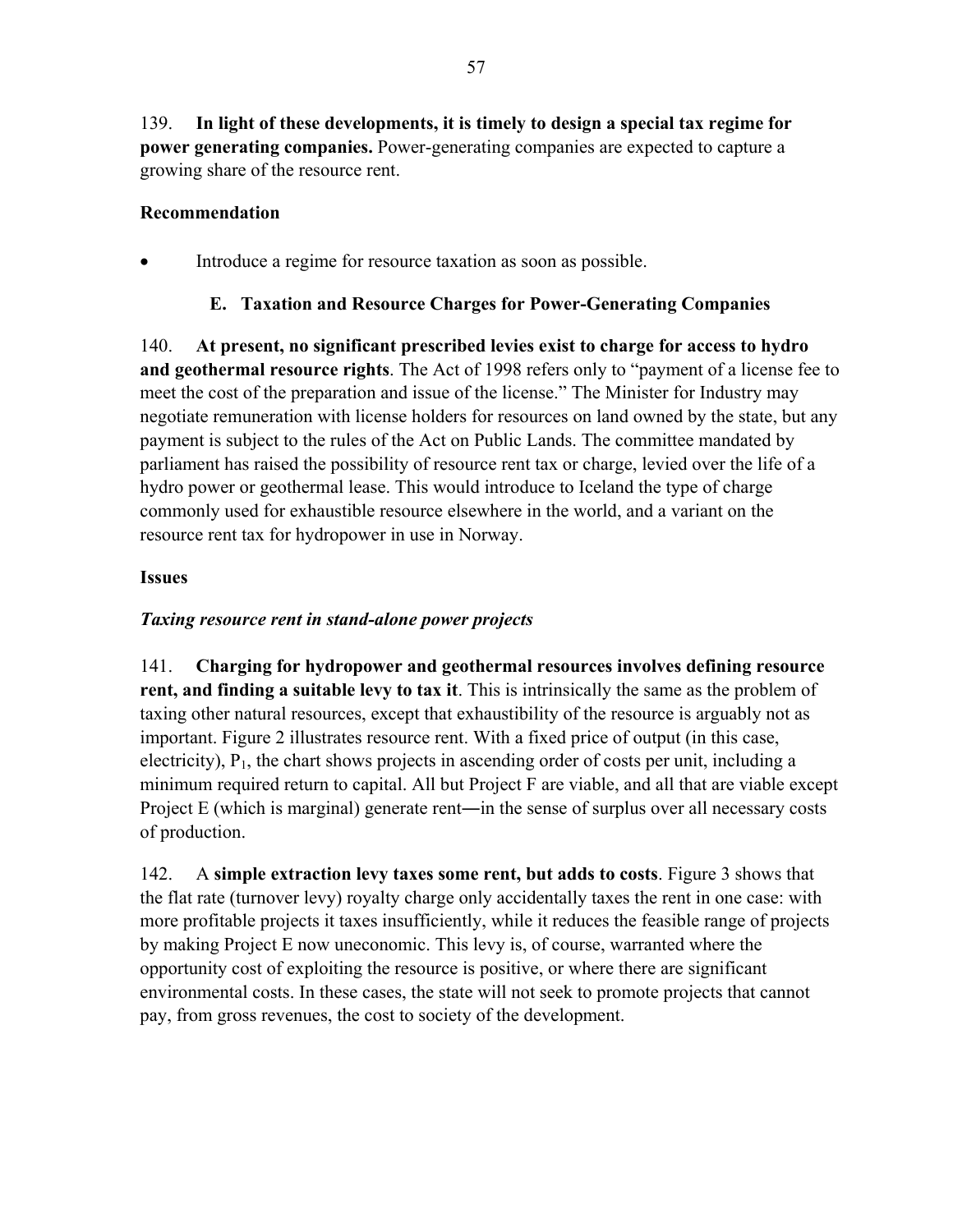**Figure 2. Resource Rent**



**Figure 3. Resource Rent with Extraction Levy** 



143. **By contrast, a well-designed resource rent tax targets the rent in each case more precisely**. Levied on net cash flow, or adjusted profit, above certain thresholds a rent tax should adjust to the realized profitability of individual projects. It does not require a prediction of the future course of prices, but it does require that the price of electricity be transparent and measurable. Using the same framework, Figure 4 illustrates resource rent taxation. Project E is now viable again, so that the tax does not disturb the pre-tax economic feasibility of projects, while capturing more of the overall rent than an extraction levy.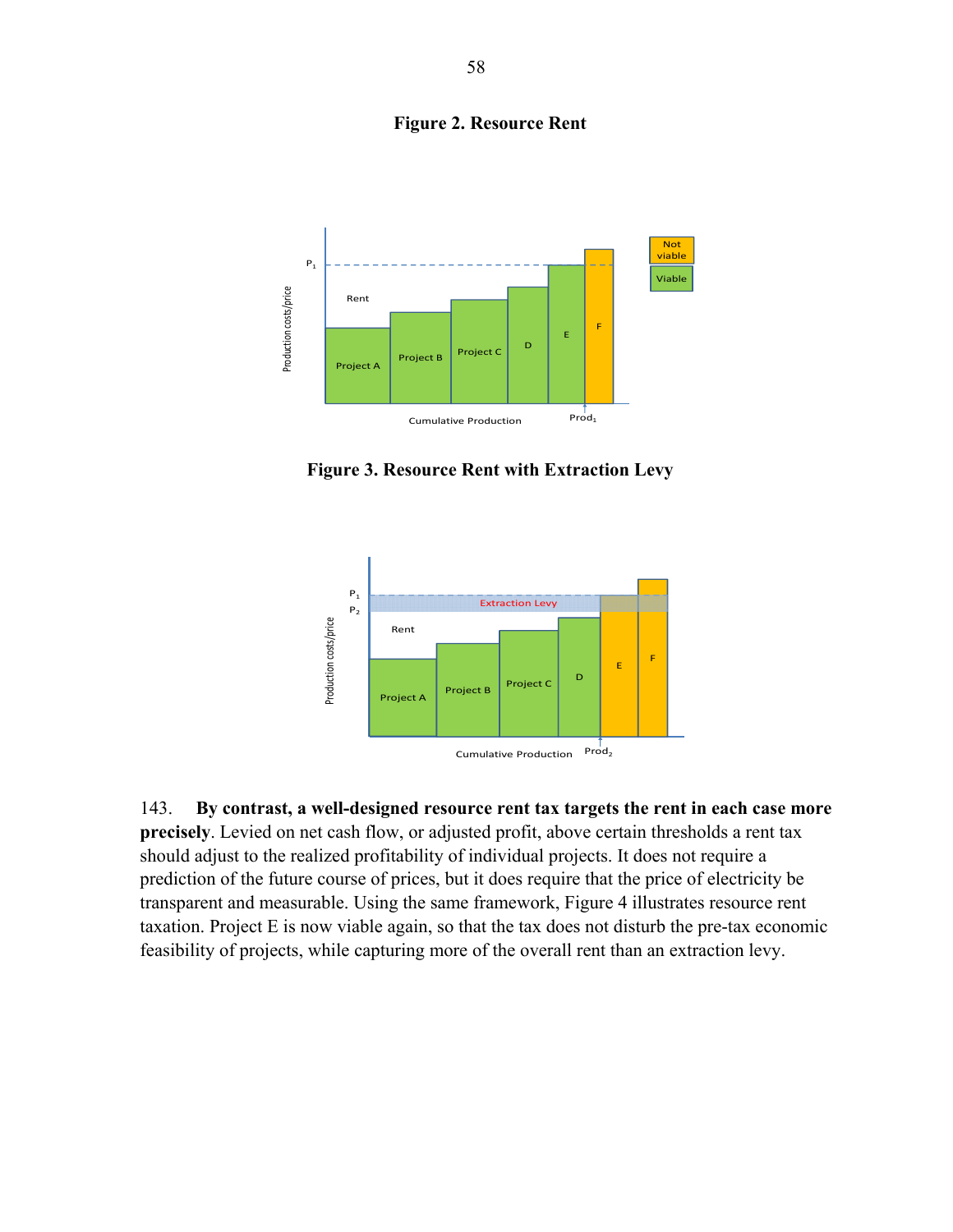#### **Figure 4. Resource Rent Taxation**



144. **From a range options, two forms of rent tax appear most suited for use in** 

**Iceland.** Box 2 describes the principal forms of resource rent tax proposed or in use around the world. The "Brown Tax" or R-based cash flow tax is neutral but requires government to meet its share of negative cash flows as well as tax the positive ones. The resource rent tax proposed by the committee approaches neutrality if failed exploration (research or survey) is refunded, but the immediate deduction of capital, coupled with annual uplift of unrecovered accumulated negative cash flows, will cause long deferral of potential revenues. The variable income tax (similar to that now proposed for offshore petroleum) is too likely to tax elements of profit that are not rent, and is in any case unsuited to industries where wide price fluctuations are not expected. This leaves: (1) the simple cash flow surcharge in the corporate income tax; or (2) the surcharge calculated on the CIT base, with an allowance for corporate capital (ACC) replacing interest deductions and providing for a return on equity.

145. **Modeling results suggest a balanced overall package**. The appendix shows modeling results for a hydropower and a geothermal energy project under alternative resource tax schemes. The schemes illustrated are: the resource rent tax (RRT), the tax surcharge on cash flow (termed a cash flow tax), and the ACC sheme adapted from the Norwegian rent tax on hydropower. In the simulations, a package combining a 5 percent extraction levy and an 18 percent cash flow surcharge produces acceptable results. Alternatively, a tax surcharge of 27 percent with a 5 percent allowance for corporate capital (ACC) for the undepreciated asset value—along the lines of the Norwegian tax on the hydropower sector—yields an acceptable balance between upfront revenue, progressivity, and minimal investment distortion.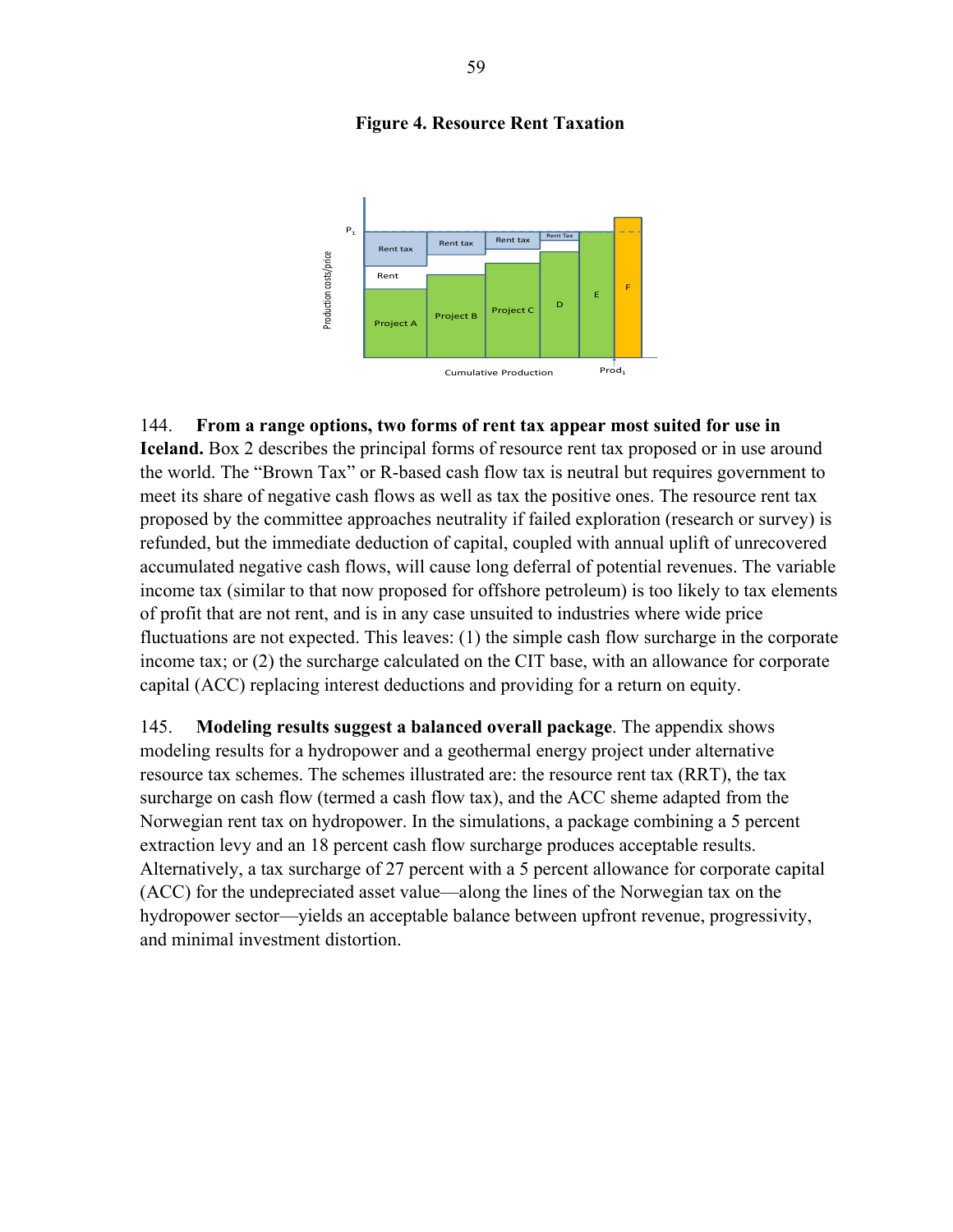#### **Box 2. Resource Rent Taxation Options**

*Brown Tax or R-based cash flow tax*. This is a pure rent tax in which the state acts as a passive investor, meeting its share of all net negative cash flows by direct cash payment at the same percentage as the tax rate, and taxing all net positive cash flows at the same rate. The tax only narrows the distribution of possible outcomes, but does not change the mean expected return―any tax paid is thus a tax on rent. Accounting and tax depreciation do not feature: all capital is immediately expensed, so that calculations are on cash flows.

*Resource rent tax (Garnaut/Clunies Ross model).* This replicates many features of the brown tax, but instead of direct cash payments by the state, the investor receives an annual uplift on accumulated losses until these are recovered. The uplift rate should be set at the minimum required rate of return for the investor. To the extent that losses can be offset against profits elsewhere, the tax comes closer to neutrality and, in principle, the uplift factor should come closer to a risk-free interest rate. Again, the calculations use cash flows, not book or tax depreciation.

*Variable income tax (VIT)*. This scheme uses the CIT base, but varies the rate of tax according to the ratio of profits to gross revenues. The VIT is proposed for use with offshore petroleum in the second licensing round. It developed first in the gold mining industry of South Africa, where the effective tax rate may be lower or higher than the standard CIT base. The VIT is relatively simple but introduces distortions, particularly when a period of high accounting profit occurs early in the life of a project causing tax to rise well before the required return has been earned, or rent generated.

*Tax surcharge on cash flow*. A simple adjustment to the tax base of accounting profit by adding back depreciation and interest, and deducting any capital expenditure in full, yields a base of net cash flow in the year. This, too, could form the base for a surcharge. Instead of permitting an annual uplift for losses carried forward, the rate could be set sufficiently low to imply such compensation, or a simple uplift (investment allowance) could be added to capital costs at the start. This surcharge is used in the U.K. sector of the North Sea as a CIT surcharge on petroleum projects (rate from 2011/2012 is 32 percent, in addition to normal CIT).

*Allowance for Corporate Capital (ACC) surcharge scheme*. Instead of converting the tax base to cash flow, the ACC permits an annual uplift on the balance of undepreciated capital assets on the books. Actual interest paid is not deductible. The ACC, therefore, creates neutrality between debt and equity financing, and should make the investor indifferent as to the rate of tax depreciation (since faster depreciation diminishes the money amount of ACC deductible). The Norwegian hydropower rent tax uses this scheme, with a rate of 30 percent added to the CIT rate of 28 percent.

#### *Taxation of integrated projects*

146. **Iceland at present has no integrated power and smelting projects, but these could arise in future**. If they do, and resource rent charges have been introduced, there are two options for applying these to cases where the project is integrated from generation of power through to production of aluminum. One is to levy the resource charge on the whole integrated enterprise, at a rate designed to approximate the charge on rent in a stand-alone generating project. The other is to create notional separation of the accounts of the power segment and the smelting segment, attributing as the electricity transfer price a combination operating costs plus capital recovery with a reasonable return in each segment. A formula can then attribute any difference between the resulting prices to each segment. In Figure 5, the assumption is of an equal division of the "residual price".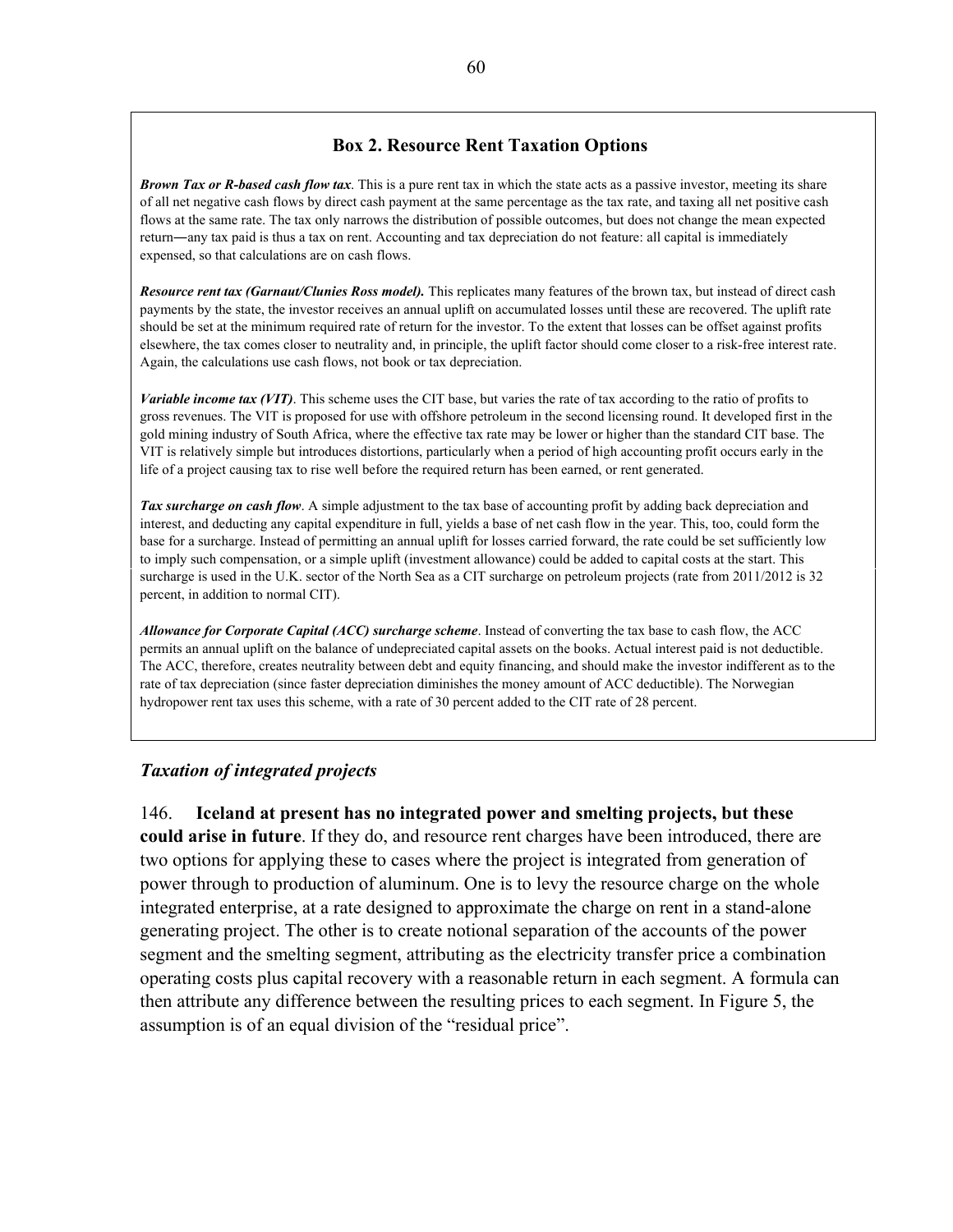

**Figure 5. Pricing of Electricity by Capital Attribution and Division of Residual**

# *Application to existing projects*

147. **Application of rent tax to existing projects would not affect electricity prices under long-term contracts**. There would thus be no implications under the stability provisions of investment agreements for smelters. The extraction levy would clearly affect the economics of existing power companies, and might need to be phased in over time. The resource rent taxes proposed would have very little effect, except to the extent that they inhibit retention of rent as profit to pay down debt. If this occurs, then for the state-owned enterprises the government has the option of dedicating the tax receipts initially to restructuring the debt position of these enterprises.

148. **Application of the tax again requires segregation of the accounts of generation for sale to power-intensive users**. The aim is not to impose the rent tax on all existing operations of large companies such as Landsvirkjun; conversely, capital for other activities should not enter into the deductions for major hydro and geothermal projects.

149. **Opening negative balances for existing projects should use written down asset values**. Where historical accounts do not permit calculating of project life-cycle positions, the written-down value of assets for tax purposes should be the starting balance, possibly with a predetermined one-time uplift to act as a proxy for returns to capital that would have been available under one of the schemes in the past. Operating losses carried forward should, in principle, be deductible.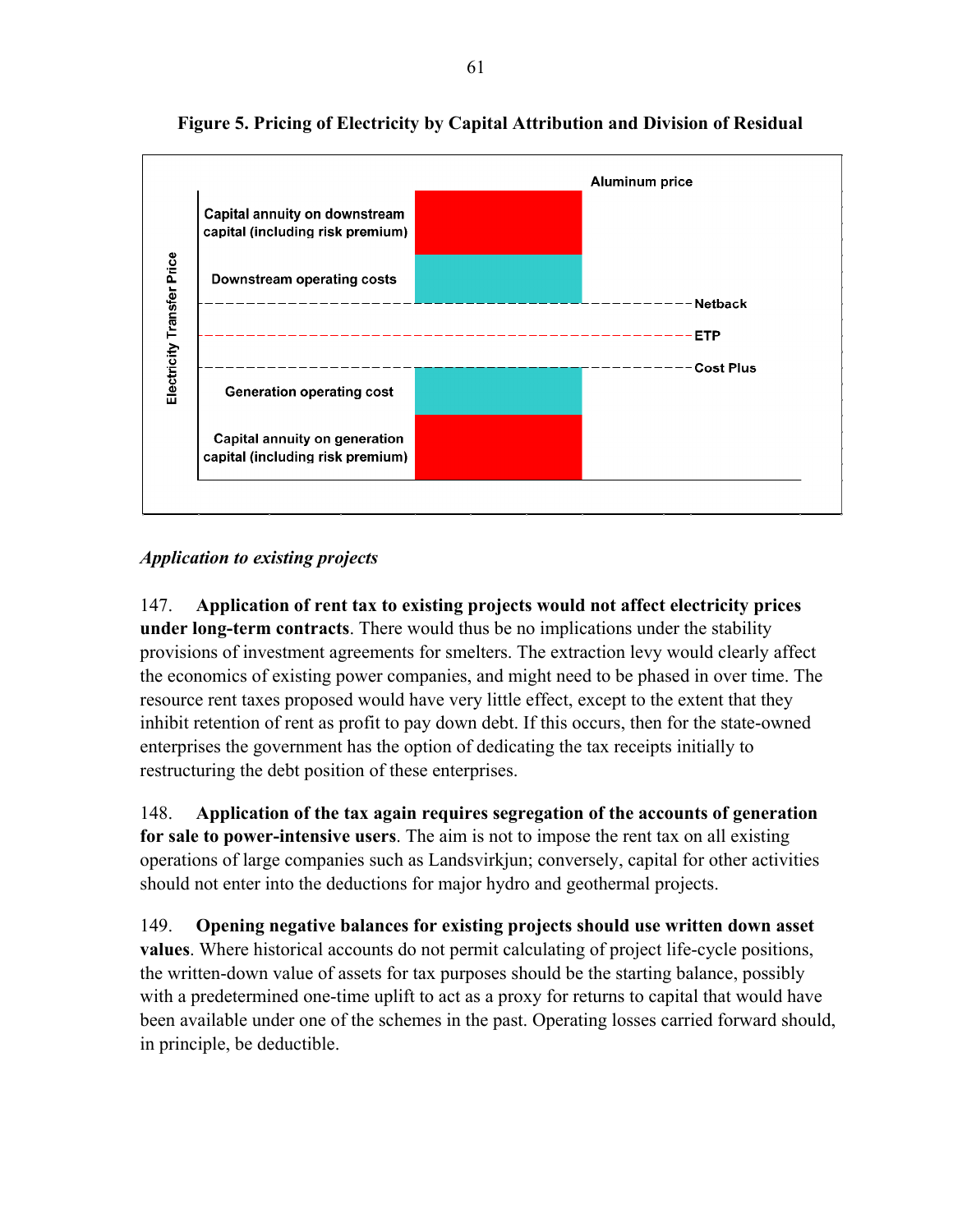### **Recommendations**

- Adopt an extraction levy of on electricity sales; adjust the levy in specific cases for the estimated environmental costs.
- Adopt a resource tax for access to rights, either by means of a cash flow tax surcharge scheme, or an ACC scheme.
- If the cash flow surcharge is adopted, consider adding a one-time uplift for capital investment.
- For integrated projects, review the feasibility of overall rent taxation, or of a capital attribution and residual pricing mechanism to establish the transfer price of electricity.
- For existing projects, use written down asset values for tax purposes, possibly with a one-time uplift, to establish the starting tax base.

# **F. Taxation of Energy-Intensive Industries**

150. **The motivation for promoting energy-intensive industries has changed since the sector first developed**. Originally, the Icelandic authorities aimed to attract foreign investment to increase the size of the economy and improve infrastructure, even if only a modest numbers of jobs created were as a result. More recently, and especially since the crisis of 2008, these large industries have been subject to greater scrutiny of the observable benefits they bring to the Icelandic economy: especially in public revenue, stimulation of local supplies and services, and transfer of skills to the Icelandic workforce and entrepreneurs.

151. **Existing energy-intensive industries are protected by investment agreements with tax stability provisions**. The initial agreements for Alusuisse, Alcoa, (for aluminum smelting) Union Carbide (for ferro-silicon processing) and others all differed case-by-case. At least one of the older agreements (Alusuisse—agreement now defunct) provided for payment by the smelter company of a "consolidated tax" set in dollar amounts per ton of aluminum produced instead of corporate income tax, together with a positive list of minor taxes. The present owners of this smelter (Rio Tinto) decided to move away from these earlier arrangements to the new scheme described next. Some of the earlier agreements took account of a more highly-tax environment than now prevails, so that the value of the stability assurance diminished over time.

152. **Special limitations apply in the 2003 agreement for the largest smelter**. The agreement for Alcoa limits the rate of income tax to 18 percent, allows full depreciation of assets (no 90 percent restriction), and limits tax on dividends paid to a 25 percent shareholder to 5 percent. It also explicitly preserves the rules on deductibility of interest available at the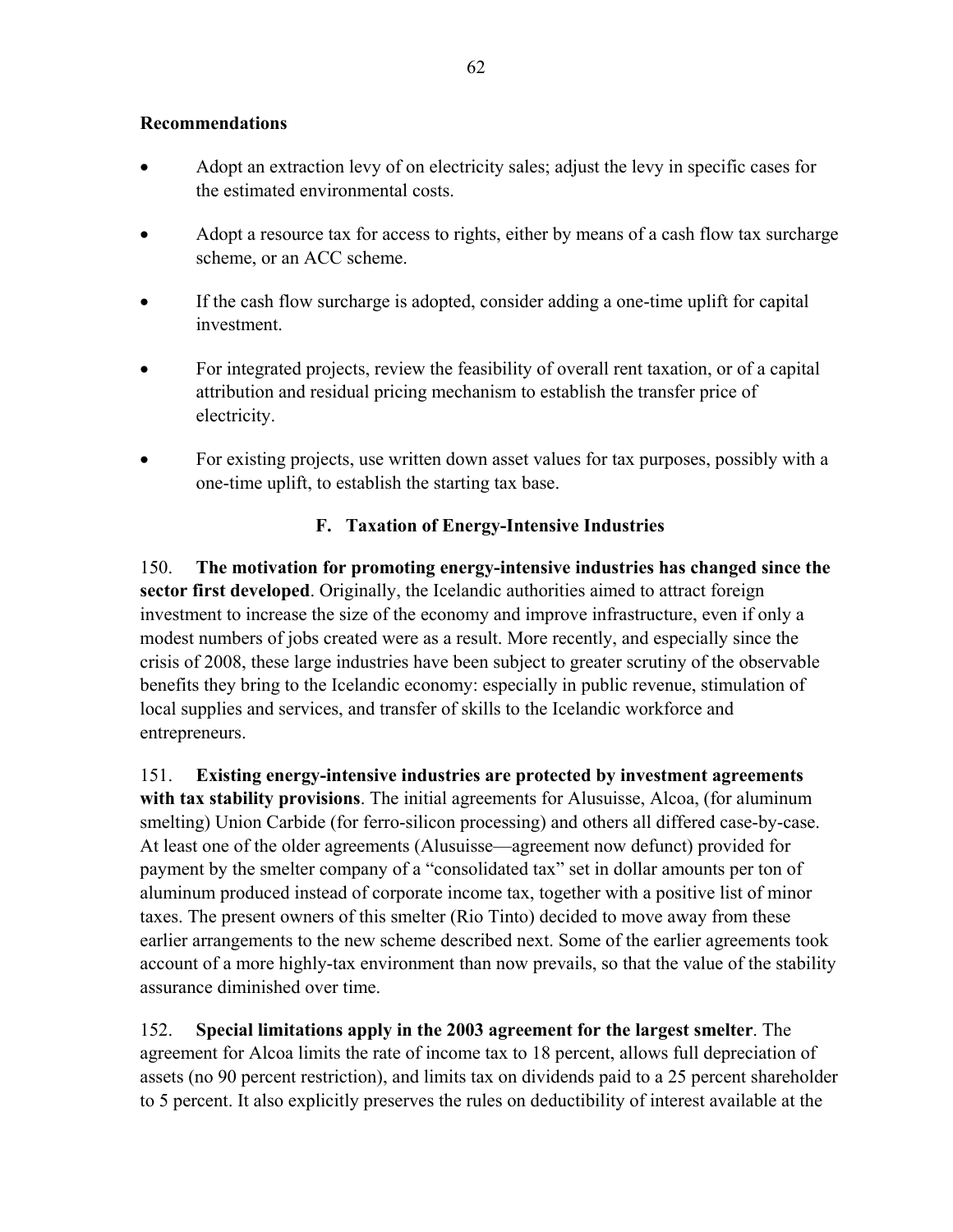time of the agreement. These provisions prevail for the "initial term" of 20 years. Alcoa (as in other cases) may make a one-time election to move from the special provisions to the general tax law.

# 153. **Government moved in 2008 to standardize the incentive package to all**

**industries**. The new package was drawn up under EU/EEA rules, and limited the amount of "state aid" to a large enterprise to a present value of benefits (including tax foregone) of 15 percent of the initial investment  $cost<sup>34</sup>$  Some incentives are generally available; others are limited to areas covered in the regional aid map (currently most of Iceland outside Reykjavik). An agreement is still made when an incentive is granted: one of the most important incentives is the assurance that the applicable tax rate will not rise above that prevailing at the time of the agreement; this cannot be quantified in advance. Other incentives include discounts on property tax and social security contributions. This law expires on December 31, 2012, but agreements made under it will be valid for 13 years from signature.

154. **Power companies have taken advantage of expansion plans at smelters to renegotiate PPAs**. Fiscal stability provisions do not guarantee stable operating costs. Conditions may arise (as happened with Rio Tinto) when it is in the mutual interest of government and companies to move beyond an original special agreement on fiscal terms.

# **Issues**

 $\overline{a}$ 

# 155. **Energy-intensive companies appear to contribute relatively little to public revenue**. 35 Manufacturing as a whole contributed 6.6 percent of CIT receipts in 2009 (and similar proportions in previous years); the energy-intensive companies fall within that group. The exemptions and privileges under the investment agreements do restrict the national contribution that these projects make―begging the question of whether these projects would have gone ahead without such incentives. It seems likely that the availability of cheap and reliable electricity, in a stable environment that is part of the EEA, had more to do with the investment decisions than fiscal incentives.

156. **The way to extract rent for the nation is through competitive pricing of electricity**. Electricity prices in recent PPAs have increased, and high aluminum prices currently allow power companies to participate in increased revenues where aluminumrelated pricing of power prevails. Development of the electricity market, with new pricing

<sup>&</sup>lt;sup>34</sup> Act on incentives for initial investments in Iceland.

<sup>&</sup>lt;sup>35</sup> Although the mission received no official figures, the Association of Aluminum Smelters has indicated that the sector paid ISK 4.2 billion in taxes in 2010 (0.26 percent of GDP)—it is not clear whether this figure is the sum of all taxes, including SSC.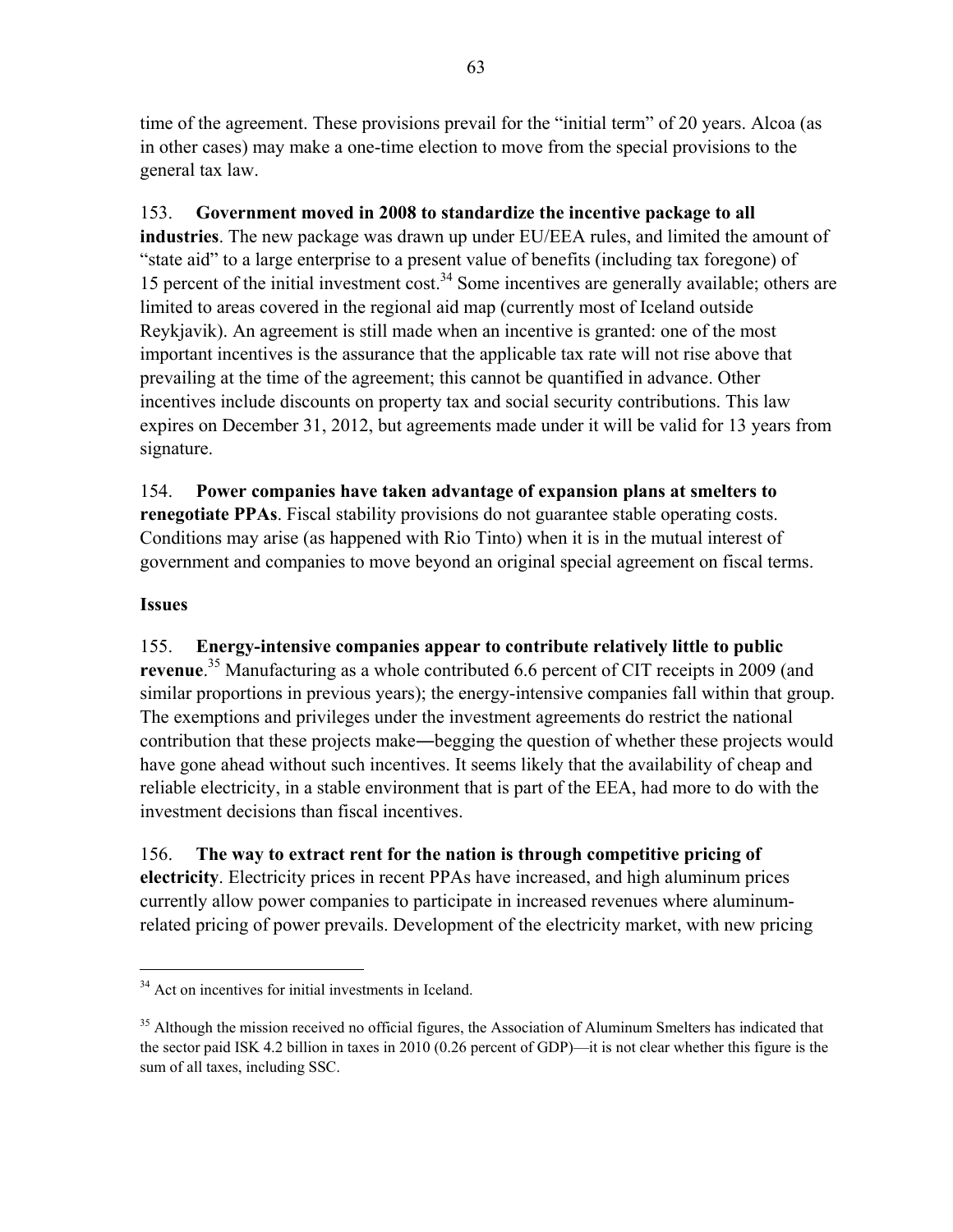schemes, together with appropriate charges for resources, offers a quicker and more reliable route to enhanced public revenues than undertaking revision of tax terms for smelters.

157. **Stability and credibility of the tax regime for large-users is important to continued investment and third-party financing**. Whether this is best promoted by formal agreements with assurances of fiscal stability may be an issue. For the present, it would be preferable to permit the current incentives legislation to expire at the end of 2013, while (in accordance with law) preserving agreements made under it and under prior terms. Where there is occasion by mutual agreement, and in the mutual interest, for government to encourage companies to move on to general tax terms (particularly in terms of allowable deductions, if not of tax rates), those opportunities should be taken. Meanwhile, government should set out long term plans for stable and credible arrangements for resource taxation, electricity pricing, and overall taxation of business.

# **Recommendations**

 $\overline{a}$ 

- Avoid sudden measures to increase fiscal levies on energy-intensive industries; focus instead on securing fair market value for electricity sales.
- Allow existing incentives legislation to expire as scheduled, without replacement, and allow investment agreements to expire as agreed.
- Consider elimination of tax stability assurances for new projects in future, or at least limiting them to rates of specific taxes rather than to deductions and tax calculations in general.

# **G. Taxation of Offshore Petroleum Resources**

158. **The fiscal terms of 2008 contained a high progressive extraction levy**. This levy applied to gross revenues at a rate determined by multiplying the excess production over 10 million barrels by  $0.5^{36}$  The terms also included a hydrocarbon tax, applicable when profits reached 20 percent of operating income, and replacing the extraction levy at that point. The tax base restricted interest deductions to 5 percent of liabilities, and excluded deduction of rental payments exceeding normal depreciation and interest for the assets concerned. The tax rate was to be the profit ratio (as a percentage) minus 10 percentage points, multiplied by 0.55. Normal CIT was also payable.

 $36$  Act No. 170/2008 on the taxation of hydrocarbon extraction. This, if 50 million barrels were produced in a year, the levy rate would be  $(50 - 10) = 40 * 0.5 = 20$ , applied as a 20 percent levy on total revenues (unless the first 10 million barrels are excluded—the translation is ambiguous.)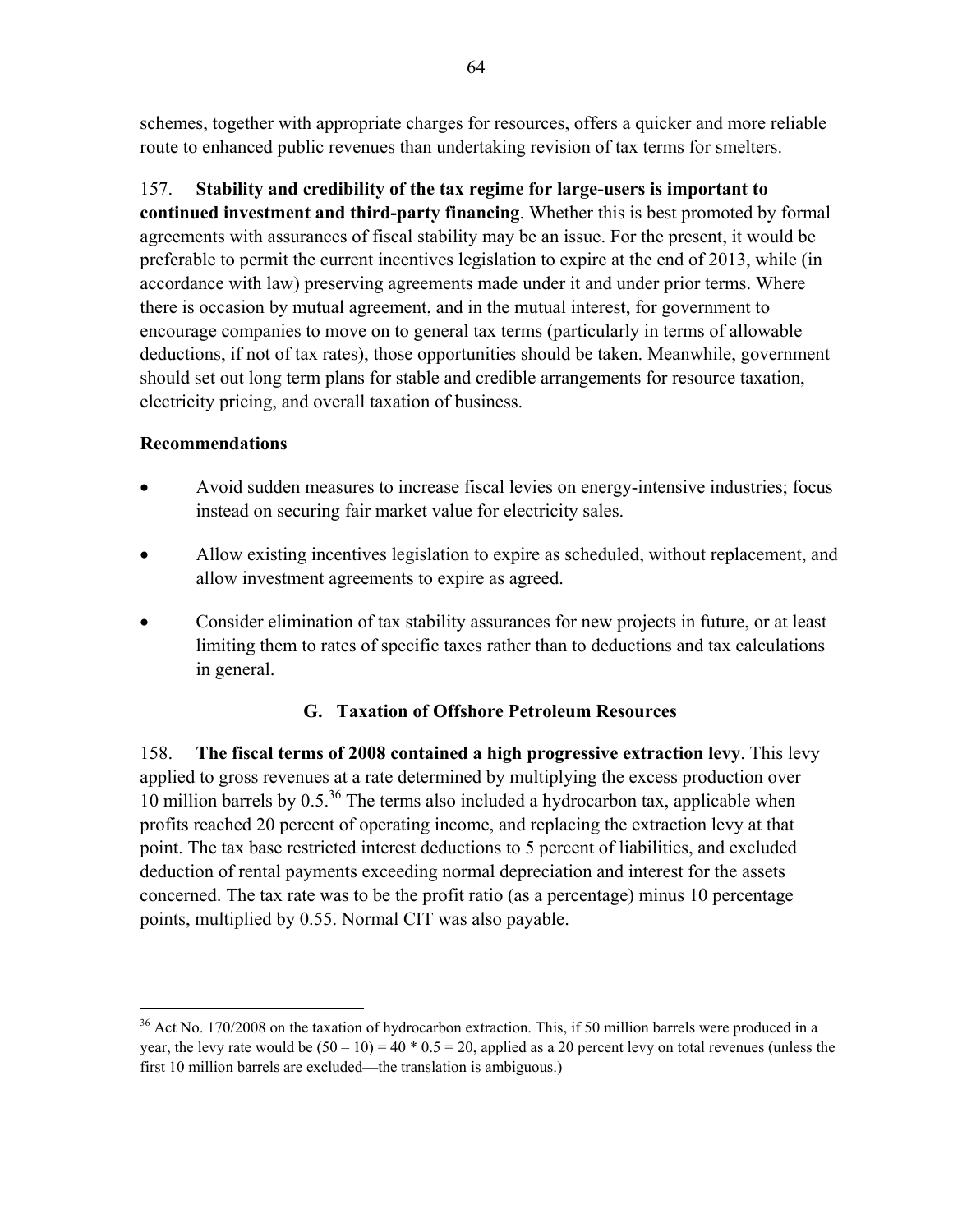159. **Proposed new fiscal terms for a second licensing round eliminate the progressive extraction levy.** Instead a flat levy (royalty) of 6 percent is proposed. Once again, in addition to normal CIT there will be a special hydrocarbon tax. This again takes the profit to revenue ration, expressed as a percentage, and then multiplies by 0.45 to find the tax rate.

# **Issues**

160. **The terms of the 2008 legislation clearly required revision.** The mission was advised that, in formulating new terms, the authorities took account of comparators in Norway, Faeroe Islands (Denmark), and Greenland. The new regime is intended to be more generous to investors than Norway's, and to remain approximately competitive with those offered in Faeroes and Greenland. The comparisons have been done using a time path of revenues on a simulated field.

161. **This procedure reasonably compares overall government take, but is less helpful in assessing the effect on investors' perceptions of risk.** For example, Iceland's new terms will contain a 6 percent extraction levy, whereas Norway's contain no such levy. Norway's terms are not ring-fenced, and unrecouped losses are refunded. The ring-fencing provisions in Iceland appear to be limited to deduction of failed exploration, and there is no provision for refund of losses. Norway may, therefore, take more from a successful project, but its favorable treatment of losses reduces investor risk compared with the terms in Iceland.

162. **In Iceland's circumstances a 6 percent royalty is probably appropriate, as is a different scheme from that in Norway.** Although Faeroes has only 2 percent royalty, and Greenland none, any discovery in Icelandic waters that is commercial is likely to be sufficiently attractive to meet a 6 percent royalty, especially if other taxes remain significantly below those of other producers in the region. Iceland can expect only a limited number of discoveries on present knowledge, so ring-fencing project-by-project is appropriate. The government is not in a position to take exploration and project risk by offering refunds of the tax value of losses.

163. **The special hydrocarbon tax scheme could be reconsidered.** The mission was advised that the authorities have no interest in a rate of return scheme. Other simpler alternatives exist to the proposed hydrocarbon tax design, which run less risk of taxing returns that are normal profits (not rents) than the scheme currently proposed. These include the cash flow surcharge (used in the U.K. sector of the North Sea at a 32 percent rate), and the ACC scheme for a surcharge on CIT. Both these options have been discussed above.

164. **In the first licensing round, the authorities required single companies (not unincorporated joint ventures―UJV) to hold licenses**. Although this is not required under the petroleum law (which provides for joint ventures) the mission was advised that the revenue authority (RSK) had insisted upon the condition for fear of tax avoidance. This position misconceives the role of UJVs in the petroleum industry, where the practice is standard. From government's point of view, UJVs have great advantages in containing costs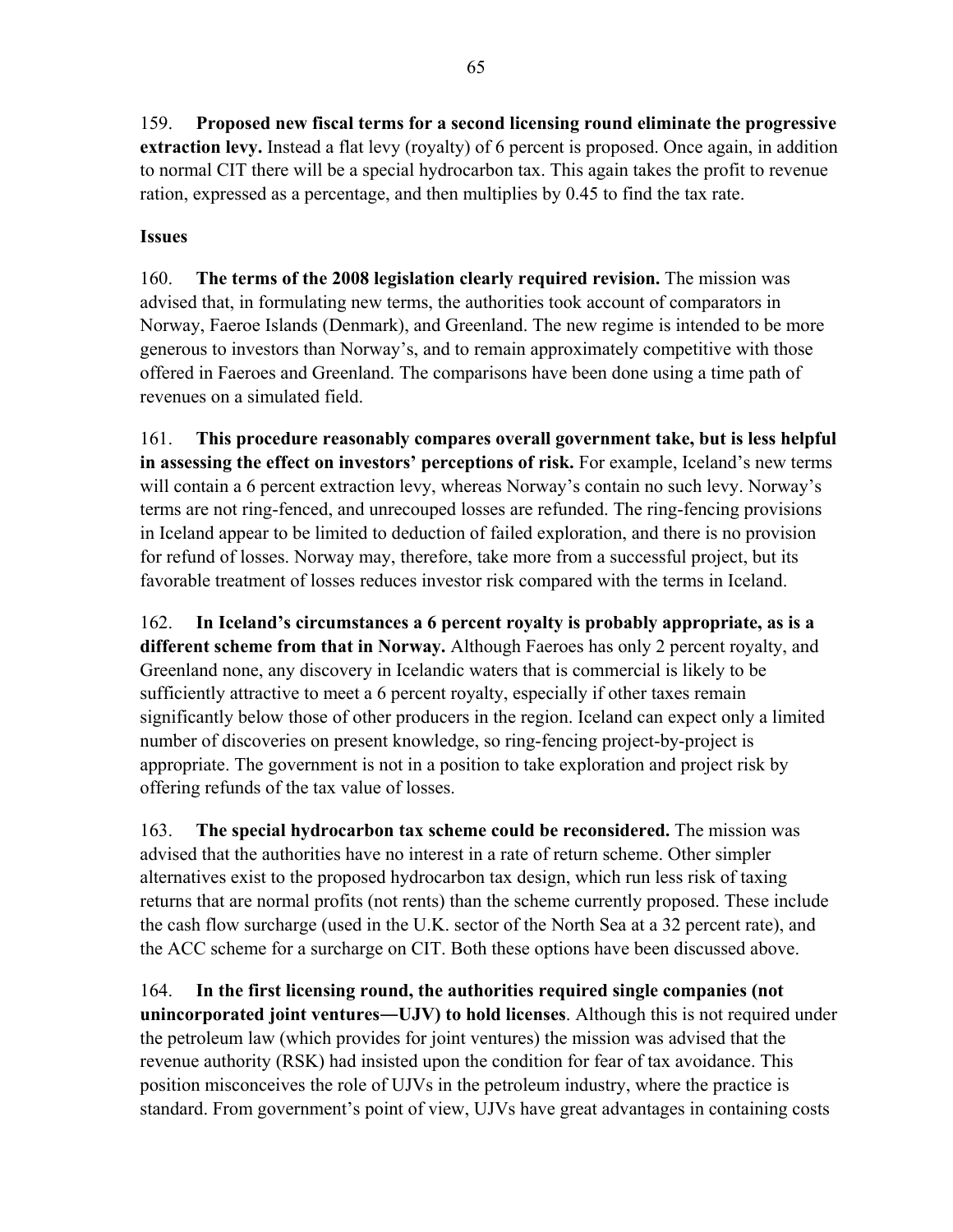and preventing tax avoidance. They introduce adverse interests to the venture, where the nonoperator parties have a strong interest in seeing that the operator contains costs. Furthermore, each party to the UJV (and thus the license) has a strong interest in seeing that the others comply with the law.

### **Recommendations**

- Revise the petroleum fiscal terms to include an extraction levy at a modest flat rate, normal CIT, and a simple special hydrocarbon tax.
- Consider a different model for special hydrocarbon tax (not geared to a profit ratio calculation), such as a cash flow surcharge or an ACC scheme.
- Permit unincorporated joint ventures to apply for and hold petroleum licenses.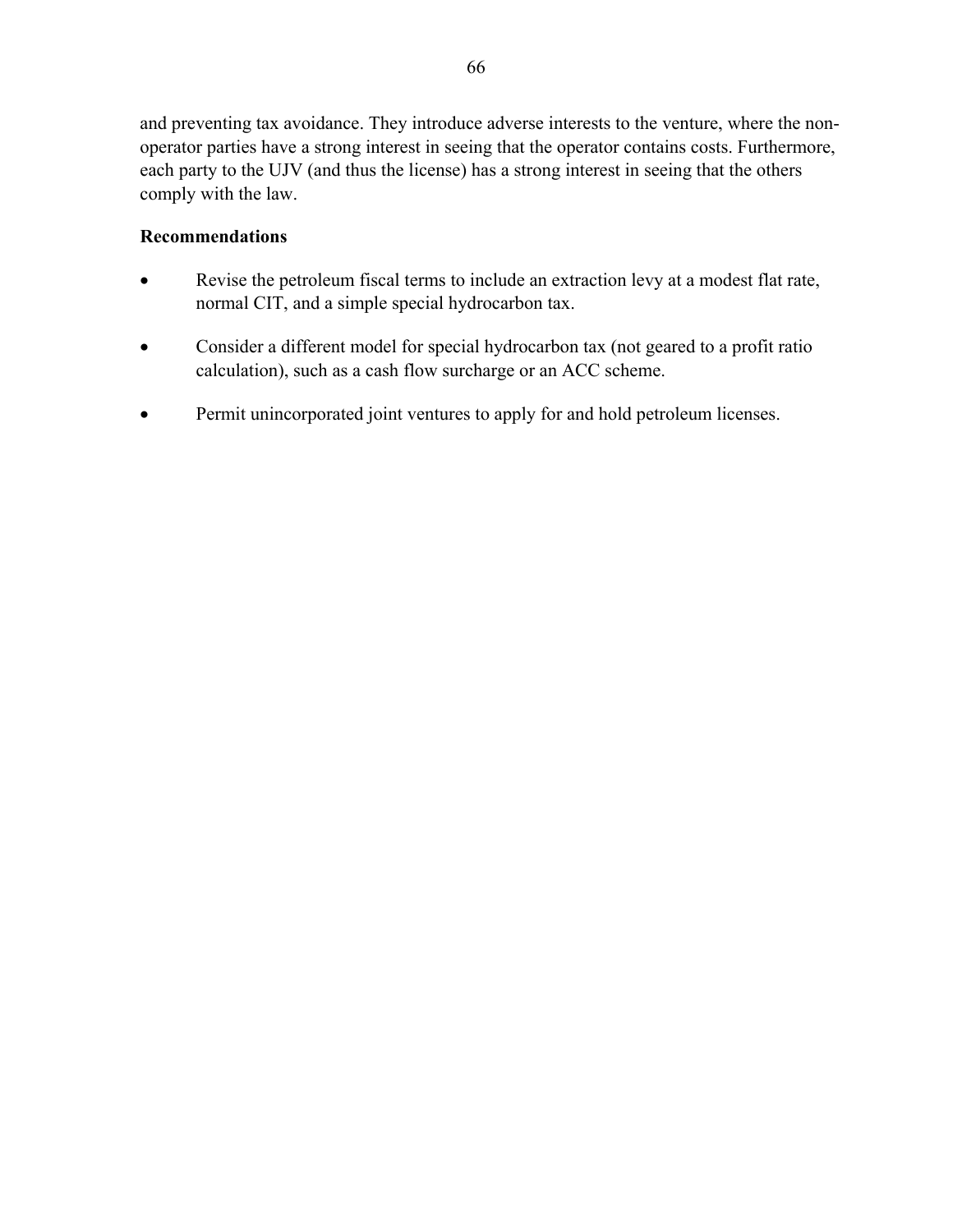# **Appendix I. Summary of Recommendations M = Medium Term; S = Short Term (within 1 year); I = Immediate**

| <b>Time Frame</b>            | Recommendation                                                                                                                                                                                                                                                   | <b>Revenue</b>     |
|------------------------------|------------------------------------------------------------------------------------------------------------------------------------------------------------------------------------------------------------------------------------------------------------------|--------------------|
| Corporate income tax         |                                                                                                                                                                                                                                                                  |                    |
| M                            | For companies, income tax assessment should follow the valuation<br>provisions used in the financial accounting rules.                                                                                                                                           |                    |
| S                            | The temporary provision regarding relief for debt forgiveness<br>should be extended to cases in which debt restructuring has taken<br>the form of conversion of debt into equity.                                                                                |                    |
| I                            | Limit debt-financed acquisitions by non-residents by disallowing<br>deductibility of interest paid to creditors resident in low tax<br>jurisdictions, and by introduction of a thin capitalization rule (as<br>discussed in the previous FAD report).            | $\hspace{0.1mm} +$ |
| I                            | The 20 percent withholding tax on gross interest payments to<br>corporate creditors and non-resident creditors should be reduced to<br>10 percent.                                                                                                               |                    |
| S                            | Consider abolishing the threshold of 10 percent shareholding and<br>apply an exemption for all dividends received by Icelandic<br>corporations.                                                                                                                  |                    |
| S                            | The dividend exemption should be limited to 95 percent of the<br>amount received to allow for a small taxable portion to offset<br>participation-related expenses.                                                                                               |                    |
| M                            | Allow the general investment incentive package to lapse upon<br>expiry.                                                                                                                                                                                          | $\hspace{0.1mm} +$ |
| M                            | Keep the $R \& D$ credit under review, to monitor its effectiveness.                                                                                                                                                                                             |                    |
| <b>Taxes on labor income</b> |                                                                                                                                                                                                                                                                  |                    |
| S                            | Capital income allocation rules should be the same for<br>partnerships and closely-held corporations.                                                                                                                                                            |                    |
| S                            | Income should be allocated between labor and capital within<br>closely held businesses according to the net or gross assets<br>method.                                                                                                                           | $^{+}$             |
| M                            | However, if the minimum wage system and/or the 20/50 split is<br>retained, minimum wages should be reset using a comprehensive<br>study that employs the gross or net assets method to measure labor<br>income, and the minimum wage should be annually indexed. |                    |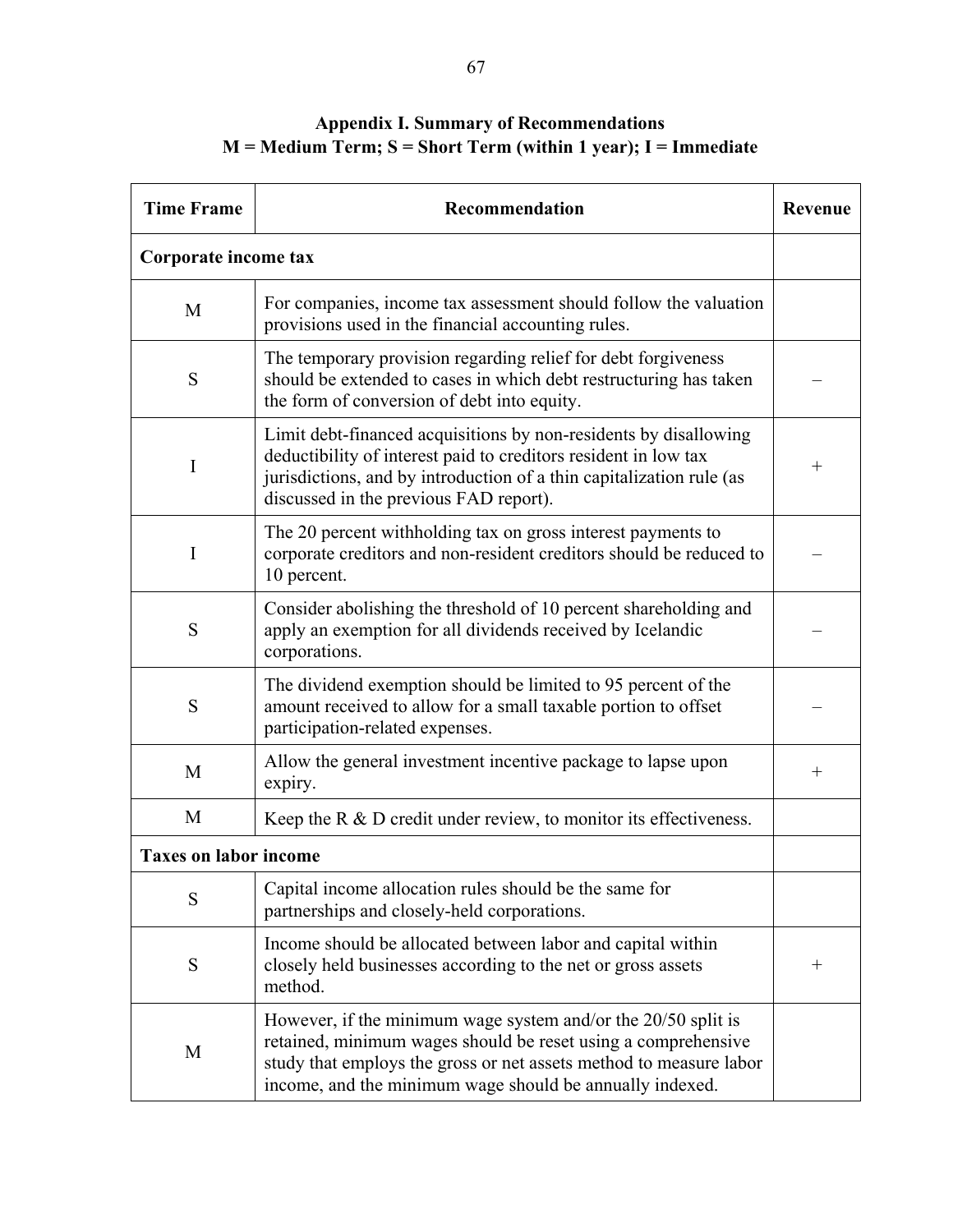| <b>Time Frame</b> | Recommendation                                                                                                                                                         | Revenue            |
|-------------------|------------------------------------------------------------------------------------------------------------------------------------------------------------------------|--------------------|
| S                 | The government should clarify whether SSC charges apply to the<br>50 percent labor allocation.                                                                         | $^{+}$             |
| S                 | A definition of closely-held business should be included in the<br>income tax act, based upon the number of active shareholders and<br>their joint shareholding.       |                    |
| S                 | Do not increase the basic tax credit for the PIT. Consider lowering<br>both the tax credit and the initial PIT rate in a revenue-neutral<br>manner.                    | $^{+}$             |
| S                 | Eliminate the first 2.9 percent surcharge and replace the second<br>6 percent surcharge with a single 10 percent surcharge levied on<br>above-average incomes.         | 0.25<br>percent    |
| M                 | Reduce the rate of social security contributions as much as<br>possible, given expected unemployment and any increase in the<br>SSC base.                              |                    |
| M                 | Consider capping the base of the SSC at a certain level of earnings<br>for both salaried and self-employed workers.                                                    |                    |
| M                 | Consider placing an absolute cap on annual or lifetime tax<br>deductions for voluntary pension contributions.                                                          | $\ddot{}$          |
|                   | Capital income and wealth taxation                                                                                                                                     |                    |
| M                 | Allow the net wealth tax to expire, and replace the revenues with a<br>combination of higher property taxes and a broader and more<br>progressive personal income tax. | $-0.30$<br>percent |
|                   | Value-added tax (VAT) and excises                                                                                                                                      |                    |
|                   | <b>Short term</b>                                                                                                                                                      |                    |
| S                 | Increase the lower rate of the VAT to 14 percent and tax non-<br>standard exemptions at the lower rate.                                                                | 0.70<br>percent    |
| S                 | Lower the main rate of the VAT to 25 percent.                                                                                                                          | $-0.10$<br>percent |
| S                 | Compensate lower-income households for higher costs of<br>necessities through refundable income tax credits.                                                           | $-0.10$<br>percent |
|                   | <b>Medium</b> term                                                                                                                                                     |                    |
| M                 | Tax all items at a unified rate of 20 percent.                                                                                                                         | $\boldsymbol{0}$   |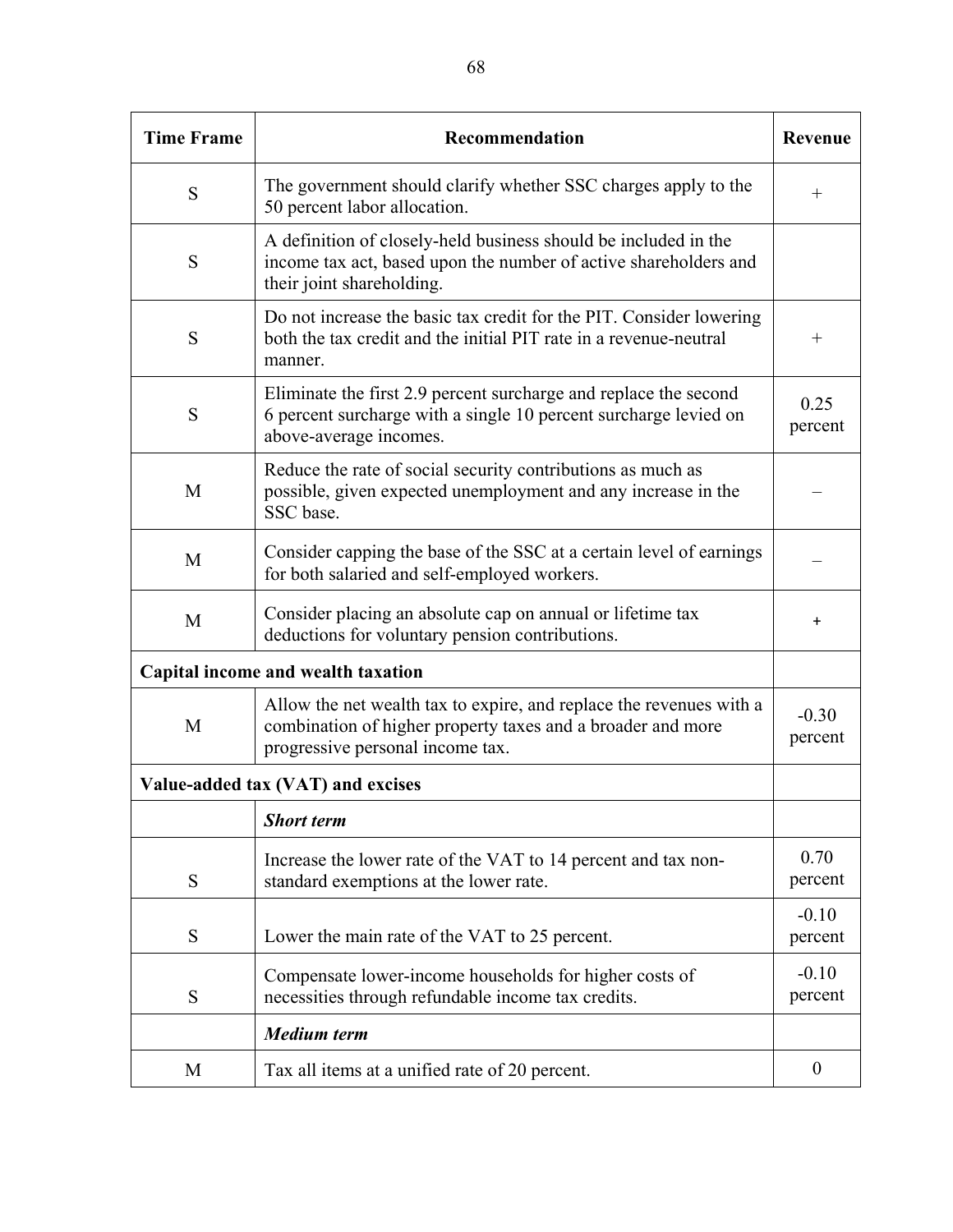| <b>Time Frame</b>             | Recommendation                                                                                                                                                        | <b>Revenue</b>              |
|-------------------------------|-----------------------------------------------------------------------------------------------------------------------------------------------------------------------|-----------------------------|
| S                             | Eliminate the excises on food products as part of a broader reform<br>of the VAT.                                                                                     |                             |
|                               | Allocation of tax revenues to municipalities                                                                                                                          |                             |
| S                             | Increase the cap on "Group A" property tax rates to at least<br>1 percent.                                                                                            | $\hspace{0.1mm} +$          |
| S                             | Consider setting minimum rates of property tax for local<br>governments.                                                                                              | $\hspace{0.1mm} +$          |
|                               | <b>Taxation of the financial sector</b>                                                                                                                               |                             |
| M                             | Maintain the bank tax introduced in January 2011.                                                                                                                     |                             |
| S                             | Modify the balance sheet base on the liabilities side, excluding<br>equity capital, by allowing for a credit for payments in respect of<br>insured liabilities.       |                             |
| M                             | Consider including off-balance sheet derivatives in the tax base.                                                                                                     |                             |
| M                             | Consider, over the medium term, adjusting the rate to address<br>institutions' specific risks and their contribution to systemic risk.                                |                             |
| M                             | Consider abolishing the reverse charge on self-supply by financial<br>institutions and introduce a tax on the profits and remunerations of<br>financial institutions. | $\hspace{0.1mm} +$          |
| S                             | Consider abolishing the 20 percent withholding tax on derivatives,<br>except for the implicit interest element in swap agreements or<br>other derivatives.            |                             |
| S                             | Restrict any tax on real estate transactions to at most 1 percent                                                                                                     |                             |
| <b>Environmental taxation</b> |                                                                                                                                                                       |                             |
| M                             | Maintain the energy tax beyond 2012 and consider a small<br>increase for households and other small consumers.                                                        | $0.05/-$<br>0.10<br>percent |
| M                             | Consider the future electricity tax for power-intensive industries in<br>the broader context of the taxation regime for these firms.                                  |                             |
| M                             | Maintain the carbon tax beyond 2012 and extend it to sectors not<br>be covered by the EU ETS, such as the cement sector.                                              | 0.25<br>percent             |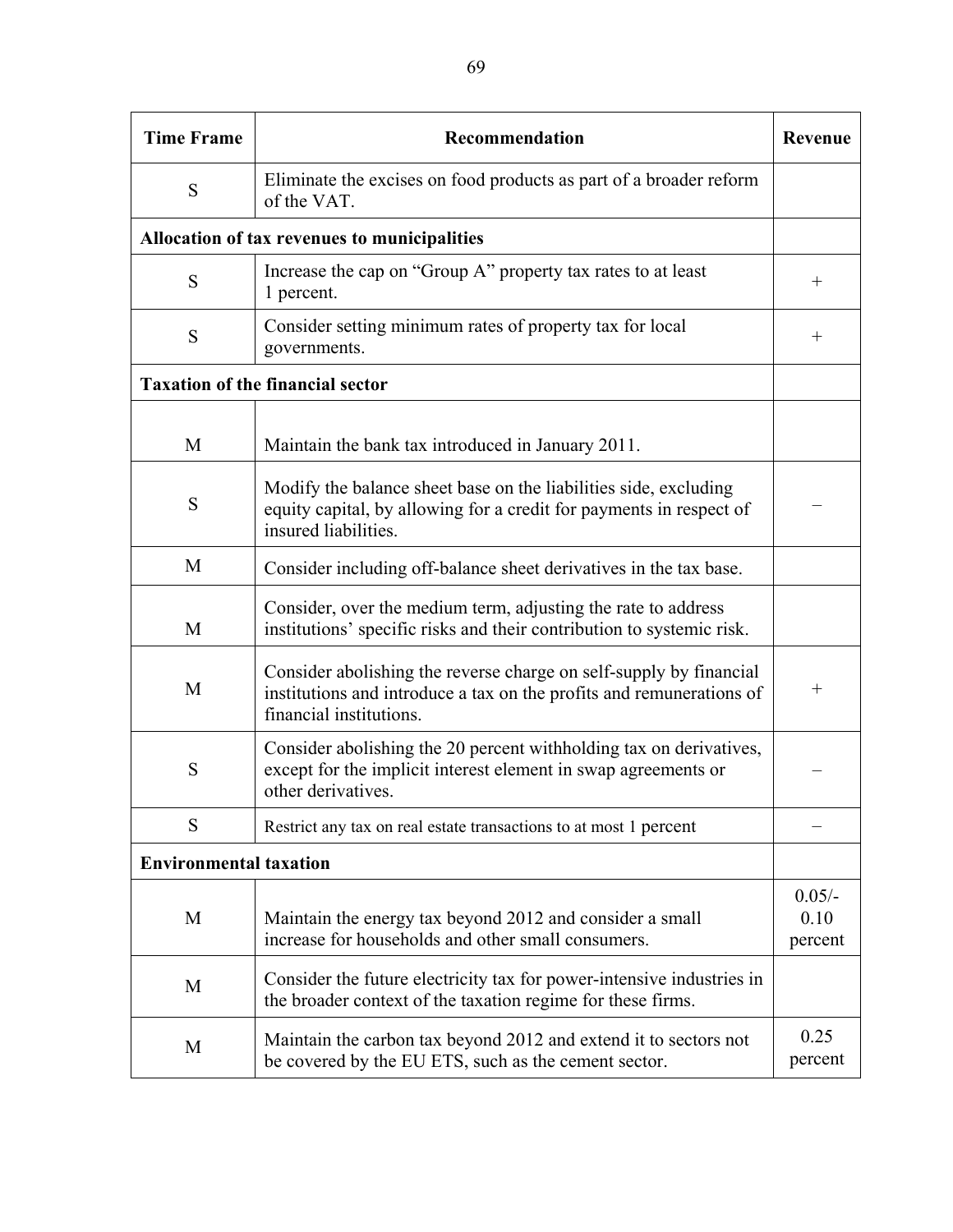| <b>Time Frame</b>                    | Recommendation                                                                                                                                                                                                | Revenue            |
|--------------------------------------|---------------------------------------------------------------------------------------------------------------------------------------------------------------------------------------------------------------|--------------------|
| S                                    | Increase the carbon tax rate to the price of carbon in the EU ETS.                                                                                                                                            | 0.06<br>percent    |
| M                                    | Consider introducing taxes on NOx and $SO_2$ .                                                                                                                                                                |                    |
| S                                    | Bring taxis and rental cars under the regime for excise duties as<br>other passenger cars.                                                                                                                    | $^{+}$             |
| S                                    | Introduce an excise on vehicles that are currently exempt from the<br>vehicle excise duty.                                                                                                                    | $^{+}$             |
| S                                    | Increase the excise rates on petrol and diesel by ISK 20 in real<br>terms if circumstances permit.                                                                                                            | 0.4<br>percent     |
| M                                    | Consider the introduction of corrective taxes on landfill and<br>incineration, following the systems in the Nordic countries.                                                                                 | $^{+}$             |
| S                                    | Introduce the proposed ecological passenger tax, differentiated by<br>distance travelled.                                                                                                                     | $\hspace{0.1mm} +$ |
| <b>Taxation of natural resources</b> |                                                                                                                                                                                                               |                    |
| S                                    | Move in steps towards consolidation of publicly-owned resource<br>rights into a single entity.                                                                                                                |                    |
| S                                    | Prepare for resource allocations by auctions and by transparent<br>comparison of proposals; consolidate resource assessments into<br>packages of resource leases that are offered for investment<br>projects. |                    |
| M                                    | Link the duration of leases to the flexibility of resource charges;<br>continue to grant easily renewable long leases where a progressive<br>resource charge is applied.                                      |                    |
| S                                    | Set the base extraction levy in relation to anticipated<br>environmental costs; make additional extraction levy a bid<br>variable at auctions.                                                                |                    |
| S                                    | Introduce a resource charge geared to the achieved results of a<br>project.                                                                                                                                   |                    |
| M                                    | Permit transferability of rights, to affiliates, upon sale or farm-in,<br>and for third party financing, subject to regulatory safeguards.                                                                    |                    |
| M                                    | Improve transparency of electricity prices and use separating<br>accounts of entities in government-owned power companies.                                                                                    |                    |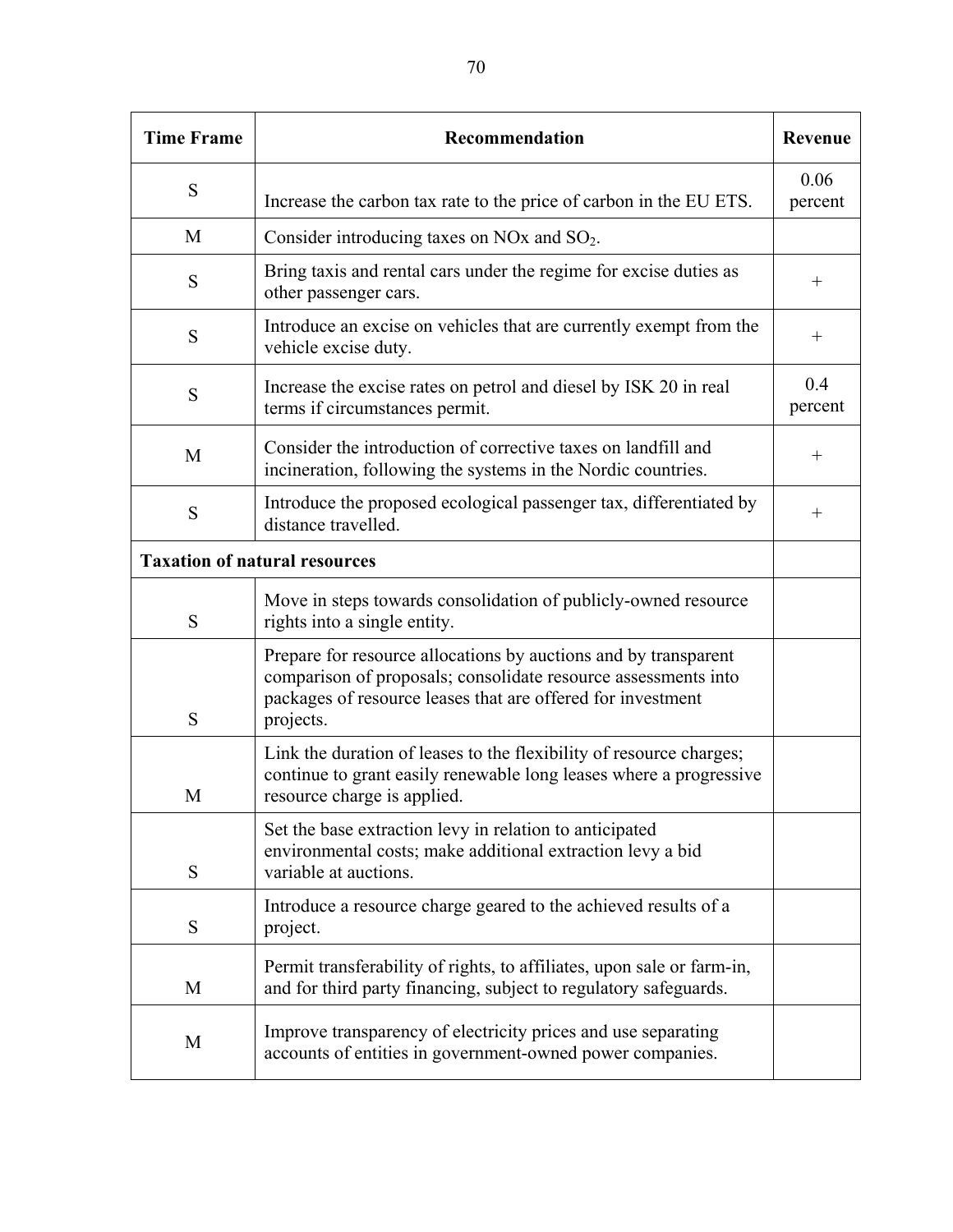| <b>Time Frame</b> | Recommendation                                                                                                                                                                                     |        |  |
|-------------------|----------------------------------------------------------------------------------------------------------------------------------------------------------------------------------------------------|--------|--|
| M                 | Create a level playing field between government and privately<br>owned power companies.                                                                                                            |        |  |
| S                 | Introduce a regime for resource taxation as soon as possible.                                                                                                                                      |        |  |
| S                 | Adopt an extraction levy of approximately 2.5 percent of<br>electricity sales; adjust this in specific cases for the estimated<br>environmental costs.                                             | $^{+}$ |  |
| S                 | Adopt a resource tax for access to rights, either by means of a cash<br>flow tax surcharge scheme, or an ACC scheme.                                                                               | $^{+}$ |  |
| S                 | If the cash flow surcharge is adopted, consider adding a one-time<br>uplift for capital investment                                                                                                 |        |  |
| M                 | For integrated projects, review the feasibility of overall rent<br>taxation, or of a capital attribution and residual pricing mechanism<br>to establish the transfer price of electricity.         |        |  |
| S                 | For existing projects, use written down asset values for tax<br>purposes, possibly with a one-time uplift, to establish the starting<br>tax base.                                                  |        |  |
| M                 | Avoid sudden measures to increase fiscal levies on energy-<br>intensive industries; focus instead on securing fair market value<br>for electricity sales.                                          |        |  |
| M                 | Allow existing incentives legislation to expire as scheduled,<br>without replacement, and allow investment agreements to expire<br>as agreed.                                                      |        |  |
| M                 | Consider elimination of tax stability assurances for new projects in<br>future, or at least limiting them to rates of specific taxes rather<br>than to deductions and tax calculations in general. |        |  |
| S                 | Revise the petroleum fiscal terms to include an extraction levy at a<br>modest flat rate, normal CIT, and a simple special hydrocarbon<br>tax.                                                     |        |  |
| S                 | Consider a different model for special hydrocarbon tax (not geared<br>to a profit ratio calculation), such as a cash flow surcharge or an<br>ACC scheme.                                           |        |  |
| S                 | Permit unincorporated joint ventures to apply for and hold<br>petroleum licenses.                                                                                                                  |        |  |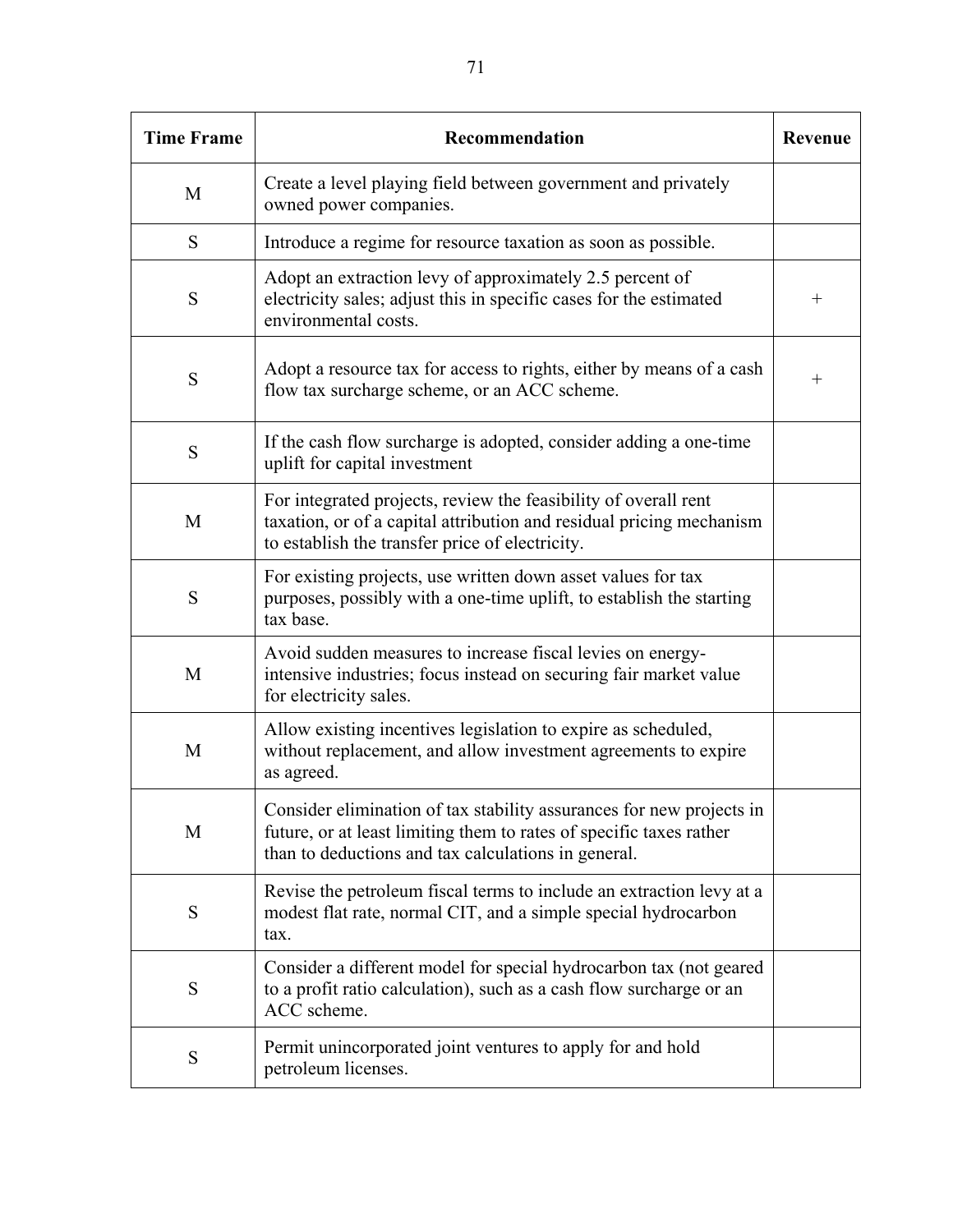**The generation of hydroelectric power and geothermal energy can yield economic surplus over and above the value of the production factors used.** With several power projects featuring different costs of production, and a single market price at which the power is sold, there will be a marginal project that just breaks even. All other projects featuring lower unit production costs will generate economic rent. In principle, one can calculate the total rent from power generation using information about the cost structure of the average power plant and the appropriate price at which power is sold in the market.

**Determining the rent from hydro and geothermal is difficult, as power prices in Iceland differ greatly, and so do cost structures.** Choosing the output price would be obvious if there were a spot market for electricity sales, as is the case in the Nord Pool market in Scandinavia. Iceland has no such pool or price. Cost structures also differ significantly across projects, with the least-cost options already developed.

**Studies for Canada and Switzerland have tried to calculate the rent from hydropower, with very diverse outcomes.** Gillen and Wen (2000) compute the rent for an Ontario hydro plant. They take the price of electricity from recent export contracts―at that time US\$41.06 per mwh; the average cost comes from the annual accounts of a hydropower company, estimated at US\$7.18 per mwh (including the cost of capital). The rent per mwh is thus calculated at US\$33.88, about 80 percent of sales revenue. An earlier study for Canada by Bernard, and others (1982), however, estimated the rent at a much lower US\$9.68 per mwh―there were much larger unit production costs (using alternative technologies). Here the rent is only about 20 percent of the revenue. Banfi, and others (2005) estimate the rent in the Swiss hydropower sector by taking the average price and average cost of a large number of plants. They distinguish between run-of-river plants and storage plants. Storage plants can easily produce electricity during more lucrative peak periods. The average price for the runof-river plants is, therefore lower ( $\epsilon$ 36.40 per mwh) than for storage plants ( $62.40$  per mwh). The unit cost for the two types of plants is, respectively,  $626.50$  and  $\epsilon$ 39.00 per mwh. Here rent per mwh is  $\epsilon$ 10.70 and  $\epsilon$ 22.80 per mwh respectively—between one-third and one-half of the unit costs.

**These calculations suffer from several other limitations.** Determining the appropriate price and unit cost is far from trivial and difficult. A comprehensive analysis should include the value of hydropower sites in alternative use, and positive or negative externalities from developing a hydro project. Nevertheless, it seems evident that significant rent is generated from the exploitation of hydropower.

**Countries adopt a variety of taxes to skim off the rents from hydropower.** Switzerland, Canada, and France levy water charges as a fixed amount per mwh of electricity produced. Rates run up to more than  $\epsilon$ 9 per mwh in France. Norway introduced a hydro rent tax in 1997―additional to the regular CIT. Its base is total sales minus operating costs,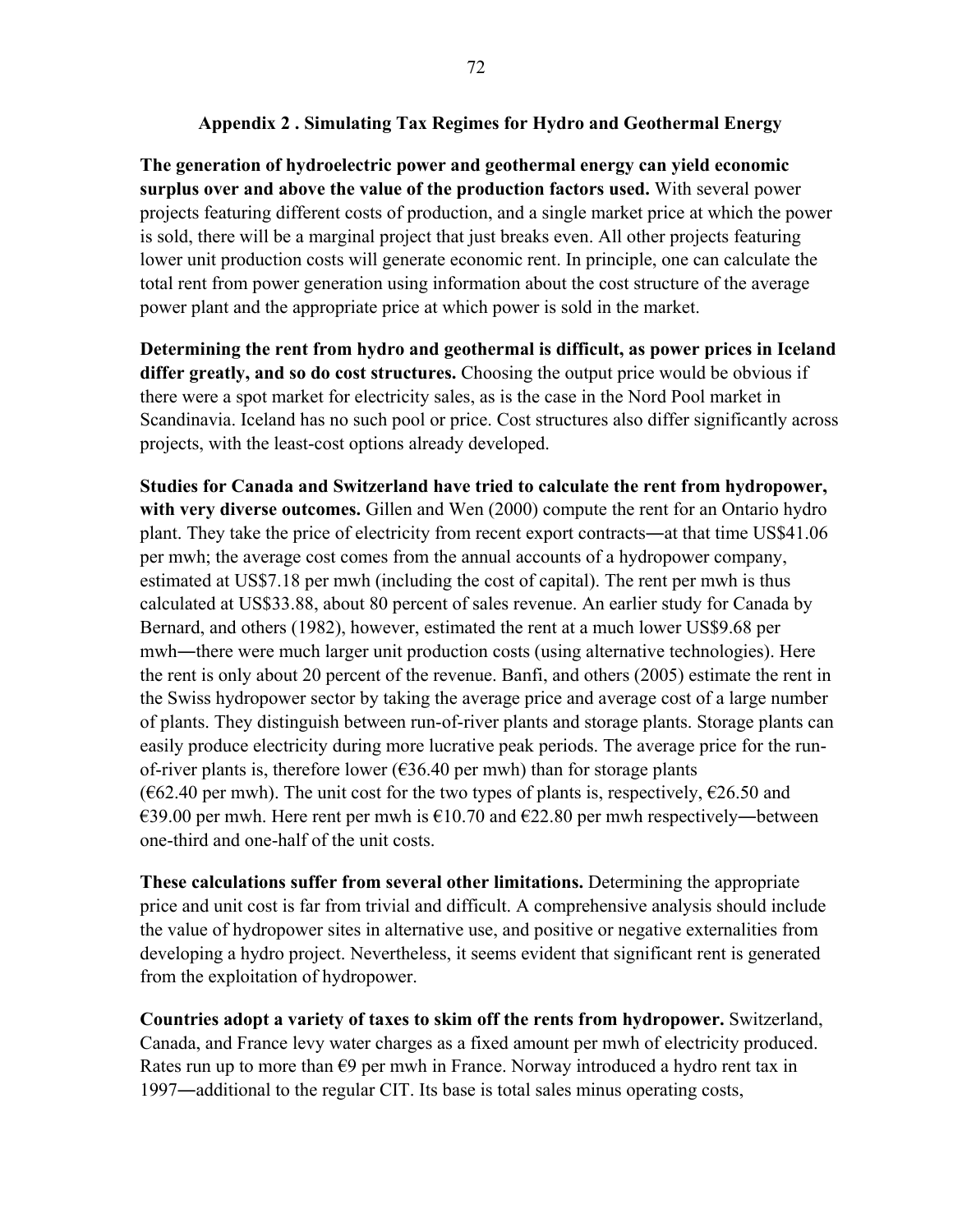depreciation (1.5 percent for installations and 2.5 percent for equipment) and an uplift of 5 percent of the undepreciated asset value in the tax accounts. This base reflects the rent, as the full cost of capital (depreciation and finance) is deductible. The rate of tax is 30 percent.

**We simulate two projects that broadly reflect Icelandic data for a hydro project and a geothermal project.** Data come from annual reports of Landsvirkjun and Reykjavik Energy. The hydroproject involves relatively high investment costs, but has lower operating costs; the geothermal project involves lower investment upfront, but has a shorter lifespan and higher operating cost. (Table 8.) Both projects turn out to be profitable at a 5 percent discount rate. The pre-tax internal rate of return of both projects—the discount rate at which the project would just break even―is 10¾ percent.

|                         | <b>Hydropower project</b>                         | <b>Geothermal project</b>                                        |  |
|-------------------------|---------------------------------------------------|------------------------------------------------------------------|--|
| Capacity                | 100 mw                                            | 100 mw                                                           |  |
| Production per year     | 825 gwh                                           | 825 gwh                                                          |  |
| Capital expenditure     | US\$153 million<br>(Yr 1, 50; Yr 2, 50; Yr 3, 50) | US\$120 million<br>(Yr 1, 50; Yr 2, 50; Yr 10, 10; Yr<br>20, 10) |  |
| Operating cost          | US\$10 per mwh                                    | US\$15 per mwh                                                   |  |
| Sale price              | US\$30 per mwh                                    | US\$30 per mwh                                                   |  |
| Project life            | 55 years                                          | 35 years                                                         |  |
| Assumed discount rate   | 5 percent                                         | 5 percent                                                        |  |
| Internal rate of return | 10 <sup>%</sup> percent                           | 10 <sup>%</sup> percent                                          |  |

## **Table 8. Assumptions about Two Simulated Power Projects**

**For both projects, we simulate the implications of five alternative tax regimes.** The regimes all contain the conventional corporate income tax (CIT) of 20 percent. In addition, we consider the following additional taxes.

- A royalty (or water fee) of 10 percent of sales (approximately US\$3 per mwh).
- A Resource Rent Tax (RRT) of 38 percent. The CIT is deductible for the RTT. The RTT is levied as soon as the net present value of net cash-flows, evaluated at a 5 percent discount rate, becomes positive.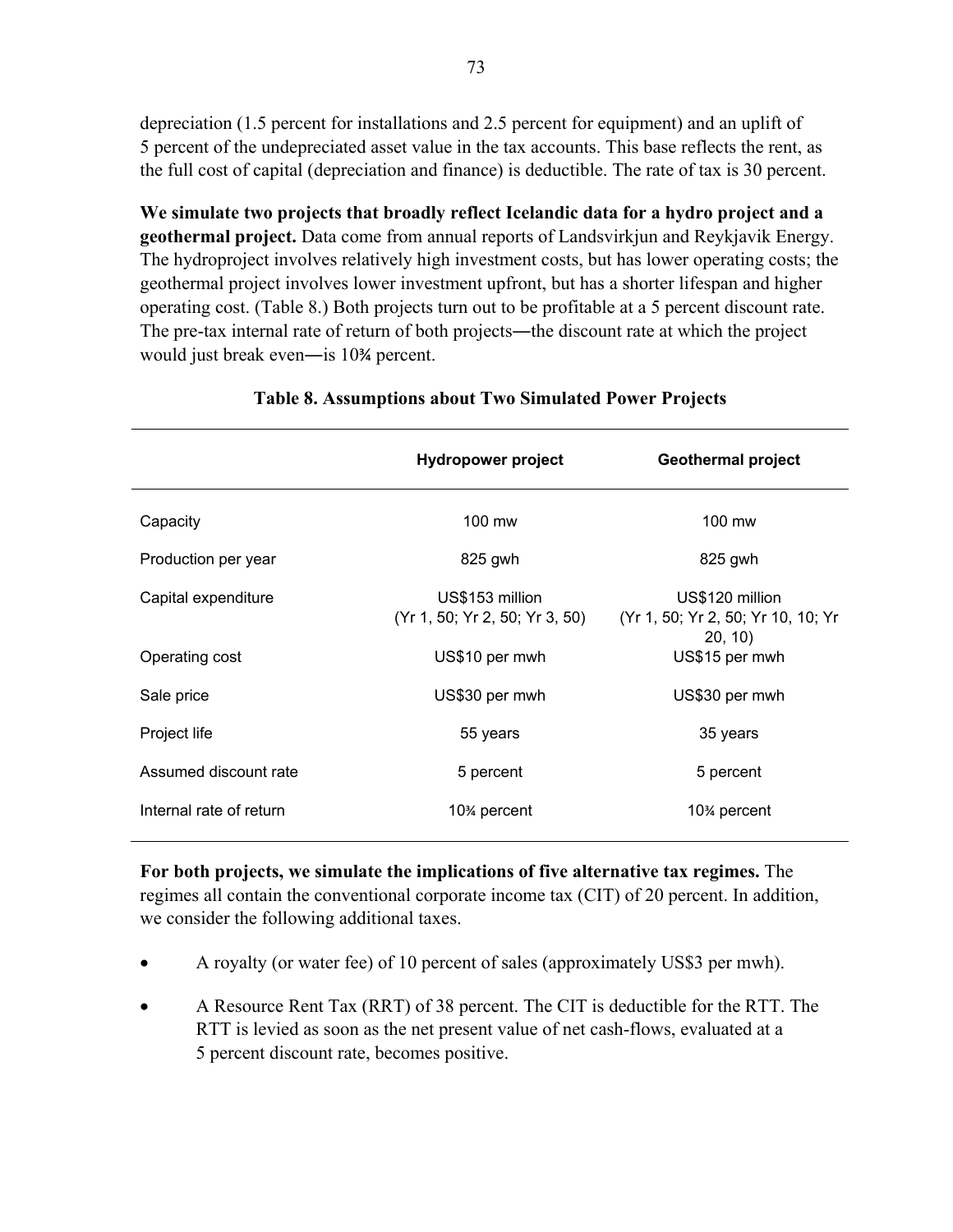- A Cash-Flow Tax (CFT) of 21 percent. The CIT is not deductible for the CFT, nor is the CFT deductible for the CIT. The loss-carry forward period in the CIT applies also to the CFT.
- A combination of a royalty of 5 percent and a RRT of 18 percent.
- A Norwegian Resource Rent Tax (NRRT) of 27 percent, applied to the CIT base without a deduction for interest, but instead a 5 percent uplift for the undepreciated value of capital.

**The five tax regimes yield the same amount of public revenue under the hydroproject, but the timing of revenue is very different.** Figures 6 and 7 show this for the hydro and geothermal project, respectively. The dashed area in both figures shows the net cash flow. All projects quickly yield revenue from the 20 percent CIT rate. The royalty yields the highest revenue in the early years, not increasing in later years. The RRT only starts to raise revenue after 16 years when it has obtained a return of 5 percent. Beyond this year, however, revenue is considerably higher than of any other tax. The cash-flow tax and the Norwegian RRT take intermediate positions. The CFT starts to raise revenue after 10 years when the loss-offset period expires. The NRRT raises revenue earlier and increases gradually in time as the capital stock depreciates. A combination of a royalty and RRT lies between: yielding some revenue upfront (from the royalty) and a larger amount in later years (from the RRT).



**Figure 6. Hydroproject Pre-tax Cash Flows and Government Revenue Profile**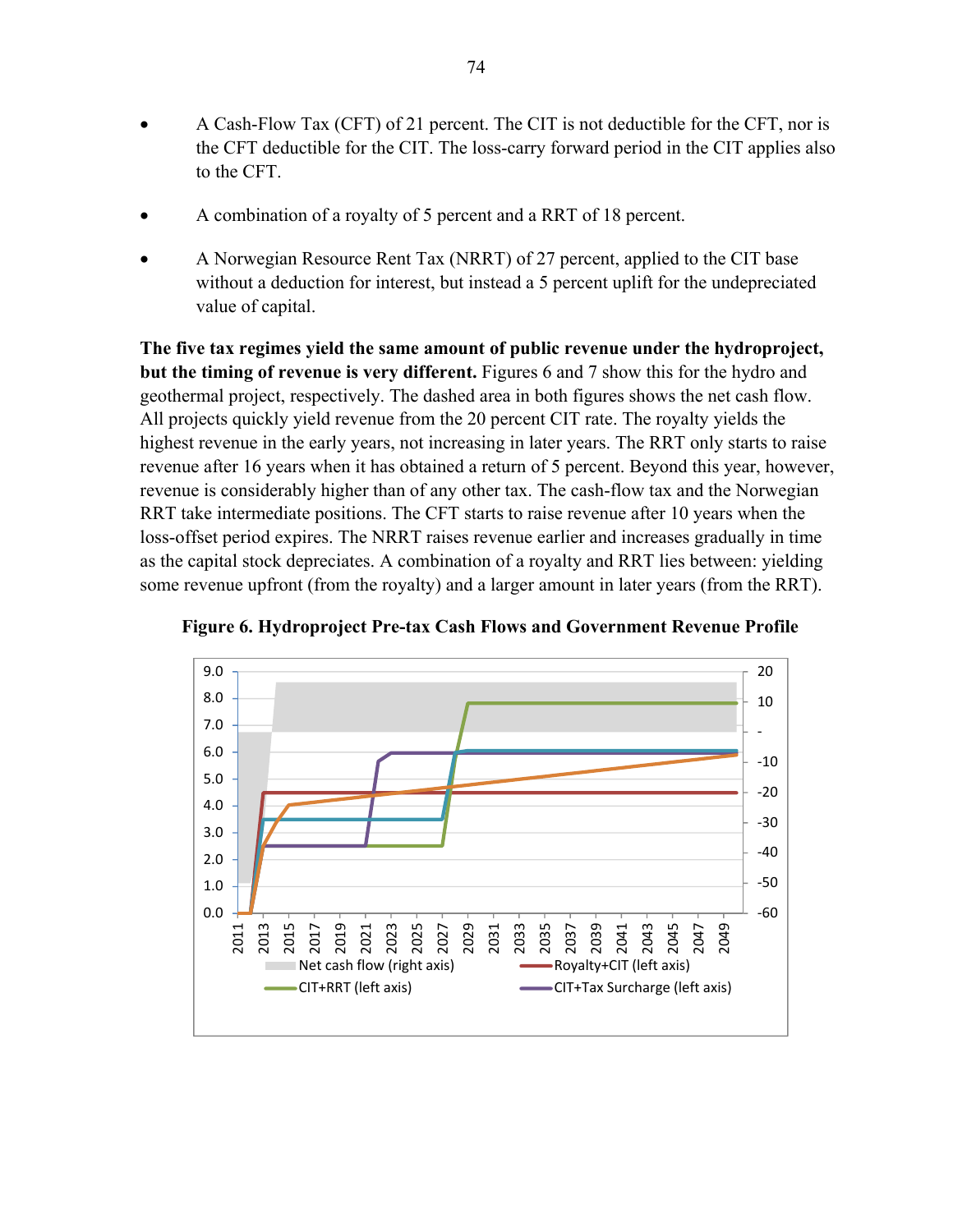

**Figure 7. Geothermal Project Pre-Tax Cash Flows and Government Revenue under Five Tax Regimes (\$mm real 2011 terms)** 

**The royalty distorts investment decisions most and the resource rent taxes distort them least.** This is reflected in the marginal effective tax rates (METRs), which measure the tax burden on the project if it just breaks even (Table 9).

Royalty+CIT + RRT (left axis)

|                     | Hydro project | Geothermal project |
|---------------------|---------------|--------------------|
| CIT + Royalty       | 24.0          | 27.6               |
| $CIT + RTT$         | 21.0          | 24                 |
| CIT + CFT           | 22.2          | 25.2               |
| CIT + Royalty + RTT | 22.7          | 25.7               |
| CIT + NRRT          | 22.0          | 25.7               |

|  |  | Table 9. METRs under Five Regimes for Hydro- and Geothermal Projects |  |
|--|--|----------------------------------------------------------------------|--|
|  |  |                                                                      |  |

**The royalty is the least progressive and the resource rent tax the most progressive.** Figures 8 and 9 show this by relating the government revenue generated to the profitability of the projects (measured by IRR and varied by assuming a gradually higher sales price of electricity (from left to right)). Both figures show that the royalty rises in profitability, but only mildly (it would be flat if the water charge were levied as a fixed fee per mwh, as is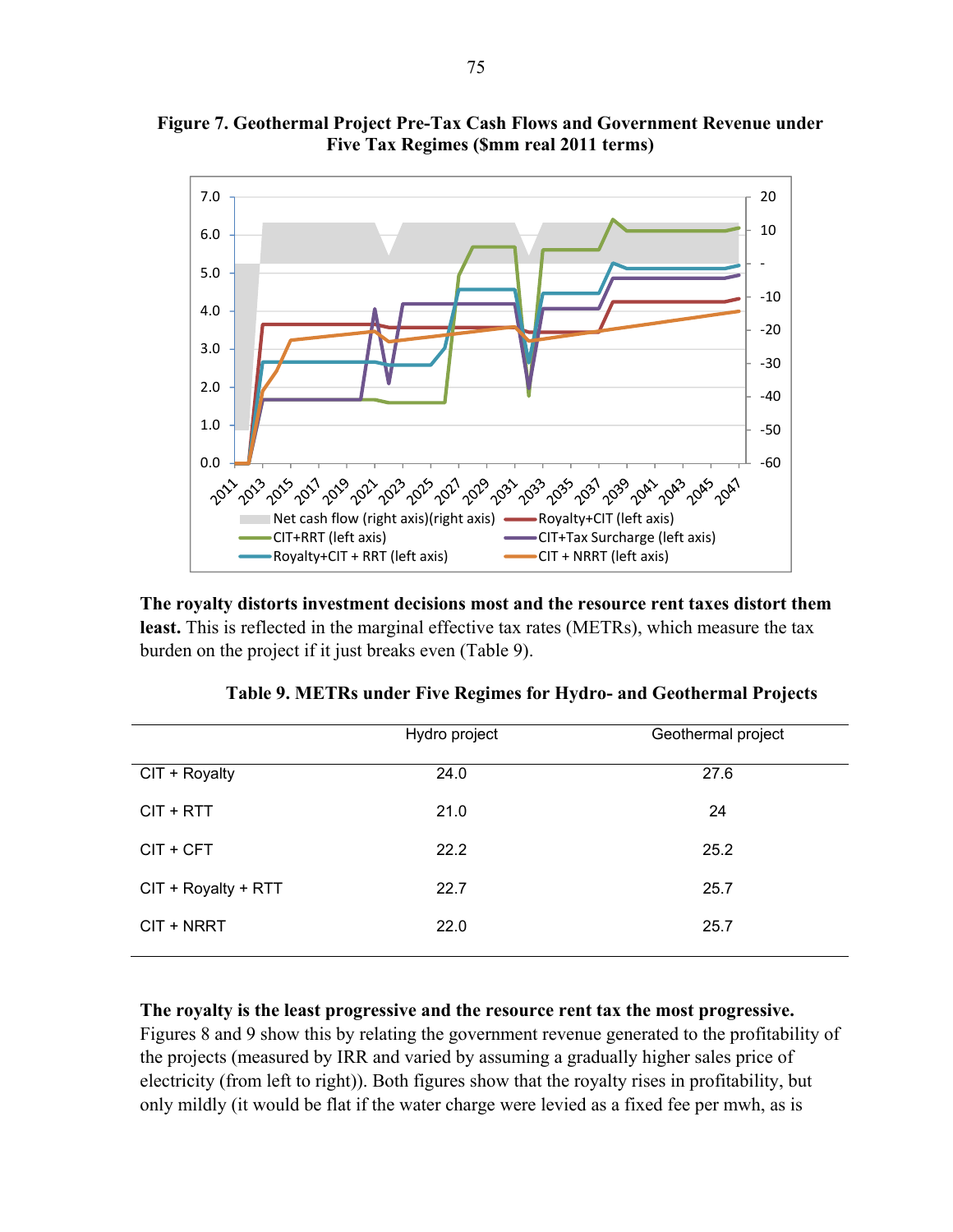done in Canada, France, and Switzerland). The RRT is the steepest as it charges the highest rate on the rent once it materializes. The other taxes lie between.

**Figure 8. Geothermal Project Tax Progressivity (Correlation of Government Revenue and Profitability (Measured by IRR))** 



**Figure 9. Hydro Project Tax Progressivity (Correlation of Government Revenue and Profitability (Measured by IRR))**